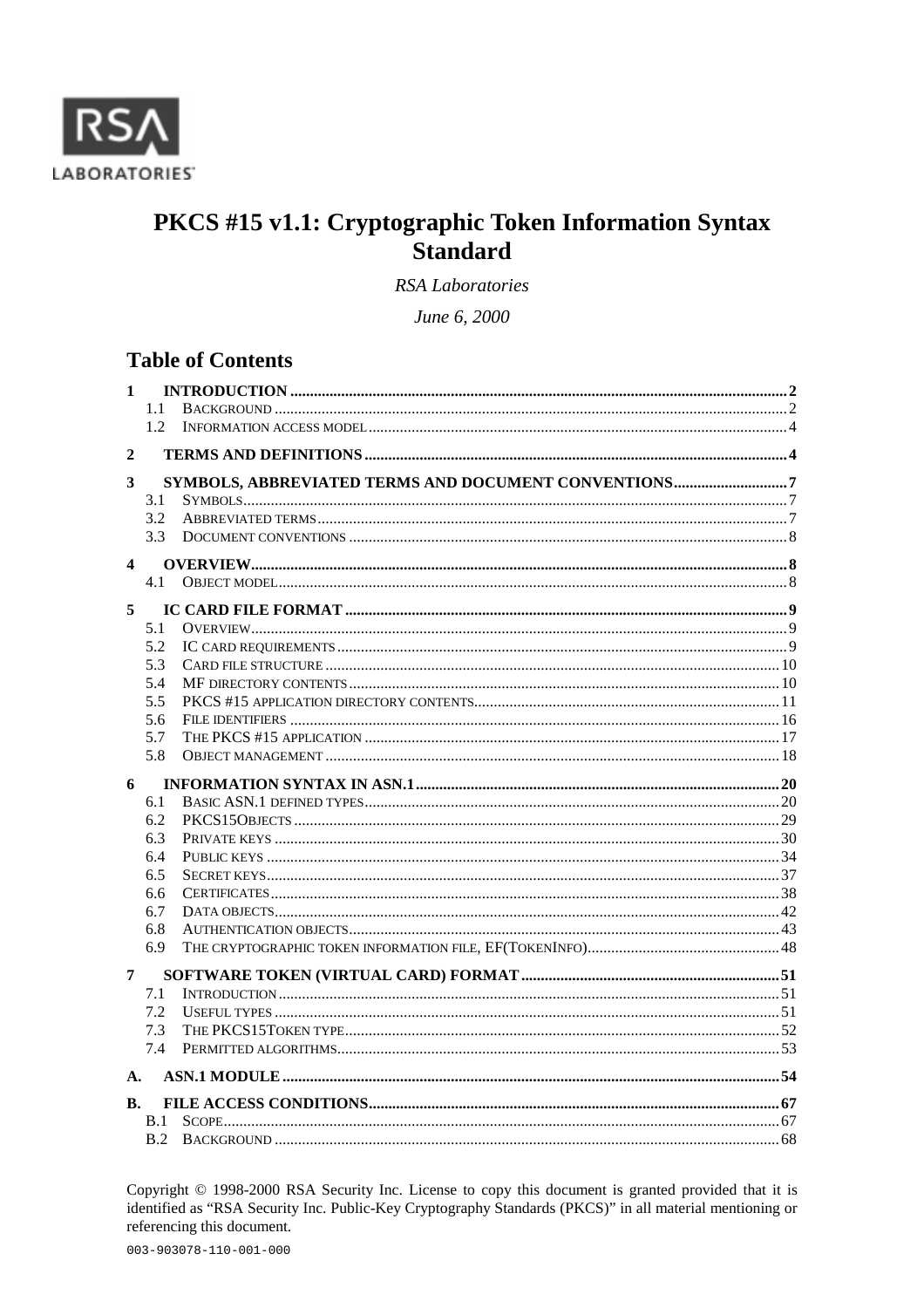PKCS #15 v1.1: CRYPTOGRAPHIC TOKEN INFORMATION SYNTAX STANDARD 2

| R <sub>3</sub> |    |     |
|----------------|----|-----|
|                |    |     |
| C <sub>1</sub> |    |     |
| $\mathcal{C}$  |    |     |
| C <sub>3</sub> |    |     |
| C.4            |    |     |
| C <sub>5</sub> |    |     |
| C <sub>6</sub> |    |     |
| D.             |    |     |
| Е.             |    |     |
|                | E1 |     |
| $\mathbf{F}$ . |    |     |
| F <sub>1</sub> |    |     |
| F <sub>2</sub> |    |     |
| G.             |    |     |
| Н.             |    |     |
| L.             |    | .78 |
| <b>J.</b>      |    |     |

# **1 Introduction**

## **1.1 Background**

Cryptographic tokens, such as Integrated Circuit Cards (or IC cards) are intrinsically secure computing platforms ideally suited to providing enhanced security and privacy functionality to applications. They can handle authentication information such as digital certificates and capabilities, authorizations and cryptographic keys. Furthermore, they are capable of providing secure storage and computational facilities for sensitive information such as:

- − private keys and key fragments;
- − account numbers and stored value;
- − passwords and shared secrets; and
- − authorizations and permissions.

At the same time, many of these tokens provides an isolated processing facility capable of using this information without exposing it within the host environment where it is at potential risk from hostile code (viruses, Trojan horses, and so on). This becomes critically important for certain operations such as:

- − generation of digital signatures, using private keys, for personal identification;
- − network authentication based on shared secrets;
- − maintenance of electronic representations of value; and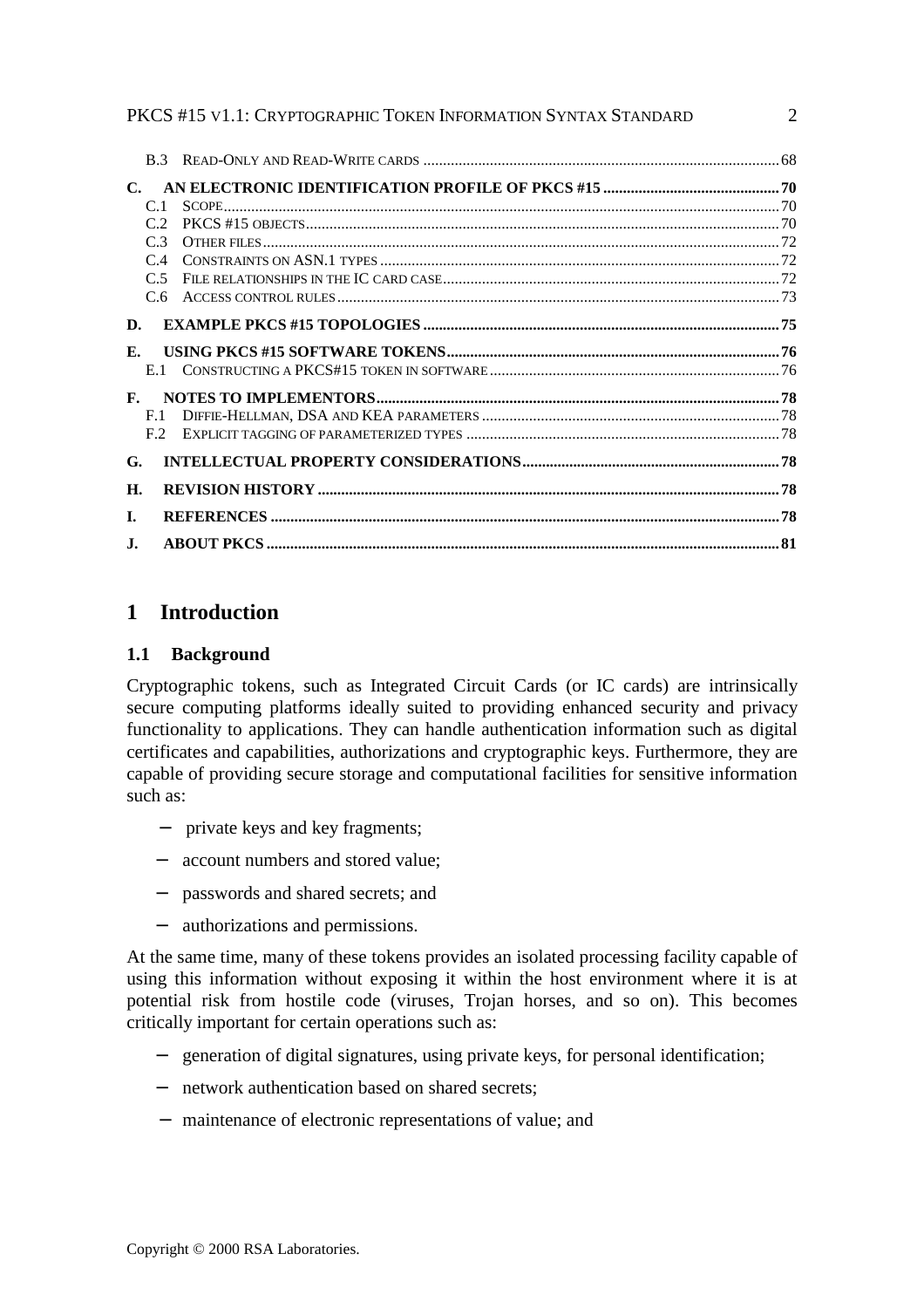#### PKCS #15 v1.1: CRYPTOGRAPHIC TOKEN INFORMATION SYNTAX STANDARD 3

− portable permissions for use in off-line situations.

Unfortunately, the use of these tokens for authentication and authorization purposes has been hampered by the lack of interoperability at several levels. First, the industry lacks standards for storing a common format of digital credentials (keys, certificates, etc.) on them. This has made it difficult to create applications that can work with credentials from a variety of technology providers. Attempts to solve this problem in the application domain invariably increase costs for both development and maintenance. They also create a significant problem for the end-user since credentials are tied to a particular application running against a particular application-programming interface to a particular hardware configuration.

Second, mechanisms to allow multiple applications to effectively share digital credentials have not yet reached maturity. While this problem is not unique to cryptographic cards - it is already apparent in the use of certificates with World Wide Web browsers, for example - the limited room on many cards together with the consumer expectation of universal acceptance will force credential sharing on credential providers. Without agreed-upon standards for credential sharing, acceptance and use of them both by application developers and by consumers will be limited.

To optimize the benefit to both the industry and end-users, it is important that solutions to these issues be developed in a manner that supports a variety of operating environments, application programming interfaces, and a broad base of applications. Only through this approach can the needs of constituencies be supported and the development of credentials-activated applications encouraged, as a cost-effective solution to meeting requirements in a very diverse set of markets.

The objectives of this document are therefore to:

- enable interoperability among components running on various platforms (platform neutral);
- − enable applications to take advantage of products and components from multiple manufacturers (vendor neutral);
- − enable the use of advances in technology without rewriting application-level software (application neutral); and
- − maintain consistency with existing, related standards while expanding upon them only where necessary and practical.

As a practical example, the holder of an IC card containing a digital certificate should be able to present the card to any application running on any host and successfully use the card to present the contained certificate to the application.

As a first step to achieve these objectives, this document specifies a file and directory format for storing security-related information on cryptographic tokens. It has the following characteristics:

− dynamic structure enables implementations on a wide variety of media, including stored value cards;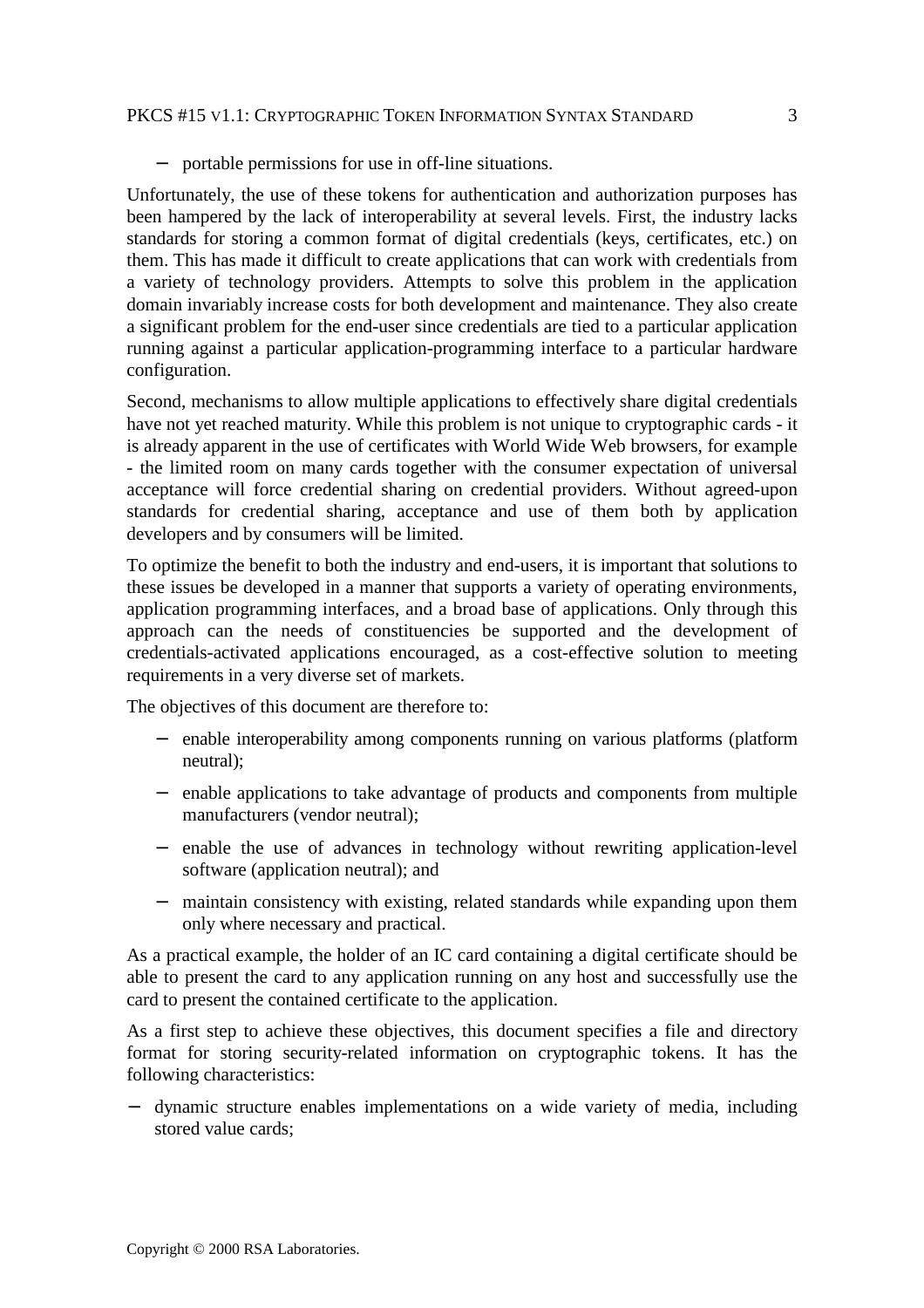- − allows multiple applications to reside on the card (even multiple EID applications);
- supports storage of any type of objects (keys, certificates and data); and
- − support for multiple PINs whenever the token supports it

In general, an attempt has been made to be flexible enough to allow for many different token types, while still preserving the requirements for interoperability. A key factor for this in the case of IC cards is the notion of "Directory Files" (See Section 5.5) which provides a layer of indirection between objects on the card and the actual format of these objects.

This document supersedes PKCS #15 v1.0 [31], but is backward compatible.

#### **1.2 Information access model**

The PKCS #15 token information may be read when a token is presented containing this information, and is used by a PKCS #15 interpreter which is part of the software environment, e.g. as shown in the figure below.



**Figure 1 – Embedding of a PKCS #15 interpreter (example)**

# **2 Terms and definitions**

For the purposes of this document, the following definitions apply:

application the data structure, data elements and program modules needed for a specific functionality to be satisfied ([17])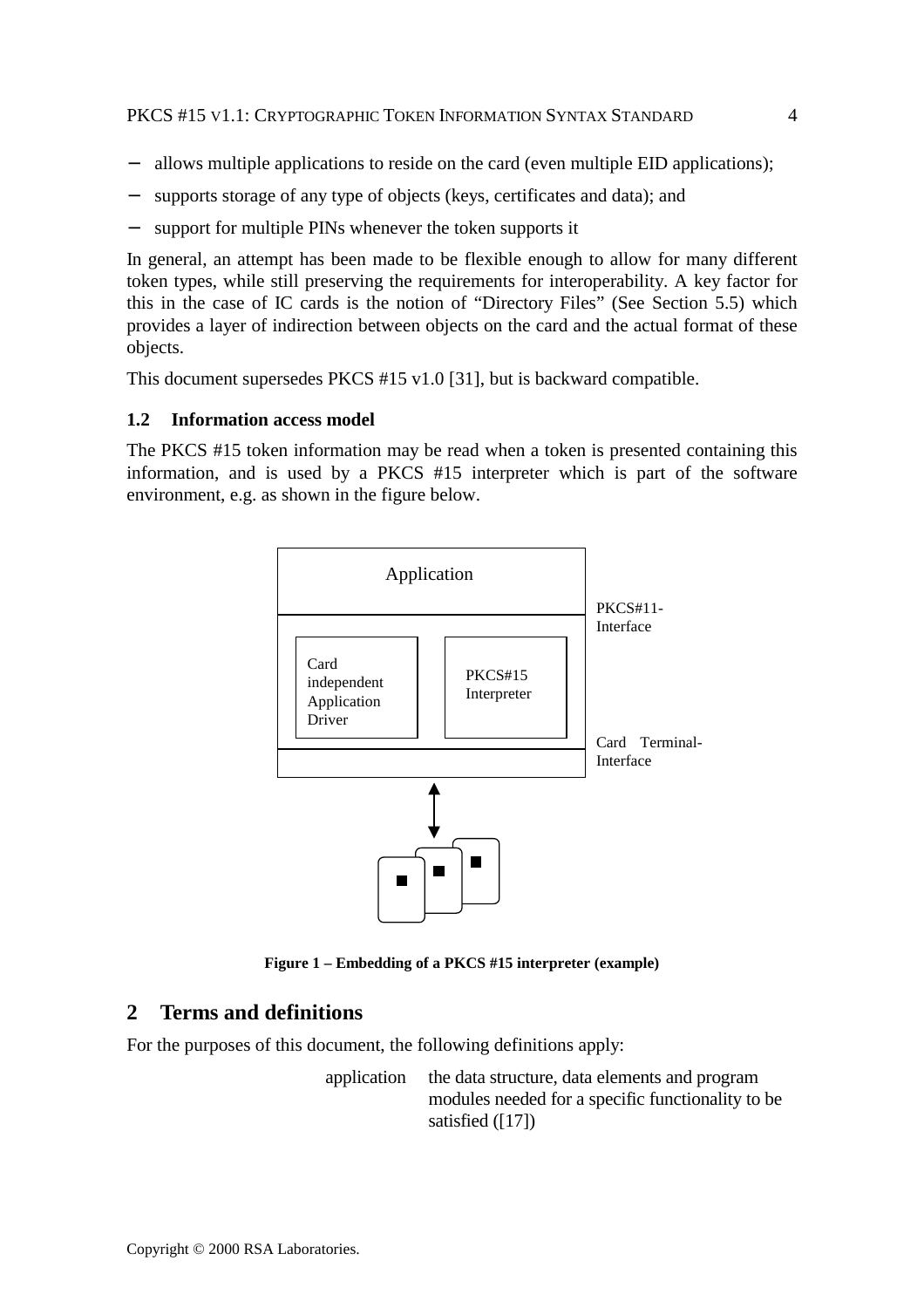| application identifier               | data element that identifies an application in a<br>card                                                                                                                          |
|--------------------------------------|-----------------------------------------------------------------------------------------------------------------------------------------------------------------------------------|
|                                      | $NOTE - Adapted from [14]$                                                                                                                                                        |
| application protocol data unit       | message between the card and the interface<br>device, e.g. host computer                                                                                                          |
|                                      | $NOTE - Adapted from [13]$                                                                                                                                                        |
| application provider                 | entity that provides an application                                                                                                                                               |
|                                      | NOTE - Adapted from [14]                                                                                                                                                          |
| authentication object directory file | optional elementary file contaning information<br>about authentication objects known to the PKCS<br>#15 application                                                               |
| binary coded decimal                 | Number representation where a number is<br>expressed as a sequence of decimal digits and then<br>each decimal digit is encoded as a four bit binary<br>number                     |
|                                      | Example – Decimal 92 would be encoded as the<br>eight bit sequence 1001 0010.                                                                                                     |
| cardholder                           | person for whom the card was issued                                                                                                                                               |
| card issuer                          | organization or entity that issues smart cards and<br>card applications                                                                                                           |
| certificate directory file           | optional elementary file containing information<br>about certificate known to the PKCS #15<br>application                                                                         |
| command                              | message that initiates an action and solicits a<br>response from the card                                                                                                         |
| data object directory file           | optional elementary file containing information<br>about data objects known to the PKCS #15<br>application                                                                        |
| dedicated file                       | file containing file control information, and,<br>optionally, memory available for allocation, and<br>which may be the parent of elementary files<br>and/or other dedicated files |
|                                      | $NOTE - Adapted from [13]$                                                                                                                                                        |
| directory (DIR) file                 | optional elementary file containing a list of<br>applications supported by the card and optional<br>related data elements                                                         |
|                                      | $NOTE - Adapted from [14]$                                                                                                                                                        |
| elementary file                      | set of data units or records that share the same                                                                                                                                  |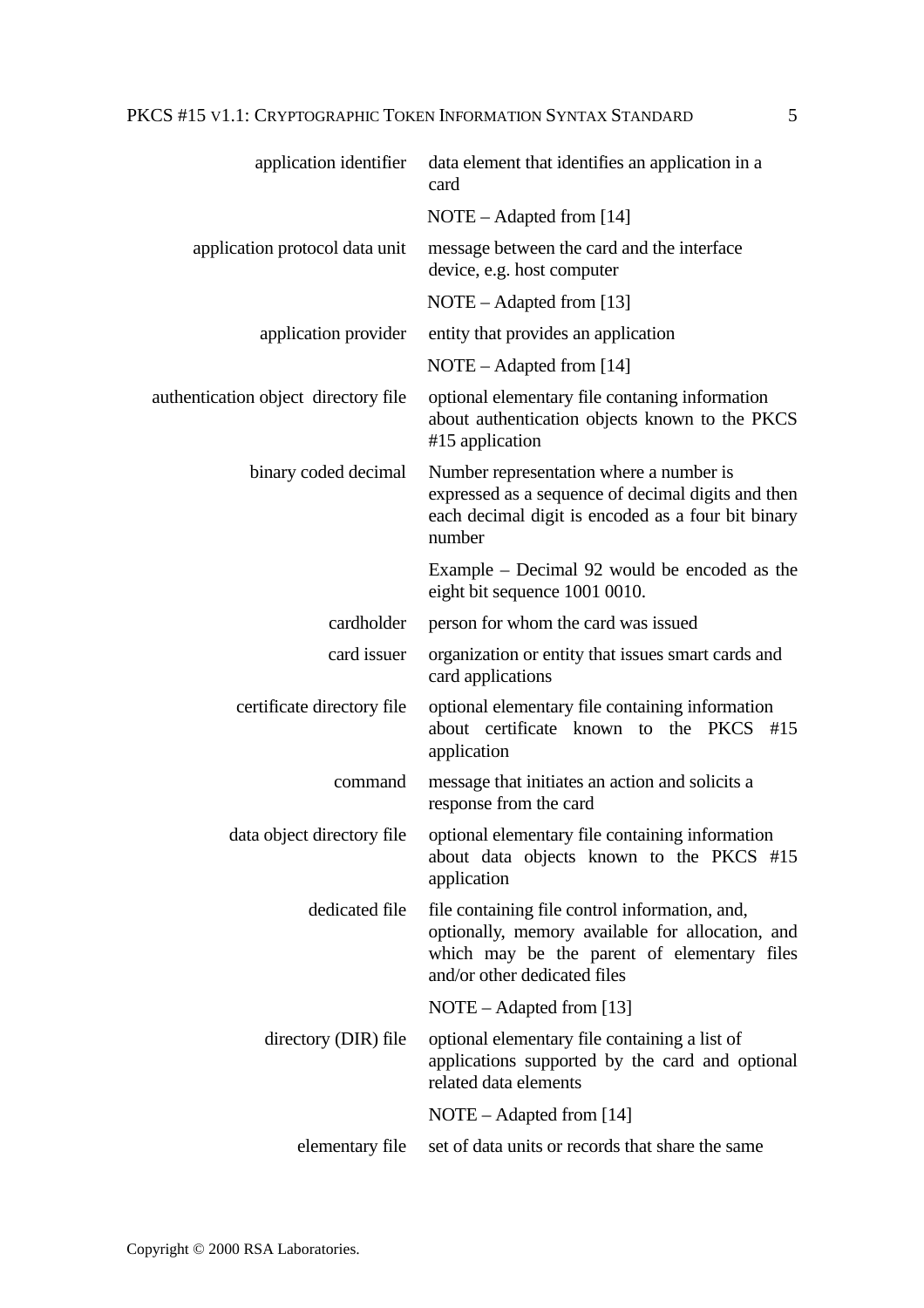|                                      | file identifier, and which cannot be a parent of<br>another file                                                                                                                                                                                 |
|--------------------------------------|--------------------------------------------------------------------------------------------------------------------------------------------------------------------------------------------------------------------------------------------------|
|                                      | $NOTE - Adapted from [13]$                                                                                                                                                                                                                       |
| file identifier                      | 2-byte binary value used to address a file on a<br>smart card                                                                                                                                                                                    |
|                                      | $NOTE - Adapted from [13]$                                                                                                                                                                                                                       |
| function                             | process accomplished by one or more commands<br>and resultant actions that are used to perform all or<br>part of a transaction                                                                                                                   |
| master file                          | mandatory unique dedicated file representing the<br>root of the structure [13]                                                                                                                                                                   |
|                                      | NOTE $-$ The MF typically has the file identifier<br>$3F00_{16}$                                                                                                                                                                                 |
| message                              | string of bytes transmitted by the interface<br>device to the card or vice versa, excluding<br>transmission-oriented characters                                                                                                                  |
|                                      | $NOTE - Adapted from [13]$                                                                                                                                                                                                                       |
| object directory file                | elementary file containing information about<br>other directory files in the PKCS #15 application                                                                                                                                                |
| password                             | data that may be required by the application to<br>be presented to the card by its user before data or<br>functions can be processed                                                                                                             |
|                                      | $NOTE - Adapted from [13]$                                                                                                                                                                                                                       |
| path                                 | concatenation of file identifiers without<br>delimitation                                                                                                                                                                                        |
|                                      | NOTE $1 -$ Adapted from [13]                                                                                                                                                                                                                     |
|                                      | NOTE $2 - If$ the path starts with the MF identifier<br>$(3F0016)$ , it is an absolute path; otherwise it is a<br>relative path. A relative path shall start with the<br>identifier '3FF $F_{16}$ ' or with the identifier of the<br>current DF. |
| personal identification number (PIN) | 4 to 8 digit number entered by the cardholder to<br>verify that the cardholder is authorized to use the<br>card                                                                                                                                  |
| private key directory file           | optional elementary file containing information<br>about private keys known to the PKCS #15<br>application                                                                                                                                       |
| provider                             | authority who has or who obtained the right to                                                                                                                                                                                                   |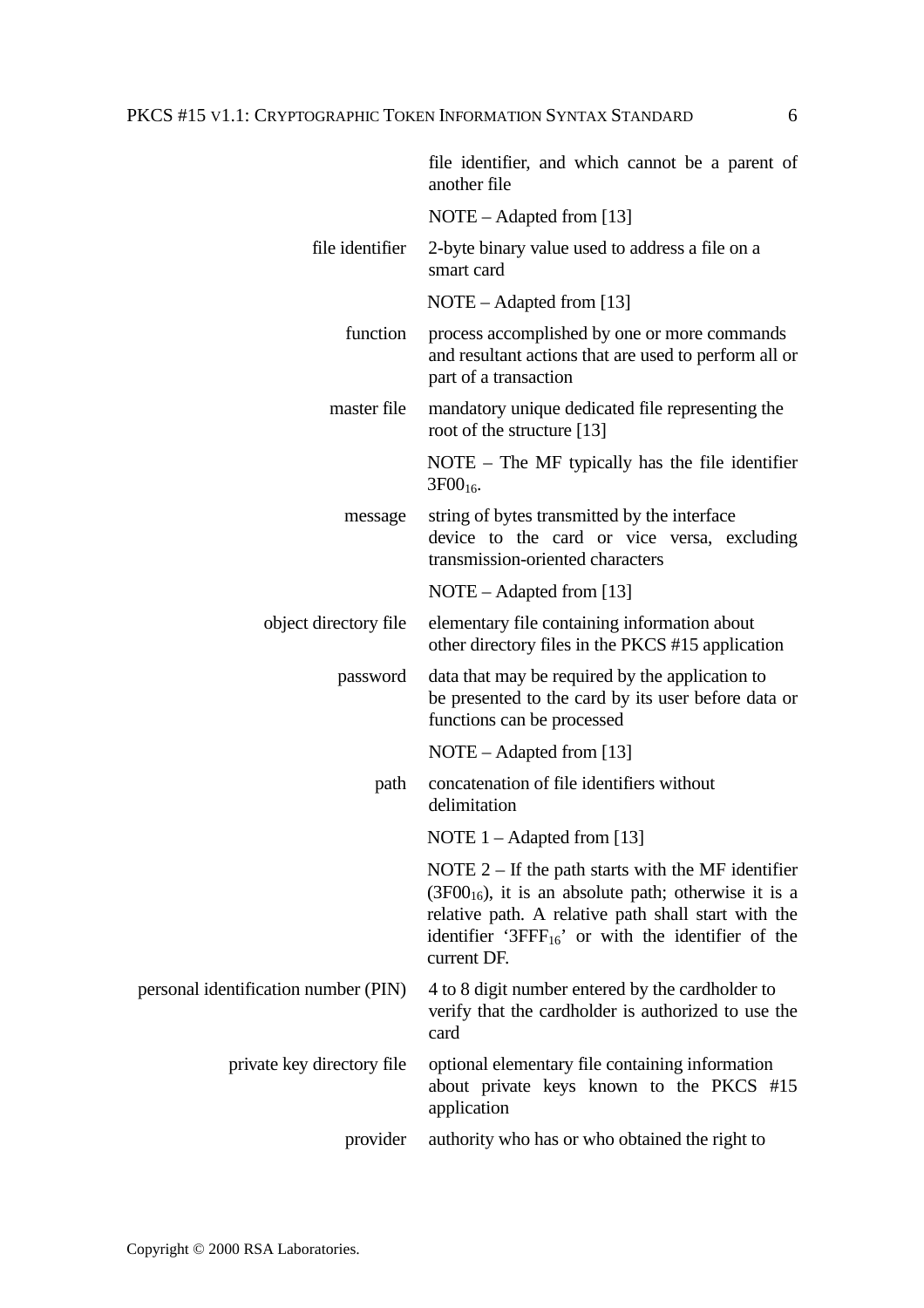|                           | create the MF or a DF in the card                                                                                                    |
|---------------------------|--------------------------------------------------------------------------------------------------------------------------------------|
|                           | $NOTE - Adapted from [14]$                                                                                                           |
| public key directory file | optional elementary file containing information<br>about public keys known to the PKCS #15<br>application                            |
| record                    | string of bytes which can be handled as a whole<br>by the card and referenced by a record number or<br>by a record identifier $(13)$ |
| secret key directory file | optional elementary file containing information<br>about secret keys known to the PKCS #15<br>application                            |
| stored value card         | card that stores non-bearer information like<br>electronic cash                                                                      |
| template                  | value field of a constructed data object, defined<br>to give a logical grouping of data objects $(15)$                               |
| token                     | portable device capable of storing persistent data                                                                                   |

# **3 Symbols, abbreviated terms and document conventions**

## **3.1 Symbols**

| $DF(x)$ Dedicated file x  |
|---------------------------|
| $EF(x)$ Elementary file x |

## **3.2 Abbreviated terms**

For the purposes of this document, the following abbreviations apply:

| <b>AID</b>  | application provider identifier      |
|-------------|--------------------------------------|
| <b>AODF</b> | authentication object directory file |
| <b>APDU</b> | application protocol data unit       |
| <b>BCD</b>  | binary-coded decimal                 |
| <b>CDF</b>  | certificate directory file           |
| DF          | dedicated File                       |
| DODF        | data object directory file           |
| EF          | elementary file                      |
| <b>IFD</b>  | interface device (e.g. reader)       |
| MF          | master file                          |
|             |                                      |

ODF object directory file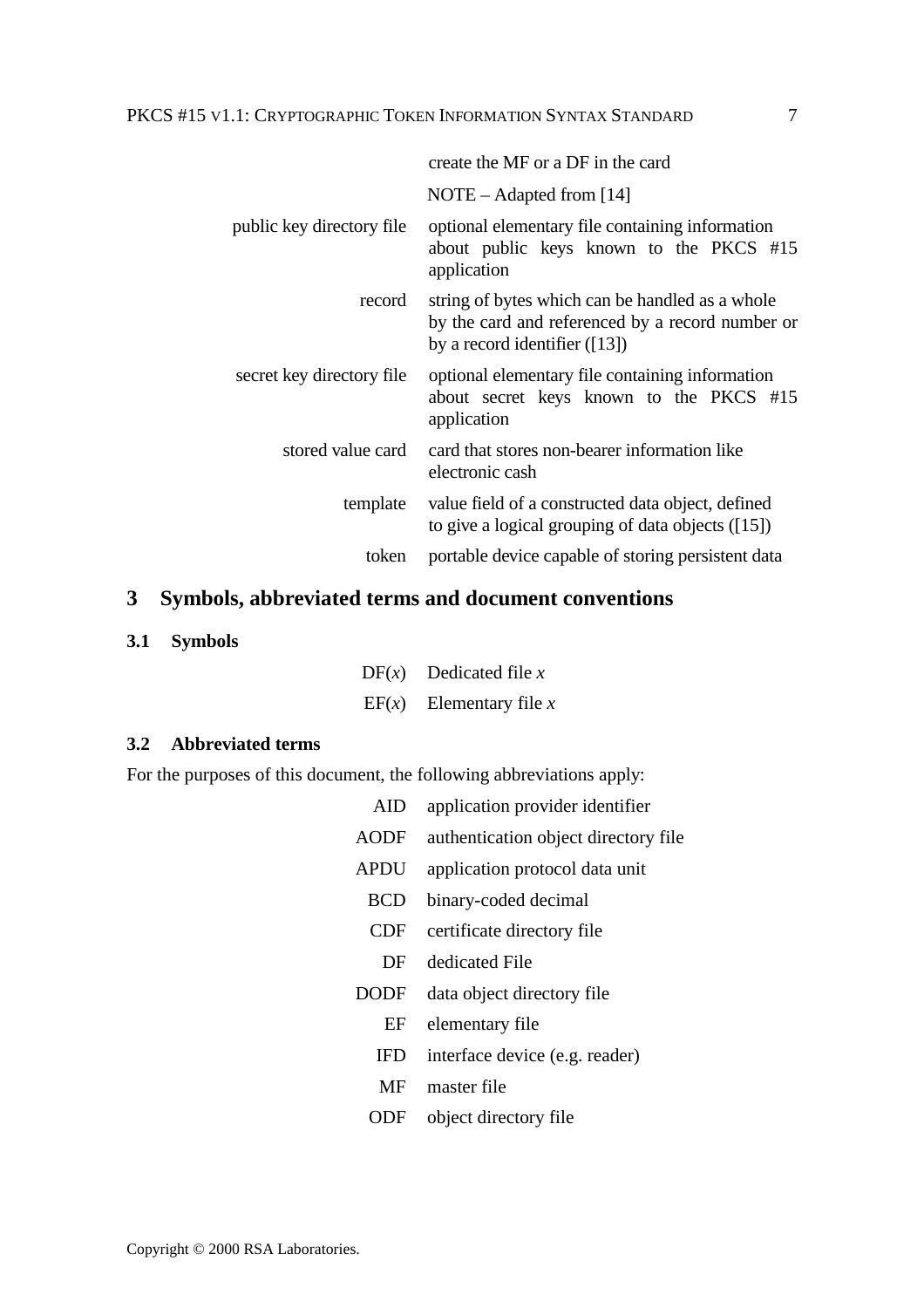| PIN -       | personal identification number             |
|-------------|--------------------------------------------|
| PrKDF       | private key directory file                 |
| PuKDF       | public key directory file                  |
| <b>RID</b>  | registered application provider identifier |
| <b>SKDF</b> | secret key directory file                  |
| LIRT.       | uniform resource locator                   |

#### **3.3 Document conventions**

This document presents ASN.1 ([19], [20], [21], and [22]) notation in the **bold Helvetica** typeface. When ASN.1 types and values are referenced in normal text, they are differentiated from normal text by presenting them in the **bold Helvetica** typeface. The names of commands, typically referenced when specifying information exchanges between cards and IFDs, are differentiated from normal text by displaying them in the Courier typeface.

#### **4 Overview**

#### **4.1 Object model**

#### **4.1.1 Object classes**

This document defines four general classes of objects: Keys, Certificates, Authentication Objects and Data Objects. All these object classes have sub-classes, e.g. Private Keys, Secret Keys and Public Keys, whose instantiations become objects actually stored on cards. The following is a figure of the object hierarchy:



NOTE – instances of abstract object classes does not exist on cards

**Figure 2 – PKCS #15 Object hierarchy**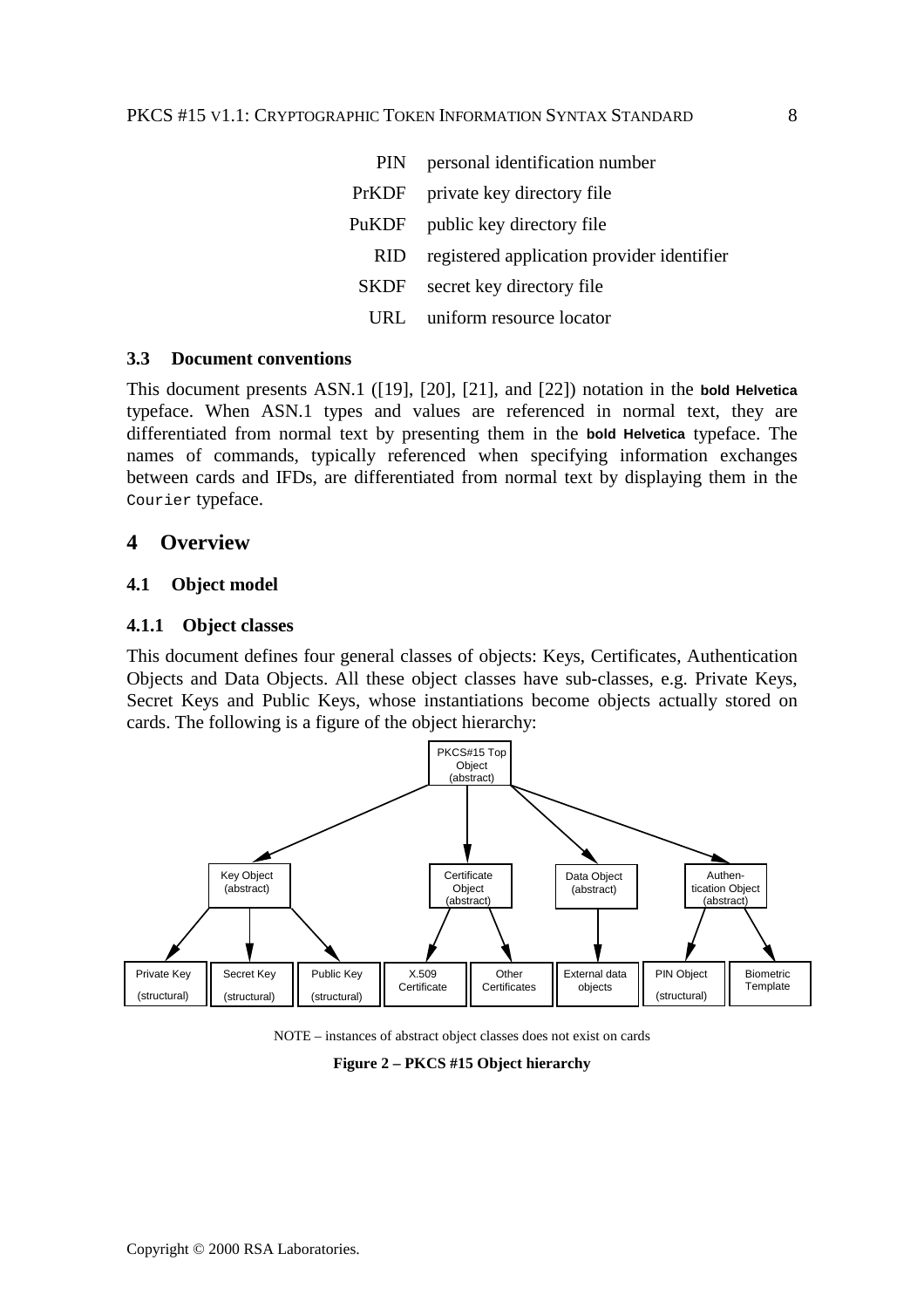## **4.1.2 Attribute types**

All objects have a number of attributes. Objects "inherits" attribute types from their parent classes (in particular, every object inherit attributes from the abstract PKCS #15 "Common" or "Top" object). Attributes are defined in detail in Section 6.

## **4.1.3 Access methods**

Objects can be private, meaning that they are protected against unauthorized access, or public. In the IC card case, access (read, write, etc) to private objects is defined by *Authentication Objects* (which also includes *Authentication Procedures*). Conditional access (from a cardholder's perspective) is achieved with knowledge-based or biometric user information. In other cases, such as when PKCS #15 is implemented in software, private objects may be protected against unauthorized access by cryptographic means. Public objects are not protected from read-access. Whether they are protected against modifications or not depends on the particular implementation.

# **5 IC card file format**

# **5.1 Overview**

In general, an IC card file format specifies how certain abstract, higher level elements such as keys and certificates are to be represented in terms of more lower level elements such as IC card files and directory structures. The format may also suggest how and under which circumstances these higher level objects may be accessed by external sources and how these access rules are to be implemented in the underlying representation (i.e. the card's operating system). However, since it is anticipated that this document will be used in many types of applications, this latter task has been left to application providers' discretion. Some general suggestions can be found in Appendix A, though, and specific requirements for an Electronic Identity Profile of this specification can be found in Appendix B.

NOTE – The words "format" and "contents" shall be interpreted to mean "The way the information appears to a host side application making use of a predefined set of commands (selected from [13] and possibly [16] and [17]) to access this data." It may well be that a particular card is able to store the information described here in a more compact or efficient way than another card, however the "card-edge" representation of the information shall be the same in both cases. This document is therefore a "card-edge" specification.

## **5.2 IC card requirements**

This section of this document requires that compliant cards have necessary support for ISO/IEC 7816-4, ISO/IEC 7816-5 and ISO/IEC 7816-6 (hierarchic logical file system, direct or indirect application selection, access control mechanisms and read operations). Extended features, especially advanced PIN management functions and higher level security operations may require support for ISO/IEC 7816-8 and/or ISO/IEC 7816-9 (or parts thereof) as well.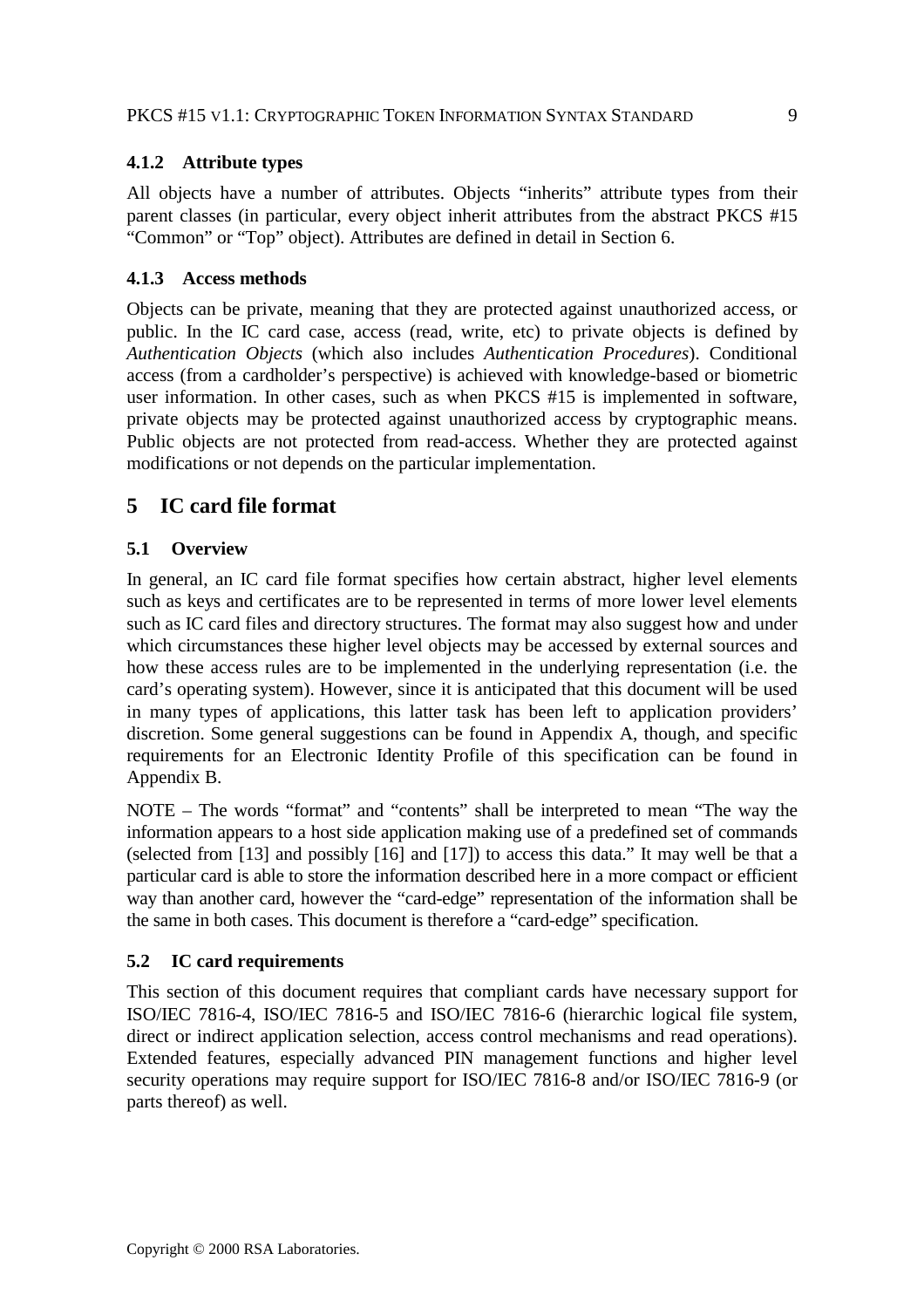## **5.3 Card file structure**

A typical card supporting this specification will have the following layout:



NOTE – For the purpose of this document, EF(DIR) is only needed on IC cards which do not support direct application selection as defined in ISO/IEC 7816-5 or when multiple PKCS #15 applications reside on a single card.

**Figure 3 – Typical PKCS #15 Card Layout**

The general file structure is shown above. The contents of the PKCS #15 Application Directory is somewhat dependent on the type of IC card and its intended use, but the following file structure is believed to be the most common:



**Figure 4 – Contents of DF(PKCS15) (Example).**

Other possible topologies are discussed in Annex D. The contents and purpose of each file and directory is described below.

## **5.4 MF directory contents**

## **5.4.1 EF(DIR)**

This optional file shall, if present, contain one or several application templates as defined in ISO/IEC 7816-5. The application template (tag **'61'H**) for a PKCS15 application shall at least contain the following DOs:

- − Application Identifier (tag **'4F'H**), value defined in this document
- − Path (tag **'51'H**), value supplied by application issuer

Other tags from ISO/IEC 7816-5 may, at the application issuer's discretion, be present as well. In particular, it is recommended that application issuers include both the "Discretionary ASN.1 data objects" data object (tag **'73'H**) and the "Application label" data object (tag **'50'H**). The application label shall contain an UTF-8 encoded label for the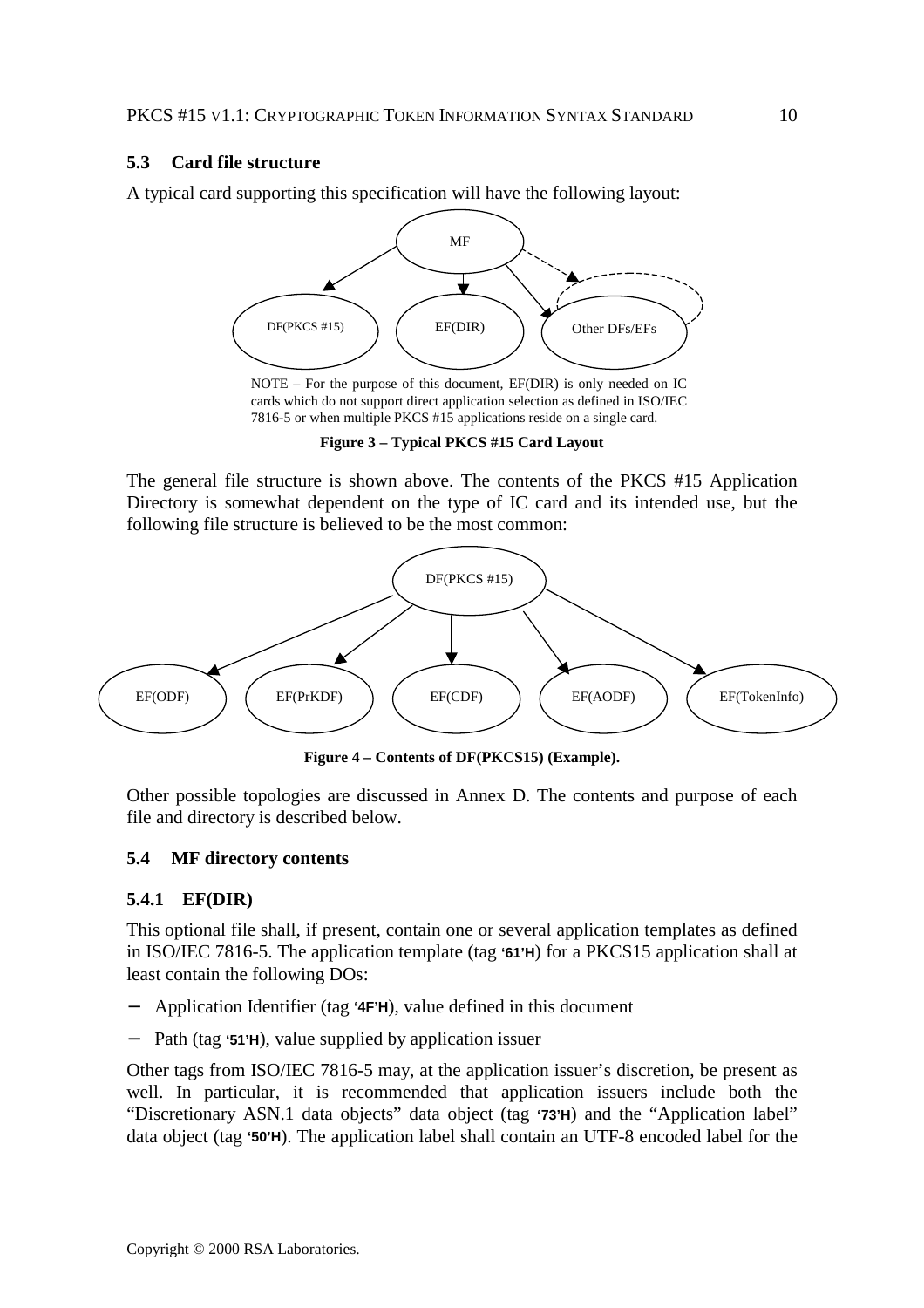application, chosen by the card issuer. The "Discretionary ASN.1 data objects" data object shall, if present, contain a DER-encoded ([23]) value of the ASN.1 type **DDO**:

```
DDO ::= SEQUENCE {
      oid OBJECT IDENTIFIER,
      odfPath Path OPTIONAL,
      tokenInfoPath [0] Path OPTIONAL,
       unusedPath [1] Path OPTIONAL,
       ... -- For future extensions
      }
```
The **oid** field shall contain an object identifier uniquely identifying the card issuer's implementation. The **odfPath**, **tokenInfoPath** and **unusedPath** fields shall, if present, contain paths to elementary files EF(ODF), EF(TokenInfo) or EF(UnusedSpace) respectively (see Section 5.5). This provides a way for issuers to use non-standard file identifiers for these files without sacrificing interoperability. It also provides card issuers with the opportunity to share TokenInfo files between PKCS #15 applications, when several PKCS #15 applications reside on one card. To summarize, each (logical) record in EF(DIR) must be of the following ASN.1 type, conformant with ISO/IEC 7816-5:

```
DIRRecord ::= [APPLICATION 1] SEQUENCE {
      aid [APPLICATION 15] OCTET STRING,
      label [APPLICATION 16] UTF8String OPTIONAL,
      path [APPLICATION 17] OCTET STRING,
      ddo [APPLICATION 19] DDO OPTIONAL
      }
```
The use of a DIR files will simplify application selection when several PKCS #15 applications reside on one card. An example of EF(DIR) contents may be found in Annex **Error! Reference source not found.**.

# **5.5 PKCS #15 application directory contents**

# **5.5.1 EF(ODF)**

The mandatory Object Directory File (ODF) is an elementary file, which contains pointers to other EFs (PrKDFs, PuKDFs, SKDFs, CDFs, DODFs and AODFs), each one containing a directory over PKCS #15 objects of a particular class. The ASN.1 syntax for the contents of EF(ODF) is described in Section 6.2.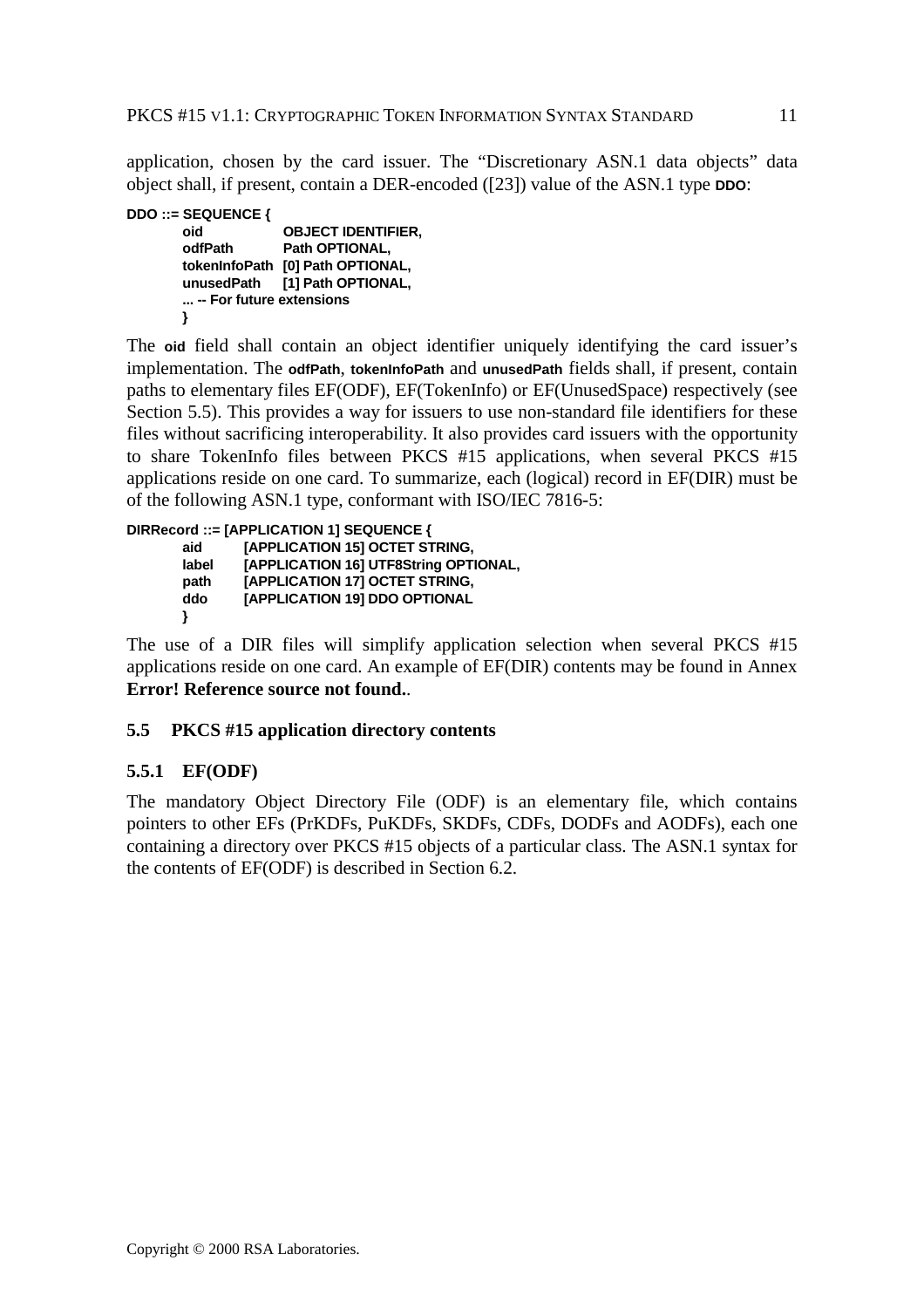

**Figure 5 – EF(ODF) points to other EFs. Dashed arrows indicate cross-references**

#### **5.5.2 Private Key Directory Files (PrKDFs)**

These elementary files can be regarded as directories of private keys known to the PKCS #15 application. They are optional, but at least one PrKDF must be present on an IC card which contains private keys (or references to private keys) known to the PKCS #15 application. They contain general key attributes such as labels, intended usage, identifiers, etc. When applicable, they also contain cross-reference pointers to authentication objects used to protect access to the keys. The rightmost arrow in Figure 4 indicates this. Furthermore, they contain pointers to the keys themselves. There can be any number of PrKDFs in a PKCS #15 DF, but it is anticipated that in the normal case there will be at most one. The keys themselves may reside anywhere on the card. The ASN.1 syntax for the contents of PrKDFs is described in Section 6.3.



**Figure 6 – EF(PrKDF) contains private key attributes and pointers to the keys**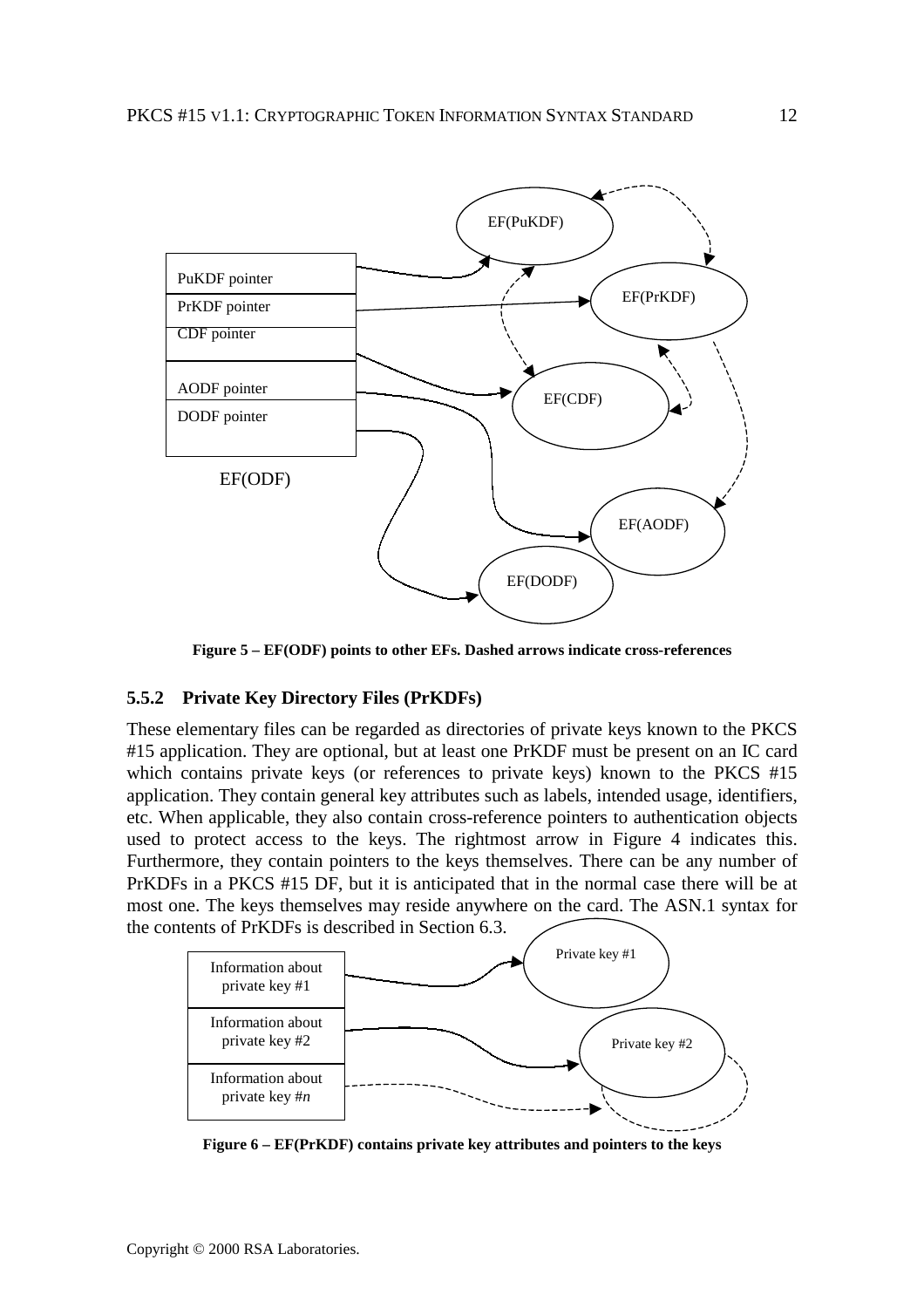## **5.5.3 Public Key Directory Files (PuKDFs)**

These elementary files can be regarded as directories of public keys known to the PKCS #15 application. They are optional, but at least one PuKDF must be present on an IC card which contains public keys (or references to public keys) known to the PKCS #15 application. They contain general key attributes such as labels, intended usage, identifiers, etc. Furthermore, they contain pointers to the keys themselves. When the private key corresponding to a public key also resides on the card, the keys must share the same identifier (this is indicated with a dashed-arrow in Figure 4). There can be any number of PuKDFs in a PKCS #15 DF, but it is anticipated that in the normal case there will be at most one. The keys themselves may reside anywhere on the card. The ASN.1 syntax for the contents of PuKDFs is described in Section 6.4.

NOTE – When a certificate object on the card contains the public key, the public key object and the certificate object shall share the same identifier. This means that in some cases three objects (a private key, a public key and a certificate) will share the same identifier.



**Figure 7 – EF(PuKDF) contains public key attributes and pointers to the keys**

# **5.5.4 Secret Key Directory Files (SKDFs)**

These elementary files can be regarded as directories of secret keys known to the PKCS #15 application. They are optional, but at least one SKDF must be present on an IC card which contains secret keys (or references to secret keys) known to the PKCS #15 application. They contain general key attributes such as labels, intended usage, identifiers, etc. When applicable, they also contain cross-reference pointers to authentication objects used to protect access to the keys. Furthermore, they contain pointers to the keys themselves. There can be any number of SKDFs in a PKCS #15 DF, but it is anticipated that in the normal case there will be at most one. The keys themselves may reside anywhere on the card. The ASN.1 syntax for the contents of SKDFs is described in Section 6.5.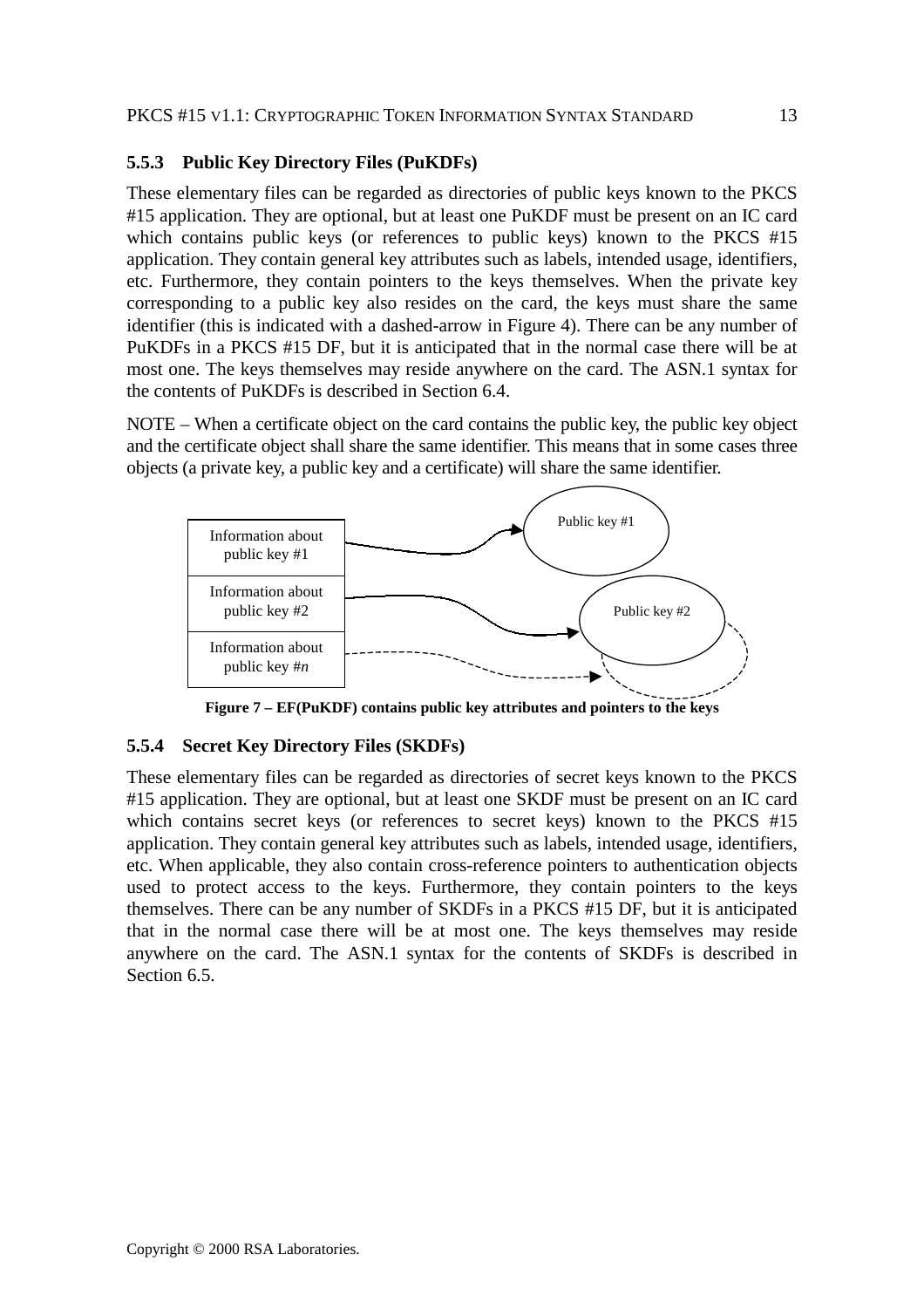

**Figure 8 – EF(SKDF) contains secret key attributes and pointers to the keys**

#### **5.5.5 Certificate Directory Files (CDFs)**

These elementary files can be regarded as directories of certificates known to the PKCS #15 application. They are optional, but at least one CDF must be present on an IC card which contains certificates (or references to certificates) known to the PKCS #15 application. They contain general certificate attributes such as labels, identifiers, etc. When a certificate contains a public key whose private key also resides on the card, the certificate and the private key must share the same identifier (this is indicated with a dashed-arrow in Figure 4). Furthermore, certificate directory files contain pointers to the certificates themselves. There can be any number of CDFs in a PKCS #15 DF, but it is anticipated that in the normal case there will only be one or two (one for trusted certificates and one which the cardholder may update). The certificates themselves may reside anywhere on the card (or even outside the card, see Section 8). The ASN.1 syntax for the contents of CDFs is described in Section 6.6.



**Figure 9 – EF(CDF) contains certificate attributes and pointers to the certificates**

## **5.5.6 Data Object Directory Files (DODFs)**

These files can be regarded as directories of data objects (other than keys or certificates) known to the PKCS #15 application. They are optional, but at least one DODF must be present on an IC card which contains such data objects (or references to such data objects) known to the PKCS #15 application. They contain general data object attributes such as identifiers of the application to which the data object belongs, whether it is a private or public object, etc. Furthermore, they contain pointers to the data objects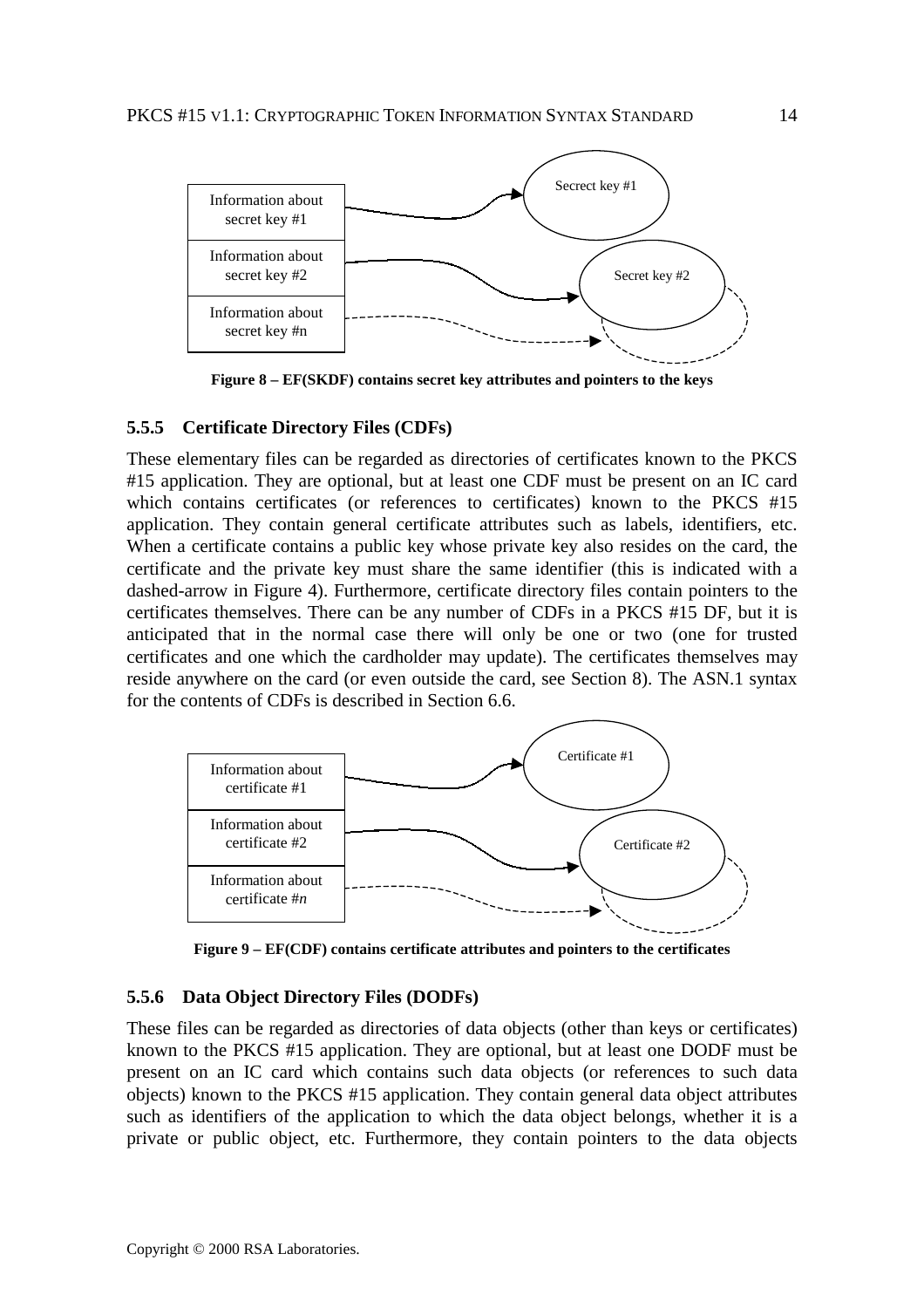themselves. There can be any number of DODFs in a PKCS #15 DF, but it is anticipated that in the normal case there will be at most one. The data objects themselves may reside anywhere on the card. The ASN.1 syntax for the contents of DODFs is described in Section 6.7.



**Figure 10 – EF(DODF) contains data object attributes and pointers to the data objects**

## **5.5.7 Authentication Object Directory Files (AODFs)**

These elementary files can be regarded as directories of authentication objects (e.g. PINs, passwords, biometric data) known to the PKCS #15 application. They are optional, but at least one AODF must be present on an IC card, which contains authentication objects restricting access to PKCS #15 objects. They contain generic authentication object attributes such as (in the case of PINs) allowed characters, PIN length, PIN padding character, etc. Furthermore, they contain pointers to the authentication objects themselves (e.g. in the case of PINs, pointers to the DF in which the PIN file resides). Authentication objects are used to control access to other objects such as keys. Information about which authentication object that protects a particular key is stored in the key's directory file, e.g. PrKDF (indicated in Figure 4, the rightmost arrow). There can be any number of AODFs in a PKCS #15 DF, but it is anticipated that in most cases there will only be one or two. The authentication objects themselves may reside anywhere on the card. The ASN.1 syntax for the contents of the AODFs is described in Section 6.8.



#### **Figure 11 – EF(AODF) contains authentication object attributes and pointers to the authentication objects**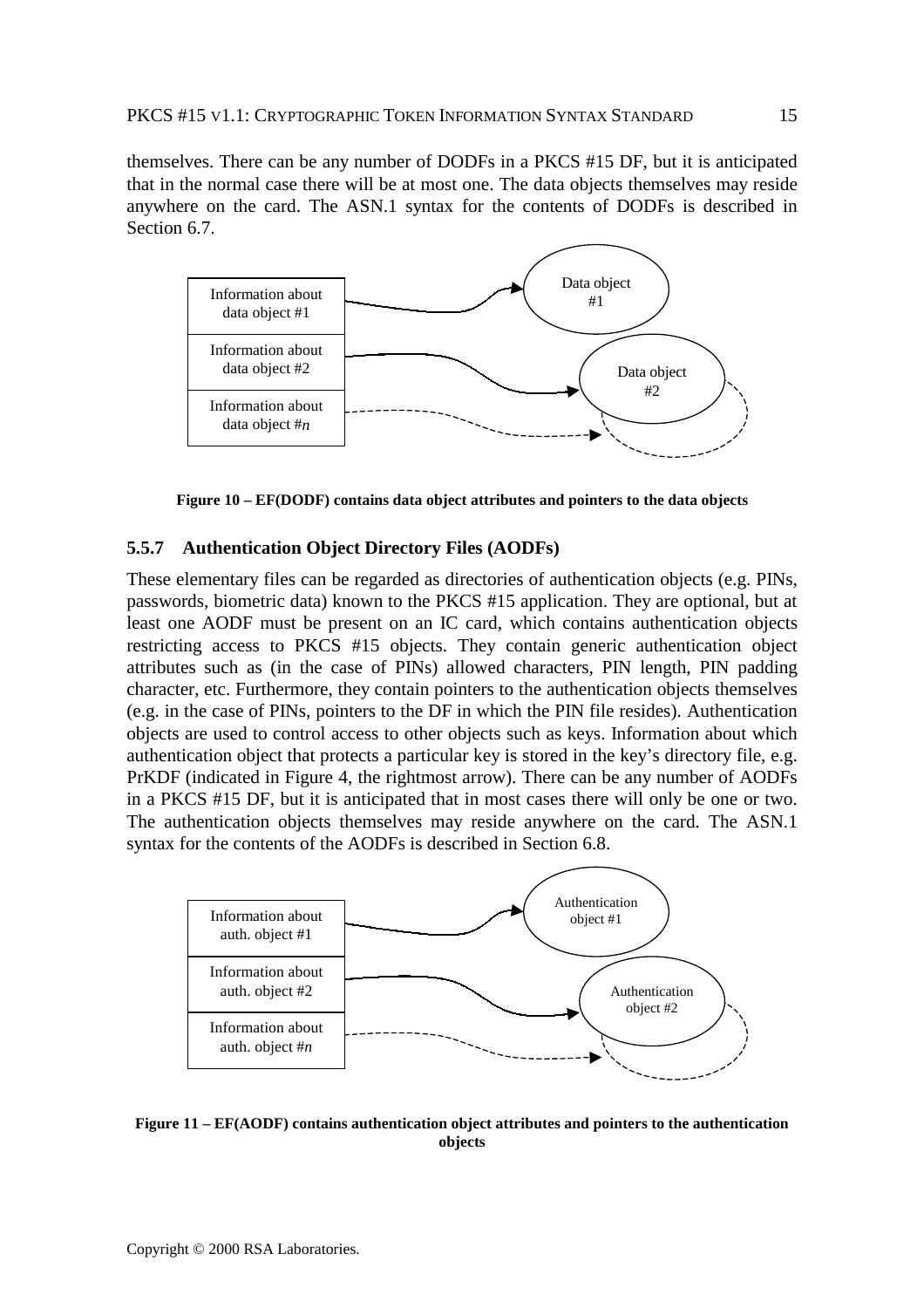# **5.5.8 EF(TokenInfo)**

The mandatory TokenInfo elementary file with transparent structure shall contain generic information about the card as such and it's capabilities, as seen by the PKCS15 application. This information includes the card serial number, supported file types, algorithms implemented on the card, etc. The ASN.1 syntax for the contents of the TokenInfo file is described in detail in Section 6.9.

# **5.5.9 EF(UnusedSpace)**

The optional UnusedSpace elementary file with transparent structure is used to keep track of unused space in already created elementary files. When present, it must initially contain at least one record pointing to an empty space in a file that is possible to update by the cardholder. The use of this file is described in more detail in Section 5.8. The file shall consist of DER-encoded records each with the following ASN.1 syntax:

```
UnusedSpace ::= SEQUENCE {
       path Path (WITH COMPONENTS {..., index PRESENT, length PRESENT}),
       authId Identifier OPTIONAL,
       ...,
       accessControlRules SEQUENCE OF AccessControlRule OPTIONAL
}
```
The **path** field points to an area (both **index**, i.e. offset, and **length** shall be present) that is unused and may be used when adding new objects to the card.

The **authID** component, described in more detail in Section 6.1.8, signals that the unused space is in a file modification-protected by a certain authentication object.

The **accessControlRules** component gives further information about access restriction in force for the indicated space. See further Section 6.1.8.

## **5.5.10 Other elementary files in the PKCS #15 directory**

These (optional) files will contain the actual values of objects (such as private keys, public keys, secret keys, certificates and application specific data) referenced from within PrKDFs, SKDFs, PuKDFs, CDFs or DODFs. The ASN.1 format for the contents of these files follows from the ASN.1 descriptions in Section 6.

## **5.6 File identifiers**

The following file identifiers are defined for the PKCS15 files. Note that the RID (see ISO/IEC 7816-5) is A0 00 00 00 63.

| <b>File</b>        | DF | File Identifier (relative to nearest DF)                |
|--------------------|----|---------------------------------------------------------|
| МF                 | X  | $3F00_{16}$ (ISO/IEC 7816-4)                            |
| <b>DIR</b>         |    | $2F00_{16}$ (ISO/IEC 7816-4)                            |
| PKCS <sub>15</sub> | X  | Decided by application issuer (AID is RID    "PKCS-15") |
| ODF.               |    | $5031_{16}$ by default (but see also Section 6.4.1)     |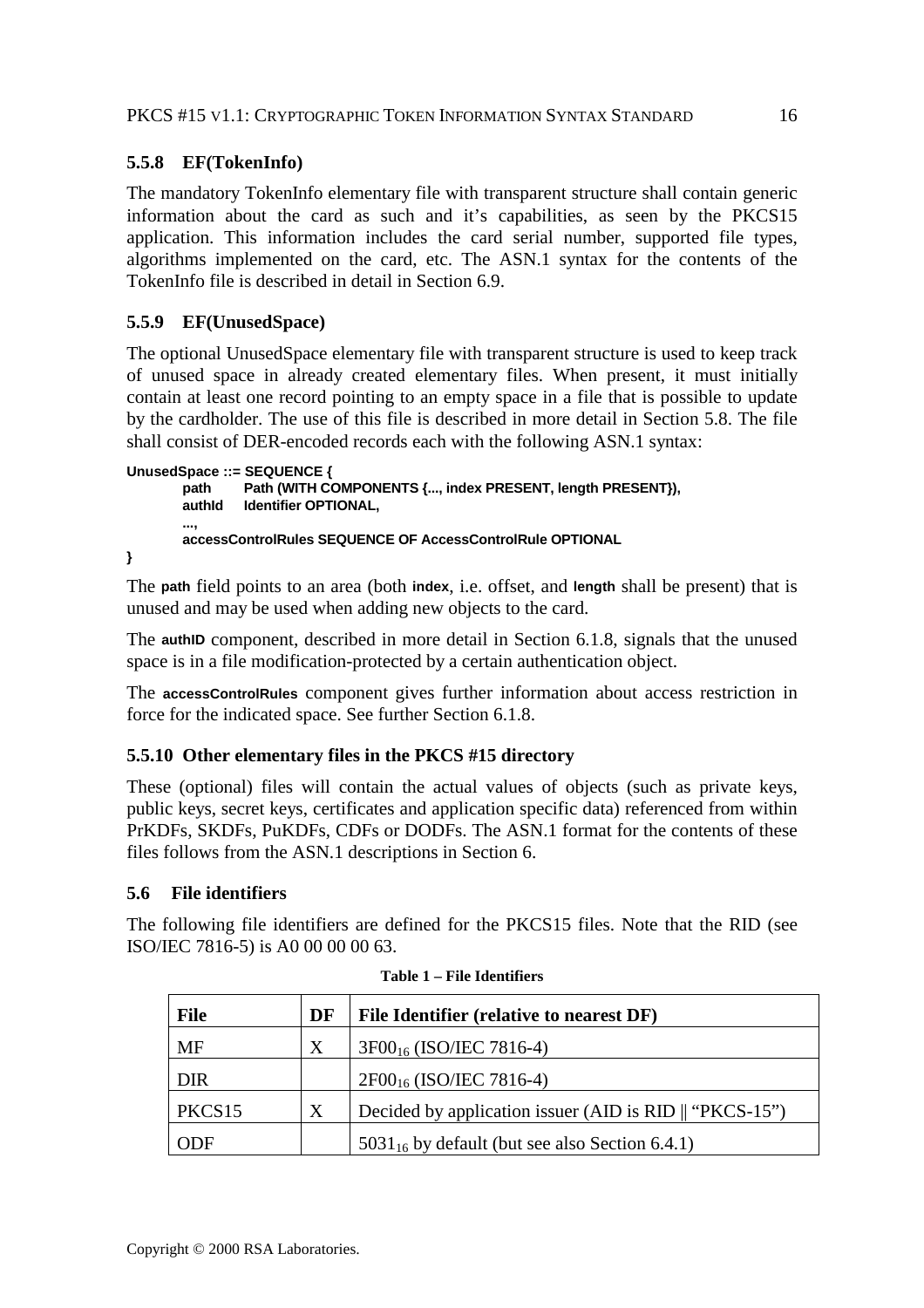| TokenInfo     | $5032_{16}$ by default (but see also Section 6.4.1) |
|---------------|-----------------------------------------------------|
| UnusedSpace   | $5033_{16}$ by default (but see also Section 6.4.1) |
| <b>AODFs</b>  | Decided by application issuer                       |
| <b>PrKDFs</b> | Decided by application issuer                       |
| <b>PuKDFs</b> | Decided by application issuer                       |
| <b>SKDFs</b>  | Decided by application issuer                       |
| CDFs          | Decided by application issuer                       |
| <b>DODFs</b>  | Decided by application issuer                       |
| Other EFs     | Decided by application issuer                       |
| - (Reserved)  | $5034_{16}$ - $5100_{16}$ (Reserved for future use) |

# **5.7 The PKCS #15 application**

## **5.7.1 PKCS #15 application selection**

PKCS #15 compliant IC cards should support direct application selection as defined in ISO/IEC 7816-4 Section 9 and ISO/IEC 7816-5, Section 6 (the full AID is to be used as parameter for a 'SELECT FILE' command). If direct application selection is not supported, or several PKCS #15 applications reside on the card, an EF(DIR) file with contents as specified in Section 5.4.1 must be used.

The operating system of the card must keep track of the currently selected application and only allow the commands applicable to that particular application while it is selected.

When several PKCS #15 applications resides on one card, they shall be distinguished by their object identifier in their application template in EF(DIR). It is recommended that the application label (tag **'50'H**) also be present to simplify the man-machine interface (e.g. vendor name in short form). See also Section 5.4.1.

# **5.7.2 AID for the PKCS #15 application**

The Application Identifier (AID) data element consists of 12 bytes and its contents is defined below. The AID is used as the filename for DF(PKCS15) in order to facilitate direct selection of the PKCS #15 application on multi-application cards with only one PKCS #15 application present.

The AID is composed of RID || PIX, where '||' denotes concatenation. RID is the 5 byte globally "Registered Application Provider Identifier" as specified in ISO/IEC 7816-5. The RID shall be set to A0 00 00 00 63 for the purposes of this specification. This RID has been registered with ISO. PIX (Proprietary application Identifier eXtension) should be set to "PKCS-15".

The full AID for the current version of this document is thus A0 00 00 00 63 50 4B 43 53 2D 31 35.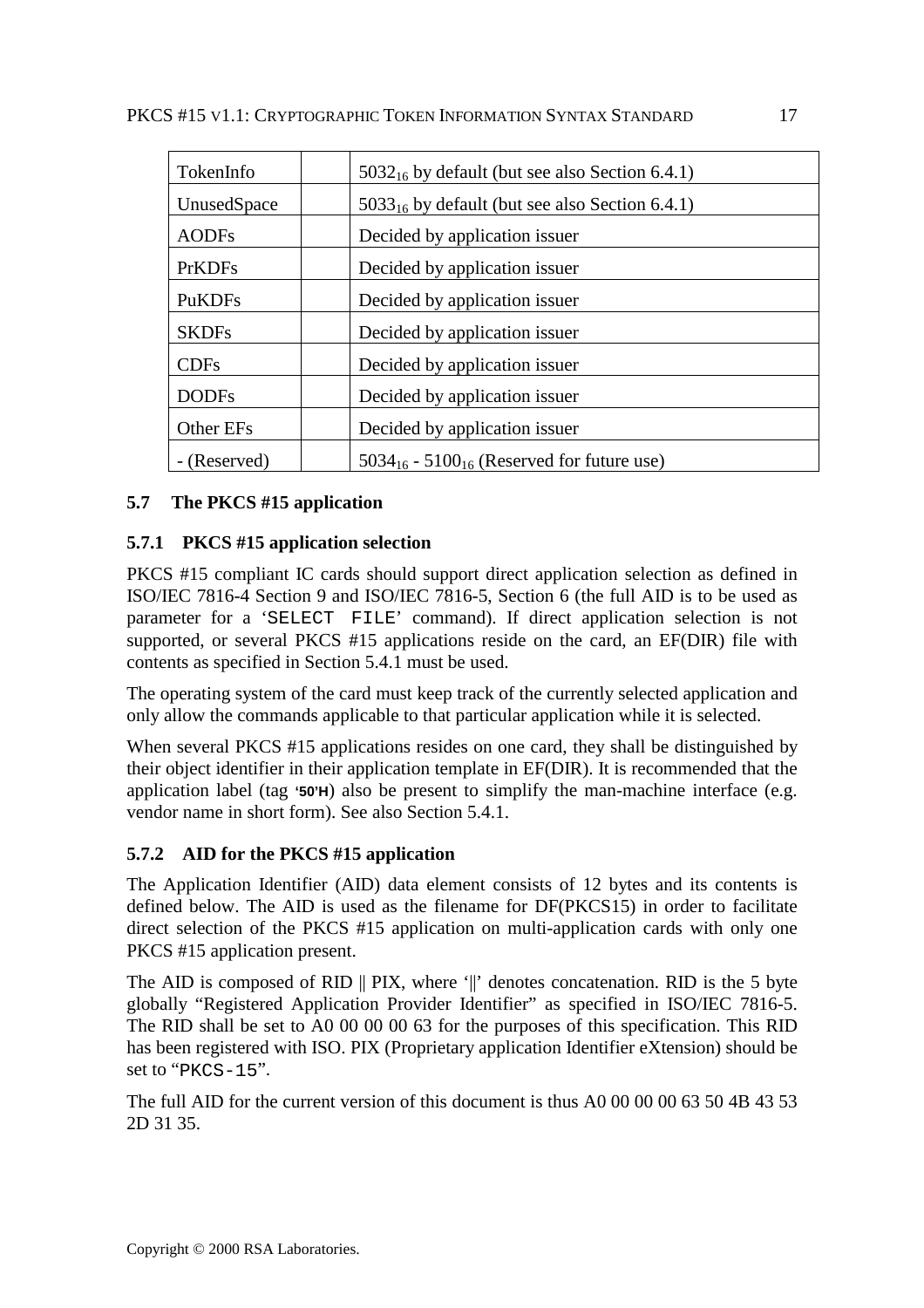#### **5.8 Object management**

#### **5.8.1 Adding (Creating) new objects**

The UnusedSpace file may be used to find suitable unused space on a card. After free space has been found, and assuming sufficient privileges to a suitable object directory file (e.g. a CDF in the case of a new certificate), the value of the new object is written to the area pointed to from EF(UnusedSpace). After this, the used record in EF(UnusedSpace) shall be updated to point to the first free byte after the newly written object. Finally, a new record is added to the object directory file. If the object directory file (e.g. CDF) is a true linear record file this will be a simple ISO/IEC 7816-4 command ('APPEND RECORD'). In the case of a transparent object directory file, an 'UPDATE BINARY' command is suggested.

If no suitable free space can be found, garbage collection may be necessary, rewriting object directory files as the objects they point to moves around, and updating EF(UnusedSpace) in accordance.

If EF(UnusedSpace) is not being used, the application may have to create a new elementary file and write the value of the new object to this file before updating a suitable object directory file.

In the case of replacing a previous object, space can be conserved in the object directory file by updating the bytes previously used to hold information about that object. The space can be found by searching for a record with a '00' tag in the linear record file case, or a "logical" such record in the transparent file case. Since all records shall consist of DER-encoded values, these "empty" areas will be easy to find ('00' is not a valid ASN.1) tag).



**Figure 12 – Before adding a new certificate**



**Figure 13 – After adding a new certificate**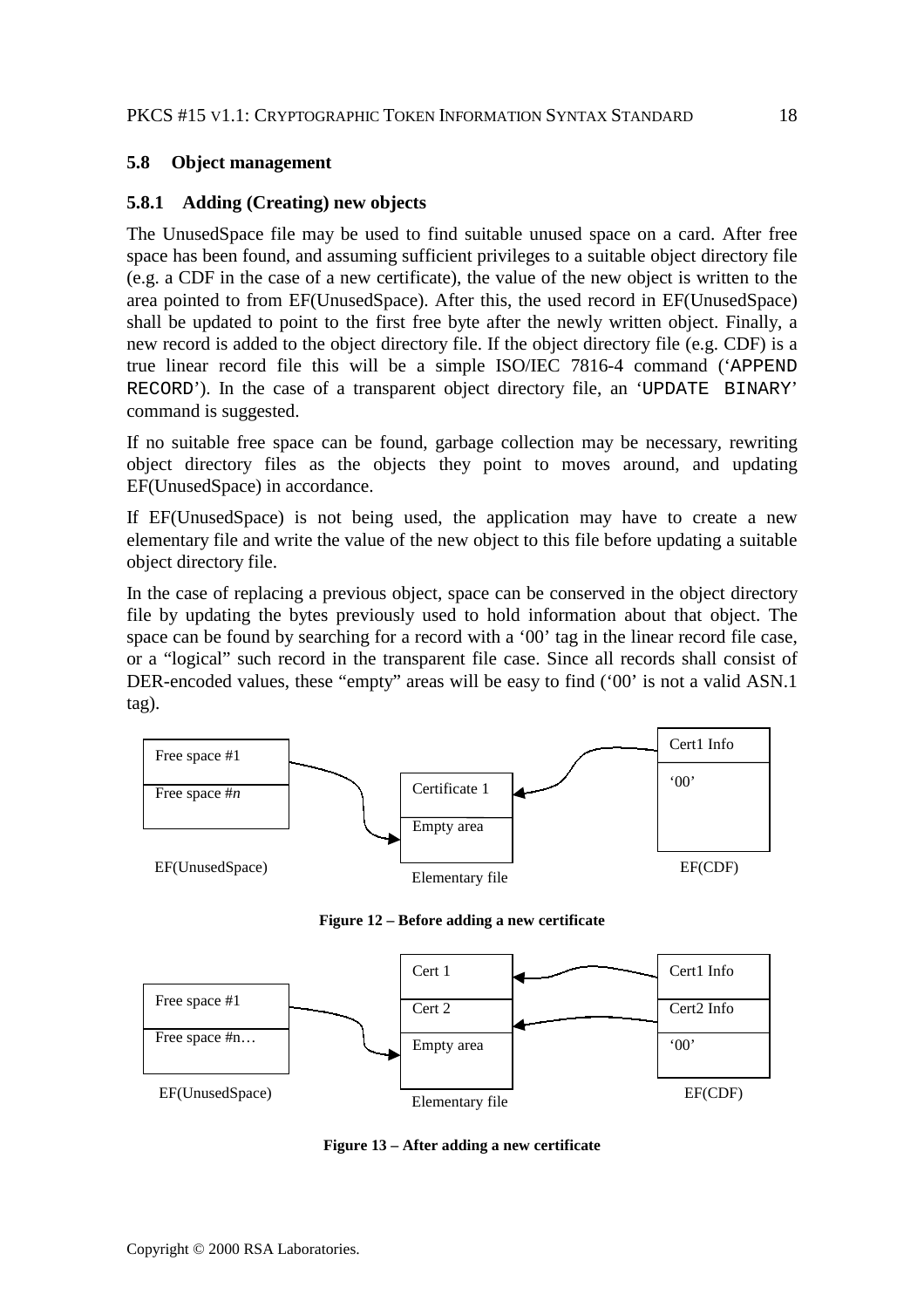## **5.8.2 Removing objects**

Once again, sufficient privileges are assumed. In particular, the object in question must be "modifiable" (see Section 6.1.8), and if it is a "private" object (again, see Section 6.1.8), authorization requirements must be met (e.g. a correct PIN must have been presented prior to the operation).

Removing a record from an object directory file is done by the 'WRITE RECORD' or 'UPDATE RECORD' command in the linear record file case, and by the 'WRITE BINARY' or 'UPDATE BINARY' command in the transparent file case. Records shall be erased be either replacing the outermost tag with a '00' byte or by re-writing the whole file with its new information content. Just overwriting the tag but preserving the length bytes allows for easy traversal of the file later on, but will not be consistent with ISO/IEC 7816-4 Annex D (which requires that the length field and value fields all be set to '00').

The following two figures shows an example in which a certificate is removed from the PKCS #15 application and EF(UnusedSpace) is used to keep track of unused space.



**Figure 15 – After removing certificate 2**

After having marked the entry in the object directory file as unused ('00'), a new record is added to EF(UnusedSpace), pointing to the area that the object directory file used to point to.

# **5.8.3 Modifying objects**

Once again, sufficient privileges as in the previous subsection are assumed. In the linear record file case, the affected object directory file (e.g. EF(CDF), EF(DODF), etc) record is simply updated ('UPDATE RECORD'). In the transparent file case, if the encoding of the new information does not require more space than the previous information did, the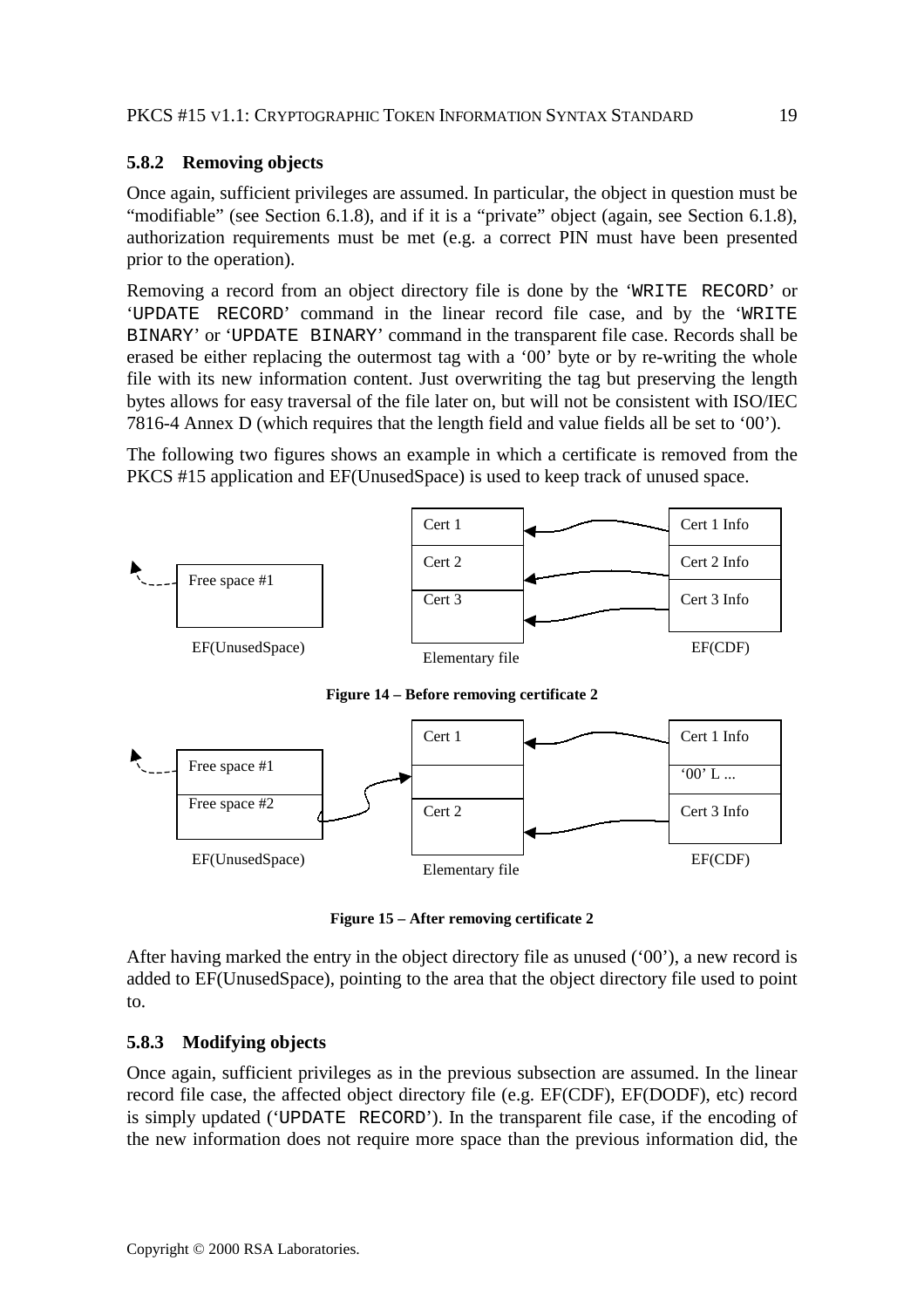PKCS #15 V1.1: CRYPTOGRAPHIC TOKEN INFORMATION SYNTAX STANDARD 20

(logical) record may be updated. Alternatively, the whole file may be re-written, but this may prove to be more costly.

# **6 Information syntax in ASN.1**

NOTE – If nothing else is mentioned, DER-encoding of values is assumed.

## **6.1 Basic ASN.1 defined types**

## **6.1.1 Identifier**

#### **Identifier ::= OCTET STRING (SIZE (0..pkcs15-ub-identifier))**

The **Identifier** type is a constrained version of PKCS #11's CKA\_ID. It is a card-internal identifier. For cross-reference purposes, two or more objects may have the same **Identifier** value. One example of this is a private key and one or more corresponding certificates.

## **6.1.2 Reference**

#### **Reference ::= INTEGER (0..pkcs15-ub-reference)**

This type is used for generic reference purposes.

# **6.1.3 Label**

#### **Label ::= UTF8String (SIZE(0..pkcs15-ub-label))**

This type is used for all labels (i.e. user assigned object names).

## **6.1.4 CredentialIdentifier**

```
CredentialIdentifier {KEY-IDENTIFIER : IdentifierSet} ::= SEQUENCE {
      idType KEY-IDENTIFIER.&id ({IdentifierSet}),
      idValue KEY-IDENTIFIER.&Value ({IdentifierSet}{@idType})
      }
KeyIdentifiers KEY-IDENTIFIER ::= {
      issuerAndSerialNumber |
      issuerAndSerialNumberHash |
      subjectKeyId |
      subjectKeyHash |
      issuerKeyHash |
      issuerNameHash |
      subjectNameHash,
       ...
      }
KEY-IDENTIFIER ::= CLASS {
      &id INTEGER UNIQUE,
      &Value
      } WITH SYNTAX {
      SYNTAX &Value IDENTIFIED BY &id
      }
```
The **CredentialIdentifier** type is used to identify a particular private key or certificate. There are currently seven members in the set of identifiers for private keys and certificates, **KeyIdentifiers**: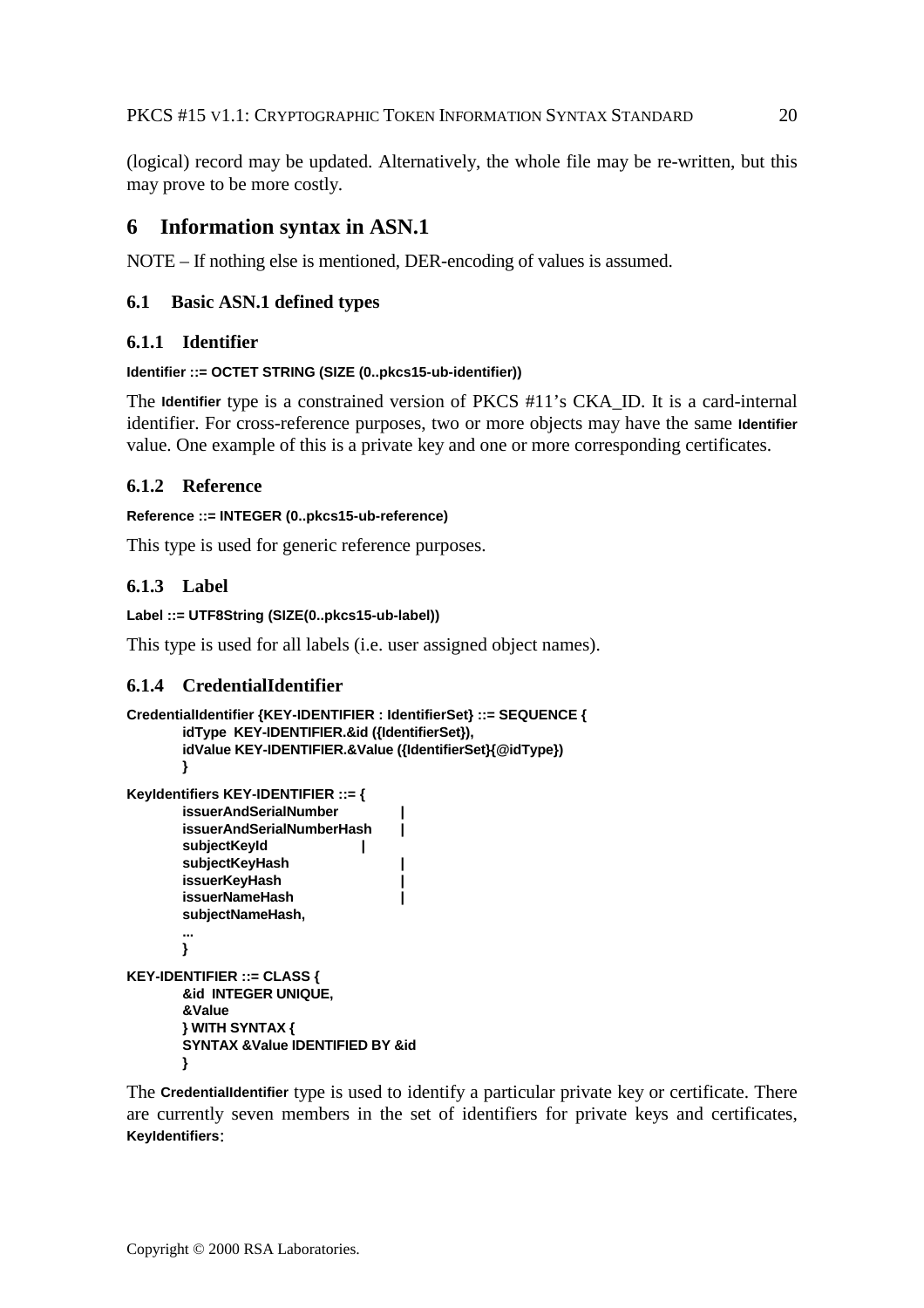- − **issuerAndSerialNumber**: The value of this type shall be a sequence of the issuer's distinguished name and the serial number of a certificate which contains the public key associated with the private key.
- − **issuerAndSerialNumberHash**: As for **issuerAndSerialNumber**, but the value is an **OCTET STRING** which contains a SHA-1 hash value of this information in order to preserve space.
- − **subjectKeyId**: The value of this type must be an **OCTET STRING** with the same value as the **subjectKeyIdentifier** certificate extension in a X.509v3 certificate which contains the public key associated with the private key. This identifier can be can be used for certificate chain traversals.
- − **subjectPublicKeyHash**: An **OCTET STRING** which contains the SHA-1 hash of the public key associated with the private key. In the RSA case, the modulus of the public key shall be used, and the hash is to be done on the (network-order or big-endian) integer representation of it. The hash-algorithm shall be SHA-1. In the case of Elliptic Curves, it is recommended that the hash be calculated on the x-coordinate of the public key's **ECPoint OCTET STRING**. As an alternative, the hash can also be used as the **CommonKeyAttributes.iD.**

NOTE – This is different from the hash method used e.g. in IETF RFC 2459 ([32]), but it serves the purpose of being independent of certificate format – alternative certificate formats not DER-encoding the public key has been proposed.

- − **issuerKeyHash**: An **OCTET STRING** which contains the SHA-1 hash of the public key used to sign the requested certificate. This value can also, in the case of X.509 v3 certificates, be present in the **authorityKeyIdentifier** extension in the user's certificate, and the **subjectKeyIdentifier** extension in the issuer's certificate.
- **issuerNameHash:** A hash of the issuer's name as it appears in the certificate. The intended purpose of this identifier is to facilitate certificate chain traversal.
- − **subjectNameHash**: A hash of the subject's name as it appears in the certificate. The intended purpose of this identifier is to facilitate certificate chain traversal.

#### **6.1.5 ReferencedValue and Path**

```
ReferencedValue {Type} ::= CHOICE {
       path Path,
       url URL
       } (CONSTRAINED BY {-- 'path' or 'url' shall point to an object of type -- Type})
URL ::= CHOICE {
       url PrintableString,
       urlWithDigest [3] SEQUENCE {
          url IA5String,
          digest DigestInfoWithDefault
          }
       }
DigestInfoWithDefault ::= SEQUENCE {
       digestAlgorithm AlgorithmIdentifier {{DigestAlgorithms}} DEFAULT alg-id-sha1,
       digest OCTET STRING (SIZE(8..128))
```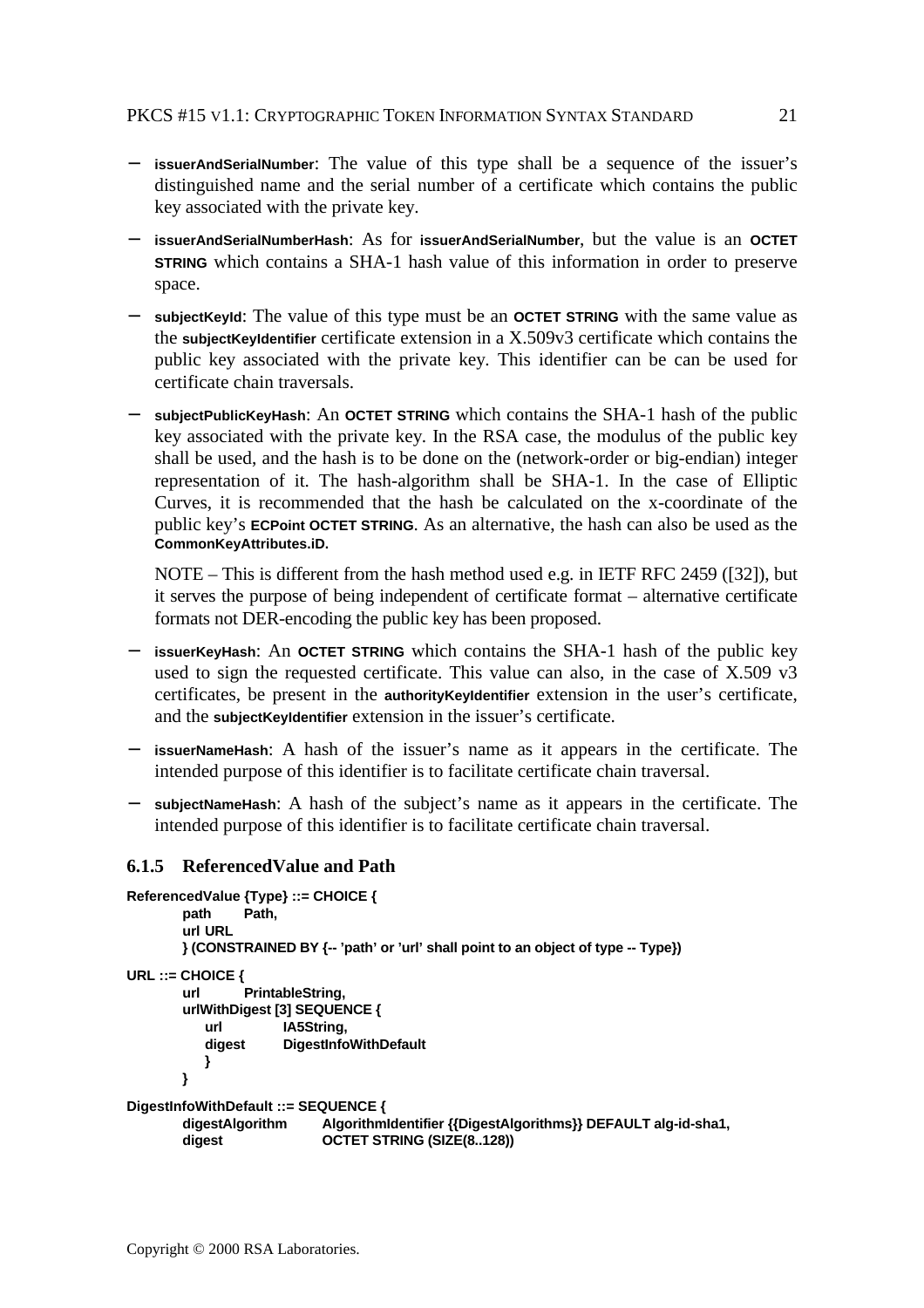**} Path ::= SEQUENCE { path OCTET STRING, index INTEGER (0..pkcs15-ub-index) OPTIONAL, length [0] INTEGER (0..pkcs15-ub-index) OPTIONAL }( WITH COMPONENTS {..., index PRESENT, length PRESENT}| WITH COMPONENTS {..., index ABSENT, length ABSENT})**

A **ReferencedValue** is a reference to a PKCS #15 object value of some kind. This can either be some external reference (captured by the **url** choice) or a reference to a file on the card (the **path** identifier). In the **Path** case, identifiers **index** and **length** may specify a specific location within the file. If the file in question is a linear record file, **index** shall be the record number (in the ISO/IEC 7816-4 definition) and **length** can be set to **0** (if the card's operating system allows an *Le* parameter equal to '0' in a 'READ RECORD' command). Lengths of fixed records may be found in the **TokenInfo** file as well (see Section 6.9). In the **url** case, the URL may either be a simple URL or a URL in combination with a cryptographic hash of the object stored at the given location. Assuming that the PKCS #15 token is integrity-protected, the digest will protect the externally protected object as well.

If the file is a transparent file, then **index** can be used to specify an offset within the file, and **length** the length of the segment (index would then become parameter  $P_1$  and/or  $P_2$ and **length** the parameter *Le* in a 'READ BINARY' command). By using **index** and **length**, several objects may be stored within the same transparent file.

NOTE 1 – On some IC cards which supports having several keys in one EF, keys are referenced by an identifier when used, but updating the EF requires knowledge of an offset and/or length of the data. In these cases, the **CommonKeyAttributes.keyReference** field shall be used for access to the key, and the presence of the **Path.index** and **Path.length** depends on the card issuer's discretion (they are not needed for card usage purposes, but may be used for modification purposes).

NOTE 2 – From the above follows that a **length** of **0** indicates that the file pointed to by **path** is a linear record file.

If **path** is two bytes long, it references a file by its file identifier. If **path** is longer than two bytes, it references a file either by an absolute or relative path (i.e. concatenation of file identifiers).

In the **url** case, the given URL must be in accordance with [6].

#### **6.1.6 ObjectValue**

| ObjectValue { Type } ::= CHOICE { |                                                                                                                                                                                            |
|-----------------------------------|--------------------------------------------------------------------------------------------------------------------------------------------------------------------------------------------|
| indirect                          | ReferencedValue {Type},                                                                                                                                                                    |
| direct                            | $[0]$ Type,                                                                                                                                                                                |
| indirect-protected                | [1] ReferencedValue {EnvelopedData {Type}},                                                                                                                                                |
| direct-protected                  | [2] EnvelopedData {Type},                                                                                                                                                                  |
|                                   | }(CONSTRAINED BY {-- if indirection is being used, then it is expected that the reference<br>-- points either to a (possibly enveloped) object of type -- Type -- or (key case) to a card- |
| $-$ specific key file $-$ })      |                                                                                                                                                                                            |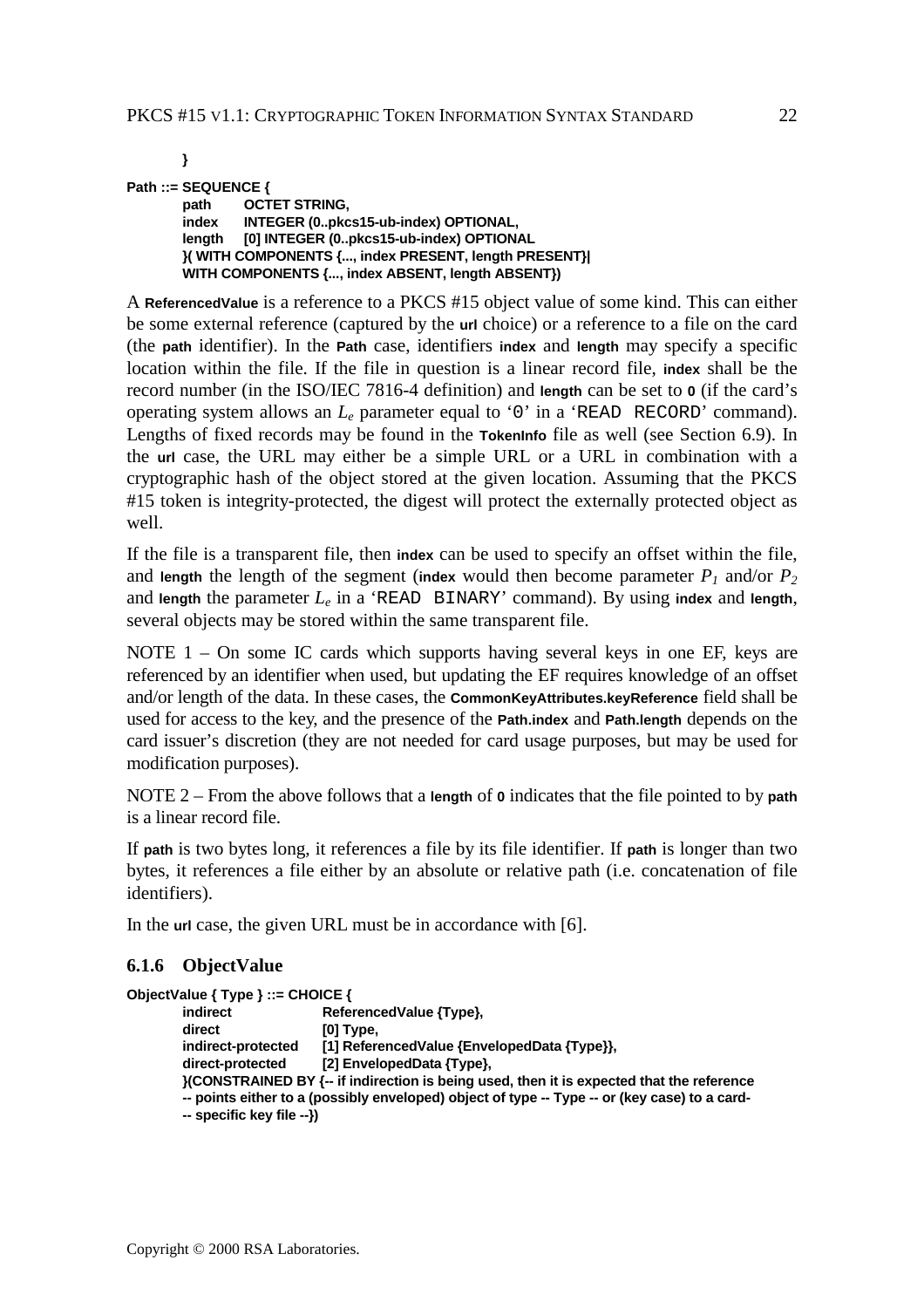The **ObjectValue** type is intended to catch the choice which can be made between storing a particular PKCS #15 object (key, certificate, etc) "in-line" (but possibly "enveloped", see Section 7) or by indirect reference (i.e. by pointing to another location where the value resides (possibly enveloped)). On tokens supporting the ISO/IEC 7816-4 logical file organization (i.e. EFs and DFs), the indirect alternative shall always be used. In other cases, any of the **CHOICE** alternatives may be used. Tokens not capable of protecting private objects by other means shall use the **indirect-protected** or the **direct-protected** choice.

# **6.1.7 PathOrObjects**

```
PathOrObjects {ObjectType} ::= CHOICE {
       path Path,
       objects [0] SEQUENCE OF ObjectType,
        ...,
       indirect-protected [1] ReferencedValue {EnvelopedData {SEQUENCE OF ObjectType}},
       direct-protected [2] EnvelopedData {SEQUENCE OF ObjectType},
       }
```
The **PathOrObjects** type is used to reference sequences of objects either residing within the ODF or externally. If the **path** alternative is used, then it is expected that the file pointed to by **path** contain the *value* part of an object of type **SEQUENCE OF ObjectType** (that is, the '**SEQUENCE OF**' tag and length shall not be present in the file). On tokens supporting the ISO/IEC 7816-4 logical file organization (i.e. EFs and DFs), the **path** alternative is strongly recommended. In other cases, any of the **CHOICE** alternatives may be used. The '**indirect-protected**' and '**direct-protected**' choices are intended for tokens not capable of protecting private objects by themselves, see Section 7.

## **6.1.8 CommonObjectAttributes**

NOTE – This type is a container for attributes common to all PKCS #15 objects.

```
CommonObjectAttributes ::= SEQUENCE {
       label Label OPTIONAL,
       flags CommonObjectFlags OPTIONAL,
       authId Identifier OPTIONAL,
       ...,
       userConsent INTEGER (1..pkcs15-ub-userConsent) OPTIONAL,
       accessControlRules SEQUENCE SIZE (1..MAX) OF AccessControlRule OPTIONAL
       } (CONSTRAINED BY {-- authId should be present in the IC card case if flags.private is set.
       -- It must equal an authID in one AuthRecord in the AODF -- })
CommonObjectFlags ::= BIT STRING {
       private (0),
       modifiable (1)
       }
AccessControlRule ::= SEQUENCE {
       accessMode AccessMode,
       securityCondition SecurityCondition,
       … -- For future extensions
       }
AccessMode ::= BIT STRING {
       read (0),
       update (1),
       execute (2)
```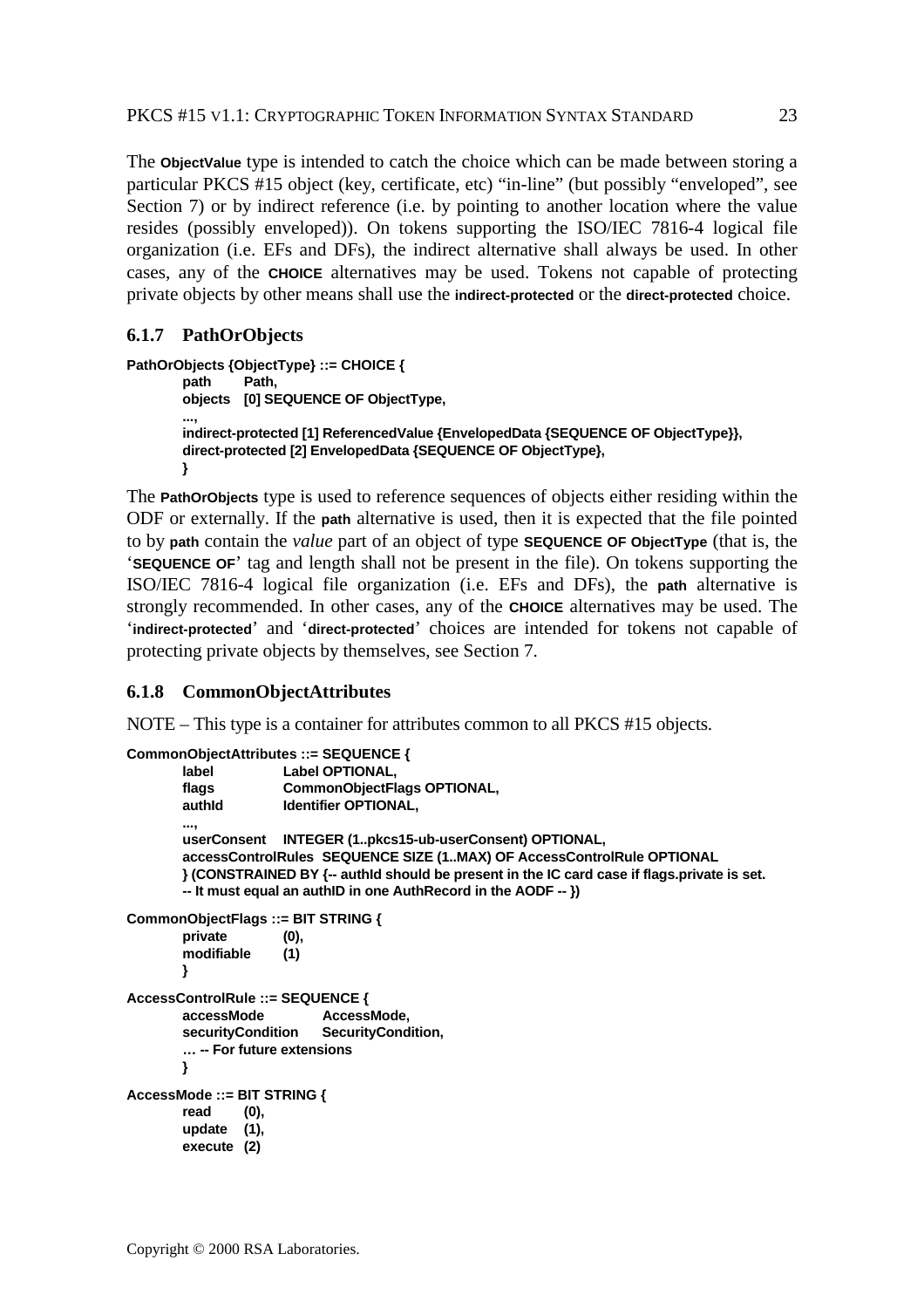```
}
SecurityCondition ::= CHOICE {
       authId Identifier,
        not[0] SecurityCondition,
        and [1] SEQUENCE SIZE (2..pkcs15-ub-securityConditions) OF SecurityCondition,
        or [2] SEQUENCE SIZE (2..pkcs15-ub-securityConditions) OF SecurityCondition,
        ... -- For future extensions
        }
```
The **label** is the equivalent of the CKA\_LABEL present in PKCS #11 ([30]), and is purely for display purposes (man-machine interface), for example when a user have several certificates for one key pair (e.g. "My bank certificate", "My S/MIME certificate").

The **flags** field indicates whether the particular object is private or not, and whether it is of type read-only or not. As in PKCS #11, a **private** object may only be accessed after proper authentication (e.g. PIN verification). If an object is marked as **modifiable**, it should be possible to update the value of the object. If an object is both **private** and **modifiable**, updating is only allowed after successful authentication, however. Since properties such as **private** and **modifiable** can be deduced by other means on IC cards, e.g. by studying EFs FCI, this field is optional and not necessary when these circumstances applies.

The **authid** field gives, in the case of a private object, a cross-reference back to the authentication object used to protect this object (For a description of authentication objects, see Section 5.5.7).

The **userConsent** field gives, in the case of a private object (or an object for which access conditions has been specified), the number of times an application may access the object without explicit consent from the user (e.g. a value of **3** indicates that a new authentication will be required before the first, the  $4<sup>th</sup>$ , the  $7<sup>th</sup>$ , etc. access). A value of **1** means that a new authentication is required before each access.

The **accessControlRules** field gives an alternative, and more fine-grained, way to inform a host-side applications about security conditions for various methods of accessing the object in question. Any Boolean expression in available authentication methods is allowed. When this field and the **authID** field both are present, information in this field takes precedence<sup>1</sup>.

#### **6.1.9 CommonKeyAttributes**

```
CommonKeyAttributes ::= SEQUENCE {
```

```
iD Identifier,
usage KeyUsageFlags,
native BOOLEAN DEFAULT TRUE,
accessFlags KeyAccessFlags OPTIONAL,
keyReference Reference OPTIONAL,
startDate GeneralizedTime OPTIONAL,
endDate [0] GeneralizedTime OPTIONAL,
... -- For future extensions
}
```
 $\overline{a}$ 

<sup>&</sup>lt;sup>1</sup> This can occur for backwards-compatibility reasons.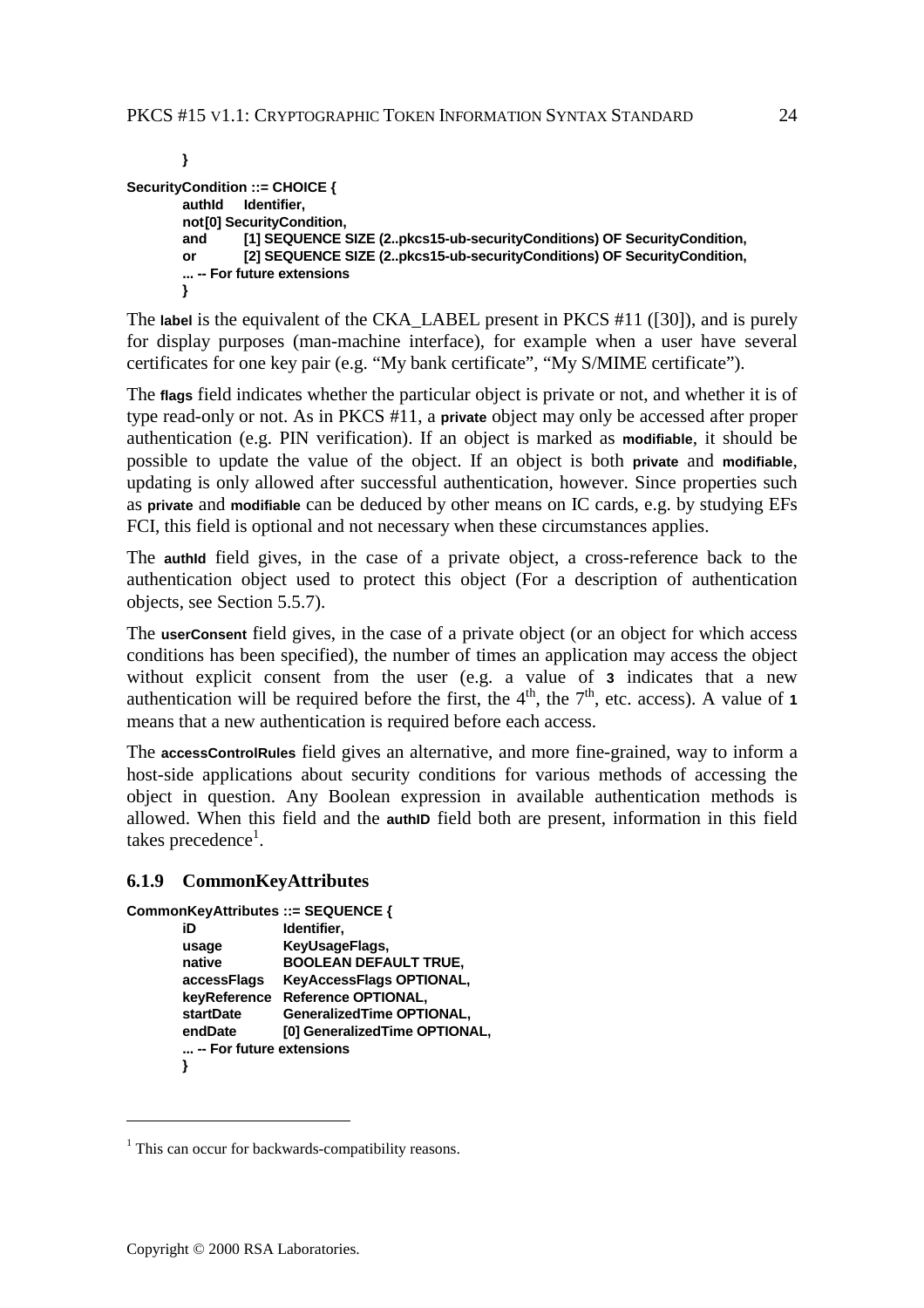```
KeyUsageFlags ::= BIT STRING {
      encrypt (0),
      decrypt (1),
      sign (2),
      signRecover (3),
      wrap (4),
      unwrap (5),
      verify (6),
      verifyRecover (7),
      derive (8),
      nonRepudiation (9)
      }
KeyAccessFlags ::= BIT STRING {
      sensitive (0),<br>extractable (1),
      extractable (1),
      alwaysSensitive (2),
      neverExtractable (3),
      local (4)
      }
```
The **iD** field must be unique for each key stored in the card, except when a public key object and the corresponding private key object are stored on the card. In this case, the keys must share the same identifier (which may also be shared with a certificate object, see Section 6.1.14).

The **usage** field (**encrypt, decrypt, sign, signRecover, wrap, unwrap, verify, verifyRecover, derive** and **nonRepudiation**) signals the intended usage of the key as defined in PKCS #11. To map between X.509 ([27]) **keyUsage** flags for public keys, PKCS #15 flags for public keys, and PKCS #15 flags for private keys, use the following table:

| Key usage flags for public keys in<br>X.509 public key certificates | Corresponding PKCS #15<br>key usage flags for public<br>keys | <b>PKCS</b><br>Corresponding<br>$#15$ key usage flags for<br>private keys |  |
|---------------------------------------------------------------------|--------------------------------------------------------------|---------------------------------------------------------------------------|--|
| DataEncipherment                                                    | Encrypt                                                      | Decrypt                                                                   |  |
| DigitalSignature, keyCertSign, cRLSign                              | Verify                                                       | Sign                                                                      |  |
| DigitalSignature, keyCertSign, cRLSign                              | VerifyRecover                                                | SignRecover                                                               |  |
| KeyAgreement                                                        | Derive                                                       | Derive                                                                    |  |
| KeyEncipherment                                                     | Wrap                                                         | Unwrap                                                                    |  |
| NonRepudiation                                                      | NonRepudiation                                               | NonRepudiation                                                            |  |

**Table 2 – Mapping between PKCS #15 key usage flags and X.509 keyUsage extension flags**

NOTE – Implementations should verify that usage of key usage flags on a card is sound, i.e. that all key usage flags for a particular key pair is consistent with Table 2

The **native** field identifies whether the card is able to use the key for hardware computations or not (e.g. this field is by default true for all RSA keys stored in special RSA key files on an RSA capable IC card, and does not apply in the soft-token case).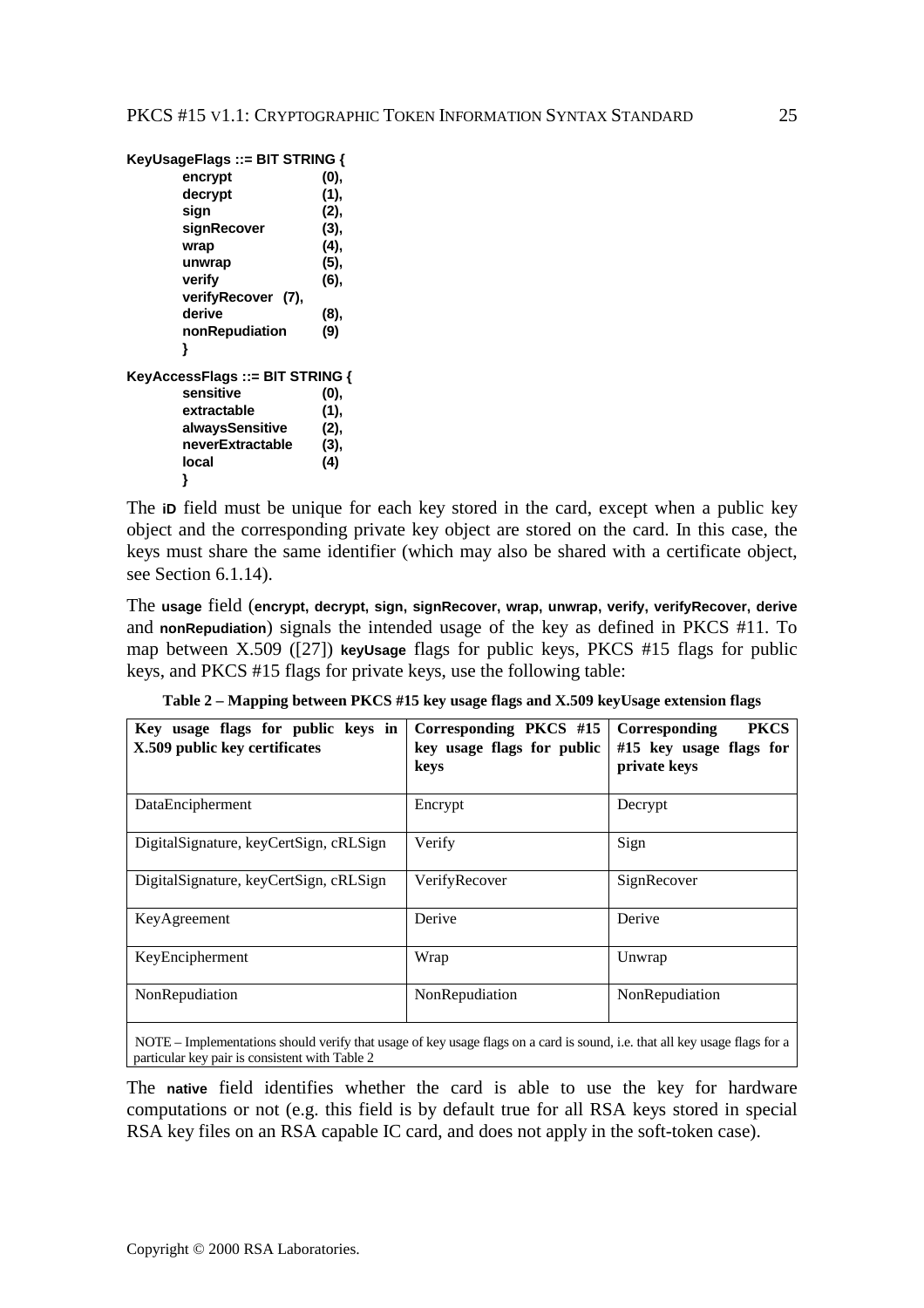The semantics of the **accessFlags** field's **sensitive**, **extractable**, **alwaysSensitive**, **neverExtractable** and **local** identifiers is the same as in PKCS #11. This field is not required to be present in cases where its value can be deduced by other means.

The **keyReference** field is only applicable for IC cards with cryptographic capabilities. If present, it contains a card-specific reference to the key in question (usually a small integer, for further information see ISO/IEC 7816-4 and ISO/IEC 7816-8 [16]).

The **startDate** and **endDate** fields have the same semantics as in PKCS #11.

#### **6.1.10 CommonPrivateKeyAttributes**

```
CommonPrivateKeyAttributes ::= SEQUENCE {
       subjectName Name OPTIONAL,
       keyIdentifiers [0] SEQUENCE OF CredentialIdentifier {{KeyIdentifiers}} OPTIONAL,
       ... -- For future extensions
       }
```
The semantics for the fields of the **CommonPrivateKeyAttributes** type above is as follows:

The **subjectName** field, when present, shall contain the distinguished name of the owner of the private key, as specified in a certificate containing the public key corresponding to this private key.

The **keyIdentifiers** field: When receiving for example an enveloped message together with information about the public key used for encrypting the message's session key, the application needs to deduce which (if any) of the private keys present on the card that should be used for decrypting the session key. In messages based on the PKCS #7 ([29]) format, the **issuerAndSerialNumber** construct may be used, in other schemes other types may be used. This version of this document defines a number of possible ways to identifying a key (see Section 6.1.4).

#### **6.1.11 CommonPublicKeyAttributes**

```
CommonPublicKeyAttributes ::= SEQUENCE {
       subjectName Name OPTIONAL,
       ...,
       trustedUsage [0] Usage OPTIONAL
       }
```
The semantics for the fields of the **CommonPublicKeyAttributes** type above is as follows:

The **subjectName** field, when present, shall contain the distinguished name of the owner of the public key as it appears in a certificate containing the public key.

The **trustedUsage** field, which has no meaning in IC card cases (use the **trustedKeys** alternative instead; Section 6.2), indicates whether the cardholder trusts the public key in question for the indicated purposes (see Section 6.1.14).

NOTE – The exact semantics of this "trust" is outside the scope of this document.

#### **6.1.12 CommonSecretKeyAttributes**

```
CommonSecretKeyAttributes ::= SEQUENCE {
       keyLen INTEGER OPTIONAL, -- keylength (in bits)
```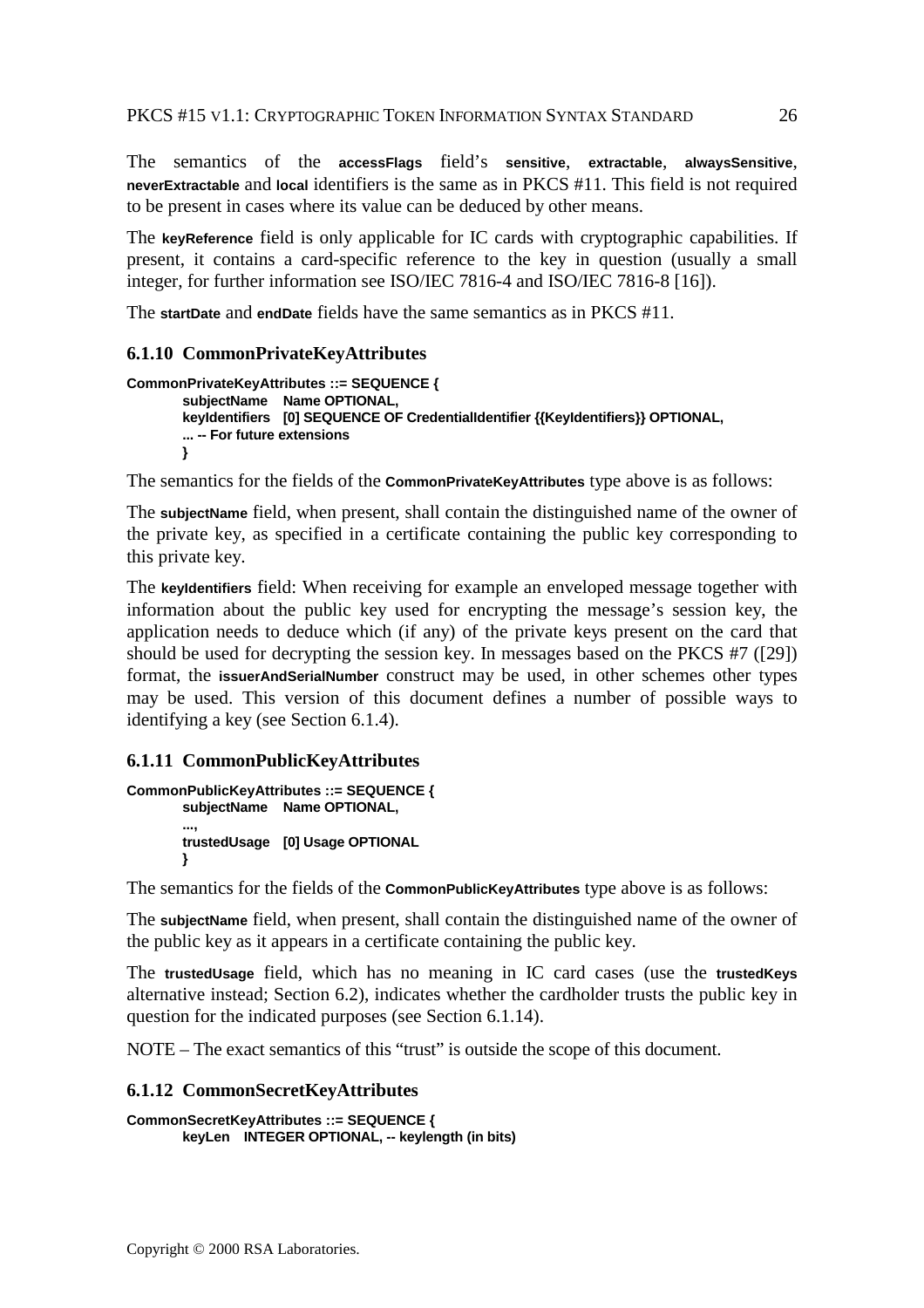**... -- For future extensions }**

The semantics for the fields of the **CommonSecretKeyAttributes** type above is as follows:

The optional **keyLen** field signals the key length used, in those cases where a particular algorithm can have a varying key length.

# **6.1.13 KeyInfo**

This type, which is an optional part of each private and public key type, contains either (IC card case) a reference to a particular entry in the EF(TokenInfo) file, or explicit information about the key in question (parameters and operations supported by the card). The **supportedOperations** field is optional and can be absent on cards, which do not support any operations with the key. Note the distinction between **KeyUsageFlags** and **KeyInfo.paramsAndOps.supportedOperations**: The former indicates the intended *usage* of the key, the latter indicates the operations (if any) the *card* can *perform* with the key.

**KeyInfo {ParameterType, OperationsType} ::= CHOICE { reference Reference, paramsAndOps SEQUENCE { parameters ParameterType, supportedOperations OperationsType OPTIONAL } }**

## **6.1.14 CommonCertificateAttributes**

```
CommonCertificateAttributes ::= SEQUENCE {
       iD Identifier,
       authority BOOLEAN DEFAULT FALSE,
       identifier CredentialIdentifier {{KeyIdentifiers}} OPTIONAL,
       certHash [0] OOBCertHash OPTIONAL,
       ...,
       trustedUsage [1] Usage OPTIONAL,
       identifiers [2] SEQUENCE OF CredentialIdentifier {{KeyIdentifiers}} OPTIONAL,
       implicitTrust [3] BOOLEAN DEFAULT FALSE
       }
Usage ::= SEQUENCE {
       keyUsage KeyUsage OPTIONAL,
       extKeyUsage SEQUENCE SIZE (1..MAX) OF OBJECT IDENTIFIER OPTIONAL
       }(WITH COMPONENTS {…, keyUsage PRESENT} |
         WITH COMPONENTS {..., extKeyUsage PRESENT})
```
The **iD** field is only present for X.509 certificates in PKCS #11, but has for generality reasons been "promoted" to a common certificate attribute in this document. When a public key in the certificate in question corresponds to a private key also known to the PKCS #15 application, they must share the same value for the **iD** field. This requirement will simplify searches for a private key corresponding to a particular certificate and vice versa.

The **authority** field indicates whether the certificate is for an authority (i.e. CA or AA) or not.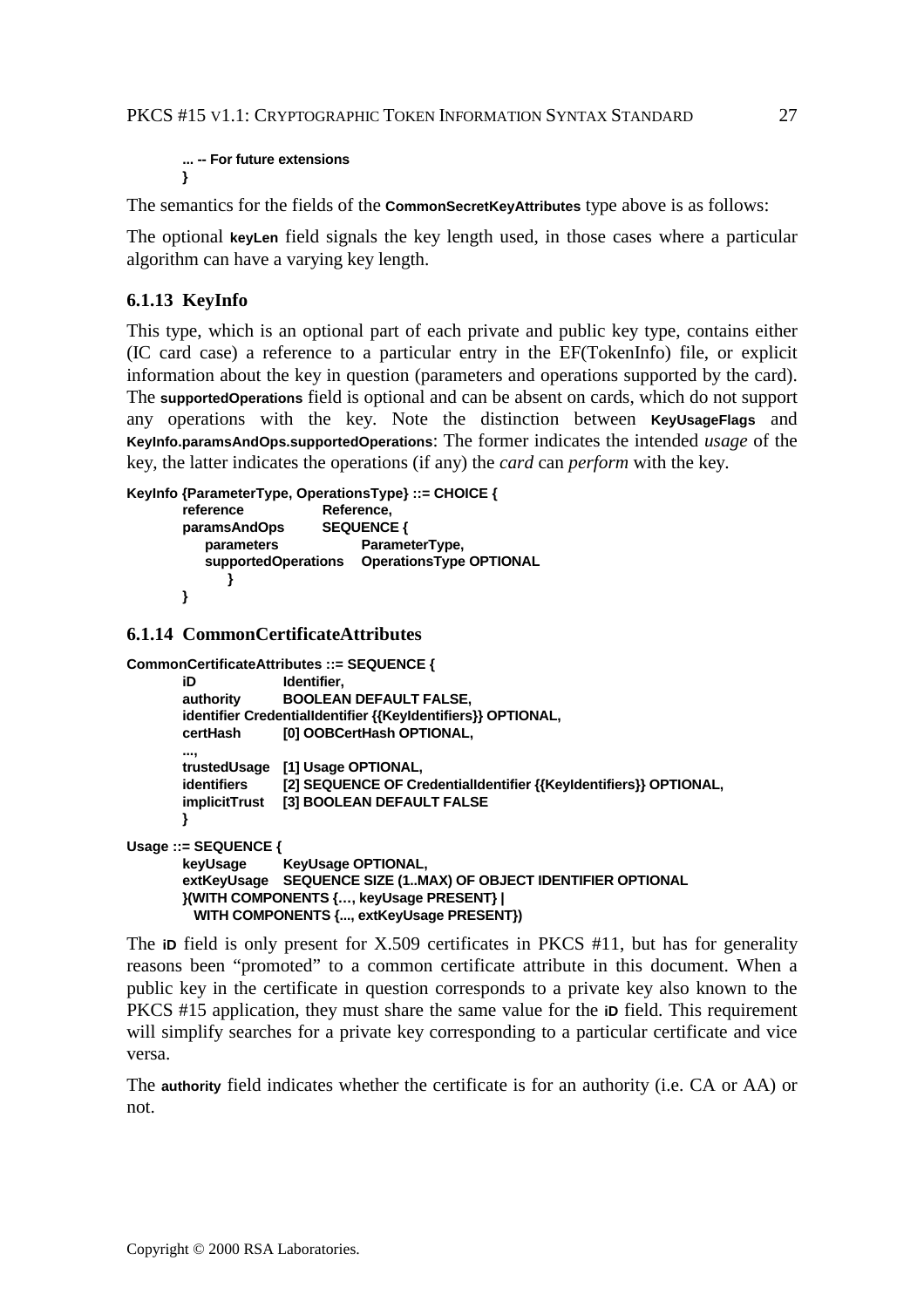The **identifier** (and, optionally, **identifiers)** field simplifies the search of a particular certificate, when the requester knows (and conveys) some distinguishing information about the requested certificate. This can be used, for example, when a user certificate has to be chosen and sent to a server as part of a user authentication, and the server provides the client with distinguishing information for a particular certificate. Use of the **subjectNameHash** and **issuerNameHash** alternatives may also facilitate fast chain building.

Note – The **identifier** field is present for historical reasons and IC cards only, and **PKCS15Token**s in software should always use the **identifiers** field.

The **certHash** field is useful from a security perspective when the certificate in question is stored external to the card (the **url** choice of **ReferencedValue**), since it enables a user to verify that no one has tampered with the certificate.

NOTE – To find a token-holder certificate for a specific usage, use the **commonKeyAttributes.usage** field, and follow the cross-reference (**commonKeyAttributes.iD**) to an appropriate certificate.

The **trustedUsage** field, which has no meaning in IC card cases (use the **trustedCertificates** alternative instead; Section 6.2), indicates whether the token-holder trusts the certificate in question or not, for the indicated purposes. Object identifiers could be ones defined for the **extKeyUsage** certificate extension, but may also be locally defined. For actual usage, the intersection of the indicated usage in this field, and the **keyUsage** extension (if present) in the certificate should be taken. If the **trustedUsage** field is absent, all usage is possible.

NOTE – The exact semantics of "trust" is outside the scope of this document.

The **implicitTrust** field, which has no meaning in IC card cases (use the **trustedCertificates** alternative instead; Section 6.2), indicates that the given certificate is a trust anchor, i.e. a certificate chain traversal need not go any further.

NOTE – This is different from the **trustedUsage** field, which indicate a trusted usage of the certificate.

#### **6.1.15 CommonDataObjectAttributes**

```
CommonDataObjectAttributes ::= SEQUENCE {
       applicationName Label OPTIONAL,
       applicationOID OBJECT IDENTIFIER OPTIONAL,
       ... -- For future extensions
       } (WITH COMPONENTS {..., applicationName PRESENT}|
       WITH COMPONENTS {..., applicationOID PRESENT})
```
The **applicationName** field is intended to contain the name or the registered object identifier for the application to which the data object in question "belongs". In order to avoid application name collisions, at least the **applicationOID** alternative is recommended. As indicated in ASN.1, at least one of the components has to be present in a value of type **CommonDataObjectAttributes**.

#### **6.1.16 CommonAuthenticationObjectAttributes**

```
CommonAuthenticationObjectAttributes ::= SEQUENCE {
       authId Identifier,
```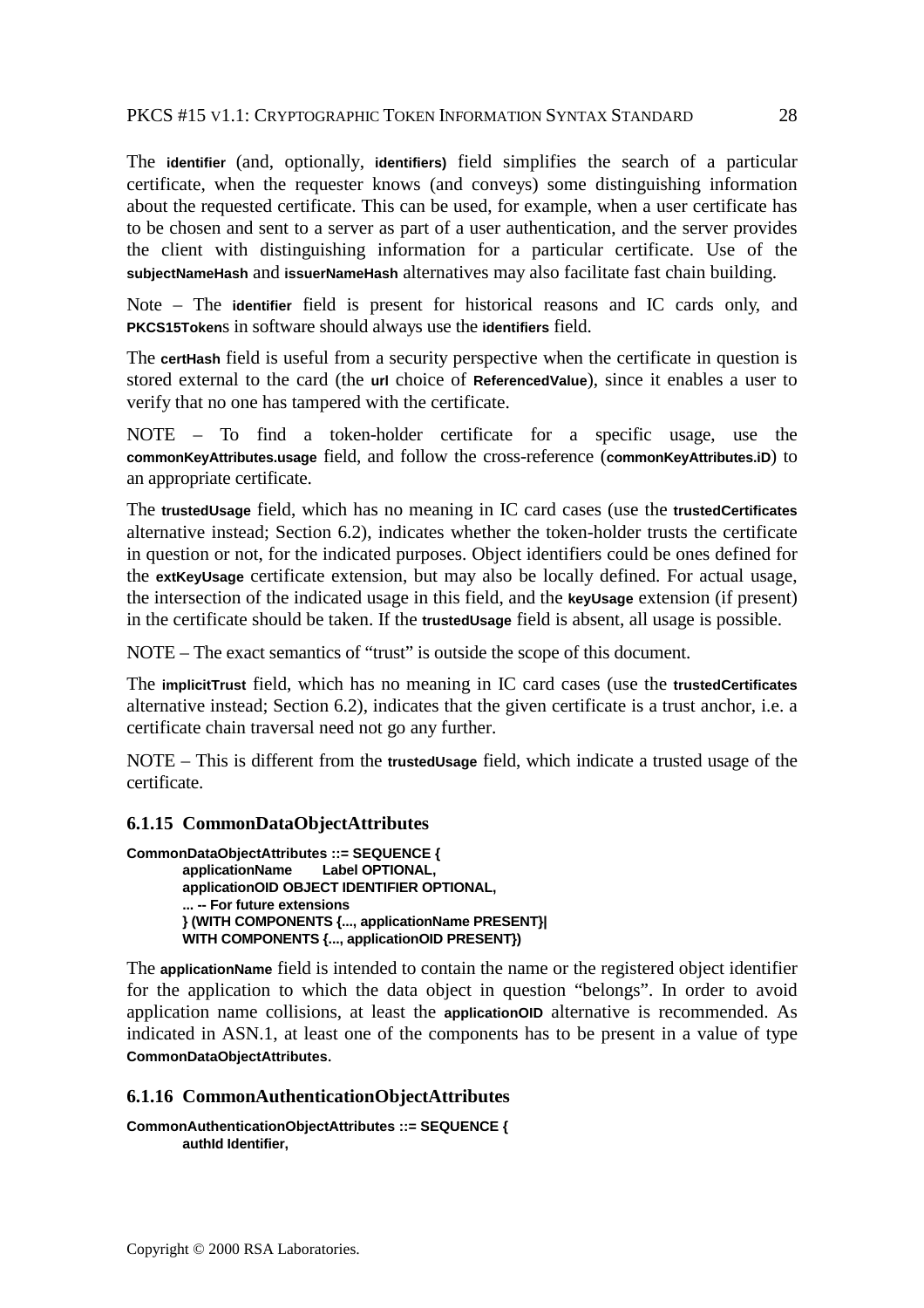**... –- For future extensions }**

The **authid** must be a unique identifier. It is used for cross-reference purposes from private PKCS #15 objects.

## **6.1.17 PKCS15Object**

This type is a template for all kinds of PKCS #15 objects. It is parameterized with object class attributes, object subclass attributes and object type attributes.

**PKCS15Object {ClassAttributes, SubClassAttributes, TypeAttributes} ::= SEQUENCE { commonObjectAttributes CommonObjectAttributes, classAttributes ClassAttributes, subClassAttributes [0] SubClassAttributes OPTIONAL, typeAttributes [1] TypeAttributes }**

#### **6.2 PKCS15Objects**

| <b>PKCS15Objects ::= CHOICE {</b> |                               |                                    |
|-----------------------------------|-------------------------------|------------------------------------|
| privateKeys                       |                               | [0] PrivateKeys,                   |
| publicKeys                        |                               | [1] PublicKeys,                    |
| trustedPublicKeys                 |                               | [2] PublicKeys,                    |
| secretKeys                        |                               | [3] SecretKeys,                    |
| certificates                      |                               | [4] Certificates,                  |
| trustedCertificates               |                               | [5] Certificates,                  |
| usefulCertificates                |                               | [6] Certificates,                  |
| dataObjects                       |                               | [7] DataObjects,                   |
| authObjects                       |                               | [8] AuthObjects,                   |
|                                   | -- For future extensions      |                                    |
| }                                 |                               |                                    |
| PrivateKeys ::=                   |                               | PathOrObjects {PrivateKeyType}     |
| SecretKeys ::=                    | PathOrObjects {SecretKeyType} |                                    |
| PublicKeys ::=                    | PathOrObjects {PublicKeyType} |                                    |
| Certificates $::=$                |                               | PathOrObjects {CertificateType}    |
| DataObjects ::=                   |                               | PathOrObjects {DataType}           |
| AuthObjects ::=                   |                               | PathOrObjects {AuthenticationType} |

In the IC card case, the intention is that EF(ODF) shall consist of a number of data objects (records) of type **PKCS15Objects**, representing different object types. Each data object should in the normal case reference a file containing a directory of objects of the particular type. Since the **path** alternative of the **PathOrObject** type is recommended, this will result in a record-oriented ODF, which simplifies updating.

NOTE – When it is known in advance that it will not be possible for the cardholder to modify e.g. EF(PrKDF) and EF(AODF), an application may store these files with the **direct** option of **PathOrObjects**

The **trustedPublicKeys** choice is intended for implementations on IC cards supporting the ISO/IEC 7816-4 logical file organization (non-IC card implementations should use the **publicKeys** alternative and the **trusted** field in **CommonPublicKeyAttributes**). In these cases,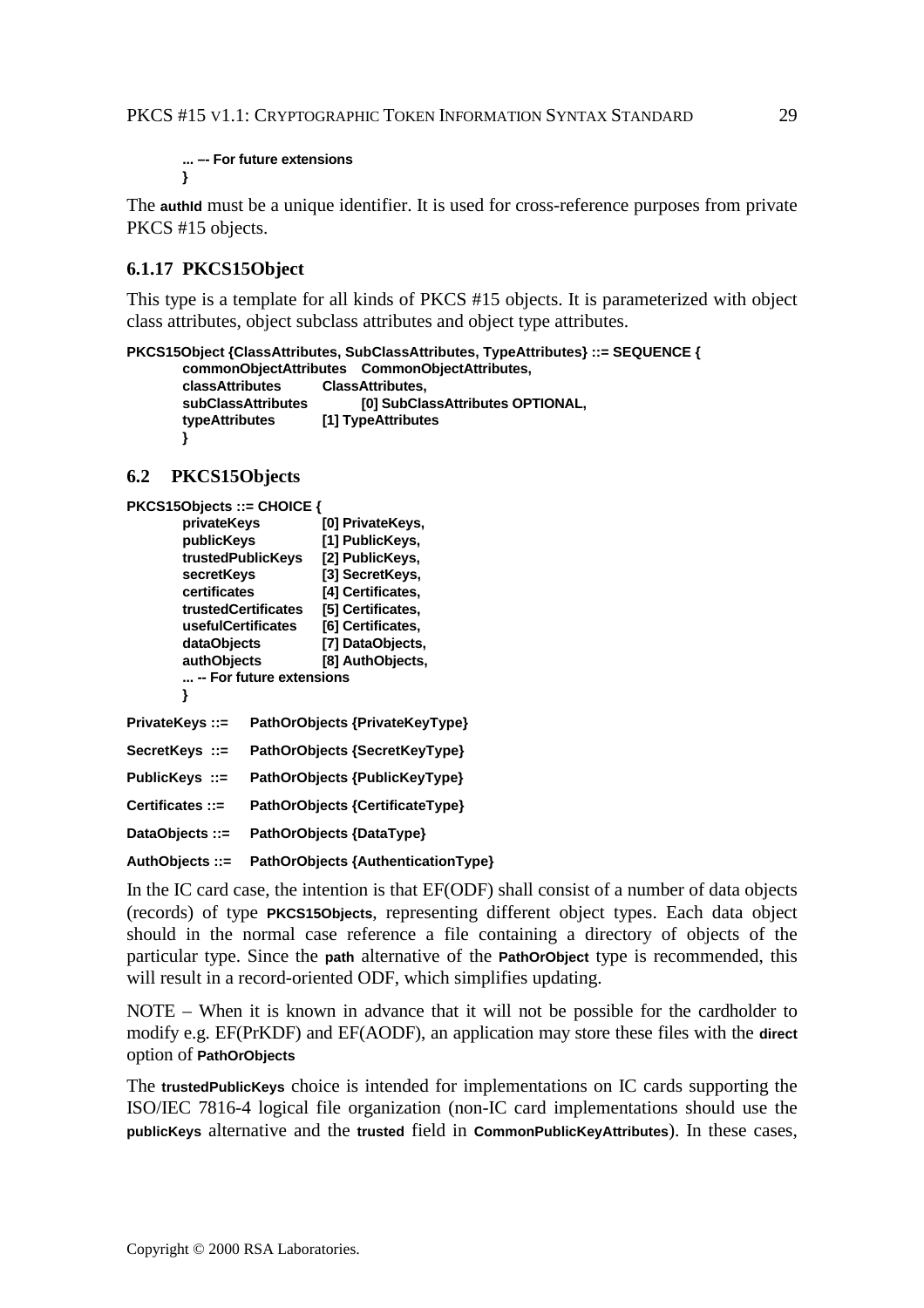the card issuer might want to include a number of trusted public keys on the card (and make sure that they are not modified or replaced later on by an application). The PuKDF pointed to from this field should therefore be protected from cardholder modifications, as should the public keys pointed to from that PuKDF itself. Trusted public keys are most likely root CA keys that can be used as trust chain origins.

The **certificates** choice shall, in the case of IC cards supporting the ISO/IEC 7816-4 logical file organization, point to certificates issued to the cardholder. They may or may not be possible to modify by the cardholder.

The **trustedCertificates** choice is intended for implementations on IC cards supporting the ISO/IEC 7816-4 logical file organization (non-IC card implementations should use the **certificates** alternative and the **trusted** field in **CommonCertificateAttributes**). As for **trustedPublicKeys**, the card issuer might want to include a number of trusted certificates on the card (and make sure that they are not modified or replaced later on by an application), while still allowing the cardholder to add other certificates issued to himself/herself. The CDF pointed to from this field should therefore be protected from cardholder modifications, as should the certificates pointed to from that CDF itself. It is, however, conceivable that the card issuer can modify the contents of this file (and the files it points to). Trusted certificates are most likely root CA certificates, but does not have to be. Since the intention is that it should be impossible for a cardholder to modify them, they can be regarded as trusted by the cardholder. Root CA certificates included in this structure can therefore be used as trust chain origins.

The **usefulCertificates** choice is also intended for implementations on IC cards supporting the ISO/IEC 7816-4 logical file organization. The intention is that the cardholder may use this entry to store other end-entity or CA certificates that may be useful, e.g. signing certificates for colleagues, in order to simplify certificate path validation.

NOTE – In case of tokens not supporting the ISO/IEC 7816-4 logical file organization, implementers are recommended to use the **certificates** choice for all certificates (and the **publicKeys** choice for all public keys), and use the **trusted** attribute (see Section 6.1.11 and Section 6.1.14) to indicate which objects the tokenholder trusts.

## **6.3 Private keys**

# **6.3.1 PrivateKeyObjects**

This type contains information pertaining to private key objects stored in the card. Since, in the ISO/IEC 7816-4 IC card case, the **path** alternative of the **PathOrObjects** type is to be chosen, **PrivateKeys** entries (records) in EF(ODF) points to elementary files that can be regarded as directories of private keys, "Private Key Directory Files" (PrKDFs). The contents of an EF(PrKDF) must be the *value* of the DER encoding of a **SEQUENCE OF PrivateKeyType** (i.e. excluding the outermost tag and length bytes). This gives the PrKDFs the same, simple structure as the ODF, namely a number of TLV records.

In the case of cards not supporting the ISO/IEC 7816-4 logical file organization, any of the **CHOICE** alternatives of **PathOrObjects** may be used.

#### **PrivateKeyType ::= CHOICE {**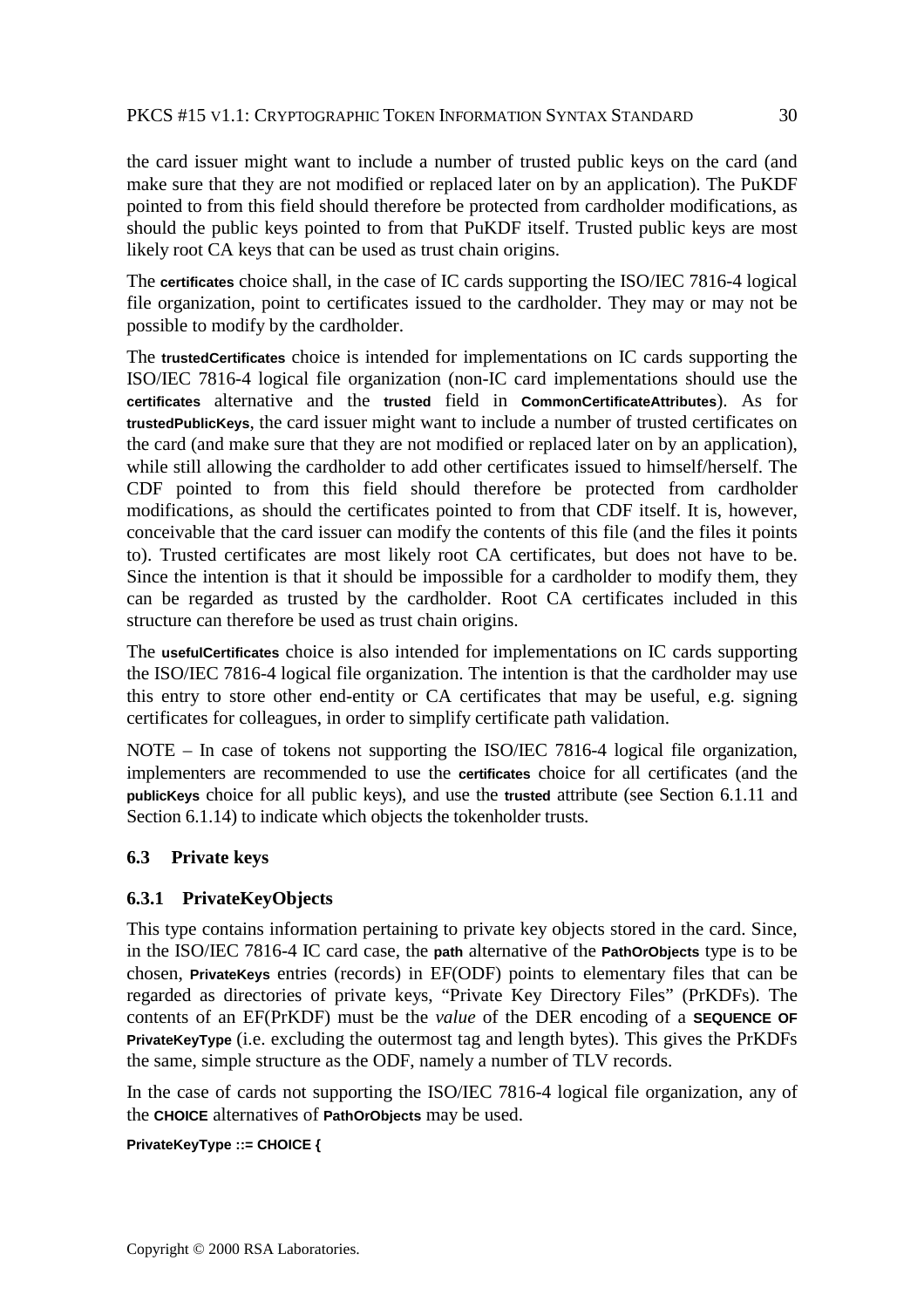```
privateRSAKeyPrivateKeyObject {PrivateRSAKeyAttributes},
privateECKey [0] PrivateKeyObject {PrivateECKeyAttributes},
privateDHKey [1] PrivateKeyObject {PrivateDHKeyAttributes},
privateDSAKey[2] PrivateKeyObject {PrivateDSAKeyAttributes},
privateKEAKey[3] PrivateKeyObject {PrivateKEAKeyAttributes},
... -- For future extensions
}
```
**PrivateKeyObject {KeyAttributes} ::= PKCS15Object { CommonKeyAttributes, CommonPrivateKeyAttributes, KeyAttributes}**

In other words, in the IC card case, each EF(PrKDF) shall consist of a number of contexttagged elements representing different private keys. Each private key element shall consist of a number of common object attributes (**CommonObjectAttributes**, **CommonKeyAttributes** and **CommonPrivateKeyAttributes**) and, in addition the particular key type's attributes.

#### **6.3.2 Private RSA key objects**

```
PrivateRSAKeyAttributes ::= SEQUENCE {
        value ObjectValue {RSAPrivateKeyObject},
        modulusLength INTEGER, -- modulus length in bits, e.g. 1024
        keyInfo KeyInfo {NULL, PublicKeyOperations} OPTIONAL,
        ... -- For future extensions
        }
RSAPrivateKeyObject ::= SEQUENCE {
        modulus [0] INTEGER OPTIONAL, -- n
        publicExponent [1] INTEGER OPTIONAL, -- e<br>privateExponent [2] INTEGER OPTIONAL, -- d
                              [2] INTEGER OPTIONAL, -- d
        prime1 [3] INTEGER OPTIONAL, -- p<br>prime2 [4] INTEGER OPTIONAL, -- q
                              [4] INTEGER OPTIONAL, -- q
        exponent1 [5] INTEGER OPTIONAL, -- d mod (p-1)
        exponent2 [6] INTEGER OPTIONAL, -- d mod (q-1)<br>coefficient [7] INTEGER OPTIONAL -- inv(a) mod n
                              [7] INTEGER OPTIONAL -- inv(q) mod p
        } (CONSTRAINED BY {-- must be possible to reconstruct modulus and privateExponent
        -- from selected fields --})
```
The semantics of the fields is as follows:

− **PrivateRSAKeyAttributes.value**: The value shall, in the IC card case, be a path to a file containing either a value of type **RSAPrivateKeyObject** or (in the case of a card capable of performing on-chip RSA encryption) some card specific representation of a private RSA key. If there is no need to specify a path to a file, the path value may be set to **''H**, i.e. the empty path. As mentioned, the capability of on-chip private key operations will be indicated in the **CommonKeyAttributes.native** field. In other cases, the application issuer is free to choose any alternative. Note that, besides the case of RSA capable IC cards, although the **RSAPrivateKeyObject** type is very flexible, it is still constrained by the fact that it must be possible to reconstruct the modulus and the private exponent from whatever fields present.

NOTE – If the private key is "linked" with a certificate, then it might be enough to store the private exponent here, since the modulus can be retrieved from the associated certificate.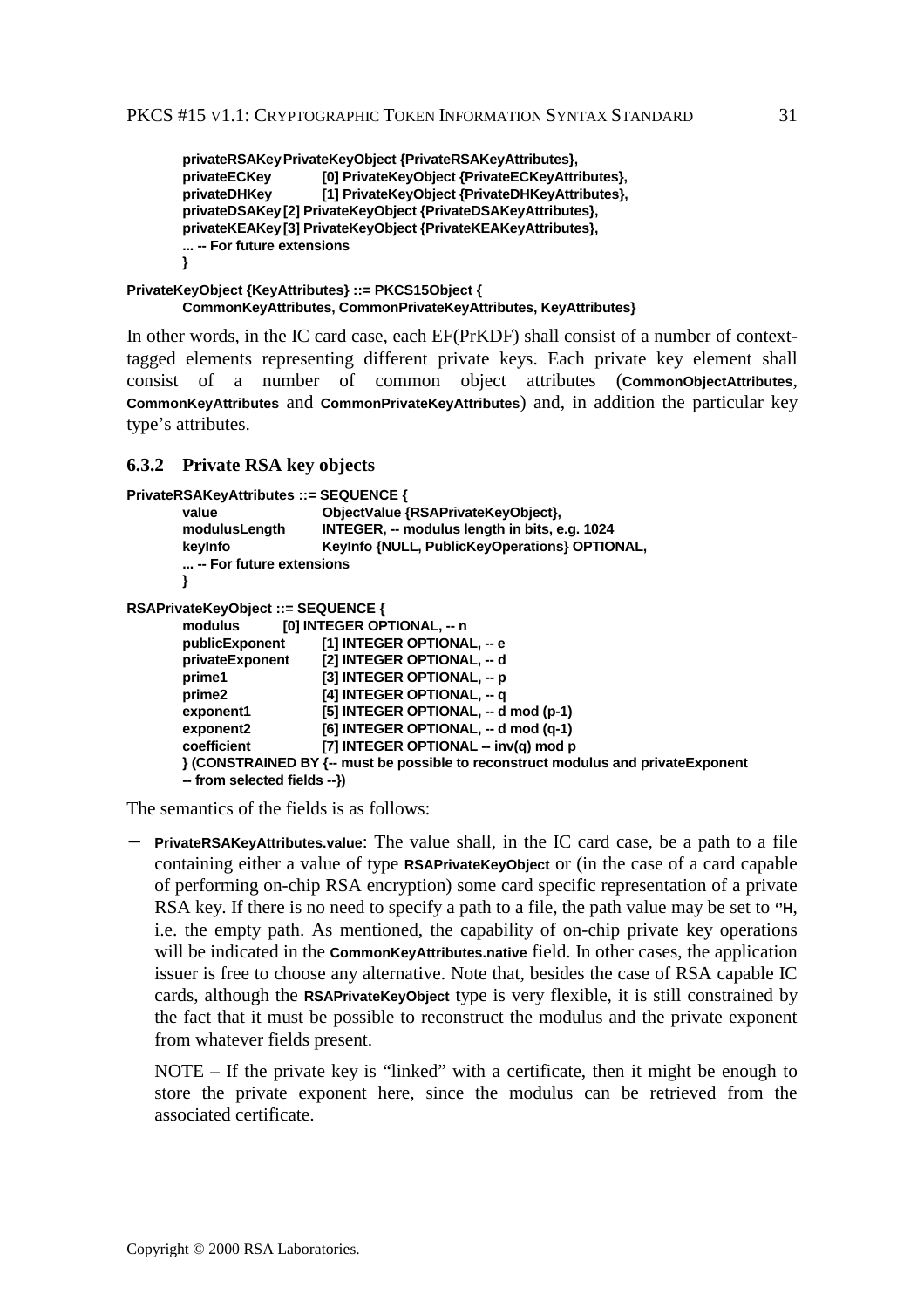- − **PrivateRSAKeyAttributes.modulusLength**: On many cards, one must be able to format data to be signed prior to sending the data to the card. In order to be able to format the data in a correct manner the length of the key must be known. The length shall be expressed in bits, e.g. 1024.
- − **PrivateRSAKeyAttributes.keyInfo:** Information about parameters that applies to this key (NULL in the case of RSA keys) and operations the card can carry out with this key. In the IC card case, the **reference** alternative of a **KeyInfo** must be used, and the reference shall "point" to a particular entry in EF(TokenInfo), see below. The field is not needed if the information is available through other means.

## **6.3.3 Private Elliptic Curve key objects**

```
PrivateECKeyAttributes ::= SEQUENCE {
        value ObjectValue {ECPrivateKey},
        keyInfo KeyInfo {Parameters, PublicKeyOperations} OPTIONAL,
         ... -- For future extensions
       }
```
#### **ECPrivateKey ::= INTEGER**

The semantics of these types is as follows:

- − **PrivateECKeyAttributes.value**: The value shall, in the IC card case, be a path to a file containing either a value of type **ECPrivateKey** or (in the case of a card capable of performing on-chip EC operations) some card specific representation of a private EC key. If there is no need to specify a path to a file, the path value may be set to **''H**, i.e. the empty path. As mentioned, the capability of on-chip private key encryption will be indicated in the **CommonKeyAttributes.native** field. In other cases, the application issuer is free to choose any alternative.
- − **PrivateECKeyAttributes.keyInfo**: Information about parameters that applies to this key and operations the card can carry out with this key. In the IC card case, the **reference** alternative of a **KeyInfo** must be used, and the reference shall "point" to a particular entry in EF(TokenInfo), see below. The field is not needed if the information is available through other means.

#### **6.3.4 Private Diffie-Hellman key objects**

```
PrivateDHKeyAttributes ::= SEQUENCE {
       value ObjectValue {DHPrivateKey},
       keyInfo KeyInfo {DomainParameters, PublicKeyOperations} OPTIONAL,
        ... -- For future extensions
       }
```
#### **DHPrivateKey ::= INTEGER –- Diffie-Hellman exponent**

The semantics of these types is as follows:

− **PrivateDHKeyAttributes.value**: The value shall, in the IC card case, be a path to a file containing either a value of type **DHPrivateKey** or (in the case of a card capable of performing on-chip Diffie-Hellman operations) some card specific representation of a private Diffie-Hellman key. If there is no need to specify a path to a file, the path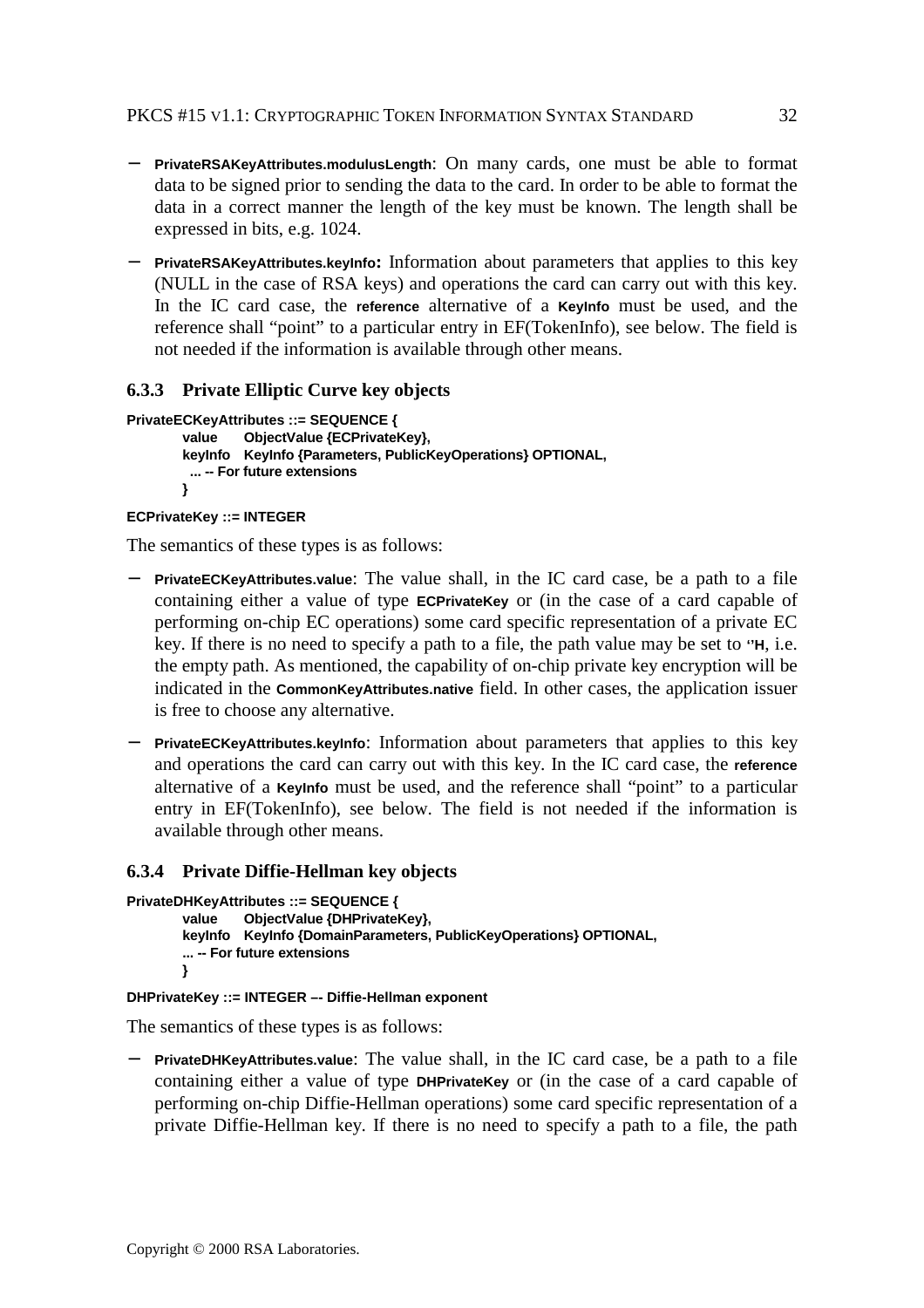value may be set to **''H**, i.e. the empty path. As mentioned, the capability of on-chip private key operations will be indicated in the **CommonKeyAttributes.native** field. In other cases, the application issuer is free to choose any alternative.

− **PrivateDHKeyAttributes.keyInfo**: Information about parameters that applies to this key and operations the card can carry out with this key. In the IC card case, the **reference** alternative of a **KeyInfo** must be used, and the reference shall "point" to a particular entry in EF(TokenInfo), see below. The field is not needed if the information is available through other means.

## **6.3.5 Private Digital Signature Algorithm key objects**

```
PrivateDSAKeyAttributes ::= SEQUENCE {
       value ObjectValue {DSAPrivateKey},
       keyInfo KeyInfo {DomainParameters, PublicKeyOperations} OPTIONAL,
       ... -– For future extensions
       }
```
#### **DSAPrivateKey ::= INTEGER**

The semantics of these types is as follows:

- − **PrivateDSAKeyAttributes.value**: The value shall, in the IC card case, be a path to a file containing either a value of type **DSAPrivateKey** or (in the case of a card capable of performing on-chip DSA operations) some card specific representation of a private DSA key. If there is no need to specify a path to a file, the path value may be set to **''H**, i.e. the empty path. As mentioned, the capability of on-chip private key operations will be indicated in the **CommonKeyAttributes.native** field. In other cases, the application issuer is free to choose any alternative.
- − **PrivateDSAKeyAttributes.keyInfo**: Information about parameters that applies to this key and operations the card can carry out with this key. In the IC card case, the **reference** alternative of a **KeyInfo** must be used, and the reference shall "point" to a particular entry in EF(TokenInfo), see below. The field is not needed if the information is available through other means.

#### **6.3.6 Private KEA key objects**

```
PrivateKEAKeyAttributes ::= SEQUENCE {
       value ObjectValue {KEAPrivateKey},
       keyInfo KeyInfo {DomainParameters, PublicKeyOperations} OPTIONAL,
       ... -- For future extensions
       }
```
#### **KEAPrivateKey ::= INTEGER**

The semantics of these types is as follows:

− **PrivateKEAKeyAttributes.value**: The value shall, in the IC card case, be a path to a file containing either a value of the **KEAPrivateKey** type or (in the case of a card capable of performing on-chip KEA operations) some card specific representation of a private KEA key. If there is no need to specify a path to a file, the path value may be set to **''H**, i.e. the empty path. As mentioned, the capability of on-chip private key operations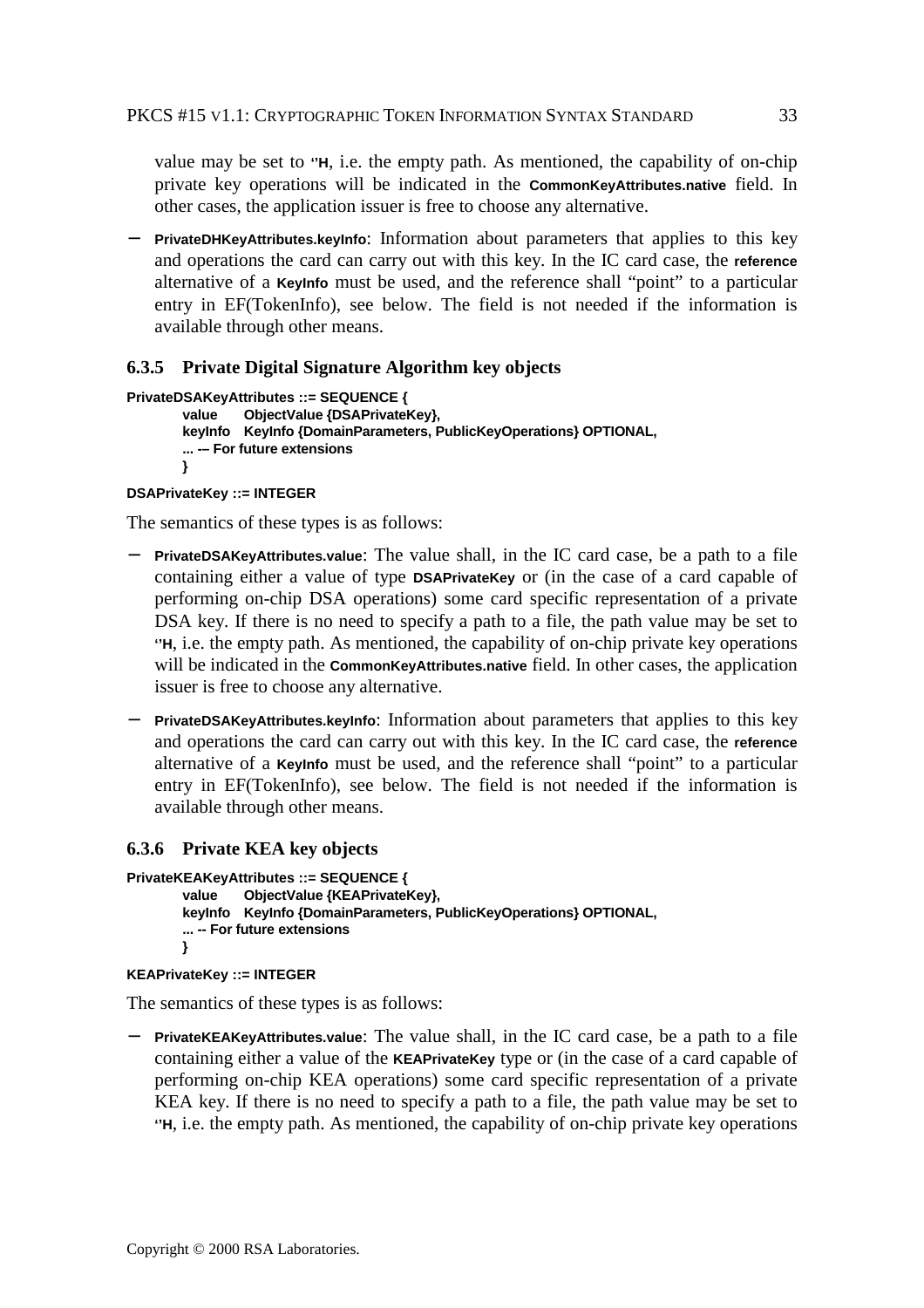will be indicated in the **CommonKeyAttributes.native** field. In other cases, the application issuer is free to choose any alternative.

− **PrivateKEAKeyAttributes.keyInfo**: Information about parameters that applies to this key and operations the card can carry out with this key. In the IC card case, the **reference** alternative of a **KeyInfo** must be used, and the reference shall "point" to a particular entry in EF(TokenInfo), see below. The field is not needed if the information is available through other means.

## **6.4 Public keys**

## **6.4.1 The PublicKeys type**

This data structure contains information pertaining to public key objects stored in the card. Since, in the IC card case, the **path** alternative of the **PathOrObjects** type is to be chosen, **PublicKeys** entries (records) in EF(ODF) points to elementary files that can be regarded as directories of public keys, "Public Key Directory Files" (PuKDFs). The contents of an EF(PuKDF) must be the *value* of the DER encoding of a **SEQUENCE OF PublicKeyType** (i.e. excluding the outermost tag and length bytes). This gives the PuKDFs the same, simple structure as the ODF, namely a number of TLV records.

In the case of cards not supporting the ISO/IEC 7816-4 logical file organization, any of the **CHOICE** alternatives of **PathOrObjects** may be used.

```
PublicKeyType ::= CHOICE {
```

```
publicRSAKey PublicKeyObject {PublicRSAKeyAttributes},
publicECKey [0] PublicKeyObject {PublicECKeyAttributes},
publicDHKey [1] PublicKeyObject {PublicDHKeyAttributes},
publicDSAKey [2] PublicKeyObject {PublicDSAKeyAttributes},
publicKEAKey [3] PublicKeyObject {PublicKEAKeyAttributes},
… -- For future extensions
}
```

```
PublicKeyObject {KeyAttributes} ::= PKCS15Object {
       CommonKeyAttributes, CommonPublicKeyAttributes, KeyAttributes}
```
In other words, in the IC card case, each EF(PuKDF) shall consist of a number of contexttagged elements representing different public keys. Each element shall consist of a number of common object attributes (**CommonObjectAttributes, CommonKeyAttributes** and **CommonPublicKeyAttributes**) and in addition the particular public key type's attributes.

## **6.4.2 Public RSA key objects**

```
PublicRSAKeyAttributes ::= SEQUENCE {
       value ObjectValue {RSAPublicKeyChoice},
       modulusLength INTEGER, -- modulus length in bits, e.g. 1024
       keyInfo KeyInfo {NULL, PublicKeyOperations} OPTIONAL,
       ... -- For future extensions
       }
RSAPublicKeyChoice ::= CHOICE {
       raw RSAPublicKey -- See PKCS #1,
       spki [1] SubjectPublicKeyInfo, -- See X.509. Must contain a public RSA key
       ...
       }
```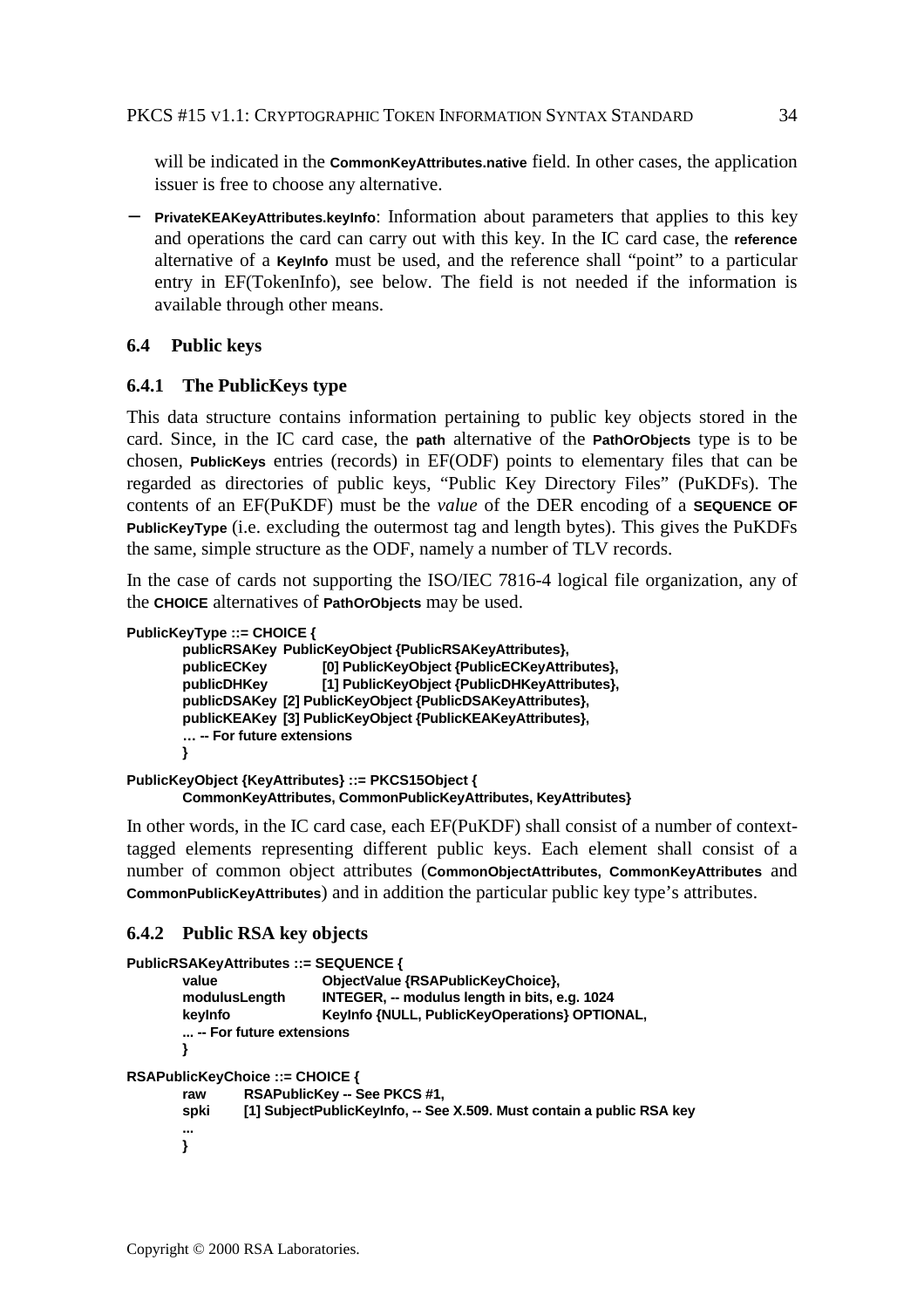#### PKCS #15 V1.1: CRYPTOGRAPHIC TOKEN INFORMATION SYNTAX STANDARD 35

The semantics of the fields is as follows:

- − **PublicRSAKeyAttributes.value**: The value shall, in the IC card case, be a path to a file containing either a value of type **RSAPublicKey**, of type **SubjectPublicKeyInfo**, or (in the case of a card capable of performing on-chip RSA public-key encryption) some card specific representation of a public RSA key. As mentioned, this will be indicated in the **CommonKeyAttributes.native** field. In other cases, the application issuer is free to choose any alternative.
- − **PublicRSAKeyAttributes.modulusLength**: On many cards, one must be able to format data to be encrypted prior to sending the data to the card. In order to be able to format the data in a correct manner the length of the key must be known. The length shall be expressed in bits, e.g. 1024.
- − **PublicRSAKeyAttributes.keyInfo:** Information about parameters that applies to this key (**NULL** in the case of RSA keys) and operations the card can carry out with this key. In the IC card case, the **reference** alternative of a **KeyInfo** must be used, and the reference shall "point" to a particular entry in EF(TokenInfo), see below. The field is not needed if the information is available through other means.

## **6.4.3 Public Elliptic Curve key objects**

```
PublicECKeyAttributes ::= SEQUENCE {
       value ObjectValue {ECPublicKeyChoice},
       keyInfo KeyInfo {Parameters, PublicKeyOperations} OPTIONAL,
       ... -- For future extensions
       }
ECPublicKeyChoice ::= CHOICE {
       raw ECPoint,
       spki SubjectPublicKeyInfo, -- See X.509. Must contain a public EC key
       ...
       }
```
The semantics of these types is as follows:

- − **PublicECKeyAttributes.value**: The value shall, in the IC card case, be a path to a file containing either a value of type **ECPublicKey**, of type **SubjectPublicKeyInfo**, or (in the case of a card capable of performing on-chip EC public-key operations) some card specific representation of a public EC key. As mentioned, this will be indicated in the **CommonKeyAttributes.native** field. In other cases, the application issuer is free to choose any alternative.
- − **PublicECKeyAttributes.keyInfo**: Information about parameters that applies to this key and operations the card can carry out with this key. In the IC card case, the **reference** alternative of a **KeyInfo** must be used, and the reference shall "point" to a particular entry in EF(TokenInfo), see below. The field is not needed if the information is available through other means.

#### **6.4.4 Public Diffie-Hellman key objects**

```
PublicDHKeyAttributes ::= SEQUENCE {
       value ObjectValue {DHPublicKeyChoice},
```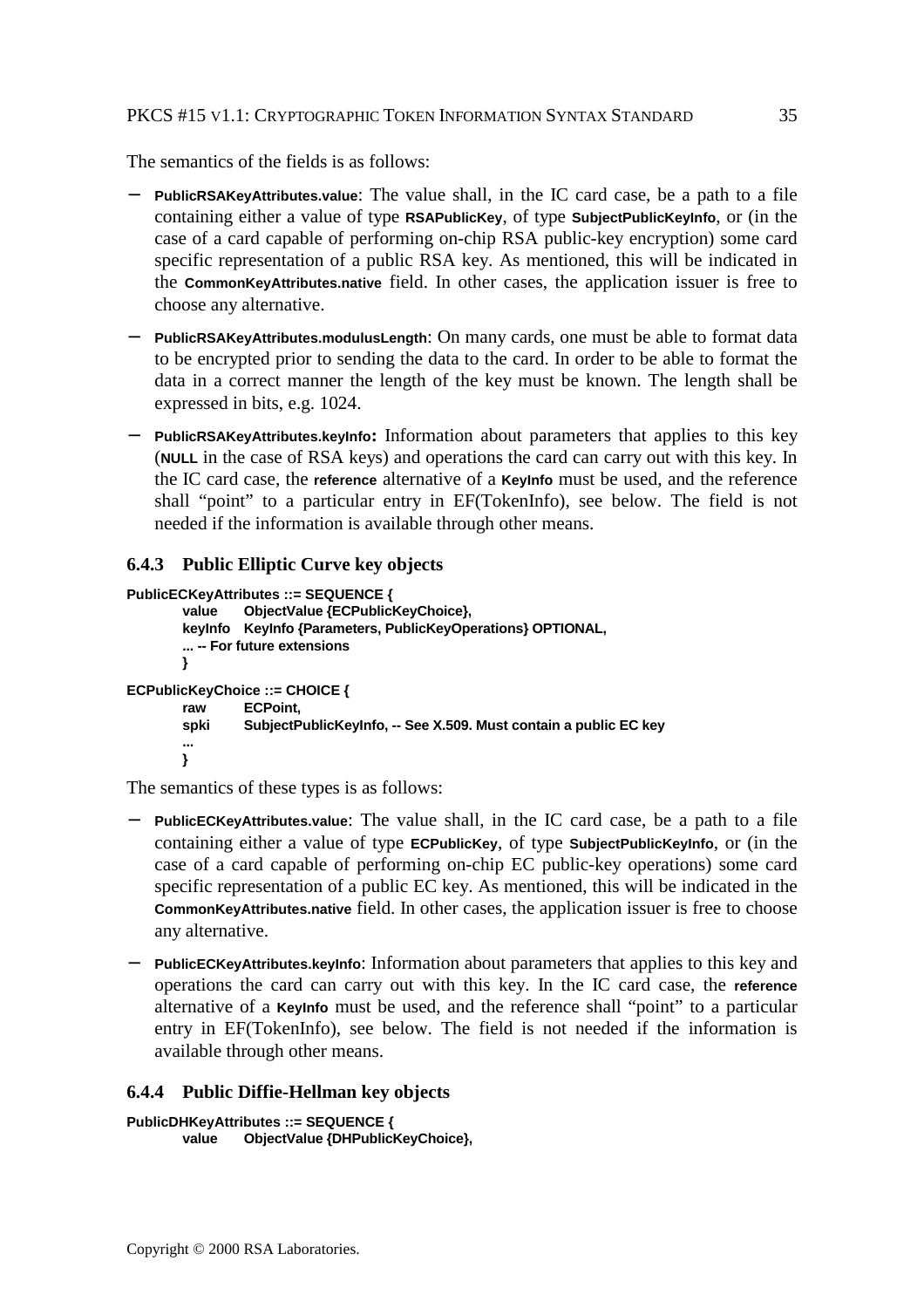```
keyInfo KeyInfo {DomainParameters, PublicKeyOperations} OPTIONAL,
        ... -- For future extensions
       }
DHPublicKeyChoice ::= CHOICE {
       raw DiffieHellmanPublicNumber,
       spki SubjectPublicKeyInfo, -- See X.509. Must contain a public D-H key
       ...
```
The semantics of these types is as follows:

**}**

- − **PublicDHKeyAttributes.value**: The value shall, in the IC card case, be a path to a file containing either a value of type **DHPublicKey**, of type **SubjectPublicKeyInfo**, or (in the case of a card capable of performing on-chip Diffie-Hellman public-key operations) some card specific representation of a public Diffie-Hellman key. As mentioned, this will be indicated in the **CommonKeyAttributes.native** field. In other cases, the application issuer is free to choose any alternative.
- − **PublicDHKeyAttributes.keyInfo**: Information about parameters that applies to this key and operations the card can carry out with this key. In the IC card case, the **reference** alternative of a **KeyInfo** must be used, and the reference shall "point" to a particular entry in EF(TokenInfo), see below. The field is not needed if the information is available through other means.

#### **6.4.5 Public Digital Signature Algorithm objects**

```
PublicDSAKeyAttributes ::= SEQUENCE {
       value ObjectValue {DSAPublicKeyChoice},
       keyInfo KeyInfo {DomainParameters, PublicKeyOperations} OPTIONAL,
       ... -- For future extensions
       }
DSAPublicKeyChoice ::= CHOICE {
       raw INTEGER,
       spki SubjectPublicKeyInfo, -- See X.509. Must contain a public DSA key.
       ...
       }
```
The semantics of these types is as follows:

- − **PublicDSAKeyAttributes.value**: The value shall, in the IC card case, be a path to a file containing either a value of type **DSAPublicKey**, of type **SubjectPublicKeyInfo**, or (in the case of a card capable of performing on-chip DSA public-key operations) some card specific representation of a public DSA key. As mentioned, this will be indicated in the **CommonKeyAttributes.native** field. In other cases, the application issuer is free to choose any alternative.
- − **PublicDSAKeyAttributes.keyInfo**: Information about parameters that applies to this key and operations the card can carry out with this key. In the IC card case, the **reference** alternative of a **KeyInfo** must be used, and the reference shall "point" to a particular entry in EF(TokenInfo), see below. The field is not needed if the information is available through other means.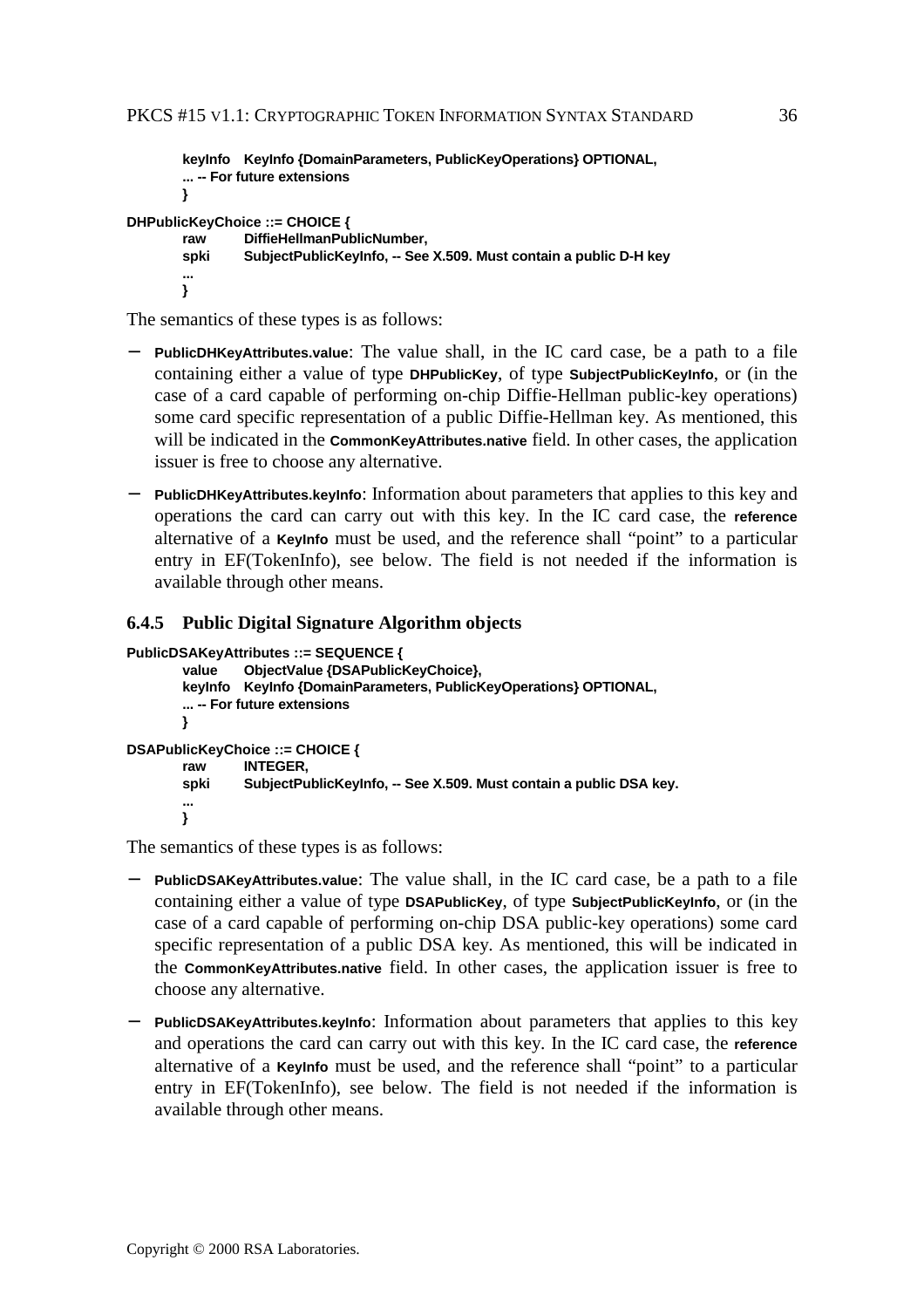#### **6.4.6 Public KEA key objects**

```
PublicKEAKeyAttributes ::= SEQUENCE {
       value ObjectValue {KEAPublicKeyChoice},
       keyInfo KeyInfo {DomainParameters, PublicKeyOperations} OPTIONAL,
       ... -- For future extensions
       }
KEAPublicKeyChoice ::= CHOICE {
       raw INTEGER,
       spki SubjectPublicKeyInfo, -- See X.509. Must contain a public KEA key
       ...
       }
```
The semantics of these types is as follows:

- − **PublicKEAKeyAttributes.value**: The value shall, in the IC card case, be a path to a file containing either a value of type **KEAPublicKey**, of type **SubjectPublicKeyInfo**, or (in the case of a card capable of performing on-chip KEA public-key operations) some card specific representation of a public KEA key. As mentioned, this will be indicated in the **CommonKeyAttributes.native** field. In other cases, the application issuer is free to choose any alternative.
- − **PublicKEAKeyAttributes.keyInfo**: Information about parameters that applies to this key and operations the card can carry out with this key. In the IC card case, the **reference** alternative of a **KeyInfo** must be used, and the reference shall "point" to a particular entry in EF(TokenInfo), see below. The field is not needed if the information is available through other means.

#### **6.5 Secret keys**

#### **6.5.1 The SecretKeys type**

This data structure contains information pertaining to secret keys stored in the card. Since, in the IC card case, the **path** alternative of the **PathOrObjects** type is to be chosen, **SecretKeys** entries (records) in EF(ODF) points to elementary files that can be regarded as directories of secret keys, "Secret Key Directory Files" (SKDFs). The contents of an EF(SKDF) must be the *value* of the DER encoding of a **SEQUENCE OF SecretKeyType** (i.e. excluding the outermost tag and length bytes). This gives the SKDFs the same, simple structure as the ODF, namely a number of TLV records.

In the case of cards not supporting the ISO/IEC 7816-4 logical file organization, any of the **CHOICE** alternatives of **PathOrObjects** may be used.

| SecretKeyType ::= CHOICE {                                        |
|-------------------------------------------------------------------|
| qenericSecretKey<br>SecretKeyObject {GenericSecretKeyAttributes}, |
| [0] SecretKeyObject {GenericSecretKeyAttributes},                 |
| [1] SecretKeyObject {GenericSecretKeyAttributes},                 |
| [2] SecretKeyObject {GenericSecretKeyAttributes},                 |
| [3] SecretKeyObject {GenericSecretKeyAttributes},                 |
| [4] SecretKeyObject {GenericSecretKeyAttributes},                 |
| [5] SecretKeyObject {GenericSecretKeyAttributes},                 |
| [6] SecretKeyObject {GenericSecretKeyAttributes},                 |
| [7] SecretKeyObject {GenericSecretKeyAttributes},                 |
| [8] SecretKeyObject {GenericSecretKeyAttributes},                 |
|                                                                   |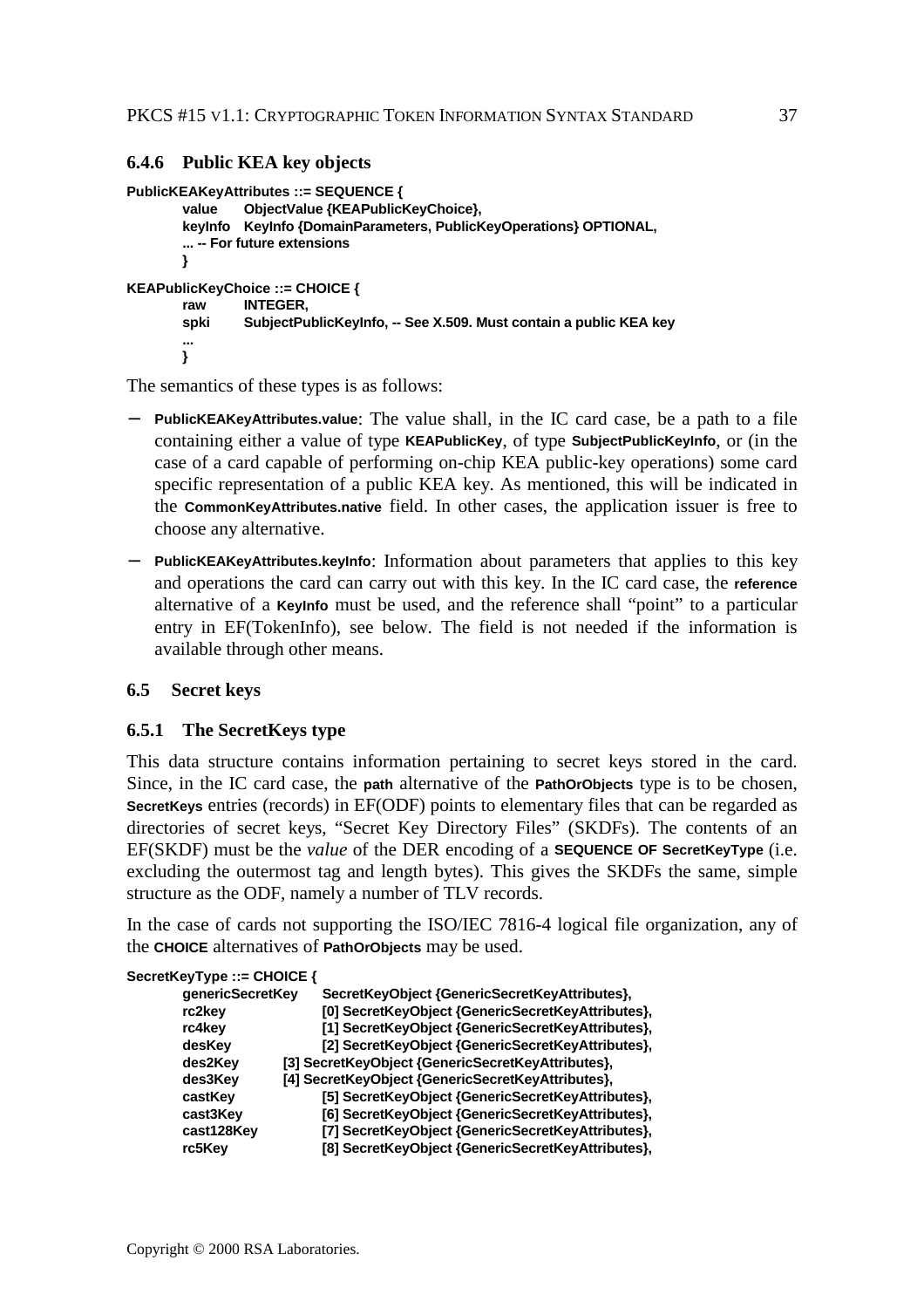```
ideaKey [9] SecretKeyObject {GenericSecretKeyAttributes},
       skipjackKey [10] SecretKeyObject {GenericSecretKeyAttributes},
       batonKey [11] SecretKeyObject {GenericSecretKeyAttributes},
       juniperKey [12] SecretKeyObject {GenericSecretKeyAttributes},
       rc6Key [13] SecretKeyObject {GenericSecretKeyAttributes},
       otherKey [14] OtherKey,
       ... -- For future extensions
       }
SecretKeyObject {KeyAttributes} ::= PKCS15Object {
        CommonKeyAttributes, CommonSecretKeyAttributes, KeyAttributes}
```
**OtherKey ::= SEQUENCE { keyType OBJECT IDENTIFIER,**

```
keyAttr SecretKeyObject {GenericSecretKeyAttributes}
}
```
In other words, in the IC card case, each EF(SKDF) shall consist of a number of contexttagged elements representing different secret keys. Each element shall consist of a number of common object attributes (**CommonObjectAttributes, CommonKeyAttributes** and **CommonSecretKeyAttributes**) and in addition the particular secret key type's attributes. All key types defined in this version correspond to key types defined in PKCS #11, and they all contain the same attributes, **GenericSecretKeyAttributes**, defined below.

## **6.5.2 Generic secret key objects**

These objects represent generic keys, available for use in various algorithms, or for derivation of other secret keys.

```
GenericSecretKeyAttributes ::= SEQUENCE {
        value ObjectValue { OCTET STRING },
        ... -- For future extensions
       }
```
The semantics of the field is as follows:

− **GenericSecretKeyAttributes.value**: The value shall, in the IC card case, be a path to a file containing an **OCTET STRING**. In other cases, the application issuer is free to choose any alternative offered by the **ObjectValue** type.

#### **6.5.3 Tagged key objects**

These key objects represent keys of various types. In the case of cards capable of performing cryptographic computations with keys of certain types, the key representation is card specific (indicated by the **CommonKeyAttributes.native** field). Otherwise, the key shall be stored as an **OCTET STRING**, as indicated above.

## **6.5.4 The OtherKey type**

This choice is intended to be a "catch-all" case, a placeholder for keys for which the algorithm is not already represented by a defined tag. The **OtherKey** type shall contain an object identifier identifying the type of the key and the usual secret key attributes.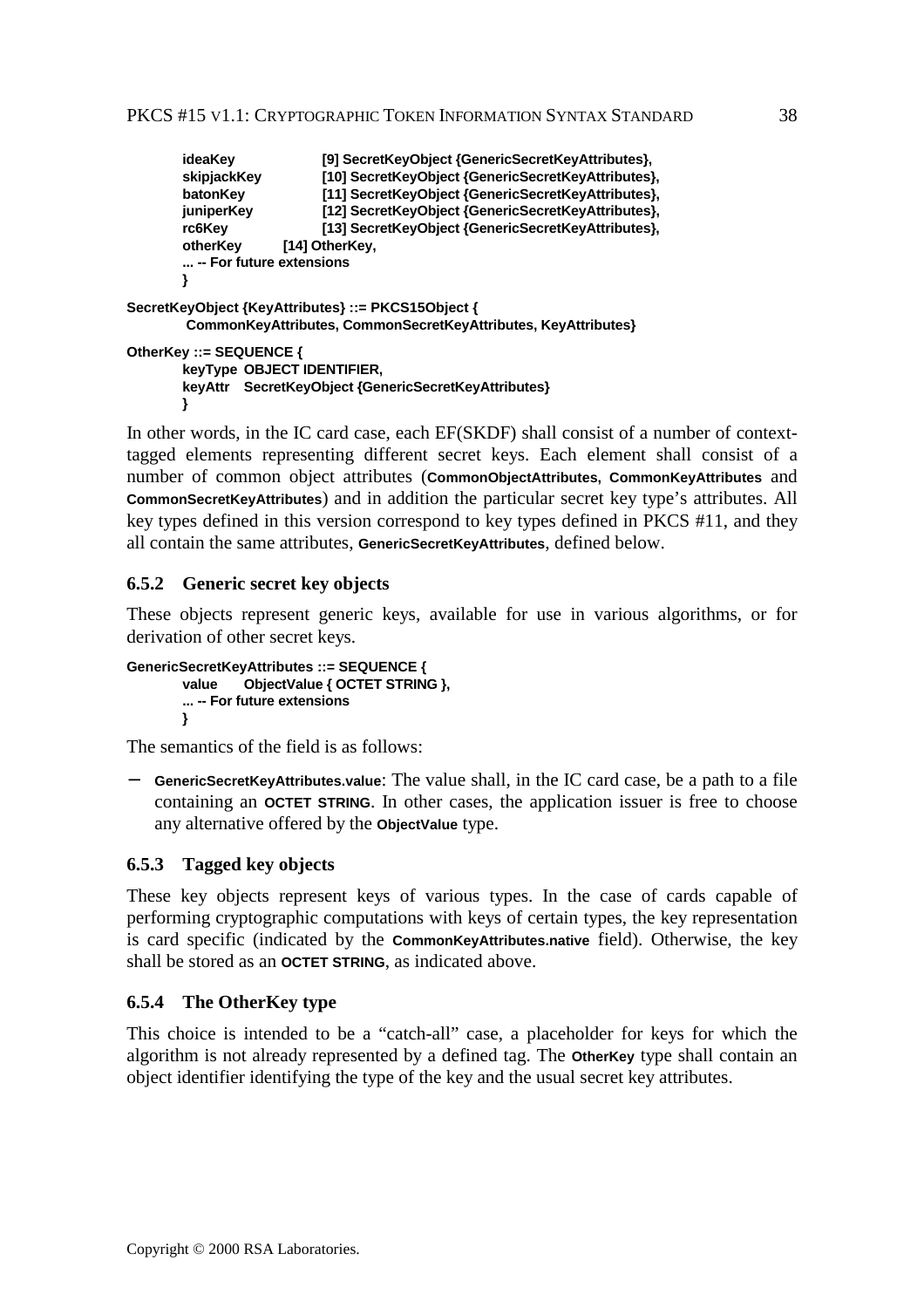## **6.6 Certificates**

#### **6.6.1 The Certificates type**

This data structure contains information pertaining to certificate objects stored in the card. Since, in the IC card case, the **path** alternative of the **PathOrObjects** type is to be chosen, **Certificates** entries (records) in EF(ODF) points to elementary files that can be regarded as directories of certificates, "Certificate Directory Files" (CDFs). The contents of an EF(CDF) must be the *value* of the DER encoding of a **SEQUENCE OF CertificateType** (i.e. excluding the outermost tag and length bytes). This gives the CDFs the same, simple structure as the ODF, namely a number of TLV records.

In the case of cards not supporting the ISO/IEC 7816-4 logical file organization, any of the **CHOICE** alternatives of **PathOrObjects** may be used.

| CertificateType ::= CHOICE { |                                                             |
|------------------------------|-------------------------------------------------------------|
| x509Certificate              | CertificateObject { X509CertificateAttributes},             |
| x509AttributeCertificate     | [0] CertificateObject {X509AttributeCertificateAttributes}, |
| spkiCertificate              | [1] CertificateObject {SPKICertificateAttributes},          |
| pqpCertificate               | [2] CertificateObject {PGPCertificateAttributes},           |
| wtlsCertificate              | [3] CertificateObject {WTLSCertificateAttributes},          |
| x9-68Certificate             | [4] CertificateObject {X9-68CertificateAttributes},         |
| ,                            |                                                             |
| cyCertificate                | [5] CertificateObject {CVCertificateAttributes}             |
|                              |                                                             |
|                              |                                                             |

**CertificateObject {CertAttributes} ::= PKCS15Object {**

**CommonCertificateAttributes, NULL, CertAttributes}**

In other words, in the IC card case, each EF(CDF) shall consist of a number of contexttagged elements representing different certificate objects. Each element shall consist of a number of common object attributes (**CommonObjectAttributes** and **CommonCertificateAttributes**) and in addition the particular certificate type's attributes.

## **6.6.2 X.509 certificate objects**

```
X509CertificateAttributes ::= SEQUENCE {
       value ObjectValue { Certificate },
       subject Name OPTIONAL,
       issuer [0] Name OPTIONAL,
       serialNumber CertificateSerialNumber OPTIONAL,
       ... -- For future extensions
       }
```
The semantics of the fields is as follows:

- − **X509CertificateAttributes.value**: The value shall, in the IC card case, be a **ReferencedValue** either identifying a file containing a DER encoded certificate at the given location, or a url pointing to some location where the certificate in question can be found. In other cases, the application issuer is free to choose any alternative.
- − **X509CertificateAttributes.subject, X509CertificateAttributes.issuer** and **X509CertificateAttributes.serialNumber**: The semantics of these fields is the same as for the corresponding fields in PKCS #11. The reason for making them optional is to provide some space-efficiency, since they already are present in the certificate itself.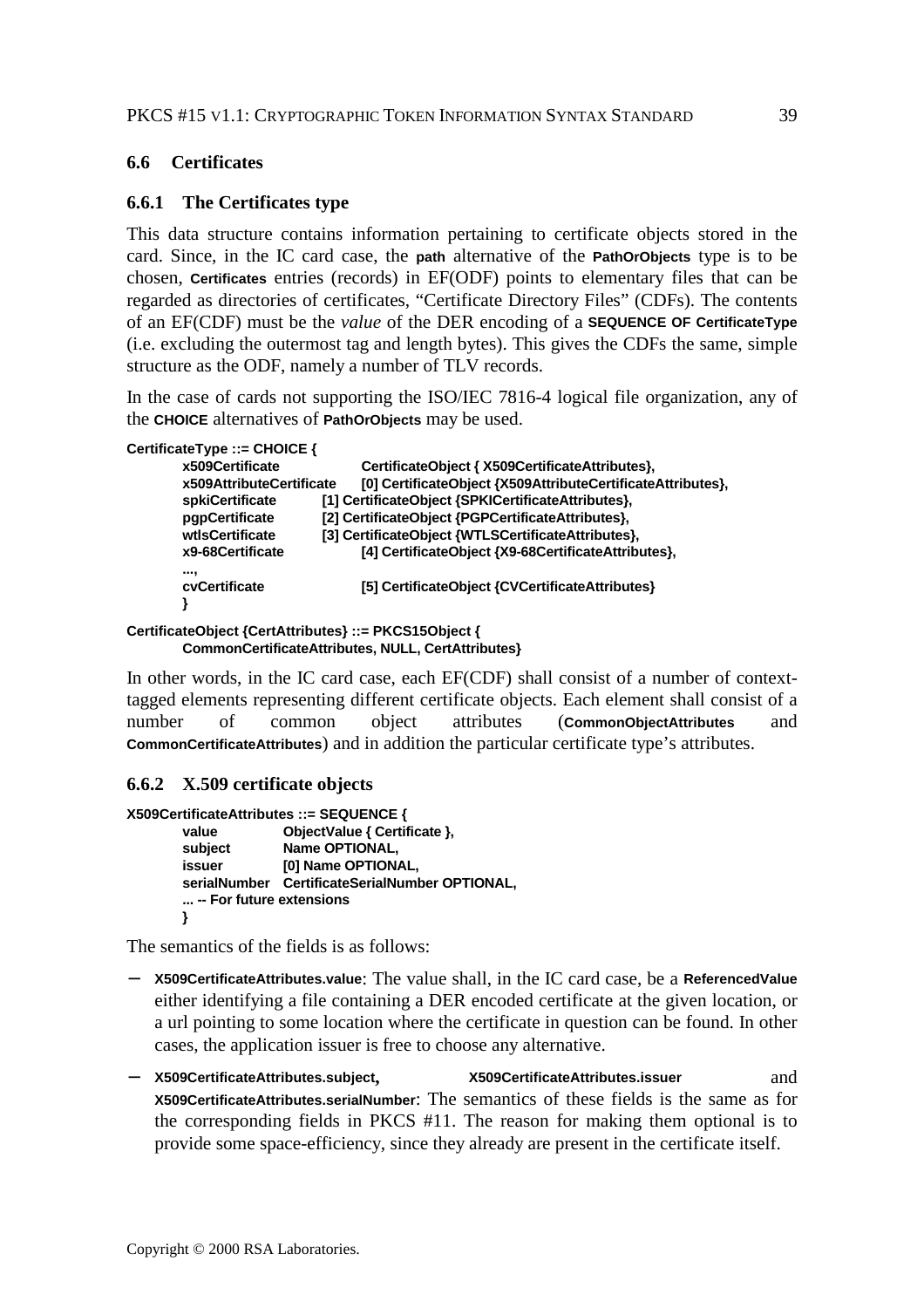#### **6.6.3 X.509 attribute certificate objects**

```
X509AttributeCertificateAttributes ::= SEQUENCE {
       value ObjectValue { AttributeCertificate },
       issuer GeneralNames OPTIONAL,
       serialNumber CertificateSerialNumber OPTIONAL,
       attrTypes [0] SEQUENCE OF OBJECT IDENTIFIER OPTIONAL,
       ... -- For future extensions
       }
```
The semantics of the fields is as follows:

- − **X509AttributeCertificateAttributes.value**: The value shall, in the IC card case, be a **ReferencedValue** identifying either a file containing a DER encoded attribute certificate at the given location, or a url pointing to some location where the attribute certificate in question can be found. In other cases, the application issuer is free to choose any alternative.
- − **X509AttributeCertificateAttributes.issuer** and **X509AttributeCertificateAttributes.serialNumber:** The values of these fields should be exactly the same as for the corresponding fields in the attribute certificate itself. They may be stored explicitly for easier lookup.
- − **X509AttributeCertificateAttributes.attrTypes:** This optional field shall, when present, contain a list of object identifiers for the attributes that are present in this attribute certificate. This offers an opportunity for applications to search for a particular attribute certificate without downloading and parsing the certificate itself.

#### **6.6.4 SPKI (Simple Public Key Infrastructure) certificate objects**

NOTE – SPKI Certificates are defined in IETF RFC 2693 ([8]).

```
SPKICertificateAttributes ::= SEQUENCE {
        value ObjectValue { PKCS15-OPAQUE.&Type },
        ... -- For future extensions
        }
```
The semantics of the field is as follows:

− **SPKICertificateAttributes.value**: The value shall, in the IC card case, be a **ReferencedValue** identifying either a file containing a SPKI certificate at the given location, or a url pointing to some location where the certificate can be found. In other cases, the application issuer is free to choose any alternative.

#### **6.6.5 PGP (Pretty Good Privacy) certificate objects**

NOTE – PGP Certificates are defined in IETF RFC 2440 ([7]).

```
PGPCertificateAttributes ::= SEQUENCE {
        value ObjectValue { PKCS15-OPAQUE.&Type },
        ... -- For future extensions
        }
```
The semantics of the field is as follows:

− **PGPCertificateAttributes.value**: The value shall, in the IC card case, be a **ReferencedValue** identifying either a file containing a PGP certificate at the given location, or a url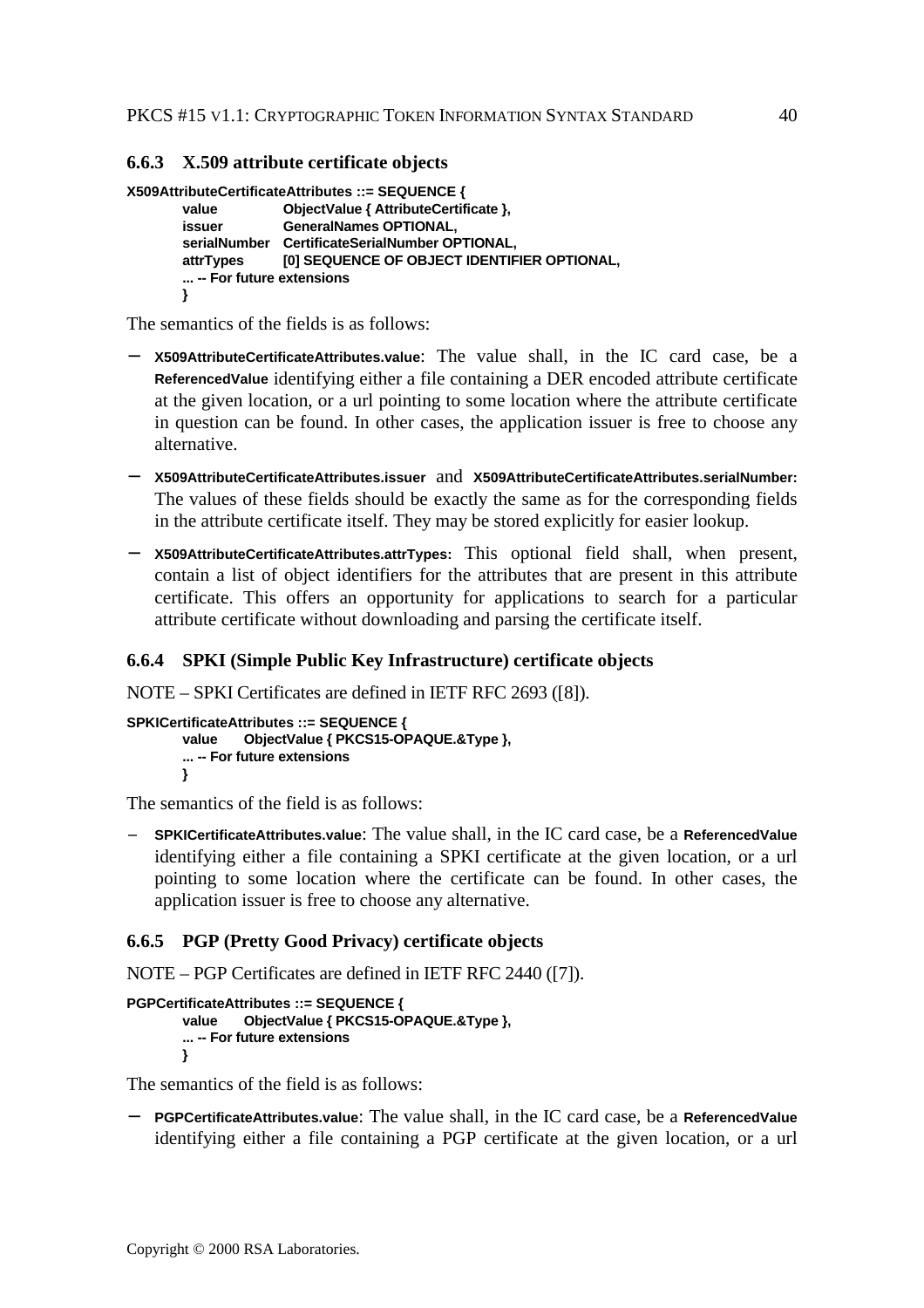pointing to some location where the certificate can be found. In other cases, the application issuer is free to choose any alternative.

## **6.6.6 WTLS certificate objects**

NOTE – WTLS Certificates are defined in the "Wireless Transport Layer Security Protocol" specification ([33]).

```
WTLSCertificateAttributes ::= SEQUENCE {
       value ObjectValue { PKCS15-OPAQUE.&Type },
       ... -- For future extensions
       }
```
The semantics of the field is as follows:

− **WTLSCertificateAttributes.value**: The value shall, in the IC card case, be a **ReferencedValue** identifying either a file containing a WTLS encoded certificate at the given location, or a url pointing to some location where the certificate in question can be found. In other cases, the application issuer is free to choose any alternative.

## **6.6.7 ANSI X9.68 lightweight certificate objects**

NOTE – X9.68 certificates are currently being defined by ANSI X9F1.

```
X9-68CertificateAttributes ::= SEQUENCE {
       value ObjectValue { PKCS15-OPAQUE.&Type },
        ... -- For future extensions
       }
```
The semantics of the field is as follows:

− **X9-68CertificateAttributes.value**: The value shall, in the IC card case, be a **ReferencedValue** identifying either a file containing a DER or PER ([24]) encoded ANSI X9.68 certificate at the given location, or a url pointing to some location where the certificate in question can be found. In other cases, the application issuer is free to choose any alternative.

## **6.6.8 Card Verifiable Certificate objects**

NOTE – Card Verifiable Certificates are defined in ISO/IEC 7816-8. Thanks to their simple structure, they can be interpreted by e.g. an IC card. Their main use is in public-key based card authentication methods.

```
CVCertificateAttributes ::= SEQUENCE {
       value ObjectValue { PKCS15-OPAQUE.&Type},
       ... -- For future extensions
       }
```
The semantics of the field is as follows:

− **CVCertificateAttributes.value**: The value shall, in the IC card case, be a **ReferencedValue** identifying either a file containing an ISO/IEC 7816-8 Card Verifiable Certificate at the given location, or a URL pointing to some location where the certificate in question can be found. In other cases, the application issuer is free to choose any alternative.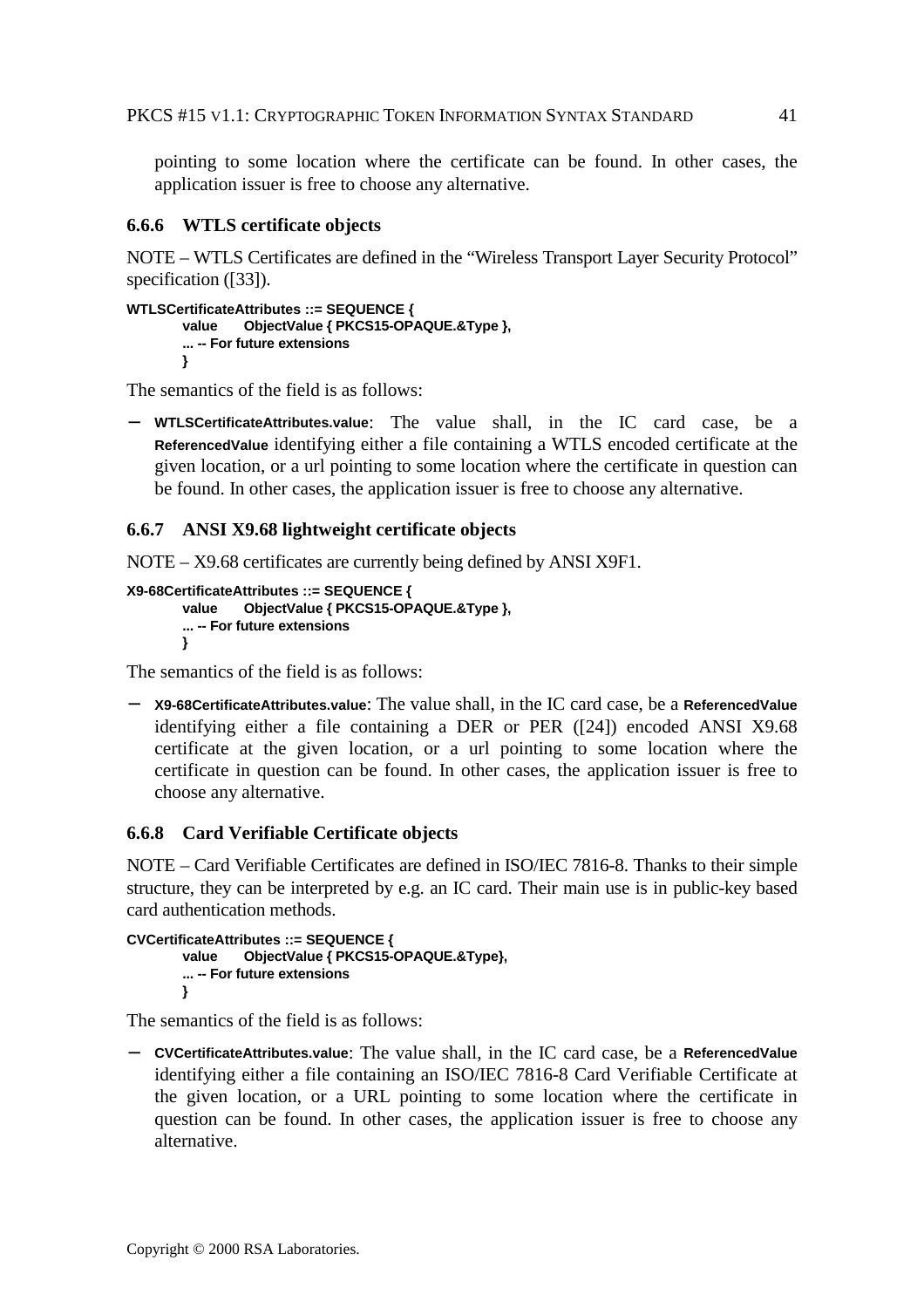## **6.7 Data objects**

## **6.7.1 The DataObjects type**

This data structure contains information pertaining to data objects stored in the card. Since, in the IC card case, the **path** alternative of the **PathOrObjects** type is to be chosen, **DataObjects** entries (records) in EF(ODF) points to elementary files that can be regarded as directories of data objects, "Data Object Directory Files" (DODFs). The contents of an EF(DODF) must be the *value* of the DER encoding of a **SEQUENCE OF DataType** (i.e. excluding the outermost tag and length bytes). This gives the DODFs the same, simple structure as the ODF, namely a number of TLV records.

In the case of cards not supporting the ISO/IEC 7816-4 logical file organization, any of the **CHOICE** alternatives of **PathOrObjects** may be used.

```
DataType ::= CHOICE {
       opaqueDO DataObject {Opaque},
       externalIDO [0] DataObject {ExternalIDO},
       oidDO [1] DataObject {OidDO},
       ... -- For future extensions
       }
```

```
DataObject {DataObjectAttributes} ::= PKCS15Object {
        CommonDataObjectAttributes, NULL, DataObjectAttributes}
```
In other words, in the IC card case, DODFs shall consist of a number of context-tagged elements representing different data objects. Each element shall consist of a number of common object attributes (**CommonObjectAttributes** and **CommonDataObjectAttributes**) and in addition the particular data object type's attributes.

## **6.7.2 Opaque data objects**

Opaque data objects are the least specified data objects. PKCS #15 makes no interpretation of these objects at all; it is completely left to applications accessing these objects.

#### **Opaque ::= ObjectValue {PKCS15-OPAQUE.&Type}**

## **6.7.3 External data objects**

As an alternative, the DODF may contain information about one or several externally defined inter-industry data objects. These objects must follow a compatible tag allocation scheme as defined in Section 4.4 of ISO/IEC 7816-6.

```
ExternalIDO ::= ObjectValue {PKCS15-OPAQUE.&Type}
     (CONSTRAINED BY {-- All data objects must be defined in accordance with ISO/IEC 7816-6 --})
```
In the IC card case, each **externalIDO** entry in EF(DODF) will therefore point to a file which must conform to ISO/IEC 7816-6. By using these data objects, applications enhance interoperability.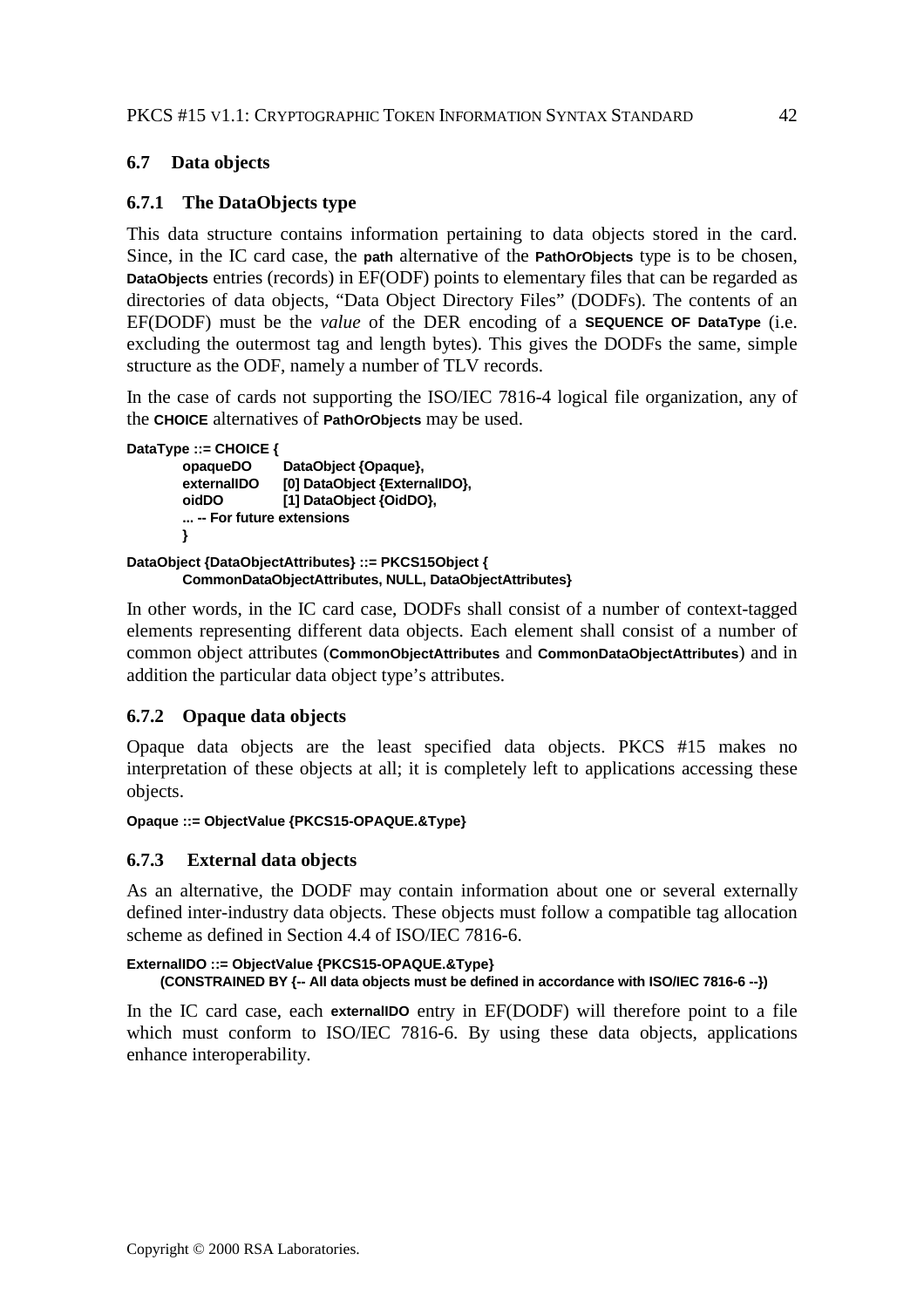## **6.7.4 Data objects identified by OBJECT IDENTIFIERS**

This type provides a way to store, search and retrieve data objects with assigned object identifiers. An example of this type of information is any ASN.1 **ATTRIBUTE**.

```
OidDO ::= SEQUENCE {
      id OBJECT IDENTIFIER,
      value ObjectValue {PKCS15-OPAQUE.&Type}
      }
```
## **6.8 Authentication objects**

### **6.8.1 The AuthenticationObjects type**

This data structure, only relevant to cards capable of authenticating card-holders, contains information about how the card-holder authentication shall be carried out. Since, in the IC card case, the **path** alternative of the **PathOrObjects** type is to be chosen, **AuthenticationObjects** entries (records) in EF(ODF) points to elementary files that can be regarded as directories of authentication objects, "Authentication Object Directory Files" (AODFs). The contents of an EF(AODF) must be the *value* of the DER encoding of a **SEQUENCE OF AuthenticationType** (i.e. excluding the outermost tag and length bytes). This gives the AODFs the same, simple structure as the ODF, namely a number of TLV records.

**AuthenticationType ::= CHOICE {**

| pin                                           | AuthenticationObject { PinAttributes },                                                                                                                     |
|-----------------------------------------------|-------------------------------------------------------------------------------------------------------------------------------------------------------------|
| ,<br>biometricTemplate<br>authKey<br>external | [0] AuthenticationObject{ BiometricAttributes},<br>[1] AuthenticationObject {AuthKeyAttributes},<br>[2] AuthenticationObject {ExternalAuthObjectAttributes} |

**AuthenticationObject {AuthObjectAttributes} ::= PKCS15Object { CommonAuthenticationObjectAttributes, NULL, AuthObjectAttributes}**

In other words, in the IC card case, each EF(AODF) shall consist of a number of contexttagged elements representing different authentication objects. Each element shall consist of a number of common object attributes (**CommonObjectAttributes** and **CommonAuthenticationObjectAttributes**) and in addition the particular authentication object type's attributes. Each authentication object must have a distinct **CommonAuthenticationObjectAttributes.authID**, enabling unambiguous authentication object lookup for private objects.

## **6.8.2 Pin objects**

```
PinAttributes ::= SEQUENCE {
       pinFlags PinFlags,
       pinType PinType,
       minLength INTEGER (pkcs15-lb-minPinLength..pkcs15-ub-minPinLength),
       storedLength INTEGER (0..pkcs15-ub-storedPinLength),
       maxLength INTEGER OPTIONAL,
       pinReference [0] Reference DEFAULT 0,
       padChar OCTET STRING (SIZE(1)) OPTIONAL,
       lastPinChange GeneralizedTime OPTIONAL,
       path Path OPTIONAL,
```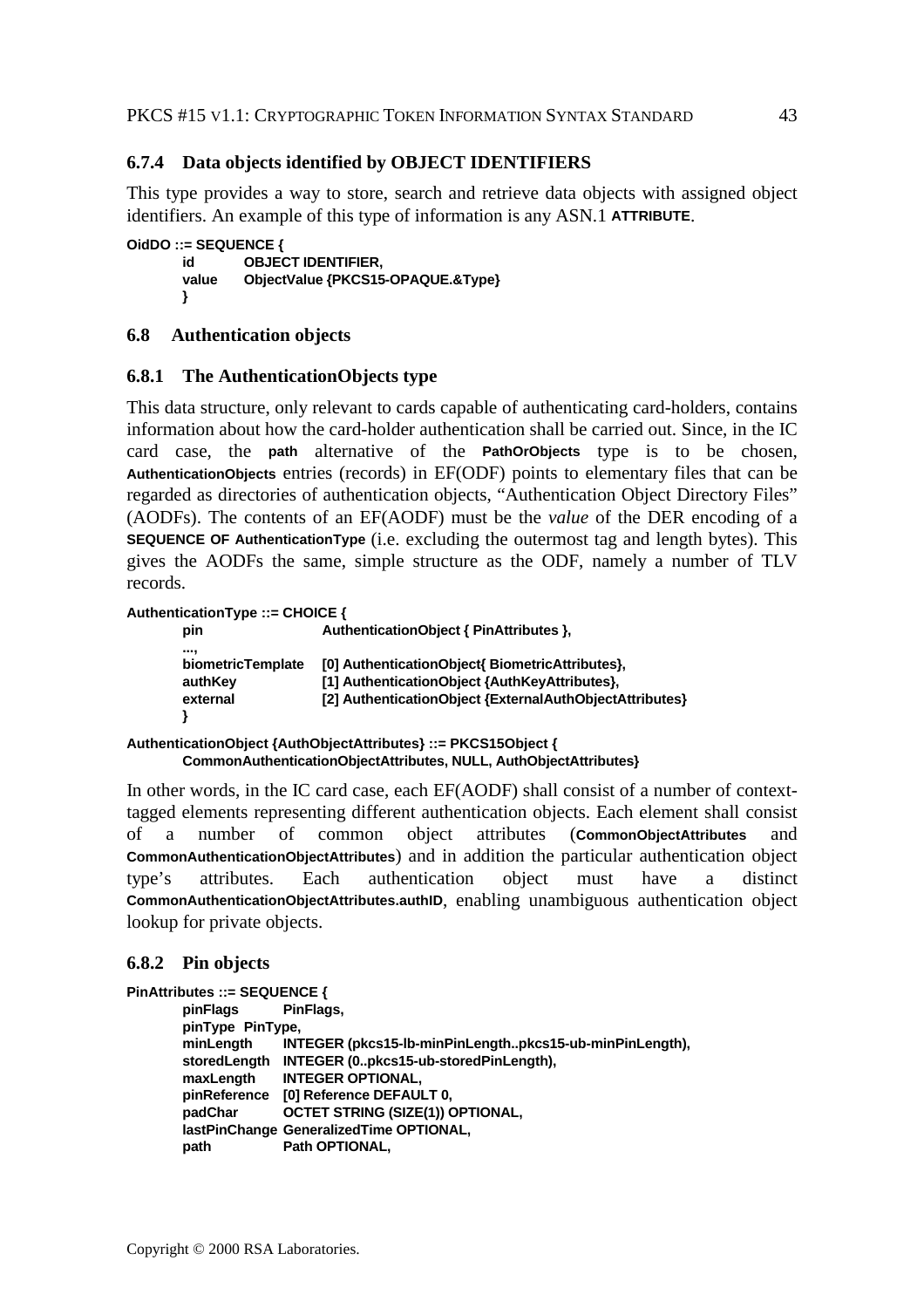| -- For future extensions  |                                                                             |
|---------------------------|-----------------------------------------------------------------------------|
|                           |                                                                             |
| PinFlags ::= BIT STRING { |                                                                             |
| case-sensitive            | (0),                                                                        |
| local                     | (1),                                                                        |
| change-disabled           | (2),                                                                        |
| unblock-disabled          | (3),                                                                        |
| initialized               | (4),                                                                        |
| needs-padding             | (5),                                                                        |
| unblockingPin<br>(6),     |                                                                             |
| soPin                     | (7),                                                                        |
| disable-allowed           | (8),                                                                        |
| integrity-protected       | (9),                                                                        |
| confidentiality-protected | (10),                                                                       |
| exchangeRefData           | (11)                                                                        |
|                           | } (CONSTRAINED BY { -- 'unblockingPin' and 'soPIN' cannot both be set -- }) |

#### **PinType ::= ENUMERATED {bcd, ascii-numeric, utf8, ..., half-nibble-bcd, iso9564-1}**

The semantics of these fields is as follows:

- − **PinAttributes.pinFlags**: This field signals whether the PIN:
	- − is **case-sensitive**, meaning that a user-given PIN shall *not* be converted to alluppercase before presented to the card (see below);
	- − is **local**, meaning that the PIN is local to the application to which it belongs;

NOTE – A pin, which is not "local," is considered "global". A local PIN may only be used to protect data within a given application. For a local PIN the lifetime of verification is not guaranteed and it may have to be re-verified on each use. In contrast to this, a successful verification of a global PIN means that the verification remains in effect until the card has been removed or reset, or until a new verification of the same PIN fails. An application, which has verified a global PIN, can assume that the PIN remains valid, even if other applications verify their own, local PINs, select other DFs, etc.

- − is **change-disabled**, meaning that it is not possible to change the PIN;
- − is **unblock-disabled**, meaning that it is not possible to unblock the PIN;
- − is **initialized**, meaning that the PIN has been initialized;
- needs-padding, meaning that, depending on the length of the given PIN and the stored length, the PIN may need to be padded before being presented to the card;
- − is an **unblockingPin** (ISO/IEC 7816-8: *resetting code*), meaning that this PIN may be used for unblocking purposes, i.e. to reset the retry counter of the related authentication object to its initial value;
- − is a **soPin**, meaning that the PIN is a Security Officer PIN (in the PKCS #11 sense);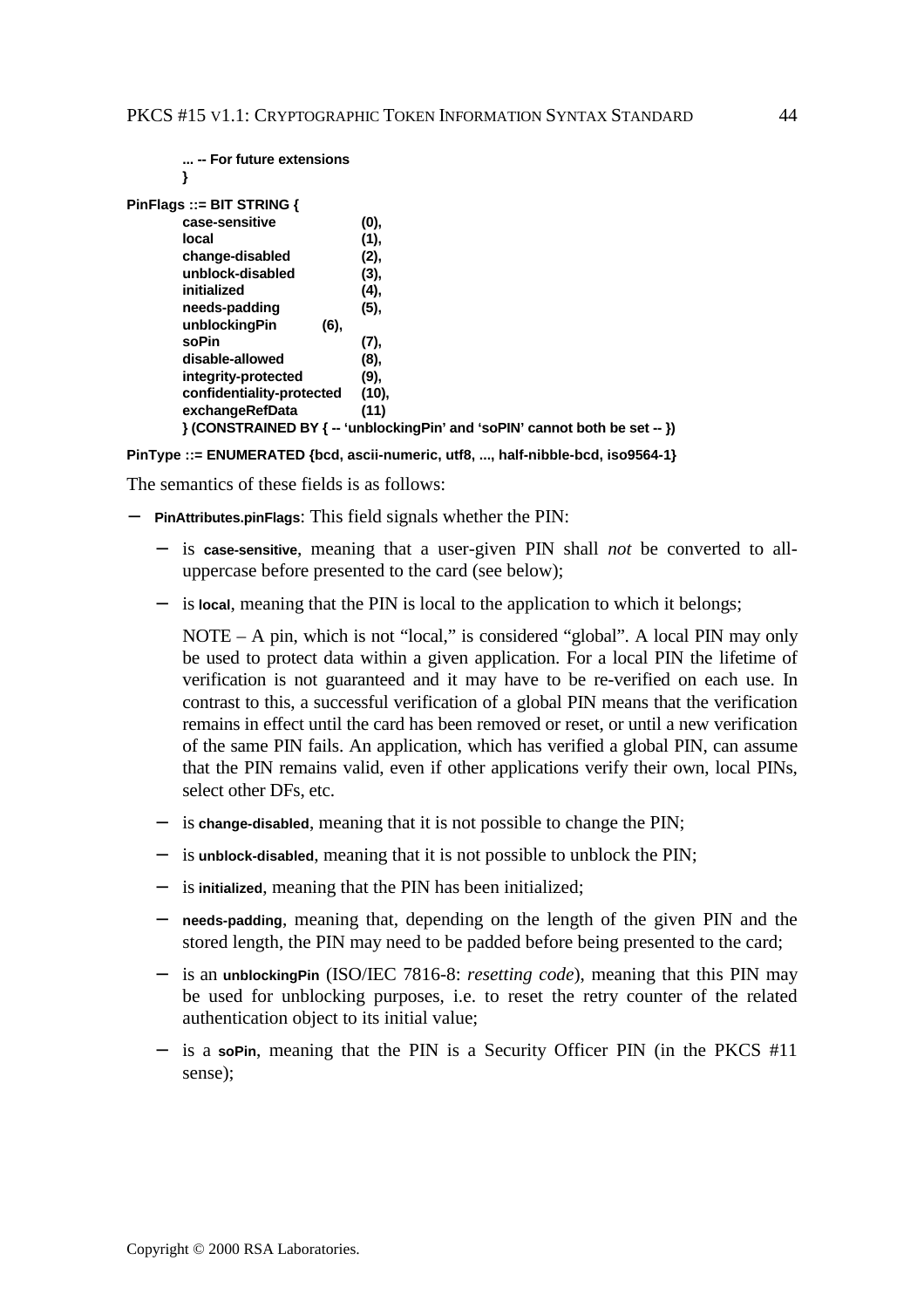NOTE – Since PINs are PKCS #15 objects they may be protected by other authentication objects. This gives a way to specify the PIN that can be used to unblock another PIN - let the **authID** of a PIN point to an unblocking PIN

- is **disable-allowed**, meaning that the PIN might be disabled;
- shall be presented to the card with secure messaging (integrity-protected);
- shall be presented to the card encrypted (confidentiality-protected);
- − can be changed by just presenting new reference data to the token or if both old and new reference data needs to be presented. If the bit is set, both old and new reference data shall be presented; otherwise only new reference data needs to be presented (**exchangeRefData**).
- − **PinAttributes.pinType**: This field determines the type of PIN:
	- **bcd** (Binary Coded Decimal, each nibble of a byte shall contain one digit of the PIN);
	- − **ascii-numeric** (Each byte of the PIN contain an ASCII [1] encoded digit); or
	- − **utf8** (Each character is encoded in accordance with UTF8 [34]).
	- − **half-nibble-bcd** (lower nibble of a byte shall contain one digit of the PIN, upper nibble shall contain **'F'H.**
	- **iso9564-1** (Encoding in accordance with ISO 9564-1 ([25]).
- − **PinAttributes.minLength**: Minimum length (in characters) of new PINs (if allowed to change).
- − **PinAttributes.storedLength**: Stored length on card (in bytes). Used to deduce the number of padding characters needed. Value can be set to **0** and disregarded if **pinFlags** indicate that padding is not needed (i.e. no padding characters are sent to the card).
- − **PinAttributes.maxLength**: On some cards, PINs are not padded, and there is therefore a need to know the maximum PIN length (in characters) allowed.
- − **PinAttributes.pinReference**: This field is a card-specific reference to the PIN in question. It is anticipated that it can be used as a 'P2' parameter in the ISO/IEC 7816-4 'VERIFY' command, when applicable. If not present, it defaults to the value **0**.
- − **PinAttributes.padChar**: Padding character to use (usually 'FF16' or '0016'). Not needed if **pinFlags** indicates that padding is not needed for this card. If the **PinAttributes.pinType** is of type **bcd**, then **padChar** should consist of two nibbles of the same value, any nibble could be used as the "padding nibble". E.g.,  $55_{16}$  is allowed, meaning padding with '0101 $_2$ ', but '34 $_{16}$ ' is illegal.
- − **PinAttributes.lastPinChange**: This field is intended to be used in applications that requires knowledge of the date the PIN last was changed (e.g. to enforce PIN expiration policies). When the PIN is not set (or never has been changed) the value shall be (using the value-notation defined in ISO/IEC 8824-1) '**000000000000Z**'. As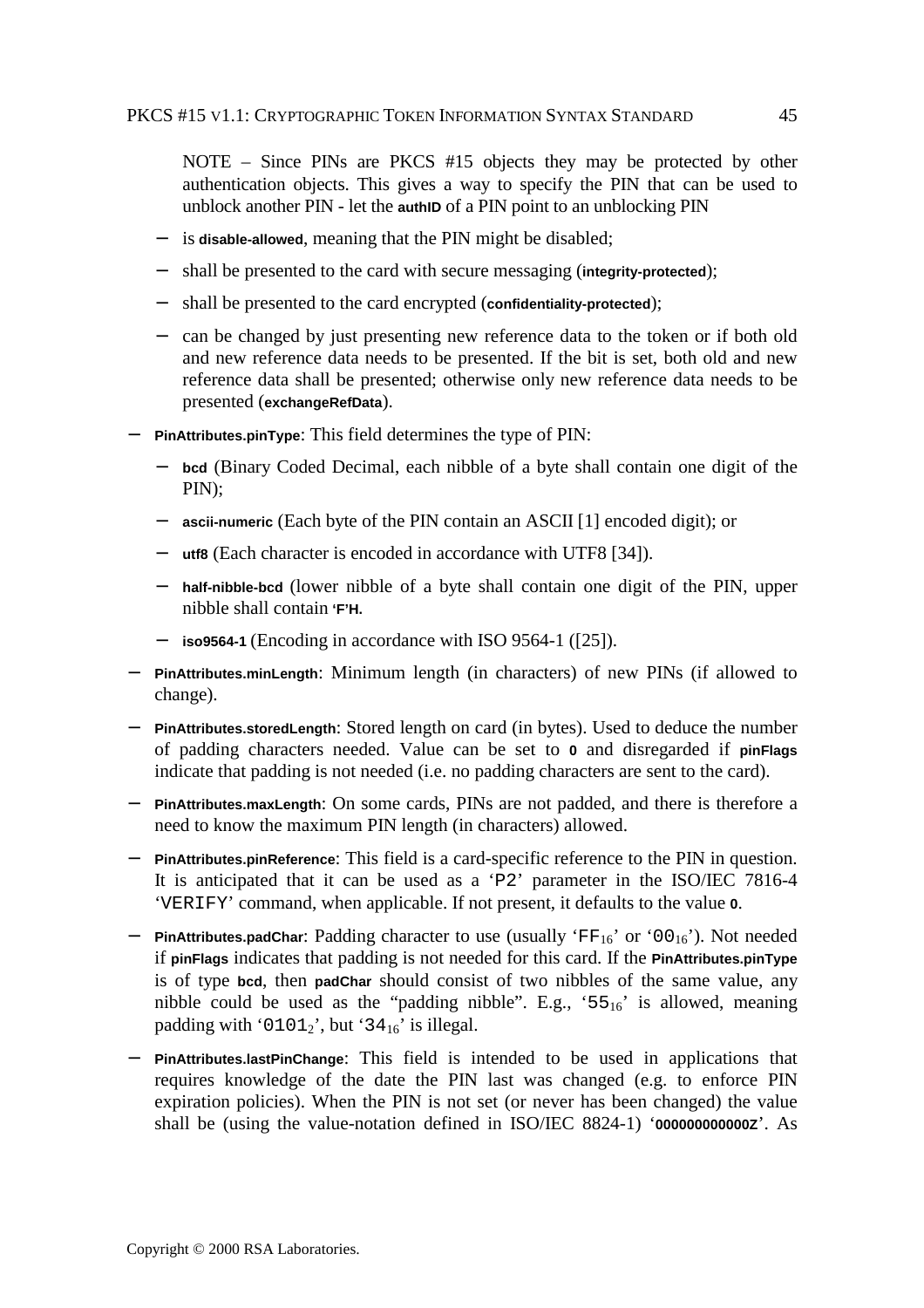another example, a PIN changed on January 6, 1999 at 1934 (7 34 PM) UTC would have a **lastPinChange** value of '**19990106193400Z**'.

− **PinAttributes.path**: Path to the DF in which the PIN resides. The path shall be selected by a host application before doing a PIN operation, in order to enable a suitable authentication context for the PIN operation. If not present, a card-holder verification must always be possible to perform without a prior 'SELECT' operation.

#### **6.8.2.1 Transforming a supplied PIN**

The steps taken by a host-side application to transform a user-supplied PIN to something presented to the card shall be as follows:

- 1. Convert the PIN in accordance with the PIN type:
	- a. If the PIN is a **utf8** PIN, transform it to UTF8:  $x = UTF8(PIN)$ . Then, if the **casesensitive** bit is off, convert x to uppercase:  $x = NLSUPPERCASE(x)$ (*NLSUPPERCASE* = locale dependent uppercase)
	- b. If the PIN is a **bcd** PIN, verify that each character is a digit and encode the characters as BCD (see Section 2) digits: *x = BCD(PIN)*
	- c. If the PIN is an **ascii-numeric** or **iso9564-1** PIN, verify that each character is a digit in the current code-page and –if needed– encode the characters as ASCII ([2]) digits:  $x = ASCII(PIN)$
	- d. If the PIN is a **half-nibble-bcd** PIN, verify that each character is a digit and encode the characters as BCD in the lower half of each byte, setting each upper nibble to  $F_{16}$ :  $x = \text{Half-BCD(PIN)}$
- 2. If indicated in the **pinFlags** field, pad *x* to the right with the padding character, *padChar*, to stored length *storedLength*: *x = PAD(x, padChar, storedLength).*
- 3. If the **pinFlags.integrity-protected** or **pinFlags.confidentiality-protected** bits are set, apply the appropriate algorithms and keys to the converted and formatted PIN.
- 4. Present the PIN to the card.

EXAMPLE – (ascii-) Numeric PIN ' $1234_{10}$ ', stored length 8 bytes, and padding character 'FF16' gives that the value presented to the card will be '31323334FFFFFFFF16'

#### **6.8.3 Biometric reference data objects**

This type, only relevant to cards capable of authenticating card-holders by comparing a stored biometric template with a provided biometric reading, contains information about the stored biometric template.

```
BiometricAttributes ::= SEQUENCE {
      bioFlags BiometricFlags,
      templateId OBJECT IDENTIFIER,
      bioType BiometricType,
       bioReference Reference DEFAULT 0,
      lastChange GeneralizedTime OPTIONAL,
       path Path OPTIONAL,
       ... -- For future extensions
```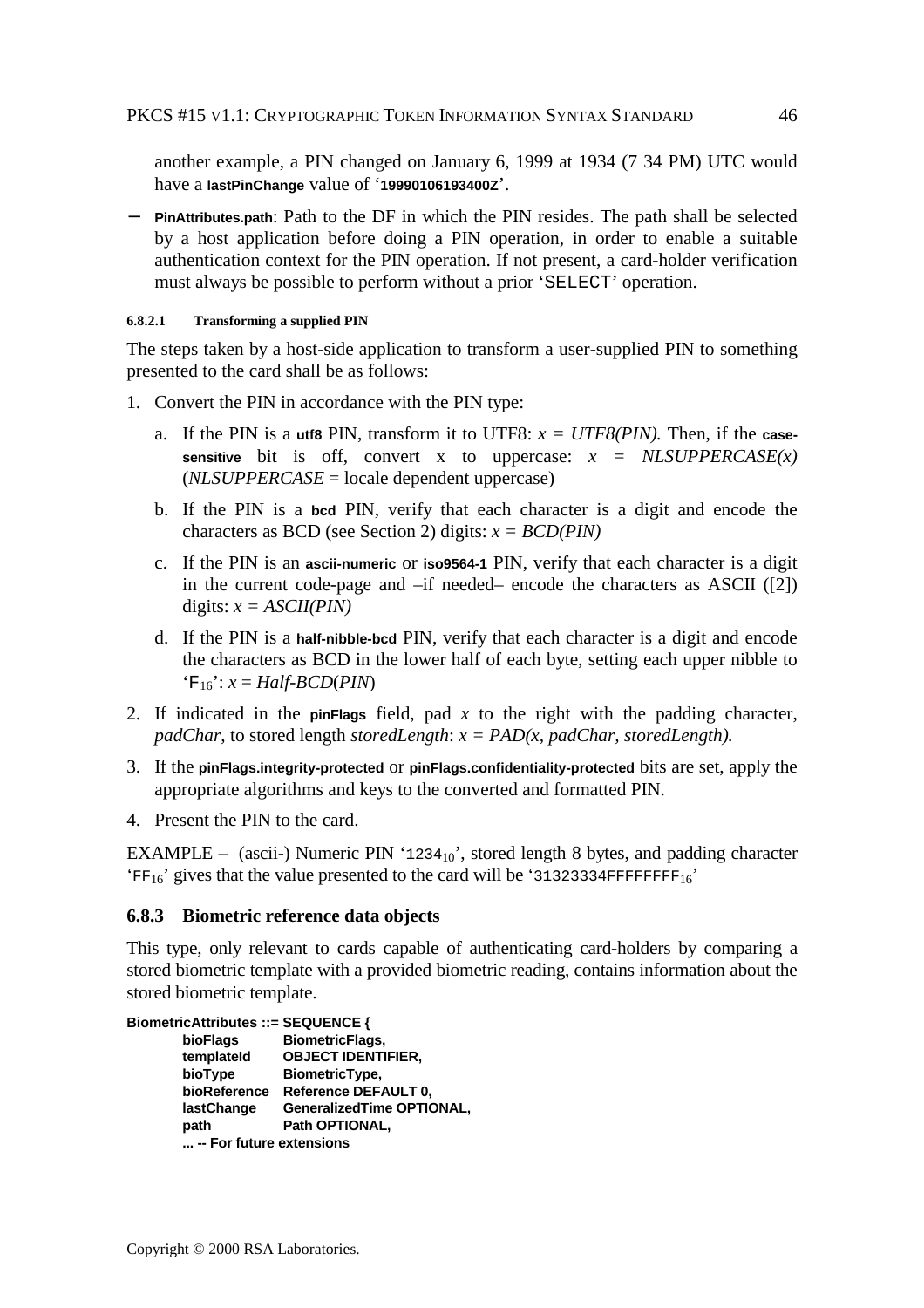**}**

```
BiometricFlags ::= BIT STRING {
       local (1),
       change-disabled (2),
       unblock-disabled (3),
       initialized (4),
       disable-allowed (8),
       integrity-protected (9),
       confidentiality-protected (10)
       } -- Note: bits 0, 5, 6, and 7 are reserved for future use
BiometricType ::= CHOICE {
       fingerPrint FingerPrint,
        irisScan [0] IrisScan,
       -- Possible extensions:
       -- voiceScan VoiceScan,
       -- faceScan FaceScan,
       -- retinaScan Retinascan,
       -- handGeometry HandGeometry,
       -- writeDynamics WriteDynamics,
       -- keyStrokeDynamics KeyStrokeDynamics,
       -- lipDynamics LipDynamics,
       ... -- For future extensions
       }
FingerPrint ::= SEQUENCE {
       hand ENUMERATED {left, right},
       finger ENUMERATED {thumb, pointerFinger, middleFinger, ringFinger, littleFinger},
       …
       }
IrisScan ::= SEQUENCE {
       eye ENUMERATED {left, right},
       …
       }
```
The semantics of these fields is as follows:

- − **BiometricAttributes.bioFlags**: Same as for **PINAttributes.pinFlags**, but replace "PIN" with "biometrical reference data."
- **BiometricAttributes.templateId:** This field identifies the data structure that has to be sent to the card. It is anticipated that data structures will be registered with some international organization, by using **OBJECT IDENTIFIER**s.
- − **BiometricAttributes.bioType**: This field determines the type of biometrical information stored in the card, e.g. the right pointer finger.
- − **BiometricAttributes.bioReference, BiometricAttributes.lastChange**, and **BiometricAttributes.path**: As for corresponding fields in **PINAttributes**, but replace "PIN" with "biometrical reference data."

#### **6.8.4 Authentication objects for external authentication**

```
ExternalAuthObjectAttributes ::= CHOICE {
        authKeyAttributes AuthKeyAttributes,
        certBasedAttributes [0] CertBasedAuthenticationAttributes,
        ... -- For future extensions
```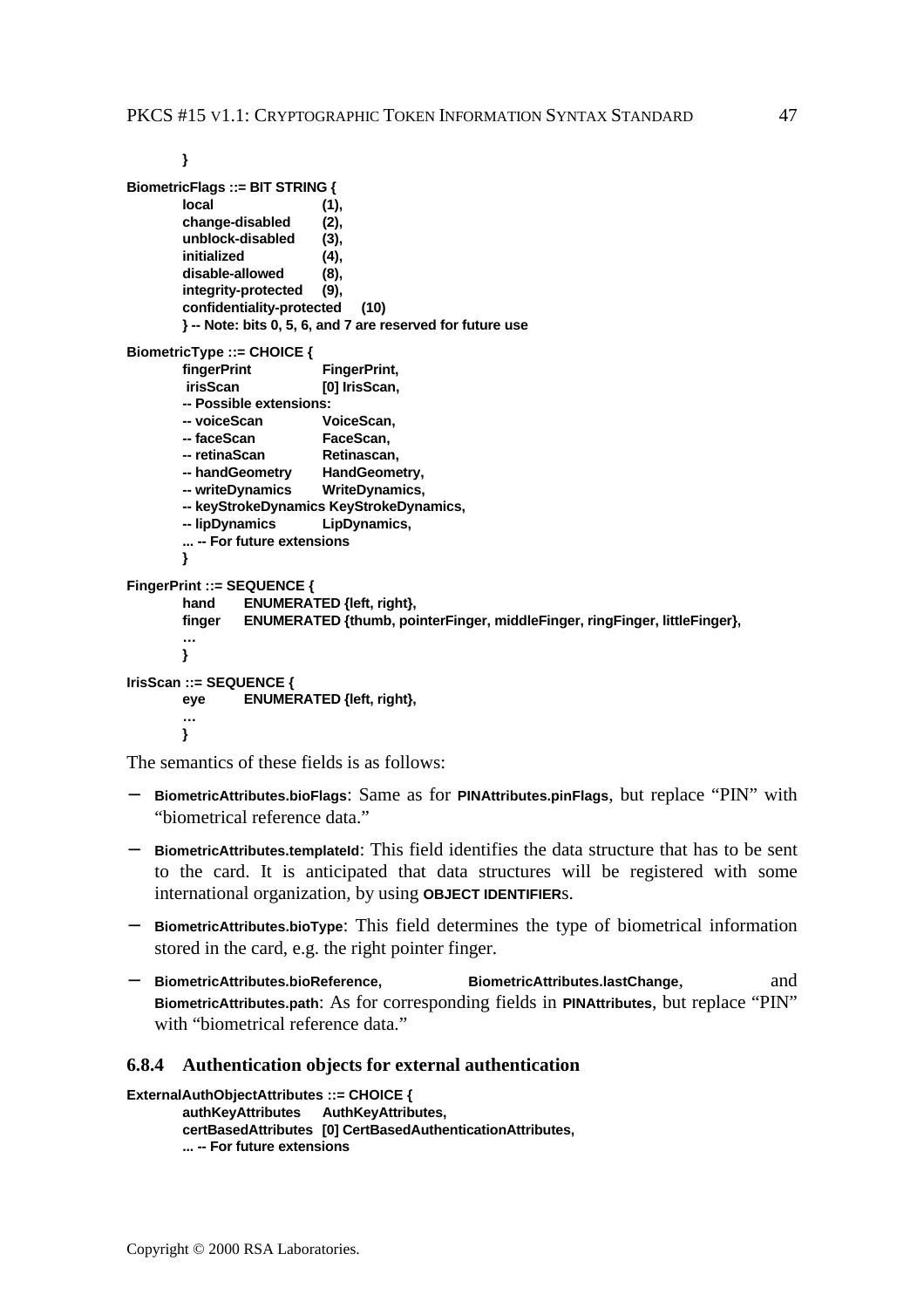```
}
AuthKeyAttributes ::= SEQUENCE {
       derivedKey BOOLEAN DEFAULT TRUE,
       authKeyId Identifier,
       ... -- For future extensions
       }
CertBasedAuthenticationAttributes ::= SEQUENCE {
       cha OCTET STRING,
       ...
       }
```
The semantics of these fields is as follows:

- − **AuthKeyAttributes.derivedKey**: This field specifies whether the authentication key stored in the token is a derived key (i.e. an individual key), a group key, or a master key, used for deriving individual keys.
- − **AuthKeyAttributes.authKeyId**: This field specifies the identifier (**CommonKeyAttribute.iD**) of the authentication key as described in an EF(SKDF).
- − **CertBasedAuthenticationAttributes.cha**: This field specifies the certificate holder authorization as presented in a card-verifiable certificate (see ISO/IEC 7816-8 and – 9). If a card-verifiable certificate containing this value is verified, and the authentication procedure with the corresponding key pair has been successfully completed, then the **cha** is set as valid, and access to private objects protected within this certificate-holder's authorization granted.

#### **6.9 The cryptographic token information file, EF(TokenInfo)**

This file contains general information about the PKCS #15 application and the token it resides on. It's data structure is defined as follows:

| TokenInfo ::= SEQUENCE {    |                        |                                                                               |
|-----------------------------|------------------------|-------------------------------------------------------------------------------|
| version                     | INTEGER {v1(0)} (v1,), |                                                                               |
| serialNumber                | <b>OCTET STRING,</b>   |                                                                               |
| manufacturerID              | Label OPTIONAL,        |                                                                               |
| label                       | [0] Label OPTIONAL,    |                                                                               |
| tokenflags                  | TokenFlags,            |                                                                               |
| selnfo                      |                        | <b>SEQUENCE OF SecurityEnvironmentInfo OPTIONAL,</b>                          |
| recordinfo                  |                        | [1] Recordinfo OPTIONAL,                                                      |
|                             |                        | supportedAlgorithms[2] SEQUENCE OF Algorithminfo OPTIONAL,                    |
| ,                           |                        |                                                                               |
| issuerId                    | [3] Label OPTIONAL,    |                                                                               |
| holderid                    | [4] Label OPTIONAL,    |                                                                               |
| lastUpdate                  |                        | [5] LastUpdate OPTIONAL,                                                      |
| preferredLanguage           |                        | PrintableString OPTIONAL - In accordance with IETF RFC 1766                   |
|                             |                        | {- CONSTRAINED BY { -- Each Algorithmlnfo.reference value must be unique --}) |
| TokenFlags ::= BIT STRING { |                        |                                                                               |
| readonly                    | (0),                   |                                                                               |
| loginRequired (1),          |                        |                                                                               |
| prnGeneration (2),          |                        |                                                                               |
| eidCompliant (3)            |                        |                                                                               |
| }                           |                        |                                                                               |
|                             |                        |                                                                               |

```
SecurityEnvironmentInfo ::= SEQUENCE {
```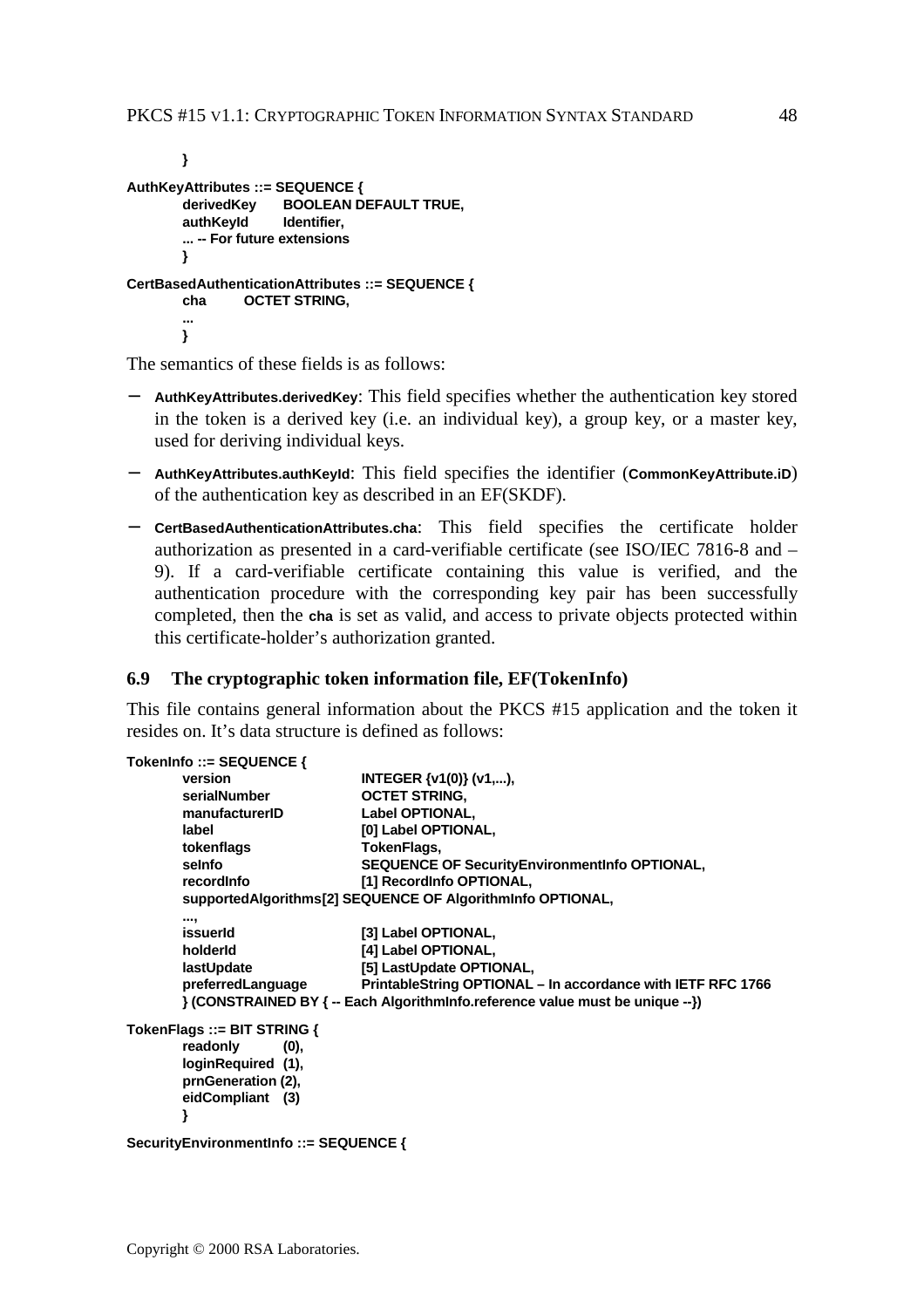```
se INTEGER (0..127),
       owner OBJECT IDENTIFIER,
       ... -- For future extensions
       }
RecordInfo ::= SEQUENCE {
      oDFRecordLength [0] INTEGER (0..pkcs15-ub-recordLength) OPTIONAL,
       prKDFRecordLength [1] INTEGER (0..pkcs15-ub-recordLength) OPTIONAL,
       puKDFRecordLength[2] INTEGER (0..pkcs15-ub-recordLength) OPTIONAL,
       sKDFRecordLength [3] INTEGER (0..pkcs15-ub-recordLength) OPTIONAL,
       cDFRecordLength [4] INTEGER (0..pkcs15-ub-recordLength) OPTIONAL,
       dODFRecordLength [5] INTEGER (0..pkcs15-ub-recordLength) OPTIONAL,
      aODFRecordLength [6] INTEGER (0..pkcs15-ub-recordLength) OPTIONAL
      }
AlgorithmInfo ::= SEQUENCE {
      reference Reference,
      algorithm PKCS15-ALGORITHM.&id({AlgorithmSet}),
       parameters PKCS15-ALGORITHM.&Parameters({AlgorithmSet}{@algorithm}),
       supportedOperations PKCS15-ALGORITHM.&Operations({AlgorithmSet}{@algorithm}),,
       algId PKCS15-ALGORITHM.&objectIdentifier ({AlgorithmSet}{@algorithm}),
       algRef Reference
      }
LastUpdate ::= CHOICE {
      generalizedTime GeneralizedTime,
      referencedTime ReferencedValue {GeneralizedTime},
       ... -- For future extensions
      }
```
The interpretation of these fields shall be as follows:

- **TokenInfo.version:** This field contains the number of the particular version of this specification the application is based upon. For this version of this document, the value of **version** shall be 0 (**v1**).
- − **TokenInfo.serialNumber:** This field shall contain the token's unique serial number, for IC card issued in accordance with ISO/IEC 7812-1 ([12]) and coded in accordance with ISO/IEC 8583 ([18]).
- − **TokenInfo.manufacturerID**: This optional field shall, when present, contain identifying information about the token manufacturer (e.g. the card manufacturer), UTF8 encoded.
- − **TokenInfo.label**: This optional field shall, when present, contain identifying information about the application.
- − **TokenInfo.tokenflags**: This field contains information about the token *per se*. Flags include: If the token is read-only, if login (i.e. authentication) is required before accessing any data, if the token supports pseudo-random number generation and whether it conforms to the electronic identification profile of this specification, specified in Annex C.
- − **TokenInfo.seInfo**: This optional field is intended to convey information about pre-set security environments on the token, and the owner of these environments. The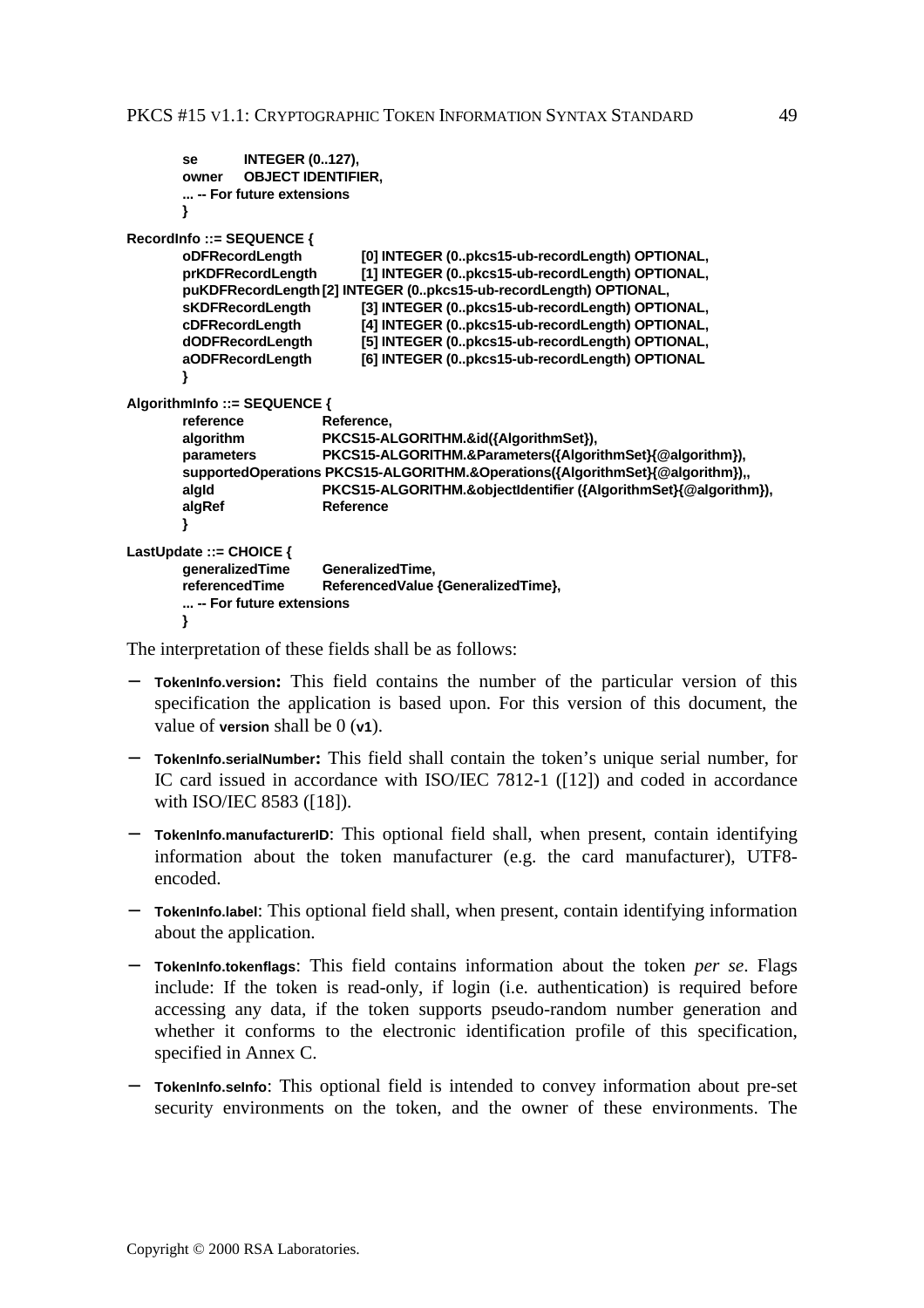definition of these environments is currently out of scope for this document, see further [16].

- − **TokenInfo.recordInfo**: This optional field has two purposes:
	- − to indicate whether the elementary files ODF, PrKDF, PuKDF, SKDF, CDF, DODF and AODF are linear record files or transparent files (if the field is present, they shall be linear record files, otherwise they shall be transparent files); and
	- − if they are linear record files, whether they are of fixed-length or not (if they are of fixed length, corresponding values in **Recordinfo** are present and not equal to zero and indicates the record length. If some files are linear record files but not of fixed length, then corresponding values in **Recordinfo** can either be absent or set to zero.
- − **TokenInfo.supportedAlgorithms**: The intent of this optional field is to indicate cryptographic algorithms, associated parameters, operations and algorithm input formats (e.g. PKCS #1 for digital signature input) supported by the card. The **reference** field of **AlgorithmInfo** is a unique reference that is used for cross-reference purposes from PrKDFs and PuKDFs. Values for the **algorithm** field shall be chosen from, and interpreted as, mechanism numbers in PKCS #11, e.g. the value **5** corresponds to CKM\_MD5\_RSA\_PKCS (see Section 12.1 of [30]). Values of the **supportedOperations** field (**compute-checksum**, **compute-signature**, **verify-checksum**, **verify-signature**, **encipher**, **decipher**, **hash** and **derive-key**) identifies operations the *card* can perform with a particular algorithm. The **algid** field indicates the object identifier for the algorithm in question. The **algRef** field indicates the identifier used by the card for denoting this algorithm (and. which occurs at the token interface as a parameter of, e.g., an EXTERNAL AUTHENTICATE command).
- − **TokenInfo.issuerId**: This optional field shall, when present, contain identifying information about the token issuer (e.g. the card issuer).
- − **TokenInfo.holderId**: This optional field shall, when present, contain identifying information about the token holder (e.g. the cardholder).
- − **TokenInfo.lastUpdate**: This optional field shall, when present, contain (or refer to) the date of the last update of files in the PKCS #15 application. The presence of this field, together with the **TokenInfo.serialNumber** field, will enable host-side applications to quickly find out whether they have to read EF(ODF), EF(CDF), etc., or if they can used cached copies (if available). The **referencedTime** alternative of the **LastUpdate** type is intended for those cases when EF(TokenInfo) needs to be write-protected.
- − **TokenInfo.preferredLanguage:** The preferred language of the token holder, encoded in accordance with [1].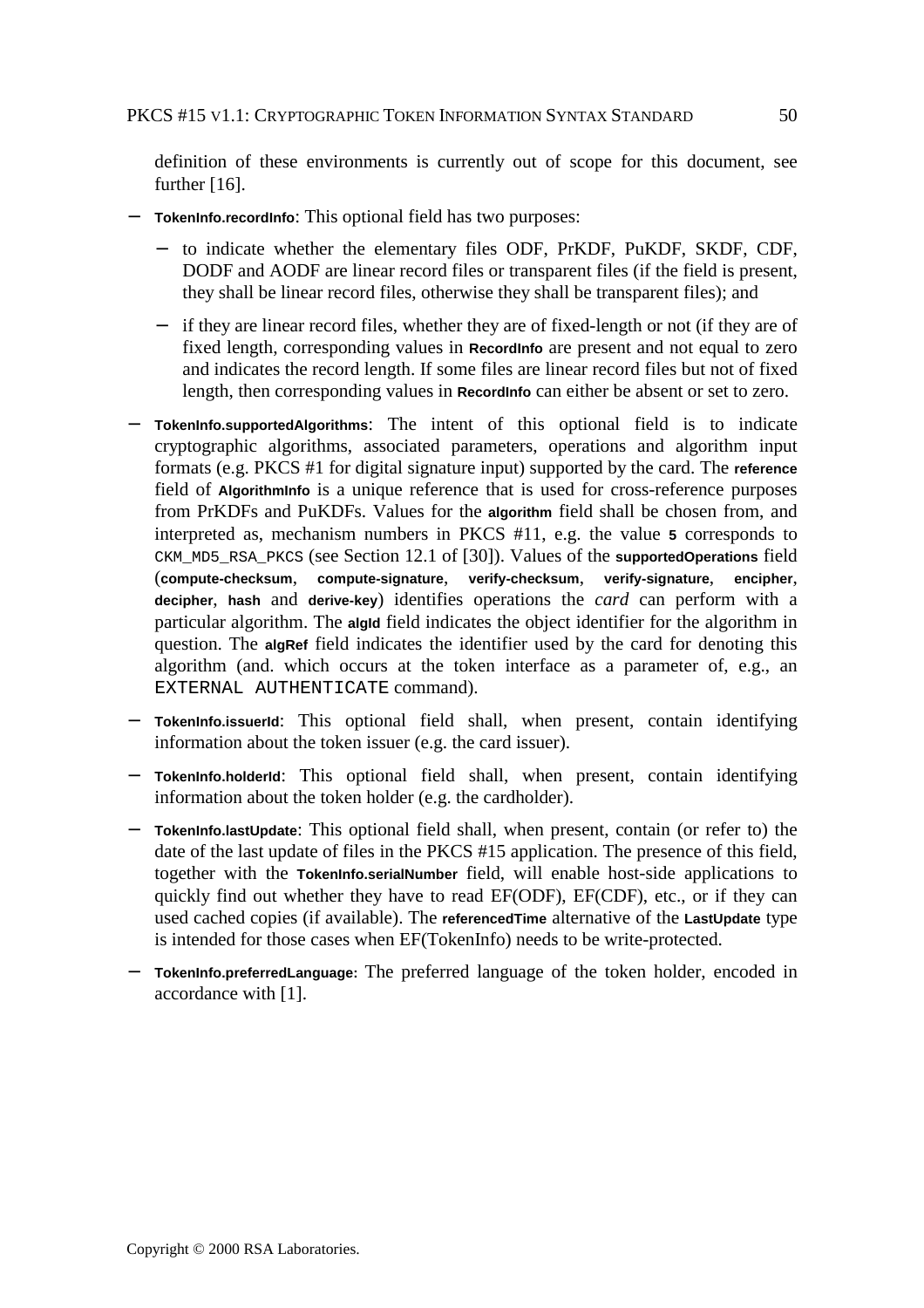# **7 Software token (virtual card) format**

### **7.1 Introduction**

This section describes considerations to be made when implementing PKCS#15 on tokens not capable of protecting the integrity and confidentiality of PKCS#15 objects themselves. The typical case is when PKCS#15 is being implemented in software (socalled "virtual smart cards"). The format described in this section is an application of PKCS #7 v1.5 and IETF RFC 2630 ([10]).

Both private and public objects needs to be protected from unauthorized access. The solution chosen for PKCS#15 is a combination of integrity-protection and encryption. Private objects are to be encrypted, and after combining (encrypted) private and public objects in one data structure, the whole structure is optionally authenticated. Content encryption keys shall be session-keys (one-time use) and the session keys themselves shall be encrypted by long-term key-encryption keys and stored within the structure. Message authentication keys are also session-keys, encrypted with long-term keyencryption keys. Key-encryption keys may be derived from user passwords.

## **7.2 Useful types**

#### **7.2.1 The EnvelopedData type**

This type is equivalent to the **EnvelopedData** type defined in PKCS #7 v1.5 and IETF RFC 2630, but has been parameterized here for better type checking.

| EnvelopedData {Type} ::= SEQUENCE { |                                                         |
|-------------------------------------|---------------------------------------------------------|
| version                             | INTEGER {v0(0), v1(1), v2(2), v3(3), v4(4)}(v0 v1 v2,), |
| originatorInfo                      | [0] OriginatorInfo OPTIONAL,                            |
| recipient Infos                     | RecipientInfos,                                         |
| encryptedContentInfo                | EncryptedContentInfo{Type},                             |
| unprotectedAttrs                    | [1] SET SIZE (1MAX) OF Attribute OPTIONAL               |
|                                     |                                                         |

**version** is the syntax version number. If any of the **RecipientInfo** structures included has a version other than **0** (see RFC 2630), or **originatorInfo** or **unprotectedAttrs** is present, then the version shall be **v2**, otherwise the version shall be **v0**.

**OriginatorInfo, recipientInfos**, and **unprotectedAttrs** are as in IETF RFC 2630.

**EncryptedContentInfo** is described below.

## **7.2.2 The EncryptedContentInfo type**

This type is equivalent to the **EncryptedContentinfo** type defined in PKCS #7 v1.5 and IETF RFC 2630, but has been parameterized here for better type checking.

```
EncryptedContentInfo {Type} ::= SEQUENCE {
contentType OBJECT IDENTIFIER,
contentEncryptionAlgorithm AlgorithmIdentifier {{ContentEncryptionAlgorithms}},
encryptedContent [0] OCTET STRING OPTIONAL
}(CONSTRAINED BY {-- 'encryptedContent' shall be the result of encrypting DER-encoded
-- value of type – Type})
```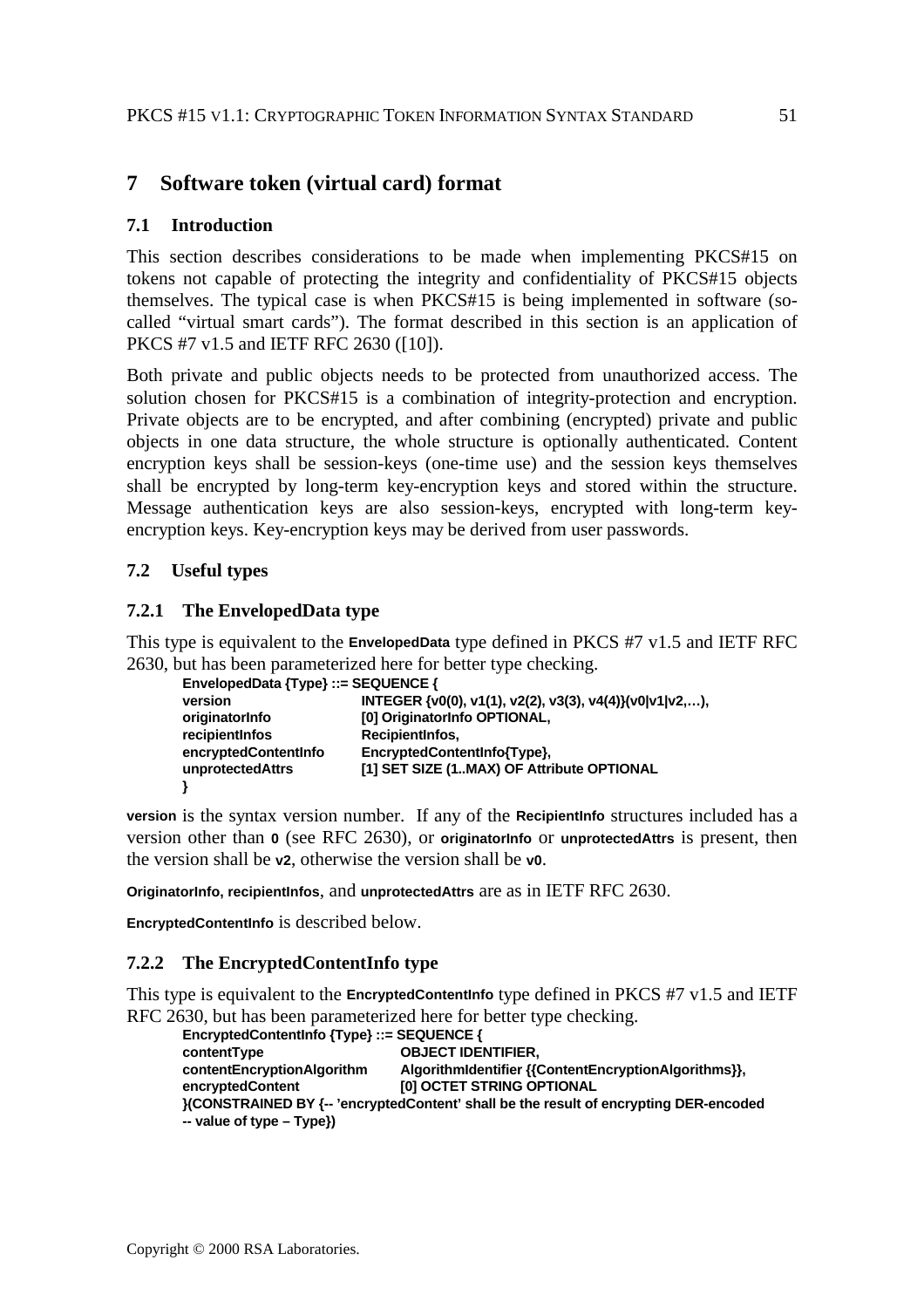**contentType** shall always be set to **id-data**, since the type will always be known from the context in which the **EnvelopedData** occurs.

**EncryptedContent** shall be the result of encrypting a DER-encoded value of type **Type**.

## **7.3 The PKCS15Token type**

```
PKCS15Token ::= SEQUENCE {
       version INTEGER {v1(0)} (v1,...),
       keyManagementInfo [0] KeyManagementInfo OPTIONAL,
       pkcs15Objects SEQUENCE OF PKCS15Objects
       }
KeyManagementInfo ::= SEQUENCE OF SEQUENCE {
       keyId Identifier,
       keyInfo CHOICE {
         recipientInfo RecipientIInfo,
         passwordInfo [0] PasswordInfo
          }
      } (CONSTRAINED BY {-- Each keyID must be unique --})
PasswordInfo ::= SEQUENCE {
      hint Label OPTIONAL,
       algId AlgorithmIdentifier {{KeyDerivationAlgorithms}},
       ...
```
**} (CONSTRAINED BY {--keyID shall point to a KEKRecipientInfo--})**

The intent is to collect all **PKCS15Objects** (whether "enveloped" or not) in a structure of type **PKCS15Token**. Enveloped objects may, in their **recipientInfos** field, use the **KEKRecipientInfo** choice (see IETF RFC 2630) to refer back to a key in the **KeyManagementInfo** "table." In the table, each entry has a unique **keyId**. The **passwordInfo** choice contains an optional **hint**, e.g. ("My bank key password"), and an algorithm identifier for a key derivation algorithm. Given the user's password, the key derivation algorithm is applied and the resulting key is used to decrypt the encrypted contentencryption key in the object's **KEKRecipientinfo**. This allows for protecting several objects with different content-encryption keys but the same password. The **recipient info** choice allows for recursive referencing, e.g. several **recipientInfos** may "point" to a **passwordInfo** value, but also for alternative, centralized, key-encryption methods.

When using PKCS #15 soft-tokens in conjunction with CMS ([10]), the **contentType** for a plain **PKCS15Token** shall be **{pkcs15-ct 1}**.

If a **PKCS15Token** is stored in an environment in which its integrity cannot be guaranteed, it should be integrity-protected by wrapping it in an **AuthenticatedData** or **SignedData** structure (see [10]). The **AuthenticatedData.recipientInfos** (or **SignedData.recipientInfos**) field may or may not refer to a **keyId** in the wrapped **PKCS15Token.keyManagementInfo** table. If it does not, then it is assumed that a relying partner will use some out-of-band knowledge to find the corresponding key-encryption key.

NOTE – If stored within a directory, the **pKCS15Token** attribute, defined in PKCS #9 v2.0, may be used to represent the resulting type. PKCS  $#9$  v2.0 also defines an object class, **pkcsEntity**, capable of carrying this attribute.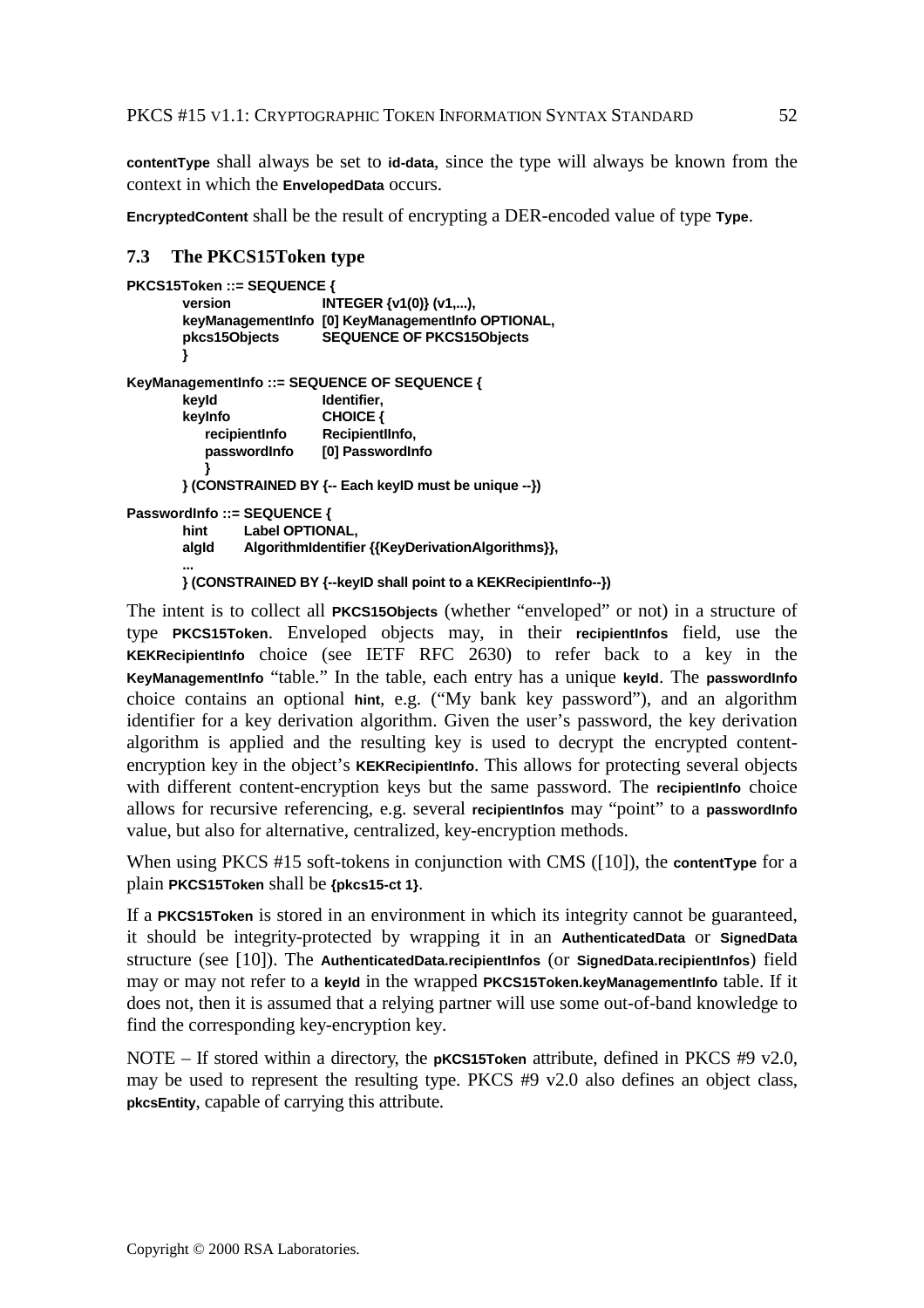## **7.4 Permitted algorithms**

#### **7.4.1 Key derivation algorithms**

Allowed key derivation functions (algorithms used to derive a key-encryption key from a user password) are defined in PKS#5 v2.0 ([28]). The set of allowed algorithms is thus:

```
KeyDerivationAlgorithms ALGORITHM-IDENTIFIER ::= {
```

```
PBKDF2Algorithms,
... -- For future extensions
}
```
### **7.4.2 Other algorithms**

IETF RFC 2630 defines algorithms for encryption of session keys ("Symmetric Key-Encryption Algorithms"), for authenticity of information ("Message Authentication Code Algorithms"), for cryptographic hashing of data ("Digest Algorithms"), and for encryption of data ("Content Encryption Algorithms"). These algorithms are adapted for the same use in this specification. In addition, algorithms defined in PKCS #5 v2.0 for encryption of data are included in the **ContentEncryptionAlgorithms** set. The set of allowed algorithms is thus:

```
KeyEncryptionAlgorithms ALGORITHM-IDENTIFIER ::= {
       {NULL IDENTIFIED BY id-alg-CMS3DESwrap} |
       {INTEGER IDENTIFIED BY id-alg-CMSRC2wrap},
       ... -- For future extensions
       }
ContentEncryptionAlgorithms ALGORITHM-IDENTIFIER ::= {
       SupportingAlgorithms EXCEPT {NULL IDENTIFIED BY id-hmacWithSHA1},
       -- SupportingAlgorithms are defined in PKCS #5 v2
       ... -- For future extensions
       }
MACAlgorithms ALGORITHM-IDENTIFIER ::= {
       {NULL IDENTIFIED BY hMAC-SHA1},
       ... – For future extensions
       }
DigestAlgorithms ALGORITHM-IDENTIFIER ::= {
       {NULL IDENTIFIED BY sha-1},
       ... -- For future extensions
       }
```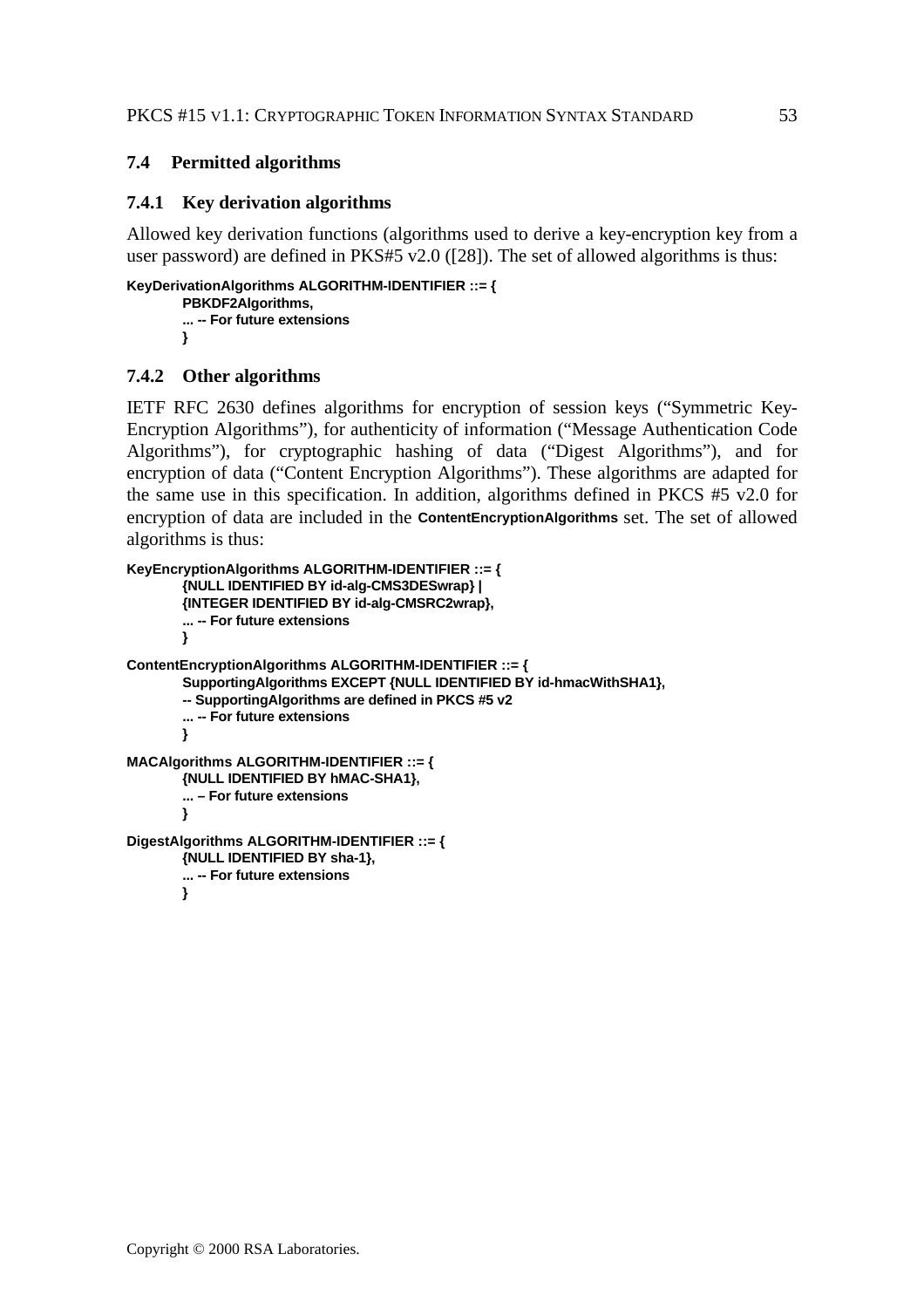## **A. ASN.1 module**

This section includes all ASN.1 type, value and information object class definitions contained in this document, in the form of the ASN.1 module **PKCS-15**.

**PKCS-15 {iso(1) member-body(2) us(840) rsadsi(113549) pkcs(1) pkcs-15(15) modules(1) pkcs-15(1)}**

**DEFINITIONS IMPLICIT TAGS ::=**

**BEGIN**

#### **IMPORTS**

**informationFramework, authenticationFramework, certificateExtensions FROM UsefulDefinitions {joint-iso-itu-t(2) ds(5) module(1) usefulDefinitions(0) 3}**

#### **Name, Attribute**

**FROM InformationFramework informationFramework**

**Certificate, AttributeCertificate, CertificateSerialNumber, SubjectPublicKeyInfo FROM AuthenticationFramework authenticationFramework**

#### **GeneralNames, KeyUsage**

**FROM CertificateExtensions certificateExtensions**

**RecipientInfos, RecipientInfo, OriginatorInfo, sha-1, id-alg-CMS3DESwrap, id-alg-CMSRC2wrap, hMAC-SHA1, des-ede3-cbc**

**FROM CryptographicMessageSyntax {iso(1) member-body(2) us(840) rsadsi(113549) pkcs(1) pkcs-9(9) smime(16) modules(0) cms(1)}**

#### **RSAPublicKey**

**FROM PKCS-1 {iso(1) member-body(2) us(840) rsadsi(113549) pkcs(1) pkcs-1(1) modules(0) pkcs-1(1)}**

#### **AlgorithmIdentifier, SupportingAlgorithms, PBKDF2Algorithms, ALGORITHM-IDENTIFIER, id-hmacWithSHA1**

**FROM PKCS-5 {iso(1) member-body(2) us(840) rsadsi(113549) pkcs(1) pkcs-5(5) modules(16) pkcs-5(1)}**

#### **ECPoint, Parameters**

**FROM ANSI-X9-62 {iso(1) member-body(2) us(840) ansi-x962(10045) module(4) 1}**

#### **DiffieHellmanPublicNumber, DomainParameters**

**FROM ANSI-X9-42 {iso(1) member-body(2) us(840) ansi-x942(10046) module(5) 1}**

#### **OOBCertHash**

**FROM PKIXCMP {iso(1) identified-organization(3) dod(6) internet(1) security(5) mechanisms(5) pkix(7) id-mod(0) id-mod-cmp(9)};**

**-- Constants**

| pkcs15-ub-identifier         | INTEGER $::= 255$                |
|------------------------------|----------------------------------|
| pkcs15-ub-reference          | $INTEGR ::= 255$                 |
| pkcs15-ub-index              | INTEGER ::= $65535$              |
| pkcs15-ub-label              | INTEGER ::= pkcs15-ub-identifier |
| pkcs15-lb-minPinLength       | INTEGER $::= 4$                  |
| pkcs15-ub-minPinLength       | $INTER ::= 8$                    |
| pkcs15-ub-storedPinLength    | INTEGER ::= $64$                 |
| pkcs15-ub-recordLength       | INTEGER ::= $16383$              |
| pkcs15-ub-userConsent        | $INTEGR ::= 15$                  |
| pkcs15-ub-securityConditions | INTEGER $::= 255$                |
| pkcs15-ub-selnfo             | INTEGER $::= 255$                |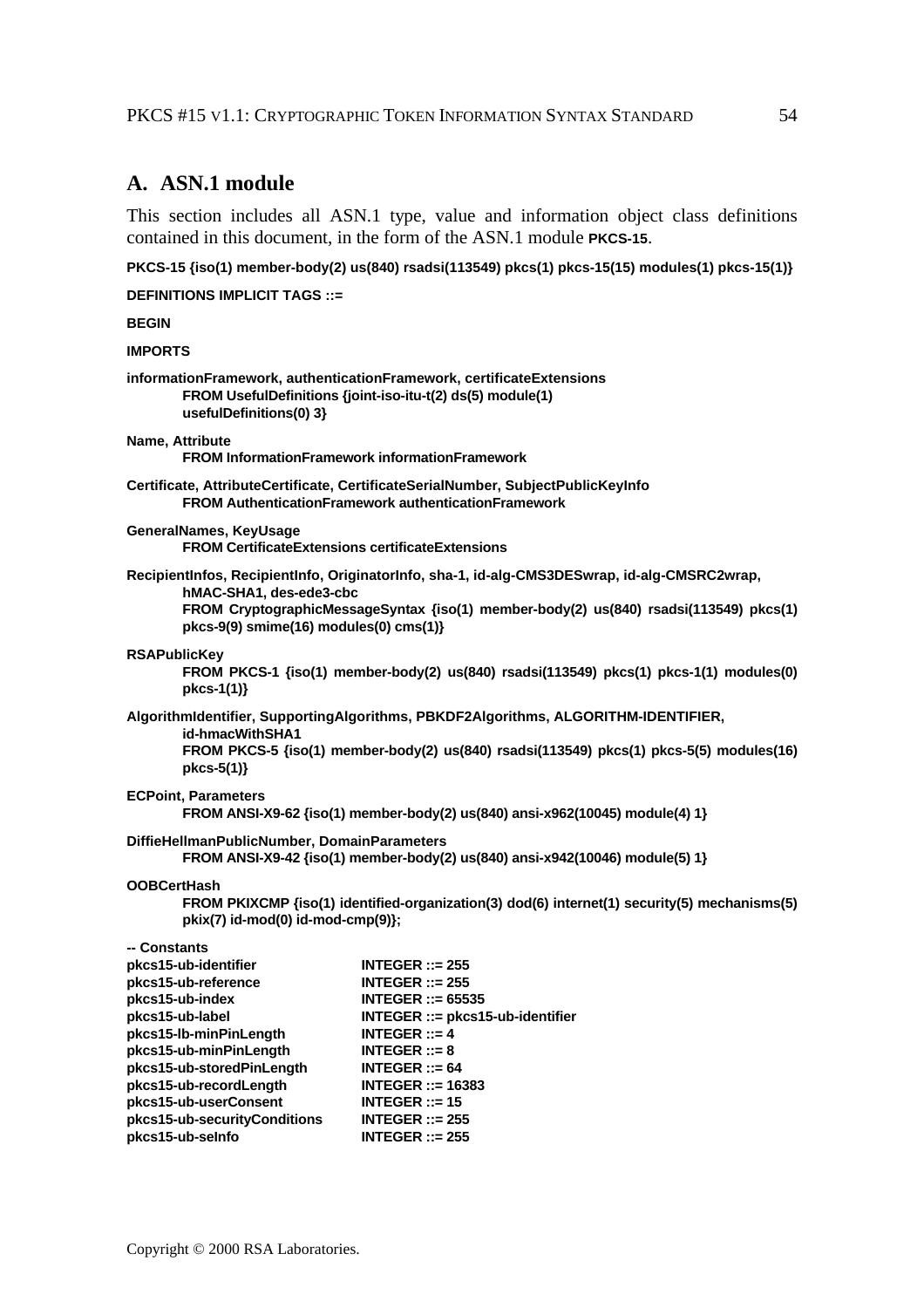```
-- Object Identifiers
pkcs15 OBJECT IDENTIFIER ::= { iso(1) member-body(2) us(840) rsadsi(113549) pkcs(1)
                                    pkcs-15(15)}
pkcs15-mo OBJECT IDENTIFIER ::= {pkcs15 1} -- Modules branch
pkcs15-at OBJECT IDENTIFIER ::= {pkcs15 2} -- Attribute branch
pkcs15-ct OBJECT IDENTIFIER ::= {pkcs15 3} -- Content type branch
-- Content Types
       pkcs15-ct-PKCS15Token OBJECT IDENTIFIER ::= {pkcs15-ct 1}
-- Basic types
Identifier ::= OCTET STRING (SIZE (0..pkcs15-ub-identifier))
Reference ::= INTEGER (0..pkcs15-ub-reference)
Label ::= UTF8String (SIZE(0..pkcs15-ub-label))
-- Credential Identifiers
KEY-IDENTIFIER ::= CLASS {
       &id INTEGER UNIQUE,
       &Value
       } WITH SYNTAX {
       SYNTAX &Value IDENTIFIED BY &id
       }
CredentialIdentifier {KEY-IDENTIFIER : IdentifierSet} ::= SEQUENCE {
       idType KEY-IDENTIFIER.&id ({IdentifierSet}),
       idValue KEY-IDENTIFIER.&Value ({IdentifierSet}{@idType})
       }
KeyIdentifiers KEY-IDENTIFIER ::= {
       issuerAndSerialNumber |
       issuerAndSerialNumberHash |
       subjectKeyId |
       subjectKeyHash |
       issuerKeyHash |
       issuerNameHash |
       subjectNameHash,
       ...
       }
issuerAndSerialNumber KEY-IDENTIFIER::=
       {SYNTAX PKCS15-OPAQUE.&Type IDENTIFIED BY 1}
       -- As defined in RFC 2630
subjectKeyId KEY-IDENTIFIER ::=
       {SYNTAX OCTET STRING IDENTIFIED BY 2}
       -- From x509v3 certificate extension
issuerAndSerialNumberHash KEY-IDENTIFIER ::=
       {SYNTAX OCTET STRING IDENTIFIED BY 3}
       -- Assumes SHA-1 hash of DER encoding of IssuerAndSerialNumber
subjectKeyHash KEY-IDENTIFIER ::=
       {SYNTAX OCTET STRING IDENTIFIED BY 4}
issuerKeyHash KEY-IDENTIFIER ::=
       {SYNTAX OCTET STRING IDENTIFIED BY 5}
```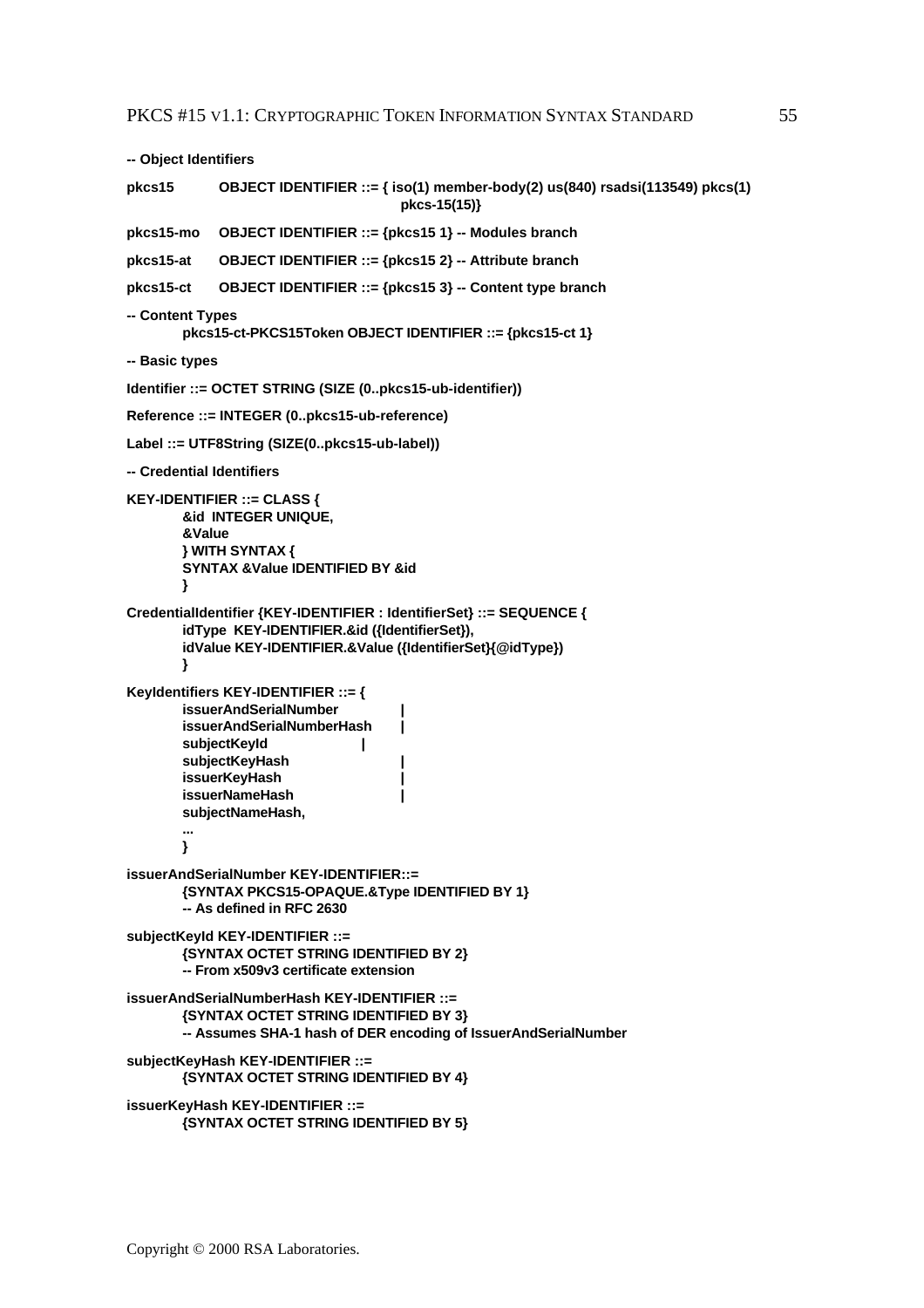```
issuerNameHash KEY-IDENTIFIER ::=
       {SYNTAX OCTET STRING IDENTIFIED BY 6}
       -- SHA-1 hash of DER-encoded issuer name
subjectNameHash KEY-IDENTIFIER ::=
       {SYNTAX OCTET STRING IDENTIFIED BY 7}
       -- SHA-1 hash of DER-encoded subject name
ReferencedValue {Type} ::= CHOICE {
       path Path,
       url URL
       } (CONSTRAINED BY {-- 'path' or 'url' shall point to an object of type -- Type})
URL ::= CHOICE {
       url PrintableString,
       urlWithDigest [3] SEQUENCE {
          url IA5String,
          digest DigestInfoWithDefault
          }
       }
       alg-id-sha1 AlgorithmIdentifier {{DigestAlgorithms}} ::= {
       algorithm sha-1,
       parameters SHA1Parameters : NULL}
SHA1Parameters ::= NULL
DigestInfoWithDefault ::= SEQUENCE {
       digestAlg AlgorithmIdentifier {{DigestAlgorithms}} DEFAULT alg-id-sha1,
       digest OCTET STRING (SIZE(8..128))
       }
Path ::= SEQUENCE {
       path OCTET STRING,
       index INTEGER (0..pkcs15-ub-index) OPTIONAL,
       length [0] INTEGER (0..pkcs15-ub-index) OPTIONAL
       }( WITH COMPONENTS {..., index PRESENT, length PRESENT}|
       WITH COMPONENTS {..., index ABSENT, length ABSENT})
ObjectValue { Type } ::= CHOICE {
       indirect ReferencedValue {Type},
       direct [0] Type,
       indirect-protected [1] ReferencedValue {EnvelopedData {Type}},
       direct-protected [2] EnvelopedData {Type}
       }(CONSTRAINED BY {-- if indirection is being used, then it is expected that the reference
       -- points either to a (possibly enveloped) object of type -- Type -- or (key case) to a card-
       -- specific key file --})
PathOrObjects {ObjectType} ::= CHOICE {
       path Path,
       objects [0] SEQUENCE OF ObjectType,
       ...,
       indirect-protected [1] ReferencedValue {EnvelopedData {SEQUENCE OF ObjectType}},
       direct-protected [2] EnvelopedData {SEQUENCE OF ObjectType}
       }
CommonObjectAttributes ::= SEQUENCE {
       label Label OPTIONAL,
       flags CommonObjectFlags OPTIONAL,
                     Identifier OPTIONAL,
       ...,
       userConsent INTEGER (1..pkcs15-ub-userConsent) OPTIONAL,
       accessControlRules SEQUENCE SIZE (1..MAX) OF AccessControlRule OPTIONAL
```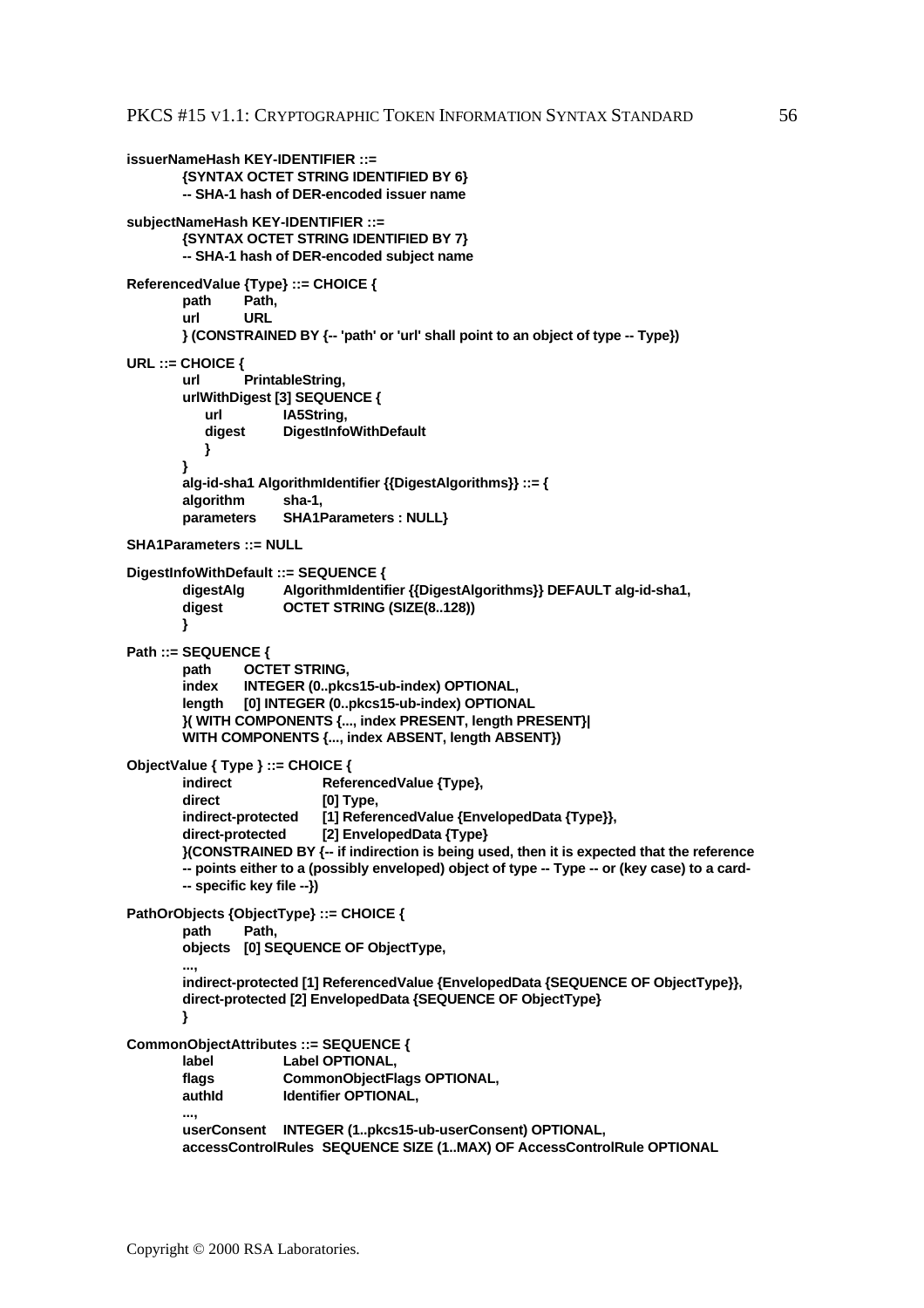```
} (CONSTRAINED BY {-- authId should be present in the IC card case if flags.private is set.
-- It must equal an authID in one AuthRecord in the AODF -- })
```

```
CommonObjectFlags ::= BIT STRING {
      private (0),
      modifiable (1)
      }
AccessControlRule ::= SEQUENCE {
      accessMode AccessMode,
      securityCondition SecurityCondition,
      ... -- For future extensions
      }
AccessMode ::= BIT STRING {
      read (0),
      update (1),
      execute (2)
      }
SecurityCondition ::= CHOICE {
      authId Identifier,
      not[0] SecurityCondition,
      and [1] SEQUENCE SIZE (2..pkcs15-ub-securityConditions) OF SecurityCondition,
      or [2] SEQUENCE SIZE (2..pkcs15-ub-securityConditions) OF SecurityCondition,
      ... -- For future extensions
      }
CommonKeyAttributes ::= SEQUENCE {
      iD Identifier,
      usage KeyUsageFlags,
      native BOOLEAN DEFAULT TRUE,
      accessFlags KeyAccessFlags OPTIONAL,
      keyReference Reference OPTIONAL,
      startDate GeneralizedTime OPTIONAL,
      endDate [0] GeneralizedTime OPTIONAL,
      ... -- For future extensions
      }
KeyUsageFlags ::= BIT STRING {
      encrypt (0),
      decrypt (1),
      sign (2),
      signRecover (3),
      wrap (4),
      unwrap (5),
      verify (6),
      verifyRecover (7),
      derive (8),
      nonRepudiation (9)
      }
KeyAccessFlags ::= BIT STRING {
      sensitive (0),
      extractable (1),
      alwaysSensitive (2),
      neverExtractable (3),
      local (4)
      }
```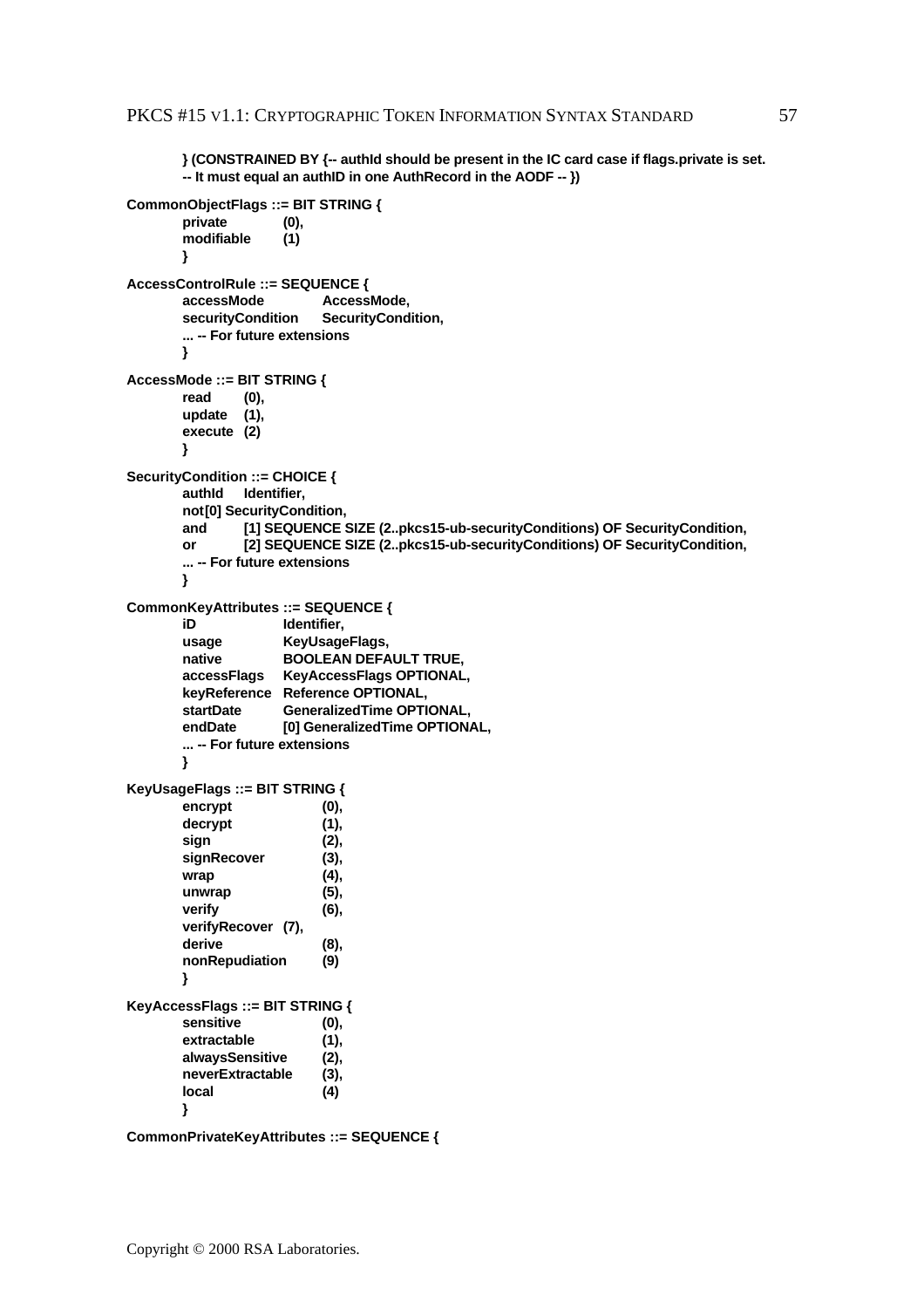```
subjectName Name OPTIONAL,
       keyIdentifiers [0] SEQUENCE OF CredentialIdentifier {{KeyIdentifiers}} OPTIONAL,
       ... -- For future extensions
       }
CommonPublicKeyAttributes ::= SEQUENCE {
       subjectName Name OPTIONAL,
       ...,
       trustedUsage [0] Usage OPTIONAL
       }
CommonSecretKeyAttributes ::= SEQUENCE {
       keyLen INTEGER OPTIONAL, -- keylength (in bits)
       ... -- For future extensions
       }
KeyInfo {ParameterType, OperationsType} ::= CHOICE {
       reference Reference,
       paramsAndOps SEQUENCE {
          parameters ParameterType,
          supportedOperations OperationsType OPTIONAL
          }
       }
CommonCertificateAttributes ::= SEQUENCE {
       iD Identifier.
       authority BOOLEAN DEFAULT FALSE,
       identifier CredentialIdentifier {{KeyIdentifiers}} OPTIONAL,
       certHash [0] OOBCertHash OPTIONAL,
       ...,
       trustedUsage [1] Usage OPTIONAL,
                         [2] SEQUENCE OF CredentialIdentifier{{KeyIdentifiers}} OPTIONAL,
       implicitTrust [3] BOOLEAN DEFAULT FALSE
       }
Usage ::= SEQUENCE {
       keyUsage KeyUsage OPTIONAL,
       extKeyUsage SEQUENCE SIZE (1..MAX) OF OBJECT IDENTIFIER OPTIONAL
       }(WITH COMPONENTS {..., keyUsage PRESENT} |
         WITH COMPONENTS {..., extKeyUsage PRESENT})
CommonDataObjectAttributes ::= SEQUENCE {
       applicationName Label OPTIONAL,
       applicationOID OBJECT IDENTIFIER OPTIONAL,
       ... -- For future extensions
       } (WITH COMPONENTS {..., applicationName PRESENT}|
          WITH COMPONENTS {..., applicationOID PRESENT})
CommonAuthenticationObjectAttributes ::= SEQUENCE {
       authId Identifier,
       ... -- For future extensions
       }
PKCS15Object {ClassAttributes, SubClassAttributes, TypeAttributes} ::= SEQUENCE {
       commonObjectAttributes CommonObjectAttributes,
       classAttributes ClassAttributes,
       subClassAttributes [0] SubClassAttributes OPTIONAL,
       typeAttributes [1] TypeAttributes
       }
PKCS15Objects ::= CHOICE {
       privateKeys [0] PrivateKeys,
```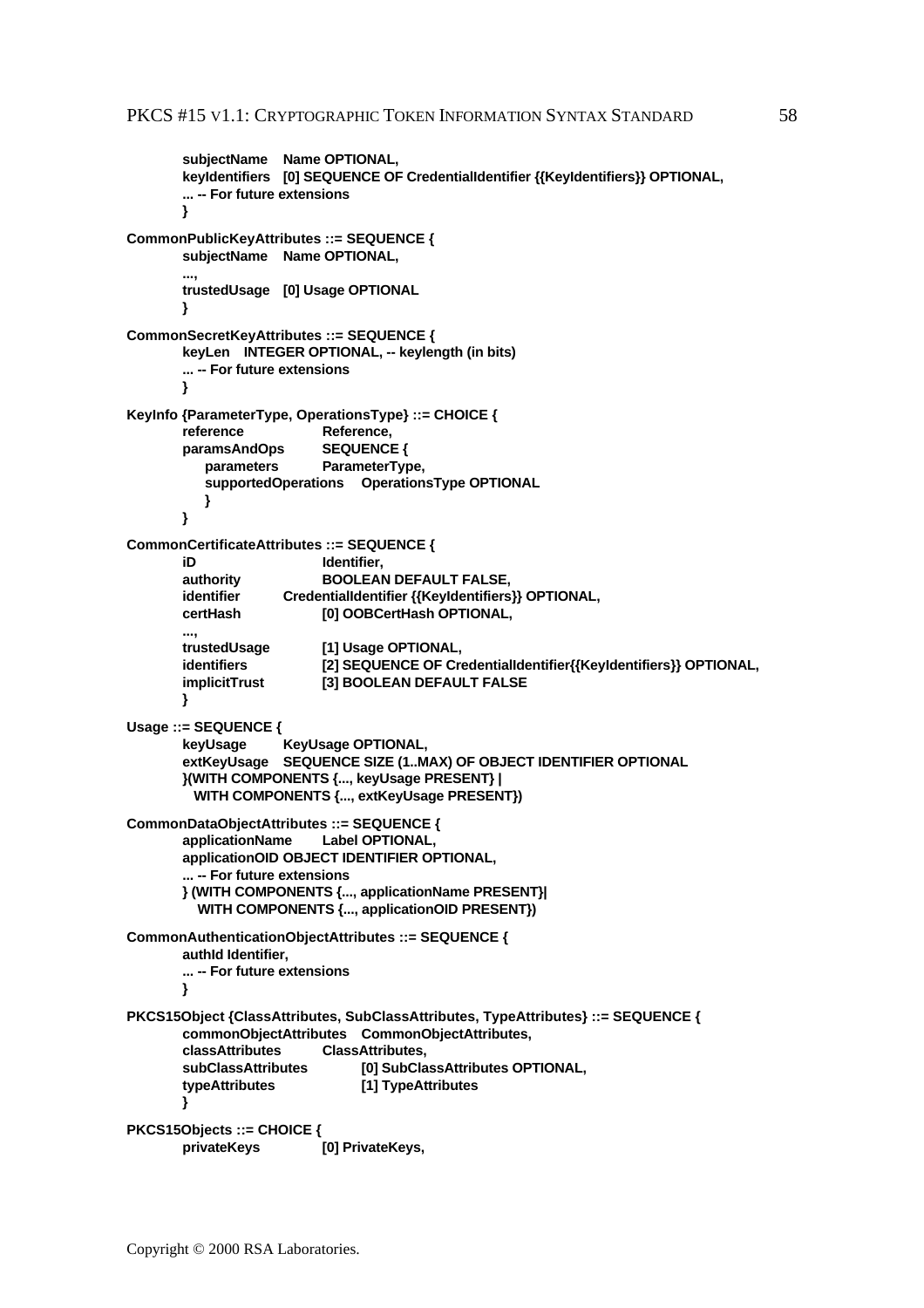```
publicKeys [1] PublicKeys,
       trustedPublicKeys [2] PublicKeys,
       secretKeys [3] SecretKeys,
       certificates [4] Certificates,
       trustedCertificates [5] Certificates,
       usefulCertificates [6] Certificates,
       dataObjects [7] DataObjects,
       authObjects [8] AuthObjects,
       ... -- For future extensions
       }
PrivateKeys ::= PathOrObjects {PrivateKeyType}
SecretKeys ::= PathOrObjects {SecretKeyType}
PublicKeys ::= PathOrObjects {PublicKeyType}
Certificates ::= PathOrObjects {CertificateType}
DataObjects ::= PathOrObjects {DataType}
AuthObjects ::= PathOrObjects {AuthenticationType}
PrivateKeyType ::= CHOICE {
       privateRSAKeyPrivateKeyObject {PrivateRSAKeyAttributes},
       privateECKey [0] PrivateKeyObject {PrivateECKeyAttributes},
       privateDHKey [1] PrivateKeyObject {PrivateDHKeyAttributes},
       privateDSAKey[2] PrivateKeyObject {PrivateDSAKeyAttributes},
       privateKEAKey[3] PrivateKeyObject {PrivateKEAKeyAttributes},
       ... -- For future extensions
       }
PrivateKeyObject {KeyAttributes} ::= PKCS15Object {
       CommonKeyAttributes, CommonPrivateKeyAttributes, KeyAttributes}
PrivateRSAKeyAttributes ::= SEQUENCE {
       value ObjectValue {RSAPrivateKeyObject},
       modulusLength INTEGER, -- modulus length in bits, e.g. 1024<br>Keylnfo INULL, PublicKeyOperations} OPTIO
                          keyInfo KeyInfo {NULL, PublicKeyOperations} OPTIONAL,
       ... -- For future extensions
       }
RSAPrivateKeyObject ::= SEQUENCE {
       modulus [0] INTEGER OPTIONAL, -- n
       publicExponent [1] INTEGER OPTIONAL, -- e
       privateExponent [2] INTEGER OPTIONAL, -- d
       prime1 [3] INTEGER OPTIONAL, -- p
       prime2 [4] INTEGER OPTIONAL, -- q
       exponent1 [5] INTEGER OPTIONAL, -- d mod (p-1)
       exponent2 [6] INTEGER OPTIONAL, -- d mod (q-1)
       coefficient [7] INTEGER OPTIONAL -- inv(q) mod p
       } (CONSTRAINED BY {-- must be possible to reconstruct modulus and privateExponent from
       -- selected fields --})
PrivateECKeyAttributes ::= SEQUENCE {
       value ObjectValue {ECPrivateKey},
       keyInfo KeyInfo {Parameters, PublicKeyOperations} OPTIONAL,
       ... -- For future extensions
       }
ECPrivateKey ::= INTEGER
PrivateDHKeyAttributes ::= SEQUENCE {
```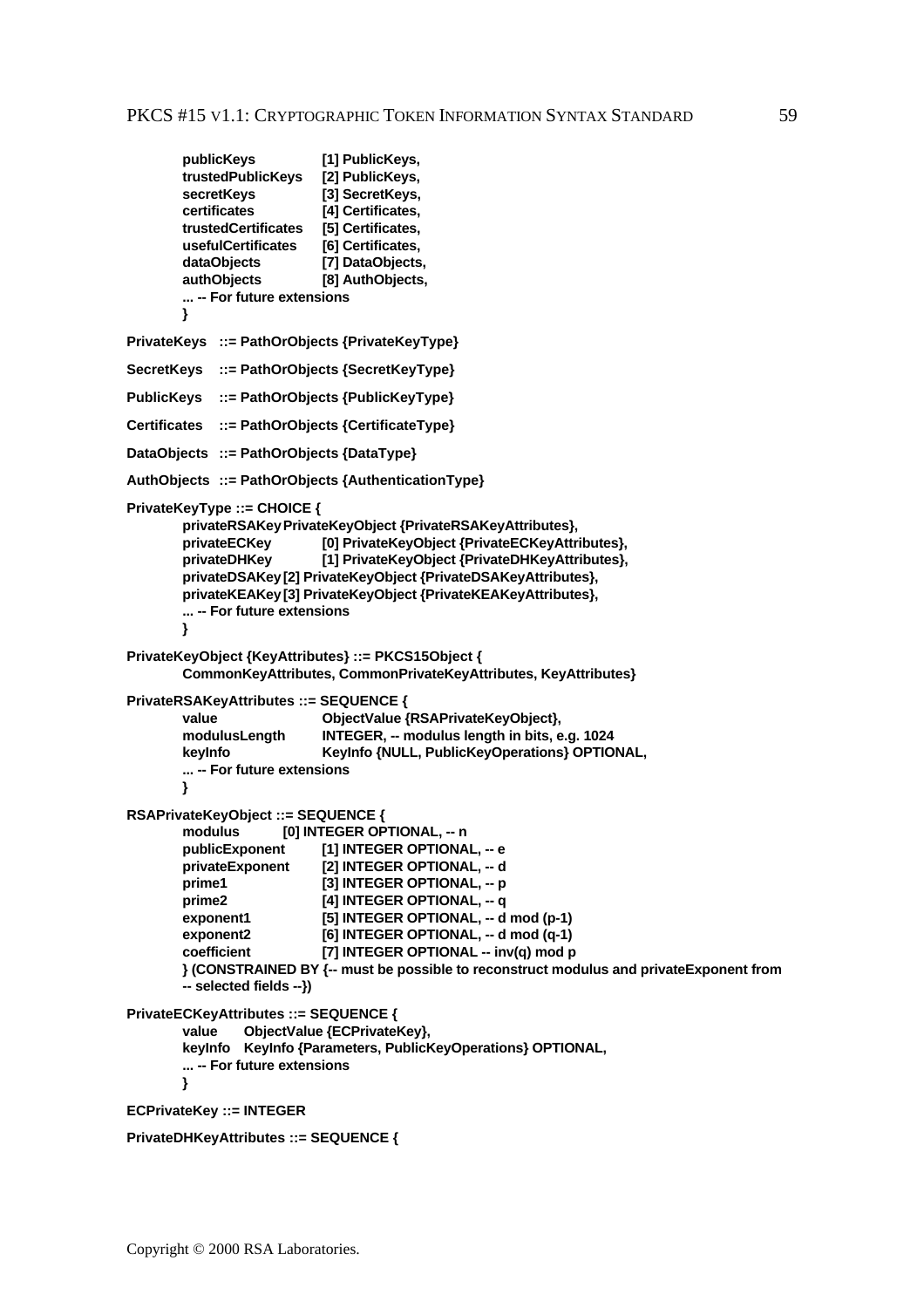```
value ObjectValue {DHPrivateKey},
       keyInfo KeyInfo {DomainParameters, PublicKeyOperations} OPTIONAL,
       ... -- For future extensions
       }
DHPrivateKey ::= INTEGER -- Diffie-Hellman exponent
PrivateDSAKeyAttributes ::= SEQUENCE {
       value ObjectValue {DSAPrivateKey},
       keyInfo KeyInfo {DomainParameters, PublicKeyOperations} OPTIONAL,
       ... -- For future extensions
       }
DSAPrivateKey ::= INTEGER
PrivateKEAKeyAttributes ::= SEQUENCE {
       value ObjectValue {KEAPrivateKey},
       keyInfo KeyInfo {DomainParameters, PublicKeyOperations} OPTIONAL,
       ... -- For future extensions
       }
KEAPrivateKey ::= INTEGER
PublicKeyType ::= CHOICE {
       publicRSAKey PublicKeyObject {PublicRSAKeyAttributes},
       publicECKey [0] PublicKeyObject {PublicECKeyAttributes},
       publicDHKey [1] PublicKeyObject {PublicDHKeyAttributes},
       publicDSAKey [2] PublicKeyObject {PublicDSAKeyAttributes},
       publicKEAKey [3] PublicKeyObject {PublicKEAKeyAttributes},
       ... -- For future extensions
       }
PublicKeyObject {KeyAttributes} ::= PKCS15Object {
       CommonKeyAttributes, CommonPublicKeyAttributes, KeyAttributes}
PublicRSAKeyAttributes ::= SEQUENCE {
       value ObjectValue {RSAPublicKeyChoice},
       modulusLength INTEGER, -- modulus length in bits, e.g. 1024
       keyInfo KeyInfo {NULL, PublicKeyOperations} OPTIONAL,
       ... -- For future extensions
       }
RSAPublicKeyChoice ::= CHOICE {
       raw RSAPublicKey,
       spki [1] SubjectPublicKeyInfo, -- See X.509. Must contain a public RSA key
       ...
       }
PublicECKeyAttributes ::= SEQUENCE {
       value ObjectValue {ECPublicKeyChoice},
       keyInfo KeyInfo {Parameters, PublicKeyOperations} OPTIONAL,
       ... -- For future extensions
       }
ECPublicKeyChoice ::= CHOICE {
       raw ECPoint,
       spki SubjectPublicKeyInfo, -- See X.509. Must contain a public EC key
       ...
       }
PublicDHKeyAttributes ::= SEQUENCE {
       value ObjectValue {DHPublicKeyChoice},
       keyInfo KeyInfo {DomainParameters, PublicKeyOperations} OPTIONAL,
```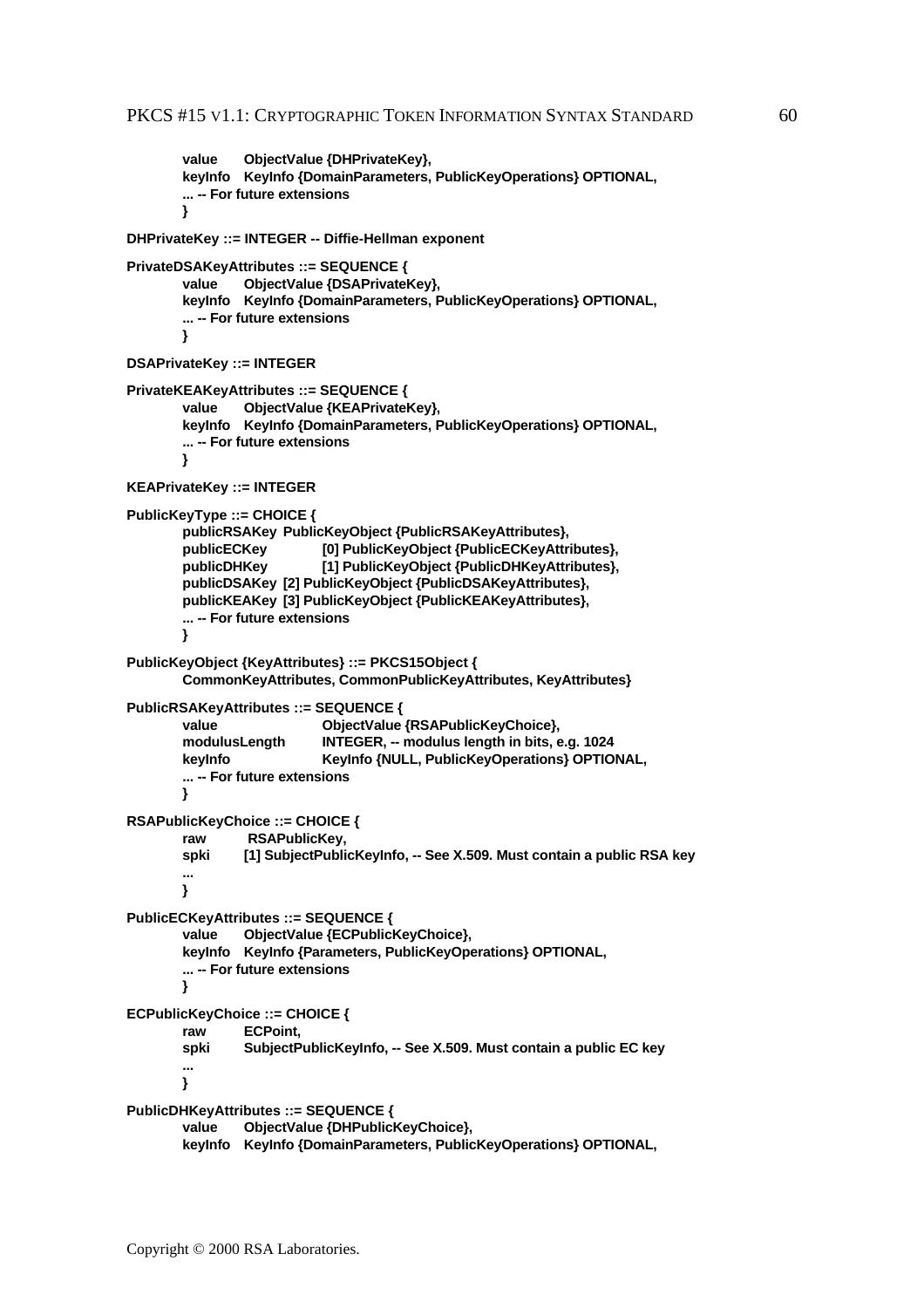```
... -- For future extensions
       }
DHPublicKeyChoice ::= CHOICE {
       raw DiffieHellmanPublicNumber,
       spki SubjectPublicKeyInfo, -- See X.509. Must contain a public D-H key
       ...
       }
PublicDSAKeyAttributes ::= SEQUENCE {
       value ObjectValue {DSAPublicKeyChoice},
       keyInfo KeyInfo {DomainParameters, PublicKeyOperations} OPTIONAL,
       ... -- For future extensions
       }
DSAPublicKeyChoice ::= CHOICE {
       raw INTEGER,
       spki SubjectPublicKeyInfo, -- See X.509. Must contain a public DSA key.
       ...
       }
PublicKEAKeyAttributes ::= SEQUENCE {
       value ObjectValue {KEAPublicKeyChoice},
       keyInfo KeyInfo {DomainParameters, PublicKeyOperations} OPTIONAL,
       ... -- For future extensions
       }
KEAPublicKeyChoice ::= CHOICE {
       raw INTEGER,
       spki SubjectPublicKeyInfo, -- See X.509. Must contain a public KEA key
       ...
       }
SecretKeyType ::= CHOICE {
       genericSecretKey SecretKeyObject {GenericSecretKeyAttributes},
       rc2key [0] SecretKeyObject {GenericSecretKeyAttributes},
       rc4key [1] SecretKeyObject {GenericSecretKeyAttributes},
       desKey [2] SecretKeyObject {GenericSecretKeyAttributes},
       des2Key [3] SecretKeyObject {GenericSecretKeyAttributes},
       des3Key [4] SecretKeyObject {GenericSecretKeyAttributes},
       castKey [5] SecretKeyObject {GenericSecretKeyAttributes},
       cast3Key [6] SecretKeyObject {GenericSecretKeyAttributes},
       cast128Key [7] SecretKeyObject {GenericSecretKeyAttributes},
       rc5Key [8] SecretKeyObject {GenericSecretKeyAttributes},
       ideaKey [9] SecretKeyObject {GenericSecretKeyAttributes},
       skipjackKey [10] SecretKeyObject {GenericSecretKeyAttributes},
       batonKey [11] SecretKeyObject {GenericSecretKeyAttributes},
       juniperKey [12] SecretKeyObject {GenericSecretKeyAttributes},
       rc6Key [13] SecretKeyObject {GenericSecretKeyAttributes},
       otherKey [14] OtherKey,
       ... -- For future extensions
       }
SecretKeyObject {KeyAttributes} ::= PKCS15Object {
         CommonKeyAttributes, CommonSecretKeyAttributes, KeyAttributes}
OtherKey ::= SEQUENCE {
       keyType OBJECT IDENTIFIER,
       keyAttr SecretKeyObject {GenericSecretKeyAttributes}
       }
GenericSecretKeyAttributes ::= SEQUENCE {
```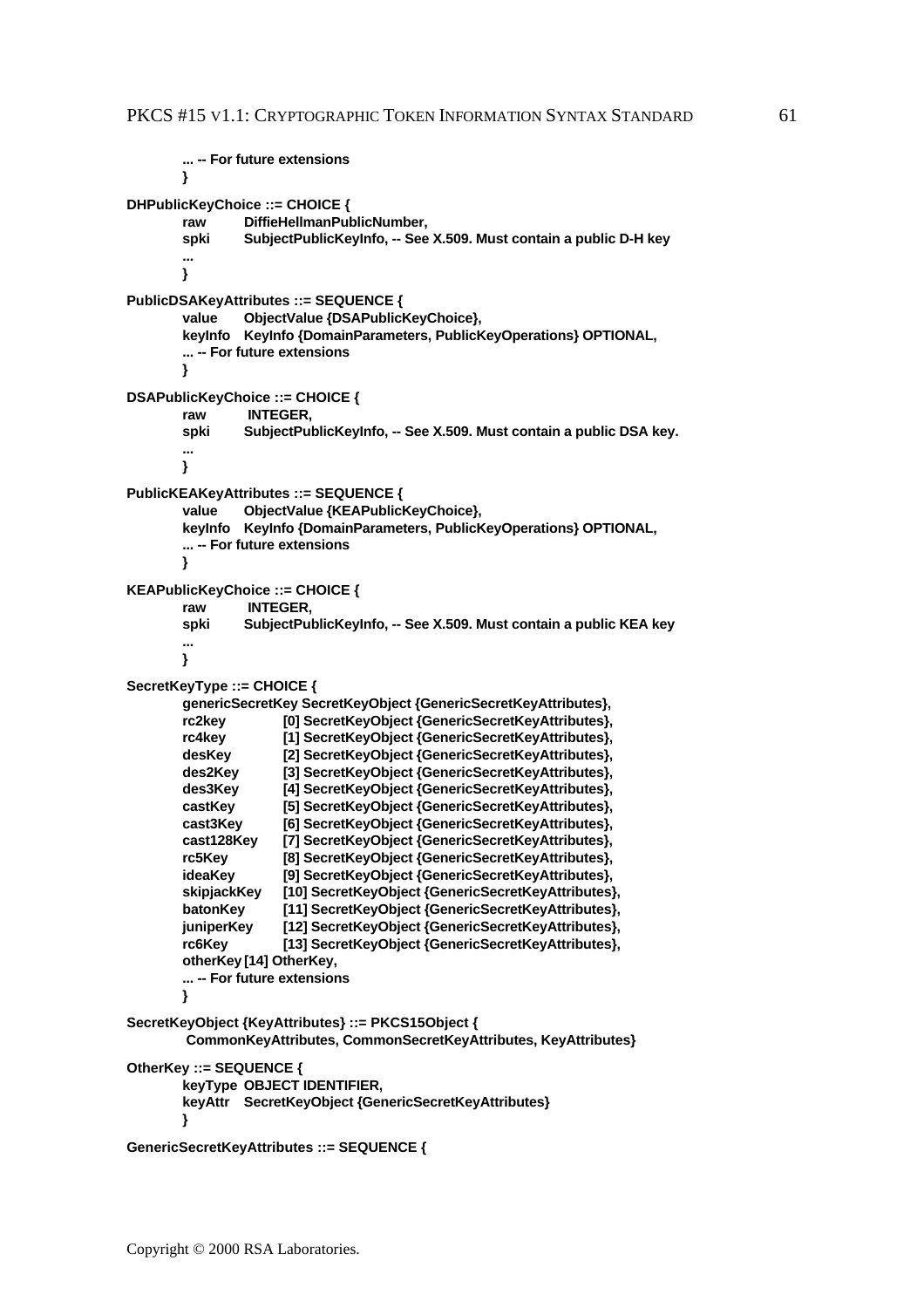```
value ObjectValue { OCTET STRING },
        ... -- For future extensions
       }
CertificateType ::= CHOICE {
       x509Certificate CertificateObject { X509CertificateAttributes},
        x509AttributeCertificate [0] CertificateObject {X509AttributeCertificateAttributes},
        spkiCertificate [1] CertificateObject {SPKICertificateAttributes},
        pgpCertificate [2] CertificateObject {PGPCertificateAttributes},
        wtlsCertificate [3] CertificateObject {WTLSCertificateAttributes},
       x9-68Certificate [4] CertificateObject {X9-68CertificateAttributes},
        ...,
       cvCertificate [5] CertificateObject {CVCertificateAttributes}
       }
CertificateObject {CertAttributes} ::= PKCS15Object {
       CommonCertificateAttributes, NULL, CertAttributes}
X509CertificateAttributes ::= SEQUENCE {
       value ObjectValue { Certificate },
       subject Name OPTIONAL,
       issuer [0] Name OPTIONAL,<br>issuer [0] Name OPTIONAL,
        serialNumber CertificateSerialNumber OPTIONAL,
        ... -- For future extensions
       }
X509AttributeCertificateAttributes ::= SEQUENCE {
        value ObjectValue { AttributeCertificate },
        issuer GeneralNames OPTIONAL,
        serialNumber CertificateSerialNumber OPTIONAL,
        attrTypes [0] SEQUENCE OF OBJECT IDENTIFIER OPTIONAL,
        ... -- For future extensions
       }
SPKICertificateAttributes ::= SEQUENCE {
        value ObjectValue { PKCS15-OPAQUE.&Type },
        ... -- For future extensions
       }
PGPCertificateAttributes ::= SEQUENCE {
        value ObjectValue { PKCS15-OPAQUE.&Type },
        ... -- For future extensions
       }
WTLSCertificateAttributes ::= SEQUENCE {
       value ObjectValue { PKCS15-OPAQUE.&Type },
        ... -- For future extensions
       }
X9-68CertificateAttributes ::= SEQUENCE {
       value ObjectValue { PKCS15-OPAQUE.&Type },
        ... -- For future extensions
       }
CVCertificateAttributes ::= SEQUENCE {
       value ObjectValue { PKCS15-OPAQUE.&Type},
        ... -- For future extensions
       }
DataType ::= CHOICE {
        opaqueDO DataObject {Opaque},
        externalIDO [0] DataObject {ExternalIDO},
```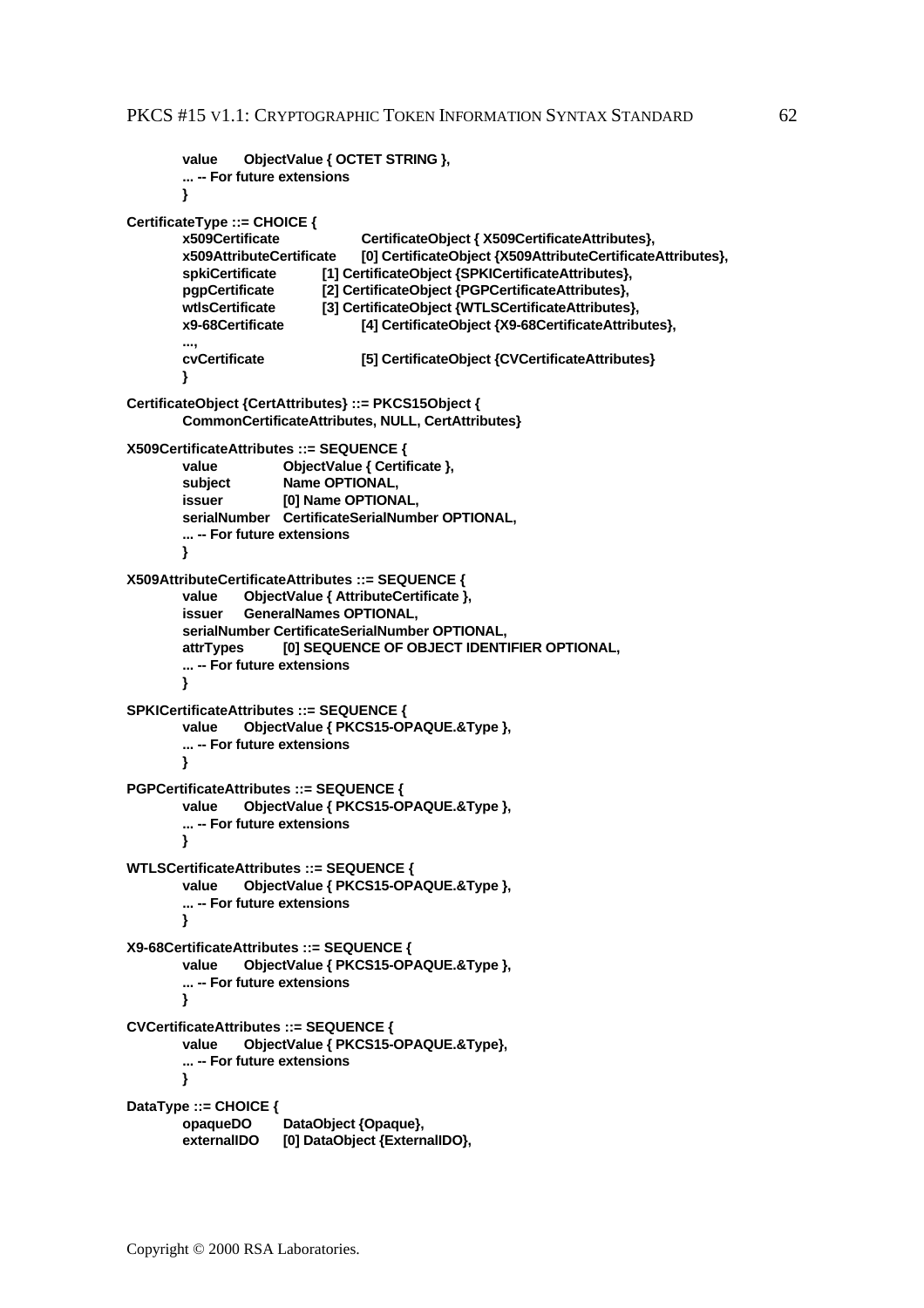```
oidDO [1] DataObject {OidDO},
       ... -- For future extensions
       }
DataObject {DataObjectAttributes} ::= PKCS15Object {
       CommonDataObjectAttributes, NULL, DataObjectAttributes}
Opaque ::= ObjectValue {PKCS15-OPAQUE.&Type}
ExternalIDO ::= ObjectValue {PKCS15-OPAQUE.&Type}
       (CONSTRAINED BY {-- All data objects must be defined in
       -- accordance with ISO/IEC 7816-6 --})
OidDO ::= SEQUENCE {
       id OBJECT IDENTIFIER,
       value ObjectValue {PKCS15-OPAQUE.&Type}
       }
AuthenticationType ::= CHOICE {
       pin AuthenticationObject { PinAttributes },
       ...,
       biometricTemplate [0] AuthenticationObject {BiometricAttributes},
       authKey [1] AuthenticationObject {AuthKeyAttributes},
       external [2] AuthenticationObject {ExternalAuthObjectAttributes}
       }
AuthenticationObject {AuthObjectAttributes} ::= PKCS15Object {
       CommonAuthenticationObjectAttributes, NULL, AuthObjectAttributes}
PinAttributes ::= SEQUENCE {
       pinFlags PinFlags,
       pinType PinType,
       minLength INTEGER (pkcs15-lb-minPinLength..pkcs15-ub-minPinLength),
       storedLength INTEGER (0..pkcs15-ub-storedPinLength),
       maxLength INTEGER OPTIONAL,
       pinReference [0] Reference DEFAULT 0,
       padChar OCTET STRING (SIZE(1)) OPTIONAL,
       lastPinChange GeneralizedTime OPTIONAL,
       path Path OPTIONAL,
       ... -- For future extensions
       }
PinFlags ::= BIT STRING {
       case-sensitive (0),
       local (1),
       change-disabled (2),
       unblock-disabled (3),
       initialized (4),
       needs-padding (5),
       unblockingPin (6),
       soPin (7),
       disable-allowed (8),
       integrity-protected (9),
       confidentiality-protected (10),
       exchangeRefData (11)
       } (CONSTRAINED BY { -- 'unblockingPin' and 'soPIN' cannot both be set -- })
PinType ::= ENUMERATED {bcd, ascii-numeric, utf8, ..., half-nibble-bcd, iso9564-1}
```
**BiometricAttributes ::= SEQUENCE { bioFlags BiometricFlags, templateId OBJECT IDENTIFIER,**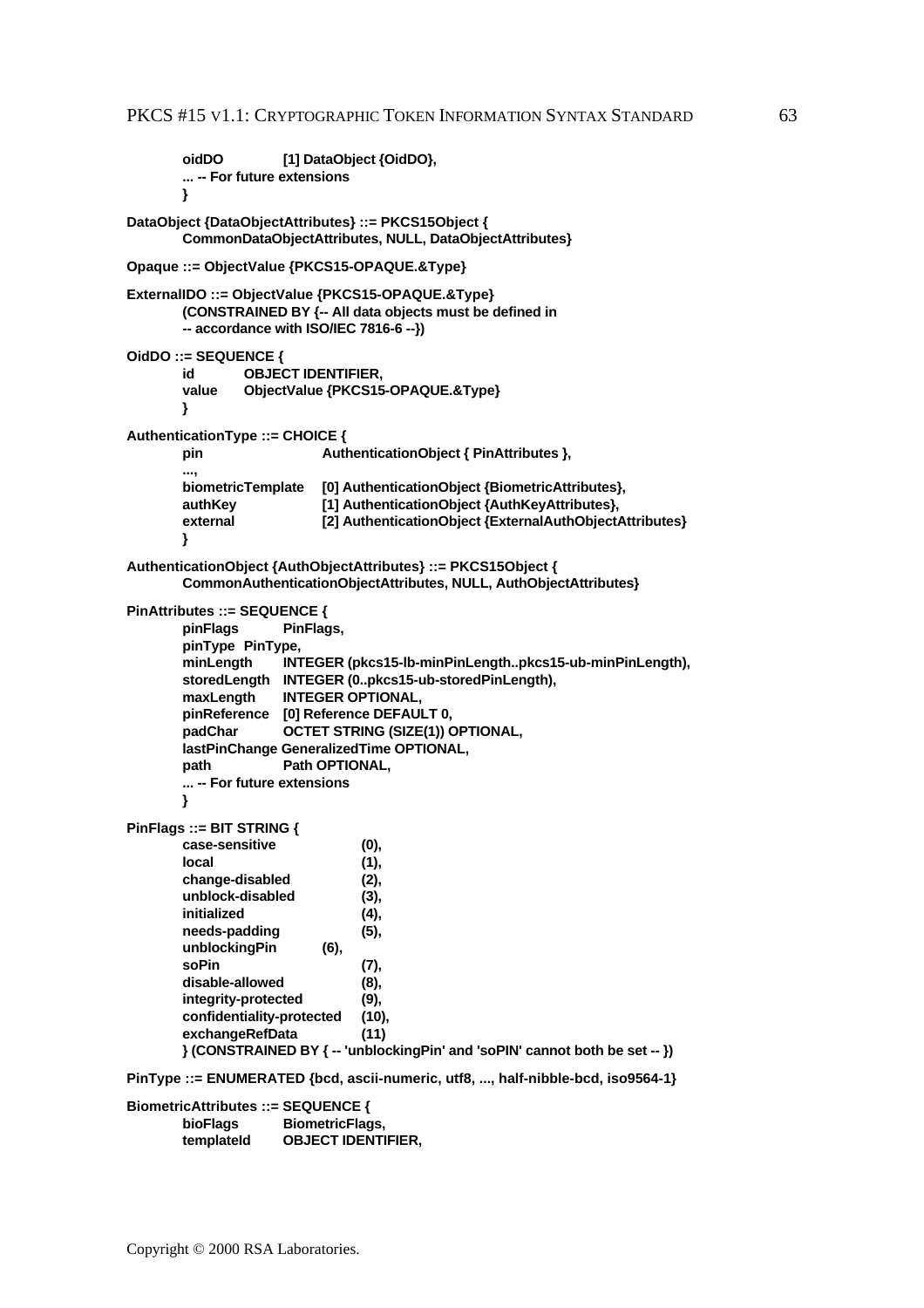```
bioType BiometricType,
       bioReference Reference DEFAULT 0,
       lastChange GeneralizedTime OPTIONAL,
       path Path OPTIONAL,
       ... -- For future extensions
       }
BiometricFlags ::= BIT STRING {
       local (1),
       change-disabled (2),
       unblock-disabled (3),
       initialized (4),<br>disable-allowed (8),
       disable-allowed (8),<br>integrity-protected (9),
       integrity-protected (9),
       confidentiality-protected (10)
       } -- Note: bits 0, 5, 6, and 7 are reserved for future use
BiometricType ::= CHOICE {
       fingerPrint FingerPrint,
       irisScan [0] IrisScan,
       -- Possible extensions:
       -- voiceScan VoiceScan,
        -- faceScan FaceScan,
        -- retinaScan Retinascan,
       -- handGeometry HandGeometry,
       -- writeDynamics WriteDynamics,
       -- keyStrokeDynamicsKeyStrokeDynamics,
       -- lipDynamics LipDynamics,
       ... -- For future extensions
       }
FingerPrint ::= SEQUENCE {
       hand ENUMERATED {left, right},
       finger ENUMERATED {thumb, pointerFinger, middleFinger, ringFinger, littleFinger},
       ...
       }
IrisScan ::= SEQUENCE {
       eye ENUMERATED {left, right},
       ...
       }
ExternalAuthObjectAttributes ::= CHOICE {
       authKeyAttributes AuthKeyAttributes,
       certBasedAttributes [0] CertBasedAuthenticationAttributes,
       ... -- For future extensions
       }
AuthKeyAttributes ::= SEQUENCE {
       derivedKey BOOLEAN DEFAULT TRUE,
       authKeyId Identifier,
       ... -- For future extensions
       }
CertBasedAuthenticationAttributes ::= SEQUENCE {
       cha OCTET STRING,
        ...
       }
TokenInfo ::= SEQUENCE {
       version INTEGER {v1(0)} (v1,...),
```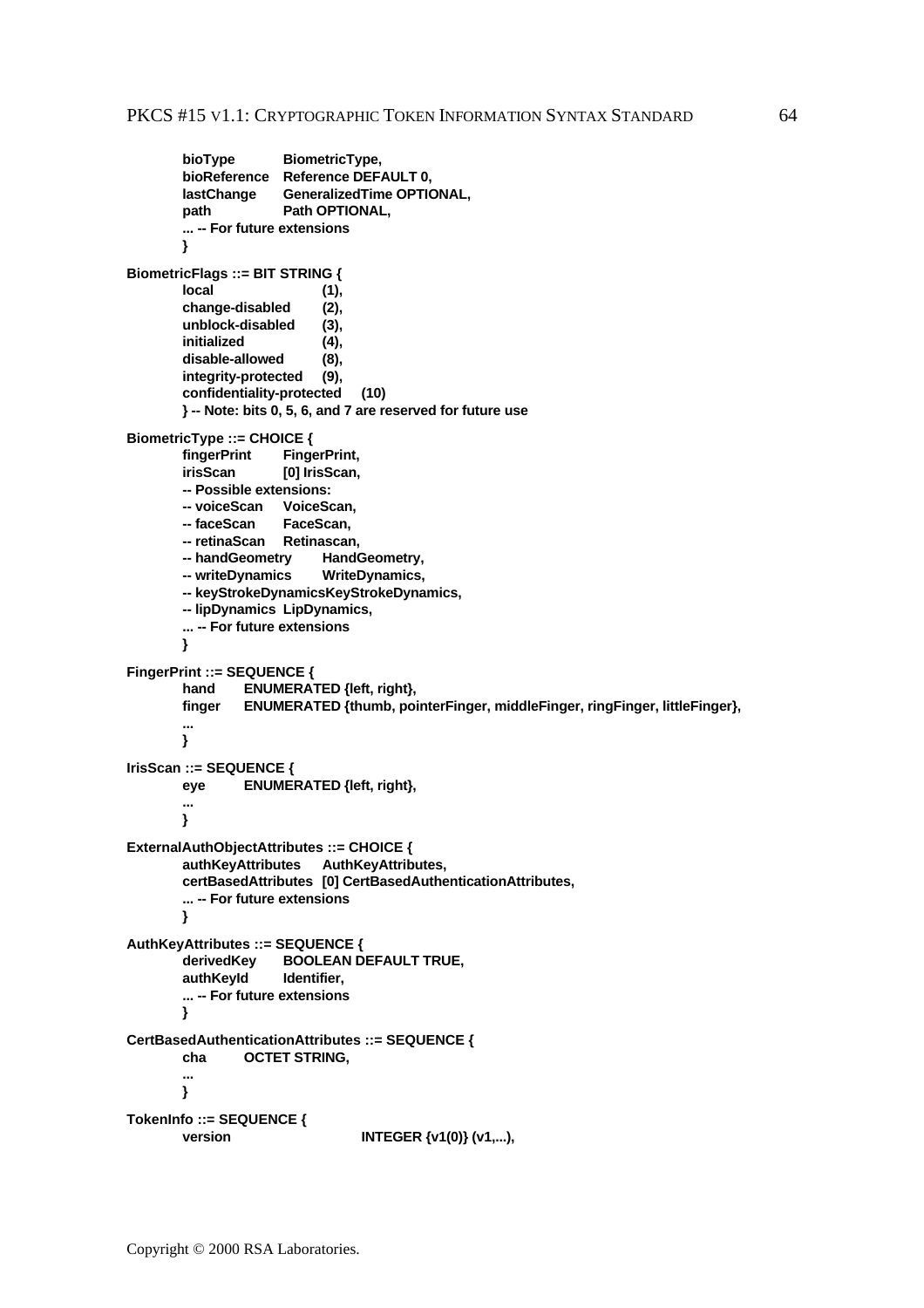```
serialNumber OCTET STRING,
       manufacturerID Label OPTIONAL,
       label [0] Label OPTIONAL,
      tokenflags TokenFlags,
       seInfo SEQUENCE OF SecurityEnvironmentInfo OPTIONAL,
      recordInfo [1] RecordInfo OPTIONAL,
       supportedAlgorithms[2] SEQUENCE OF AlgorithmInfo OPTIONAL,
       ...,
       issuerId [3] Label OPTIONAL,
       holderId [4] Label OPTIONAL,
       lastUpdate [5] LastUpdate OPTIONAL,
       preferredLanguage PrintableString OPTIONAL -- In accordance with IETF RFC 1766
       } (CONSTRAINED BY { -- Each AlgorithmInfo.reference value must be unique --})
TokenFlags ::= BIT STRING {
       readonly (0),
       loginRequired (1),
       prnGeneration (2),
       eidCompliant (3)
       }
SecurityEnvironmentInfo ::= SEQUENCE {
       se INTEGER (0..pkcs15-ub-seInfo),
       owner OBJECT IDENTIFIER,
       ... -- For future extensions
      }
RecordInfo ::= SEQUENCE {
       oDFRecordLength [0] INTEGER (0..pkcs15-ub-recordLength) OPTIONAL,
       prKDFRecordLength [1] INTEGER (0..pkcs15-ub-recordLength) OPTIONAL,
       puKDFRecordLength [2] INTEGER (0..pkcs15-ub-recordLength) OPTIONAL,
       sKDFRecordLength [3] INTEGER (0..pkcs15-ub-recordLength) OPTIONAL,
       cDFRecordLength [4] INTEGER (0..pkcs15-ub-recordLength) OPTIONAL,
       dODFRecordLength [5] INTEGER (0..pkcs15-ub-recordLength) OPTIONAL,
       aODFRecordLength [6] INTEGER (0..pkcs15-ub-recordLength) OPTIONAL
       }
AlgorithmInfo ::= SEQUENCE {
      reference Reference,
       algorithm PKCS15-ALGORITHM.&id({AlgorithmSet}),
       parameters PKCS15-ALGORITHM.&Parameters({AlgorithmSet}{@algorithm}),
       supportedOperations PKCS15-ALGORITHM.&Operations({AlgorithmSet}{@algorithm}),
       algId PKCS15-ALGORITHM.&objectIdentifier({AlgorithmSet}{@algorithm})
                        OPTIONAL,
       algRef Reference OPTIONAL
       }
PKCS15-ALGORITHM ::= CLASS {
        &id INTEGER UNIQUE,
        &Parameters,
        &Operations Operations,
       &objectIdentifier OBJECT IDENTIFIER OPTIONAL
} WITH SYNTAX {
        PARAMETERS &Parameters OPERATIONS &Operations ID &id [OID &objectIdentifier]}
PKCS15-OPAQUE ::= TYPE-IDENTIFIER
PublicKeyOperations ::= Operations
Operations ::= BIT STRING {
      compute-checksum (0), -- H/W computation of checksum
```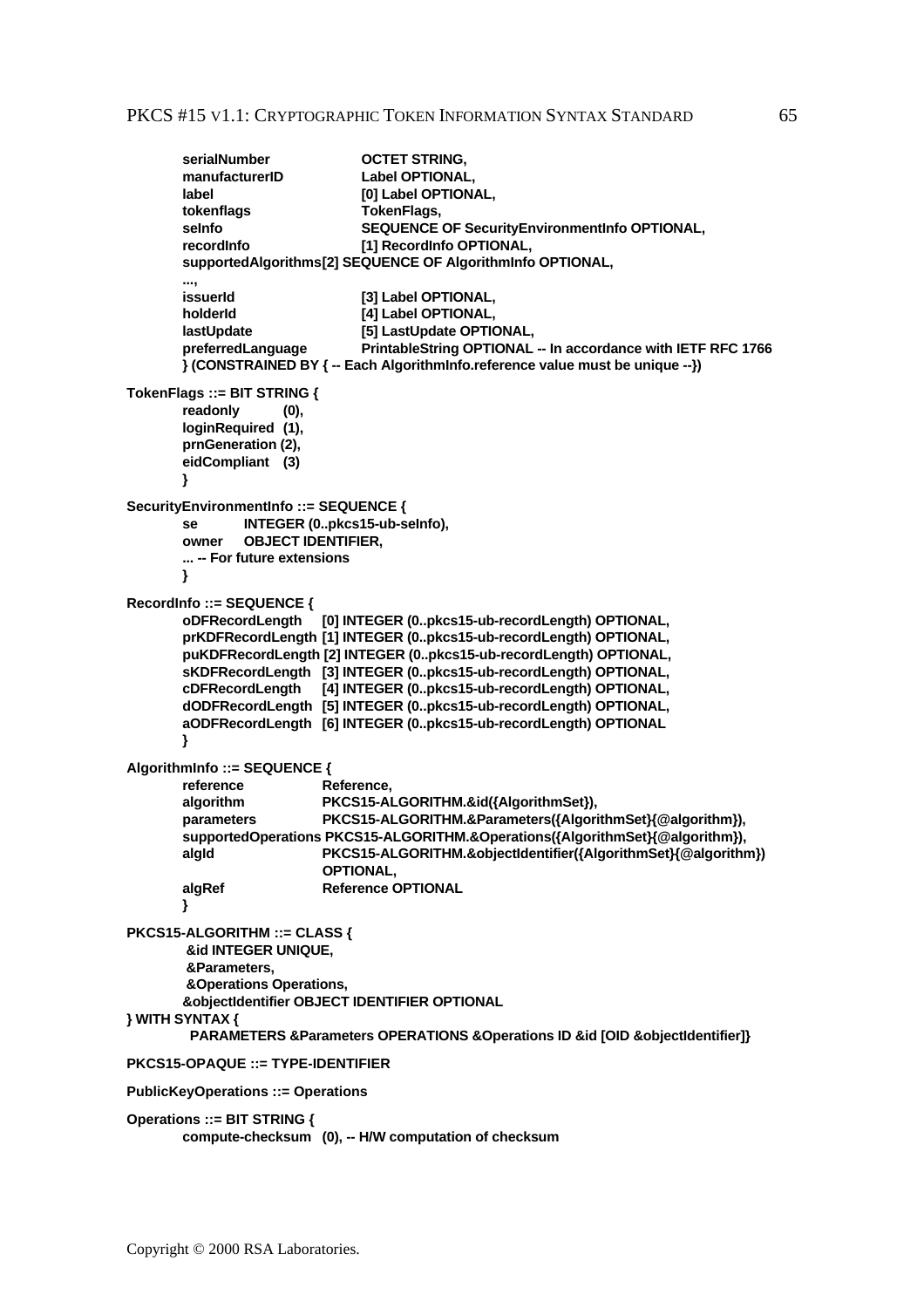```
compute-signature (1), -- H/W computation of signature
       verify-checksum (2), -- H/W verification of checksum
       verify-signature (3), -- H/W verification of signature
       encipher (4), -- H/W encryption of data
       decipher (5), -- H/W decryption of data
       hash (6), -- H/W hashing
       generate-key (7) -- H/W key generation
       }
pkcs15-alg-null PKCS15-ALGORITHM ::= {
        PARAMETERS NULL OPERATIONS {{generate-key}} ID -1}
AlgorithmSet PKCS15-ALGORITHM ::= {
        pkcs15-alg-null,
        ... -- See PKCS #11 for values for the &id field (and parameters)
        }
LastUpdate ::= CHOICE {
       generalizedTime GeneralizedTime,
       referencedTime ReferencedValue {GeneralizedTime},
       ...
       }
-- Soft token related types and objects
EnvelopedData {Type} ::= SEQUENCE {
       version INTEGER{v0(0),v1(1),v2(2),v3(3),v4(4)}(v0|v1|v2,...),
       originatorInfo [0] OriginatorInfo OPTIONAL,
       recipientInfos RecipientInfos,
       encryptedContentInfo EncryptedContentInfo{Type},
       unprotectedAttrs [1] SET SIZE (1..MAX) OF Attribute OPTIONAL
       }
EncryptedContentInfo {Type} ::= SEQUENCE {
       contentType OBJECT IDENTIFIER,
       contentEncryptionAlgorithm AlgorithmIdentifier{{ContentEncryptionAlgorithms}},
       encryptedContent [0] OCTET STRING OPTIONAL
       }(CONSTRAINED BY {-- 'encryptedContent' shall be the result of encrypting DER-encoded
       -- value of type -- Type})
PKCS15Token ::= SEQUENCE {
       version INTEGER {v1(0)} (v1,...),
       keyManagementInfo [0] KeyManagementInfo OPTIONAL,
       pkcs15Objects SEQUENCE OF PKCS15Objects
       }
KeyManagementInfo ::= SEQUENCE OF SEQUENCE {
       keyId Identifier,
       keyInfo CHOICE {
          recipientInfo RecipientInfo,
          passwordInfo [0] PasswordInfo
          }
       } (CONSTRAINED BY {-- Each keyID must be unique --})
PasswordInfo ::= SEQUENCE {
       hint Label OPTIONAL,
       algId AlgorithmIdentifier {{KeyDerivationAlgorithms}},
       ...
       } (CONSTRAINED BY {--keyID shall point to a KEKRecipientInfo--})
KeyDerivationAlgorithms ALGORITHM-IDENTIFIER ::= {
       PBKDF2Algorithms,
```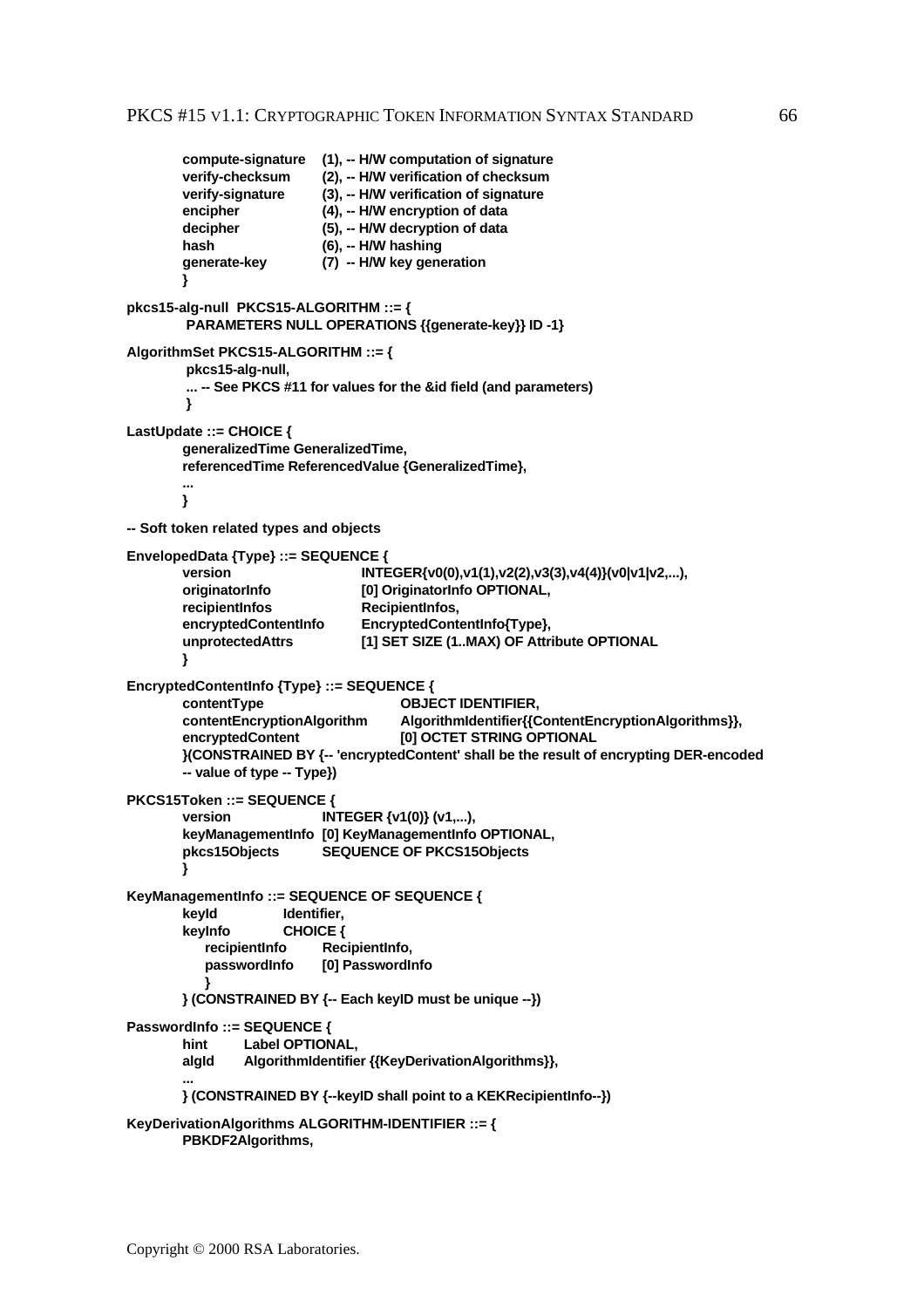```
... -- For future extensions
       }
KeyEncryptionAlgorithms ALGORITHM-IDENTIFIER ::= {
       {NULL IDENTIFIED BY id-alg-CMS3DESwrap} |
       {INTEGER IDENTIFIED BY id-alg-CMSRC2wrap},
       ... -- For future extensions
       }
ContentEncryptionAlgorithms ALGORITHM-IDENTIFIER ::= {
       SupportingAlgorithms EXCEPT {NULL IDENTIFIED BY id-hmacWithSHA1},
       -- SupportingAlgorithms are defined in PKCS #5 v2
       ... -- For future extensions
       }
MACAlgorithms ALGORITHM-IDENTIFIER ::= {
       {NULL IDENTIFIED BY hMAC-SHA1},
       ... -- For future extensions
       }
DigestAlgorithms ALGORITHM-IDENTIFIER ::= {
       {NULL IDENTIFIED BY sha-1},
       ... -- For future extensions
       }
-- Misc
DDO ::= SEQUENCE {
       oid OBJECT IDENTIFIER,
       odfPath Path OPTIONAL,
       tokenInfoPath [0] Path OPTIONAL,
       unusedPath [1] Path OPTIONAL,
       ... -- For future extensions
       }
DIRRecord ::= [APPLICATION 1] SEQUENCE {
       aid [APPLICATION 15] OCTET STRING,
       label [APPLICATION 16] UTF8String OPTIONAL,
       path [APPLICATION 17] OCTET STRING,
       ddo [APPLICATION 19] DDO OPTIONAL
       }
UnusedSpace ::= SEQUENCE {
       path Path (WITH COMPONENTS {..., index PRESENT, length PRESENT}),
       authId Identifier OPTIONAL,
       ...,
       accessControlRules SEQUENCE OF AccessControlRule OPTIONAL
       }
```
**END**

## **B. File access conditions**

#### **B.1 Scope**

This appendix is only applicable to IC card implementations.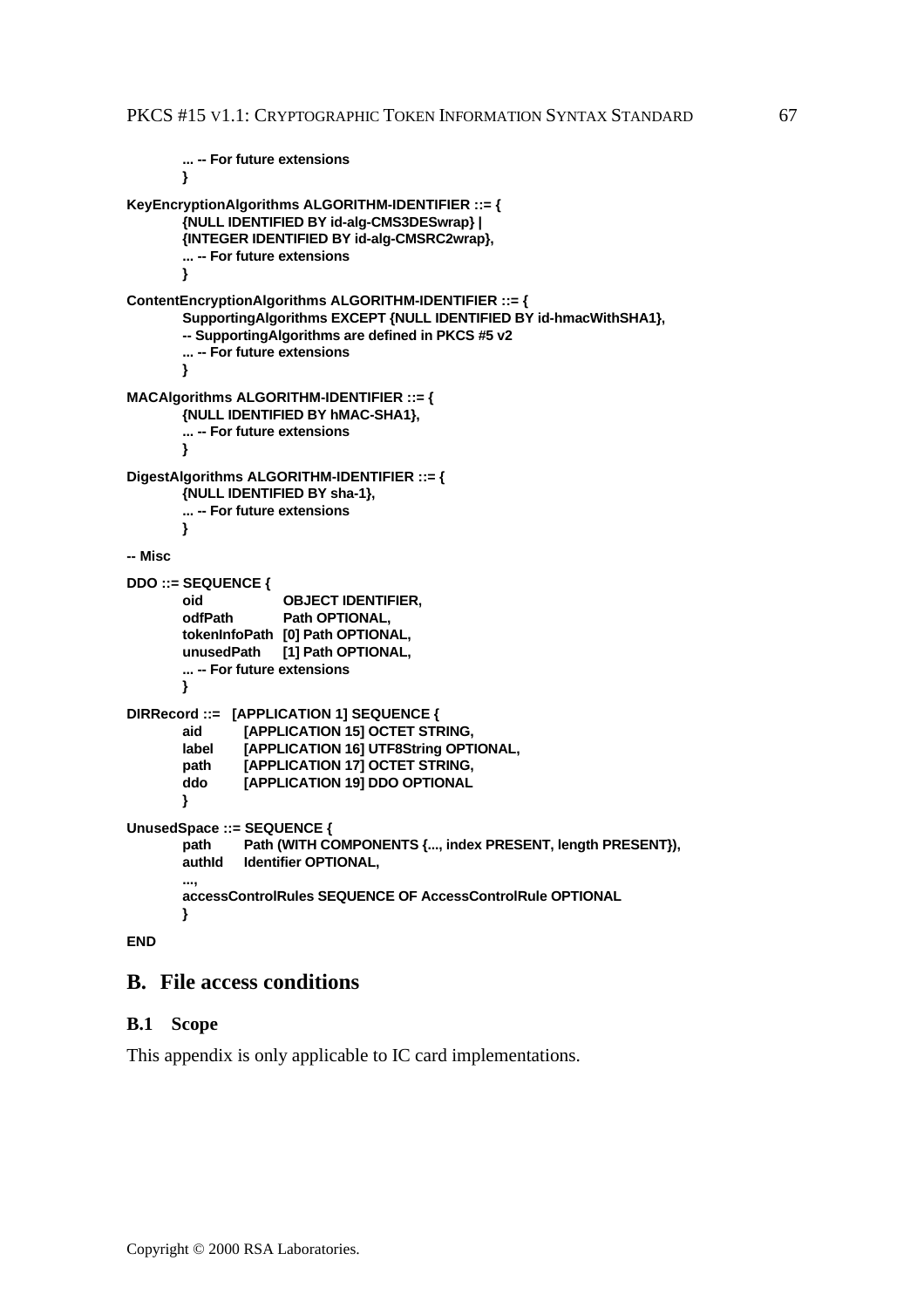## **B.2 Background**

Since this document is intended to be independent of particular IC card brands and models, we define "generic" IC card access methods which should be straightforward to map to actual IC card operating system-native commands (assuming the card is an ISO/IEC 7816-4 compliant IC card).

## **B.3 Read-Only and Read-Write cards**

Access conditions for files in the PKCS15 application can be set up differently depending on if the application is to be read-only or read-write. A read-only card might be desired for high-security purposes, for example when it has been issued using a secure issuing process, and it is to be certain that it can not be manipulated afterwards.

The following is a table of different possible access methods, which is a superset of the **Operations** type. These are generic methods which should be possible to map to all different IC card types (sometimes the mapping might turn out to be a "No-Op", because the card does not support any similar operation). The exact access methods, and their meaning, varies for each IC card type. In the table, a '\*' indicates that the access method is only relevant for files containing keys. These methods are abbreviated to 'CRYPT' in Table 5.

| <b>File type</b> | <b>Access</b><br>method | <b>Meaning</b>                                                                                       |  |  |  |  |
|------------------|-------------------------|------------------------------------------------------------------------------------------------------|--|--|--|--|
| DF               | Create                  | Allows new files, both EFs and DFs to be created in the DF.                                          |  |  |  |  |
|                  | Delete                  | Allows files in the DF to be deleted. Relevant only for cards<br>which support deletion.             |  |  |  |  |
| EF               | Read                    | It is allowed to read the file's contents.                                                           |  |  |  |  |
|                  | Update                  | It is allowed to update the file's contents.                                                         |  |  |  |  |
|                  | Append                  | It is allowed to append information to the file (usually only<br>applicable to linear record files). |  |  |  |  |
|                  | Compute<br>checksum     | * The contents of the file can be used when computing a<br>checksum                                  |  |  |  |  |
|                  | Compute<br>Signature    | * The contents of the file can be used when computing a<br>signature                                 |  |  |  |  |
|                  | Verify<br>checksum      | * The contents of the file can be used when verifying a<br>checksum                                  |  |  |  |  |
|                  | Verify<br>signature     | * The contents of the file can be used when verifying a<br>signature                                 |  |  |  |  |
|                  | Encipher                | * The contents of the file can be used in an enciphering<br>operation                                |  |  |  |  |
|                  | Decipher                | * The contents of the file can be used in a deciphering<br>operation                                 |  |  |  |  |

**Table 3 – File access methods**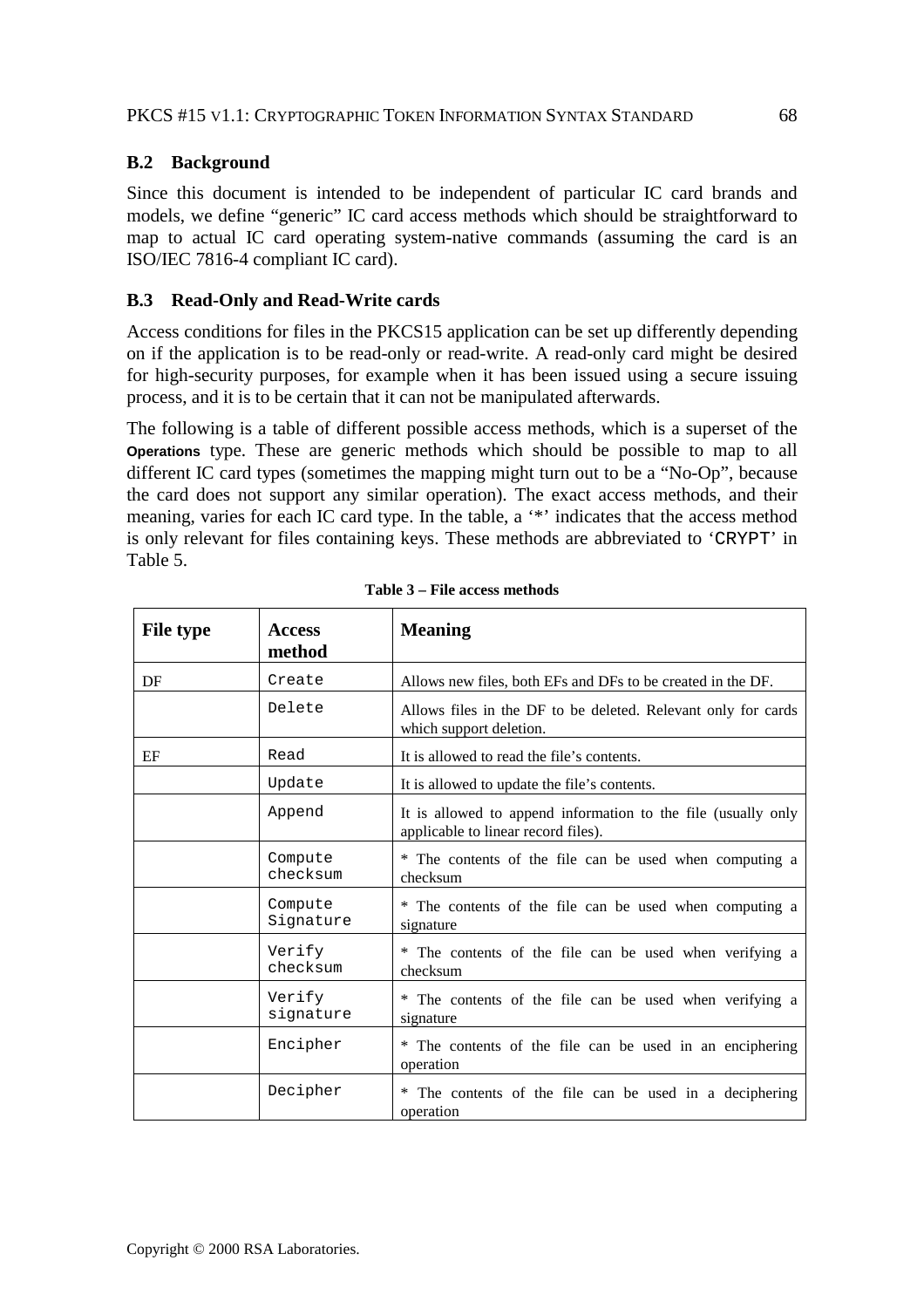NOTE – It is the directory's access methods, and not the files', which decide if files in the directory are allowed to be created or deleted.

Each access method can have the following conditions. These are also generic and should be possible to implement on all card types.

| <b>Type</b> | <b>Meaning</b>                                                                                                                                                     |
|-------------|--------------------------------------------------------------------------------------------------------------------------------------------------------------------|
| NEV         | The operation is never allowed, not even after cardholder verification.                                                                                            |
| ALW         | The operation is always allowed, without cardholder verification.                                                                                                  |
| CHV         | The operation is allowed after a successful card holder verification.                                                                                              |
| SYS         | The operation is allowed after a system key presentation, typically available only to the card<br>issuer (The Security Officer case), e.g. 'EXTERNAL AUTHENTICATE' |

**Table 4 – Possible access conditions**

The following access conditions are recommended for files related to the PKCS #15 application:

| <b>File</b>                  | <b>DF</b> | $R/O$ card                 | <b>R/W</b> card                     |
|------------------------------|-----------|----------------------------|-------------------------------------|
| <b>MF</b>                    | X         | Create: SYS                | Create: SYS                         |
|                              |           | Delete: NEV                | Delete: SYS                         |
| <b>DIR</b>                   |           | Read:<br>ALW               | Read:<br>ALW                        |
|                              |           | Update: SYS                | Update: SYS                         |
|                              |           | Append: SYS                | Append: SYS                         |
| PIN files                    |           | Read:<br>NEV               | Read:<br><b>NEV</b>                 |
|                              |           | Update: NEV                | Update: CHV                         |
|                              |           | Append: NEV                | Append: NEV                         |
| PKCS15                       | X         | Create: SYS                | Create: CHV<br>SYS                  |
|                              |           | Delete: NEV                | Delete: CHV<br>SYS                  |
| TokenInfo                    |           | Read:<br>ALW               | Read:<br>ALW                        |
|                              |           | Update: NEV                | Update: $CHV$   SYS  <br><b>NEV</b> |
|                              |           | Append: NEV                | Append: NEV                         |
| ODF                          |           | Read:<br>ALW               | Read:<br>ALW                        |
|                              |           | Update: NEV                | Update: SYS<br>NEV                  |
|                              |           | Append: SYS<br>NEV         | Append: SYS<br>NEV                  |
| <b>AODFs</b>                 |           | Read:<br>ALW               | Read:<br>ALW                        |
|                              |           | Update: NEV                | Update: CHV<br>SYS<br>NEV           |
|                              |           | Append: NEV                | SYS<br>Append: CHV<br>NEV           |
| PrKDFs,                      |           | Read:<br>ALW<br><b>CHV</b> | Read:<br>ALW<br><b>CHV</b>          |
| PuKDFs,                      |           | Update: NEV                | Update: CHV                         |
| SKDFs.<br><b>CDFs</b><br>and |           | Append: SYS<br>NEV         | Append: CHV                         |

**Table 5 -Recommended file access conditions**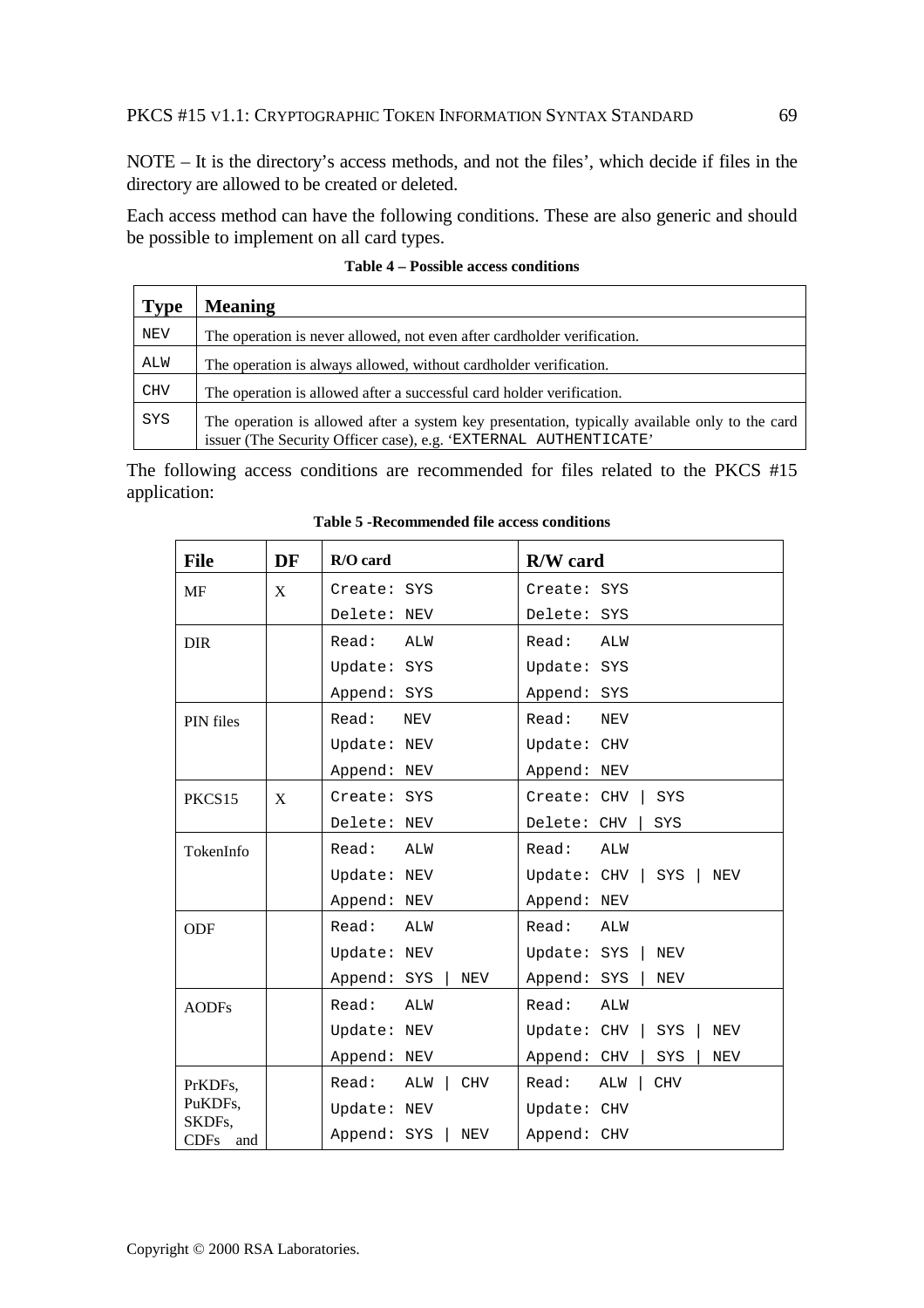| <b>DODFs</b>      |             |                   |               |                   |
|-------------------|-------------|-------------------|---------------|-------------------|
| Trusted           | Read:       | ALW<br>CHV        | Read:         | ALW<br><b>CHV</b> |
| <b>CDFs</b>       | Update: NEV |                   | Update: SYS   | NEV               |
| Trusted<br>PuKDFs | Append: SYS | NEV               | Append: SYS   | NEV               |
| Key files         | Read:       | NEV               | Read:         | NEV               |
|                   | Update: NEV |                   | Update: $CHV$ | SYS<br>NEV        |
|                   | Append: NEV |                   | Append: CHV   | SYS<br><b>NEV</b> |
|                   | Crypt:      | CHV               | Crypt:        | <b>CHV</b>        |
| Other EFs         | Read:       | ALW<br><b>CHV</b> | Read:         | ALW<br><b>CHV</b> |
|                   | Update: NEV |                   | Update: CHV   |                   |
|                   | Append: SYS | NEV               | Append: CHV   |                   |

NOTE 1 – "Key files" means "Files containing private or secret keys and the card supports crypto-related commands for these files"

NOTE  $2 - A$  "" in the table stands for "or", i.e. the card issuer may choose any Boolean expression of available options. E.g. UPDATE of an EF(ODF) on a R/W card may be permitted only after correct cardholder verification ('CHV') AND an external authentication ('SYS').

The difference between a read-only and a read-write (R-W) card is basically as follows. For an R-W card, new files can be created (to allow addition of new objects) and some EFs (e. g. CDFs only containing references to public objects) can be updated (to allow adding info about new objects) after correct cardholder verification. It is also possible to replace files on an R-W card.

It is recommended that all cards be personalized with the read-write access control settings, unless they are issued for an environment with high security requirements.

# **C. An electronic identification profile of PKCS #15**

# **C.1 Scope**

This section describes a profile of PKCS #15 suitable for electronic identification (EID) purposes and requirements for it. Implementations may claim compliance with this profile. The profile includes requirements both for cards and for host-side applications making use of EID cards.

## **C.2 PKCS #15 objects**

− Private Keys: A PKCS #15 card issued for EID purposes should contain at least two private keys, of which one should be used for digital signature purposes only. At least one of the other keys should have the value **decrypt** set in its key usage flags. Authentication objects or encryption must protect all private keys. On cards supporting on-chip digital signature operations, it is recommended that the signatureonly key be protected from modifications. It must be protected from read-access. Usage of the signature-only key should furthermore require cardholder verification with an authentication object used only for this key. The key length must be sufficient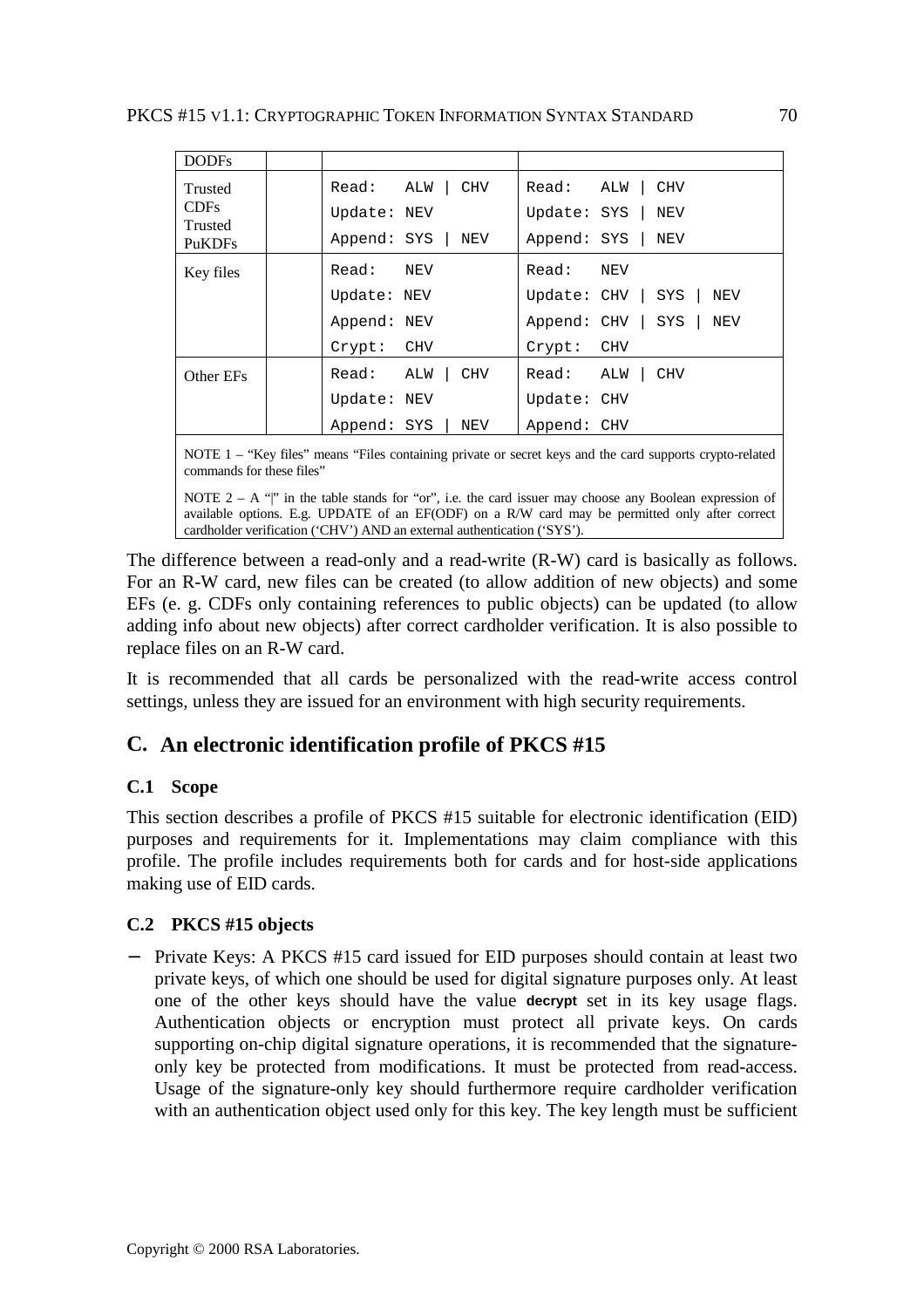for intended purposes (e.g. 1024 bits or more in the RSA case and 160 bits or more in the EC case, assuming all other parameters has been chosen in a secure manner).

Allowed private key types for this profile are:

- − RSA keys
- − Elliptic Curve keys (This profile places no restrictions on the domain parameters other than the ones mentioned above)
- − DSA keys

Host-side applications claiming full conformance to this profile must recognize all these key types and be able to use them. Cards must contain keys of at least one of these types.

- − Secret Keys: No requirements. Objects of this type may or may not be present on the card, depending on the application issuer's discretion. There is no requirement for host-side applications to handle these keys.
- − Public Keys: No requirements. Objects of this type may or may not be present on the card, depending on the application issuer's discretion. There is no requirement for host-side applications to handle these keys.
- − Certificates: For each private key at least one corresponding certificate should be stored in the card. The certificates must be of type **X509Certificate**. If an application issuer stores CA certificates on a card which supports the ISO/IEC 7816-4 logical file organization, and which has suitable file access mechanisms, then it is recommended that they are stored in a protected file. This file shall be pointed to by a CDF file which is only modifiable by the card issuer (or not modifiable at all). This implies usage of the **trustedCertificates** choice in the **Objects** type. User certificates for which private keys exist on the card should be profiled in accordance with IETF RFC 2459. Host-side applications are required to recognize and be able to use the **X509Certificate** type.
- − Data objects: No requirements. Objects of this type may or may not be present on the card, depending on the application issuer's discretion.
- − Authentication objects: As follows from the description above, in the case of an IC card capable of protecting files with authentication objects, at least one authentication object must be present on the card, protecting private objects. As stated above, a separate authentication object should be used for the signature-only key, if such a key exist. Any use of the signature-only private key shall require a new user authentication, if technically possible. In the case of PIN codes, any positive verification of one PIN code shall not enable the use of security services associated with another PIN code. Consecutive and incorrect verifications of a certain user PIN code shall block all security services associated with that PIN code. It is left to the application issuers to decide the number of consecutive incorrect verifications that triggers a blocking of the card.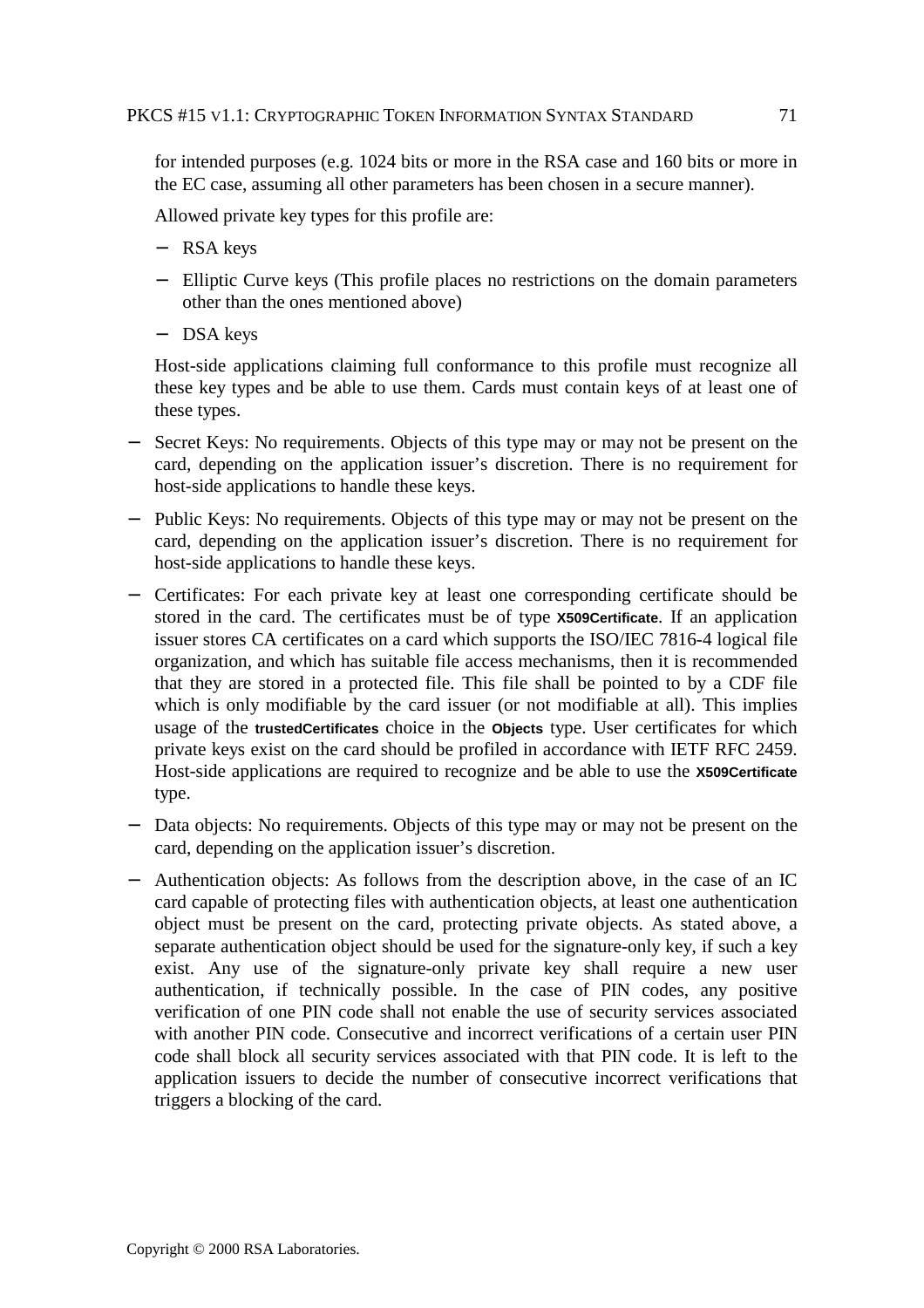NOTE – Future versions of this profile may also include support for biometric authentication methods

PINs must be at least 4 characters (BCD, UTF8 or ASCII) long.

When a PIN is blocked through after consecutive incorrect PIN verifications, the PIN may only be unblocked through a special unblocking procedure, defined by the application issuer.

# **C.3 Other files**

Use of an EF(UnusedSpace) is recommended if the cardholder is allowed to update the contents of the PKCS #15 application.

## **C.4 Constraints on ASN.1 types**

Unless otherwise mentioned, conforming applications are required to recognize and parse all **OPTIONAL** fields. The following constraints applies for cards and applications claiming conformance to this EID profile:

NOTE – "recognize" means "being able to proceed also when the field is present, but not necessarily being able to interpret the field's contents."

- **CommonObjectAttributes.label must be present for all certificate objects.**
- − **CommonKeyAttributes.startDate** must not be present.
- − **CommonKeyAttributes.endDate** must not be present.
- − **CommonPrivateKeyAttributes.subjectName** must not be present.
- − **CommonPrivateKeyAttributes.keyIdentifiers** must be recognized by host-side applications but need not be interpreted.
- − **CommonCertificateAttributes.requestID** must be recognized by host-side applications but need not be interpreted.
- − **X509CertificateAttributes.subject** must not be present.
- − **X509CertificateAttributes.issuer** must not be present.
- − **X509CertificateAttributes.serialNumber** must not be present.
- − **PinAttributes.lastPinChange** must be recognized by host-side applications but need not be interpreted.

## **C.5 File relationships in the IC card case**

The purpose of the following figure is to show the relationship between certain files (EF(ODF), EF(PrKDF), EF(AODF) and EF(CDF)) in the DF(PKCS15) directory.

NOTE – It is possible for **Path** pointers in EF(ODF) to point to locations inside the EF(ODF) itself. For example, if a card issuer intends to "lock" EF(ODF), EF(PrKDF) and EF(AODF), they can all be stored within the same (physical) EF, EF(ODF). The advantage of this is that fewer 'SELECT' and 'READ' operations need to be done in order to read the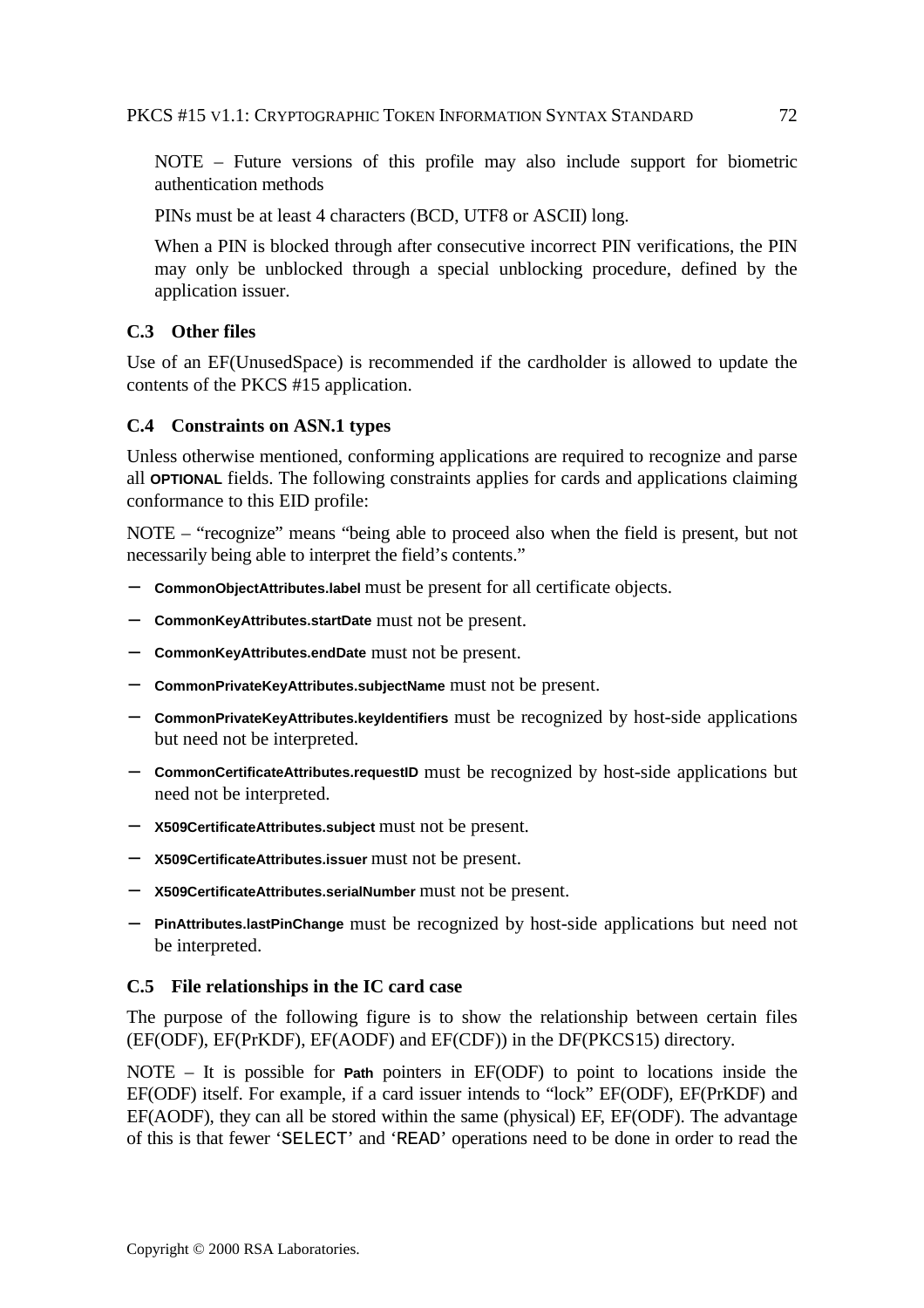

contents of these files. There should be no need for host side applications to be modified due to this fact, however, since ordinary path pointers should be used anyway.

**Figure 16 – IC card file relationships in DF(PKCS15). Dashed arrows indicate cross-references.**

#### **C.6 Access control rules**

Private keys must be private objects, and should be marked as **sensitive**. Files, which contain private keys, should be protected against removal and/or overwriting. Using the definitions in Appendix A, the following access conditions shall be set for files in the PKCS #15 application directory (as in Appendix A, a "|" in the table stands for "or", i.e. a card issuer is free to make any choice, including Boolean expressions of available options):

| <b>File</b> | card        |     | Access Conditions, R-O   Access Conditions. R-W card |
|-------------|-------------|-----|------------------------------------------------------|
| MF          | Create: SYS |     | Create: SYS                                          |
|             | Delete: NEV |     | Delete: SYS                                          |
| EF(DIR)     | Read: ALW   |     | Read: ALW                                            |
|             | Update: SYS |     | Update: SYS                                          |
|             | Append: SYS |     | Append: SYS                                          |
| PIN files   | Read:       | NEV | Read:<br>NEV                                         |
|             | Update: NEV |     | Update: CHV                                          |
|             | Append: NEV |     | Append: NEV                                          |
| DF(PKCS15)  | Create: SYS |     | Create: CHV<br>SYS                                   |
|             | Delete: NEV |     | Delete: SYS                                          |

**Table 6 – File access conditions for the EID profile of PKCS #15**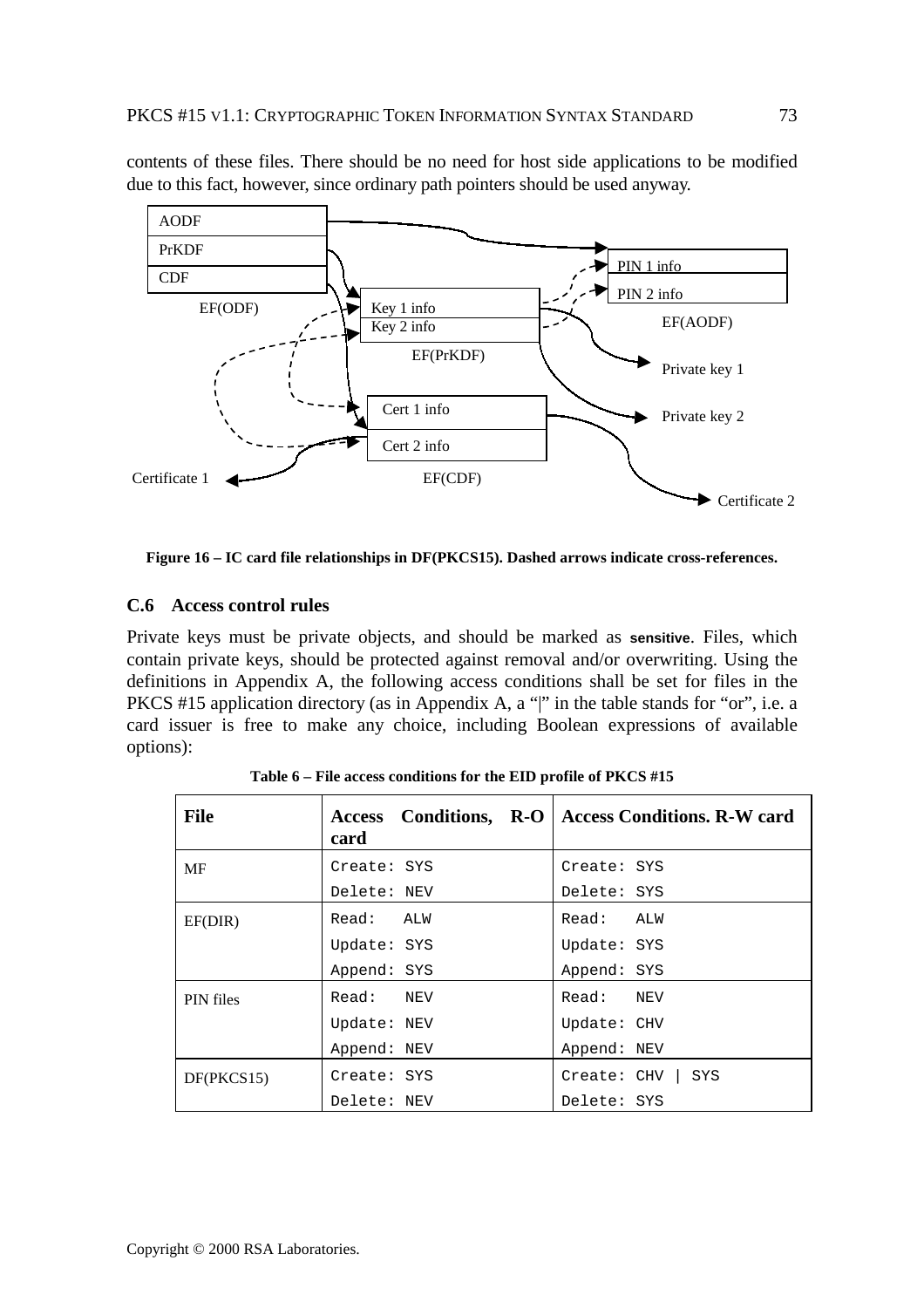| EF(TokenInfo)                                         | Read:<br>ALW                 | Read:<br>ALW                    |
|-------------------------------------------------------|------------------------------|---------------------------------|
|                                                       | Update: NEV                  | Update: $CHV$  <br>SYS  <br>NEV |
|                                                       | Append: NEV                  | Append: NEV                     |
| EF(ODF)                                               | Read:<br>ALW                 | Read:<br>ALW                    |
|                                                       | Update: NEV                  | Update: SYS                     |
|                                                       | Append: NEV                  | Append: SYS                     |
| <b>AODFs</b>                                          | Read:<br>ALW                 | Read:<br>ALW                    |
|                                                       | Update: NEV                  | Update: NEV                     |
|                                                       | Append: NEV                  | Append: CHV<br>SYS              |
| PrKDFs,<br>PuKDFs,<br>SKDFs, CDFs and<br><b>DODFs</b> | Read:<br>ALW<br><b>CHV</b>   | Read:<br>ALW<br><b>CHV</b>      |
|                                                       | Update: NEV                  | Update: CHV<br>SYS<br>NEV       |
|                                                       | Append: SYS<br>NEV           | SYS<br>Append: CHV              |
| <b>Trusted CDFs</b>                                   | Read:<br>ALW<br><b>CHV</b>   | Read:<br>ALW<br><b>CHV</b>      |
|                                                       | Update: NEV                  | Update: SYS<br><b>NEV</b>       |
|                                                       | Append: SYS<br><b>NEV</b>    | Append: SYS<br><b>NEV</b>       |
| files<br>Key<br>(see<br>footnote for Table 5)         | Read:<br><b>NEV</b>          | Read:<br><b>NEV</b>             |
|                                                       | Update: NEV                  | Update: CHV<br>SYS<br>NEV       |
|                                                       | Append: NEV                  | Append: CHV<br>SYS<br>NEV       |
|                                                       | <b>CHV</b><br>Crypt:         | <b>CHV</b><br>Crypt:            |
| Other EFs in the<br>PKCS15 directory                  | <b>CHV</b><br>Read:<br>ALW   | Read:<br>ALW<br><b>CHV</b>      |
|                                                       | Update: NEV                  | Update: CHV<br>SYS<br>NEV       |
|                                                       | <b>NEV</b><br>Append: SYS    | SYS<br>NEV<br>Append: CHV       |
|                                                       | CHV (when applic.)<br>Crypt: | CHV (when applic.)<br>Crypt:    |

NOTE – If an application issuer wants to protect an object directory file with an authentication object, then by default the first authentication object in EF(AODF) shall be used. Obviously, EF(ODF) and EF(AODF) cannot be protected in this manner.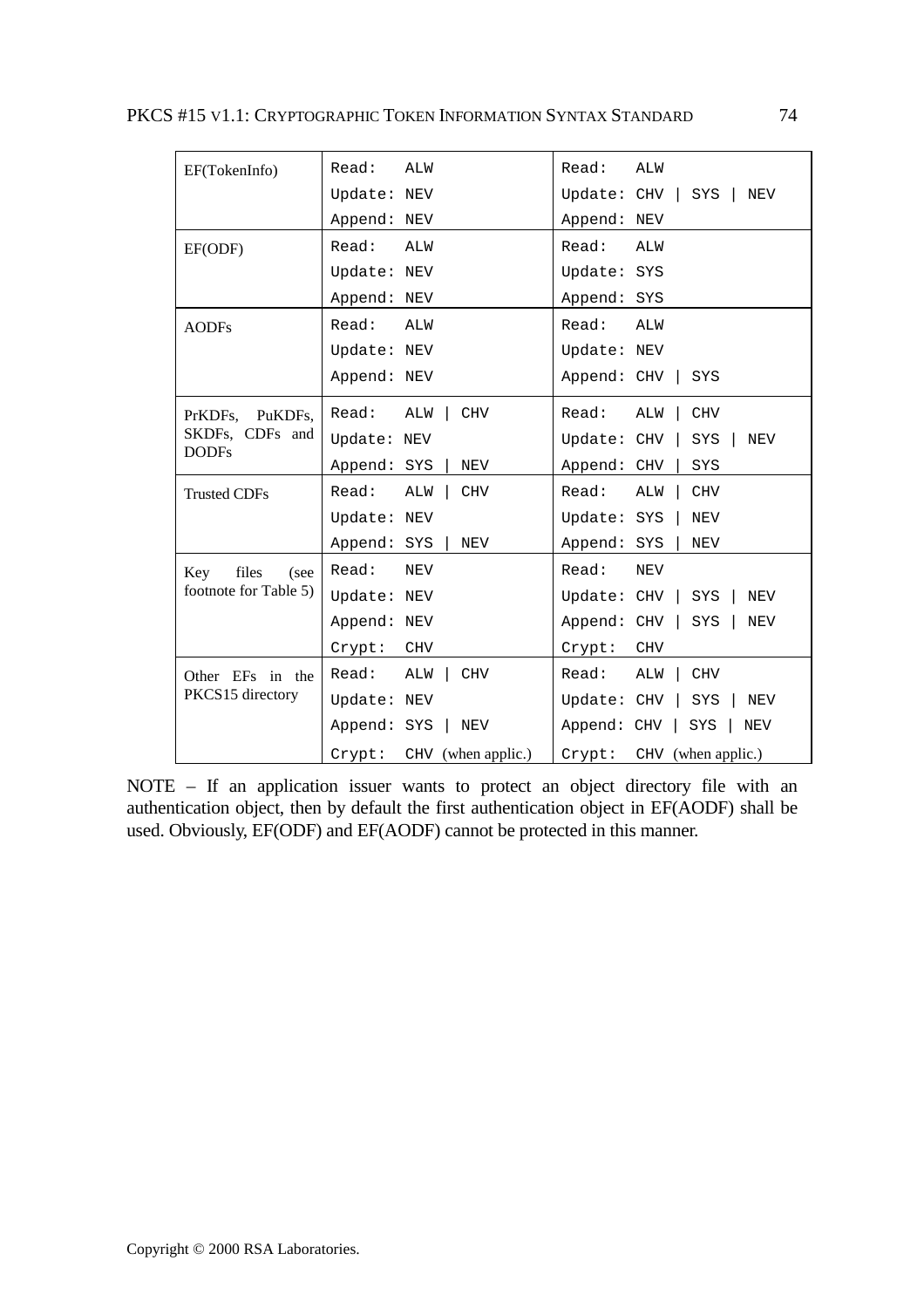# **D. Example PKCS #15 topologies**

The following figures show possible implementations of PKCS #15 on multi-application tokens.



**Figure 17 – Example with three applications. "Real" objects (i.e. keys, certificates) are stored outside the PKCS #15 application**



**Figure 18 – Example with three applications. Only EF(ODF) and EF(TokenInfo) in DF(PKCS #15)**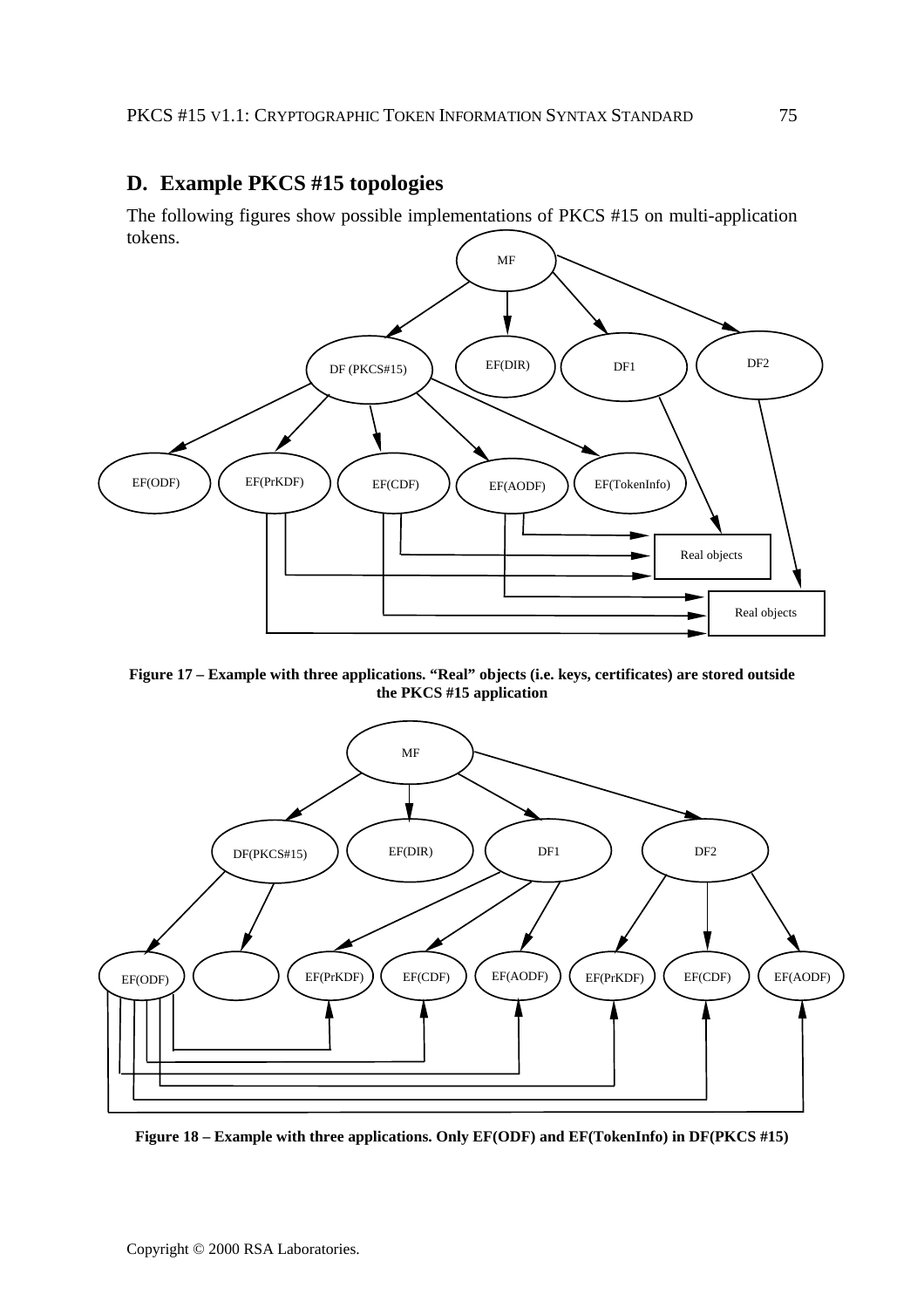## **E. Using PKCS #15 software tokens**

#### **E.1 Constructing a PKCS#15 token in software**

#### **E.1.1 Scope**

This section describes how to generate a password-protected value of type **PKCS15Token**, for use, e.g. as a "virtual smart card." It also applies when PKCS#15 tokens are stored on other untrusted media, such as stored-value cards without PIN protection.

#### **E.1.2 Constructing password-protected values of type 'Enveloped Data'**

**EnvelopedData{}** structures is created for password-protected private values as follows (refer to RFC 2630 for identifier and type definitions):

- − **EnvelopedData.version** must have the value '**2**'
- − **EnvelopedData.recipientInfos** should contain at least one **RecipientInfo** of type **KEKRecipientInfo**. with the following restrictions:
	- − **KEKRecipientInfo.version** must be '**4**'
	- − **KEKRecipientInfo**.**kekid**.**keyIdentifier** shall be set to the corresponding **keyId** in **PKCS15Token.keyManagementInfo** (see below)
	- − **KEKRecipientInfo**.**kekid**.**date** need not be present
	- − **KEKRecipientInfo.kekid.other** need not be present
	- − **KEKRecipientInfo.keyEncryptionAlgorithm** must be chosen from the set of **KeyEncryptionAlgorithms** defined above.
	- − **KEKRecipientInfo.encryptedKey** shall contain the encrypted content-encryption key
- − **EnvelopedData.encryptedContentInfo.contentType** shall have the value **id-data** (see, e.g. PKCS #7).
- − **EnvelopedData.encryptedContentInfo.contentEncryptionAlgorithm** must be chosen from the set of **ContentEncryptionAlgorithms** defined in Section 7.4
- − **EnvelopedData.encryptedContentInfo.encryptedContent** must contain the result of encrypting a DER-encoding of the value in question (a **ObjectValue** or a **SEQUENCE OF PKCS15Objects**) with the content-encryption key encrypted in **KEKRecipientInfo.encryptedKey** and the algorithm indicated in **EnvelopedData.encryptedContentInfo.contentEncryptionAlgorithm**.
- − The content-encryption key shall be encrypted with a key-encryption key derived from the user's authentication password (see next section) by an algorithm from the **KeyDerivationAlgorithms** set.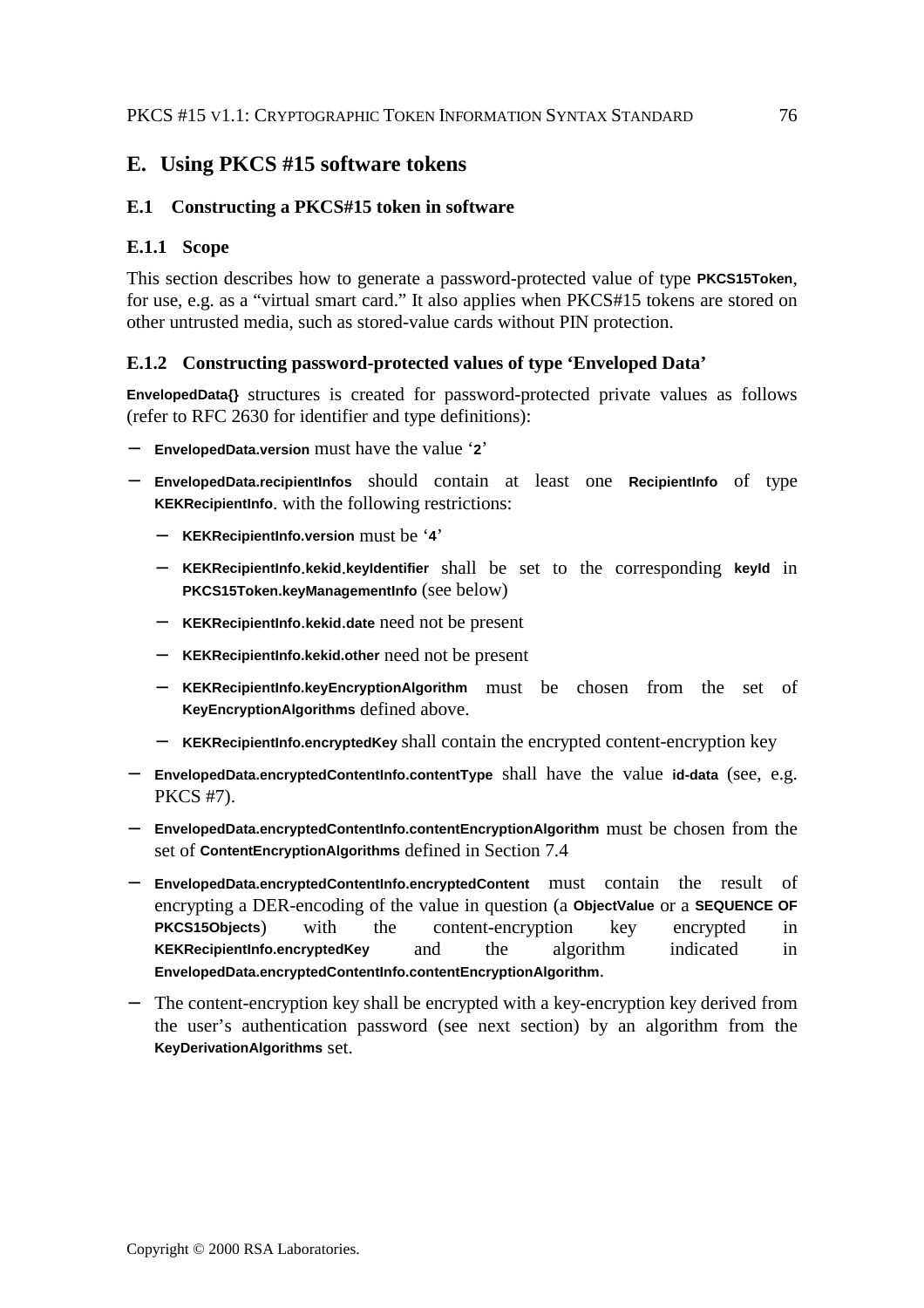### **E.1.3 Integrity-protection**

After all private values have been wrapped in **EnvelopedData** structures, all **EnvelopedData{}** structures all sequences of public objects is collected in a value of type **PKCS15Token**<sup>2</sup>. The **keyManagementInfo** field shall contain a **SEQUENCE OF KeyManagementInfo** values, each one with a unique **keyID**, corresponding to a **keyIdentifier** in some **EnvelopedData** structure. For **PasswordInfo**s, the **KeyDerivationAlgorithm** is indicated together with an optional hint about the password. Finally a value of type **AuthenticatedData** is optionally constructed as follows:

- − **AuthenticatedData.version** shall have the value '**0**'
- − If the **KEKRecipientInfo** alternative of **RecipientInfos** is chosen, the following restrictions apply:
	- − **KEKRecipientInfo.version** must be '**4**'
	- − **KEKRecipientInfo.kekid.keyIdentifier** should be set to a **keyID** present in the enclosed **keyManagementInfo**, but may also be set to something else. If a **keyID** already present in the enclosed **keyManagementInfo** is used, then the key-encryption shall be derived using information from the **keyManagementInfo**.
	- − **KEKRecipientInfo.keyEncryptionAlgorithm** must be chosen from the set of **KeyEncryptionAlgorithms** defined in Section 7.4.
- − **AuthenticatedData.macAlgorithm** must be chosen from the set of **MACAlgorithms** defined in Section 7.4.
- − **AuthenticatedData.digestAlgorithm** must be present and contain a value from the set of **DigestAlgorithms** defined above
- − **AuthenticatedData.encapContentInfo.contentType** shall have the value **{pkcs15-ct 1}**
- − **AuthenticatedData.encapContentInfo.content** shall contain a DER-encoding of the **PKCS15Token** structure. The encoding is wrapped inside an **OCTET STRING**, as specified in RFC 2630.
- − **AuthenticatedData.authenticatedAttributes** shall be present, and contain both the **idcontentType** attribute and the **id-messageDigest** attribute, as specified in RFC 2630.
- − **AuthenticatedData.mac** shall contain the message authentication code.
- − **AuthenticatedData.unauthenticatedAttributes** need not be present.

NOTE – For interoperability reasons, it could be wise to restrict users to use just one or two passwords for all **EnvelopedData{}** structures (and any optional, enclosing **AuthenticatedData** structures).

 $\overline{a}$ 

 $2$  Note – The choice of preferred practice in terms of the number of EnvelopedData structures is out of scope for this document. Among factors influencing this choice are: varying access permissions; access time; modularity; etc.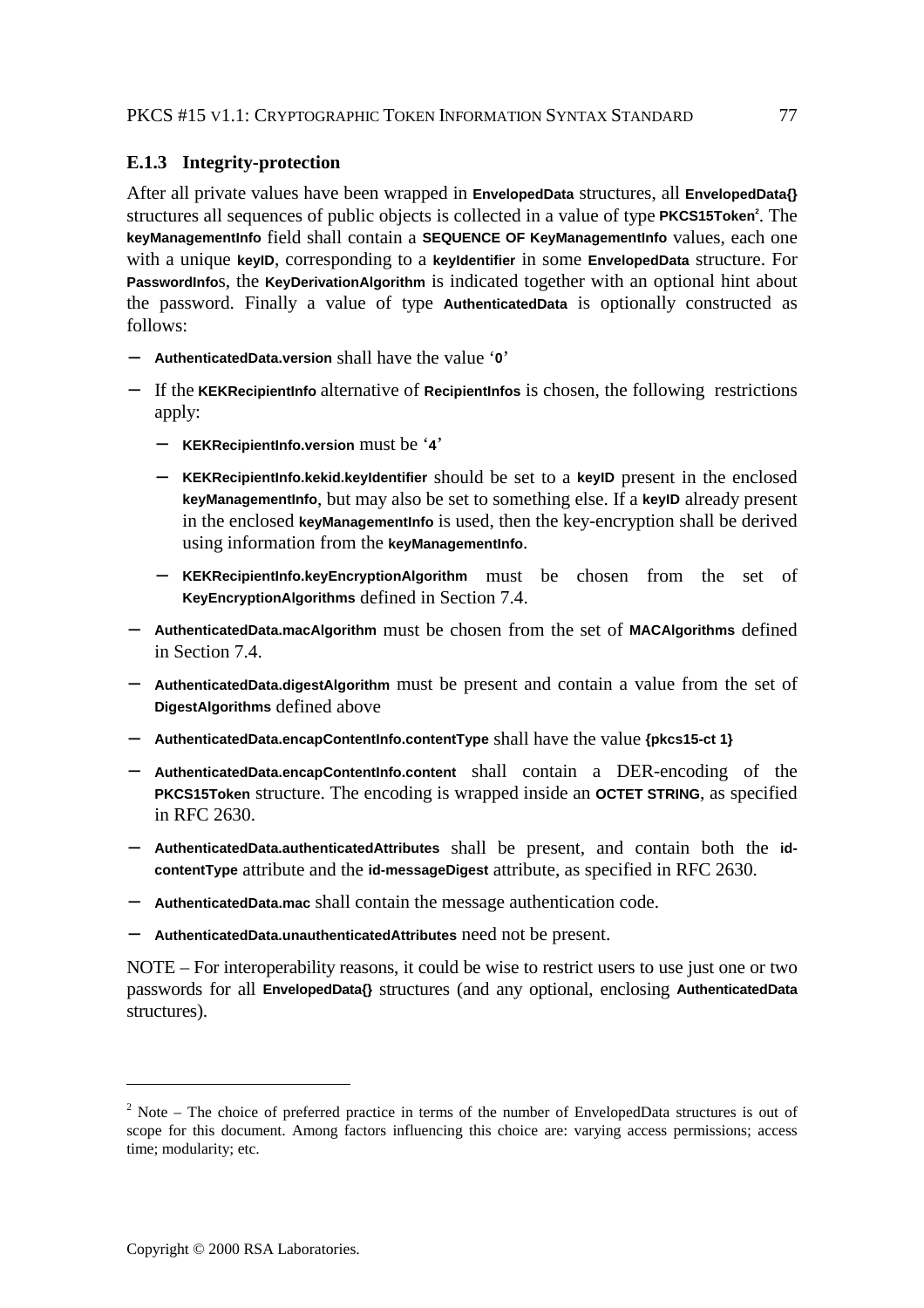# **F. Notes to implementors**

### **F.1 Diffie-Hellman, DSA and KEA parameters**

Implementers should note that the order of parameters **g** and **q** in the **DomainParameters** type defined in [3] and imported into this document is partially reversed compared to, e.g. definitions in [4].

## **F.2 Explicit tagging of parameterized types**

When a parameterized type, such as the **PKCS15Object,** contains a context tag, that tag will be encoded as an **EXPLICIT** tag regardless of the tagging policy of the module in which the parameterized type occurs. See further the section on tagging in [19].

## **G. Intellectual property considerations**

RSA Security makes no patent claims on the general constructions described in this document, although specific underlying techniques may be covered.

License to copy this document is granted provided that it is identified as "RSA Security Inc. Public-Key Cryptography Standards (PKCS)" in all material mentioning or referencing this document.

RSA Security makes no representations regarding intellectual property claims by other parties. Such determination is the responsibility of the user.

# **H. Revision history**

### **Version 1.0**

Version 1.0 was published in April 1999.

### **Version 1.1**

Differences between this version of PKCS #15 and version 1.0 includes:

- − Added support for other authentication methods (biometrics, external, cha)
- − Added support for more detailed access control information
- − Added support for software tokens ("virtual smart cards")
- − Added support for card-verifiable certificates

## **I. References**

- [1] H. Alvestrand, "*Tags for the Identification of Languages*," IETF RFC 1766, March 1995
- [2] ANSI X3.4:1968, *Information Systems Coded Character Sets 7-Bit American National Standard Code for Information Interchange*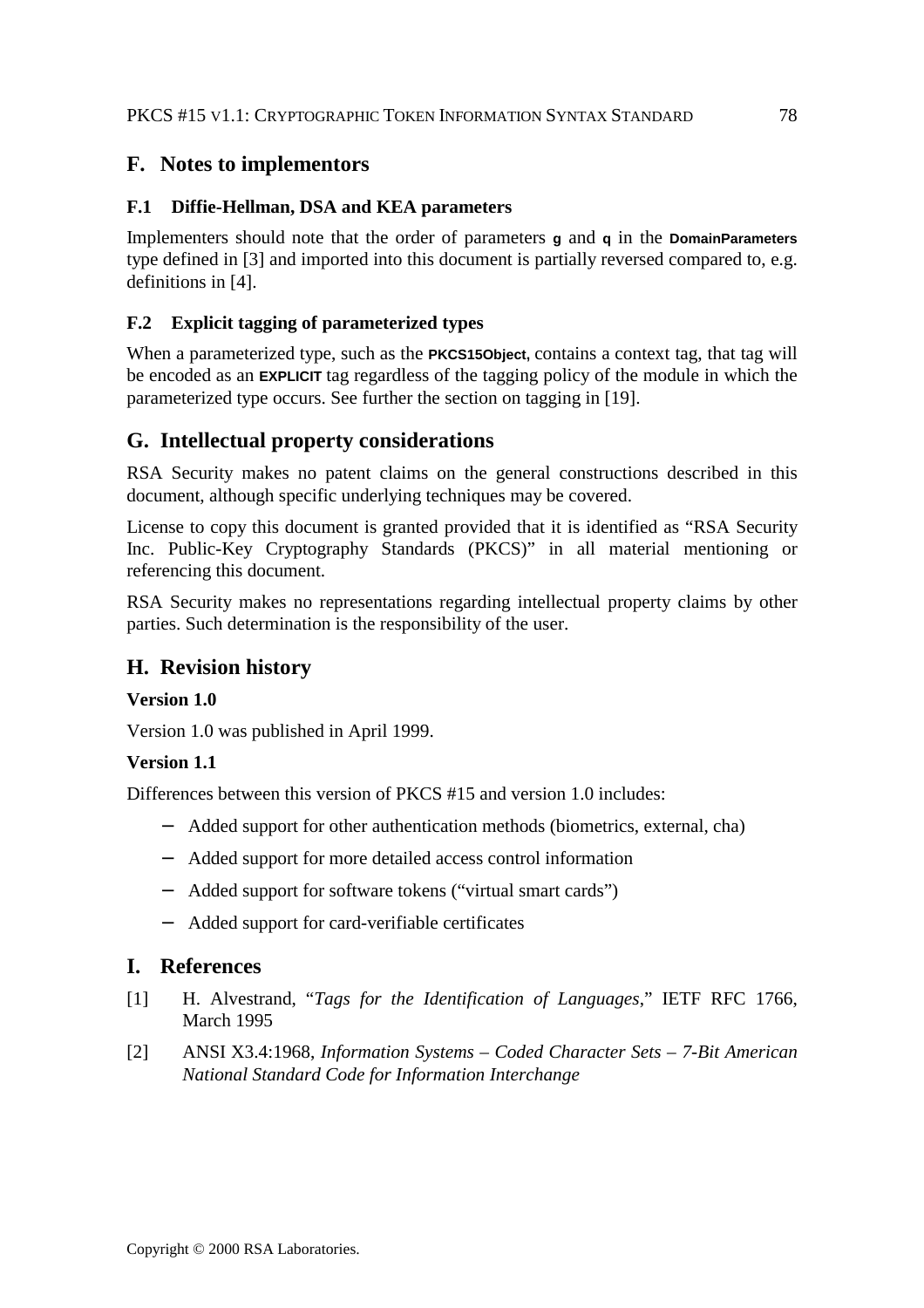- [3] ANSI X9.42-2000(FINAL DRAFT): *Public Key Cryptography for The Financial Service Industry: Agreement of Symmetric Keys on Using Diffie-Hellman and MQV Algorithms*
- [4] ANSI X9.57-1997: *Public Key Cryptography For The Financial Services Industry: Certificate Management*
- [5] ANSI X9.62-1998: *Public Key Cryptography For The Financial Services Industry: The Elliptic Curve Digital Signature Algorithm (ECDSA)*
- [6] T. Berners-Lee, R. Fielding, L. Masinter, "*Uniform Resource Identifiers (URI): Generic Syntax,*" IETF RFC 2396, August 1998
- [7] J. Callas, L. Donnerhacke, H. Finney, R. Thayer, "*OpenPGP Message*," IETF RFC 2440, November 1998
- [8] C. Ellison, B. Frantz, B. Lampson, R. Rivest, B. Thomas, T. Ylonen, "*SPKI Certificate Theory*," IETF RFC 2693, September 1999
- [9] DIN NI-17.4, "*Specification of chipcard interface with digital signature application/function acc. to SigG and SigV*", December 1998
- [10] R. Housley, "*Cryptographic Message Syntax*," IETF RFC 2630, June 1999
- [11] R. Housley, W. Ford, W. Polk, D. Solo, "*Internet X.509 Public Key Infrastructure – Certificate and CRL Profile*," IETF RFC 2459, January 1999
- [12] ISO/IEC 7812-1:1998, Information Technology Identification Cards Identification of Issuers – Part1: Numbering System
- [13] ISO/IEC 7816-4:1995, *Information Technology Identification Cards – Integrated Circuit(s) cards with contacts – Part 4: Interindustry commands for interchange*
- [14] ISO/IEC 7816-5:1994, *Information Technology Identification Cards – Integrated Circuit(s) cards with contacts – Part 5: Numbering system and registration procedure for application identifiers*
- [15] ISO/IEC 7816-6:1996, *Information Technology Identification Cards – Integrated Circuit(s) cards with contacts – Part 6: Inter-industry data elements*
- [16] ISO/IEC 7816-8:1999, *Information Technology Identification Cards – Integrated Circuit(s) cards with contacts – Part 8: Security related interindustry commands*
- [17] DIS ISO/IEC 7816-9:2000, *Information Technology Identification Cards – Integrated Circuit(s) cards with contacts – Part 9: Security attributes and additional interindustry commands*
- [18] ISO/IEC 8583-2:1998, *Financial transaction card originated messages – Interchange message specifications – Part 2: Application and registration procedures for Institution Identification Codes (IIC)*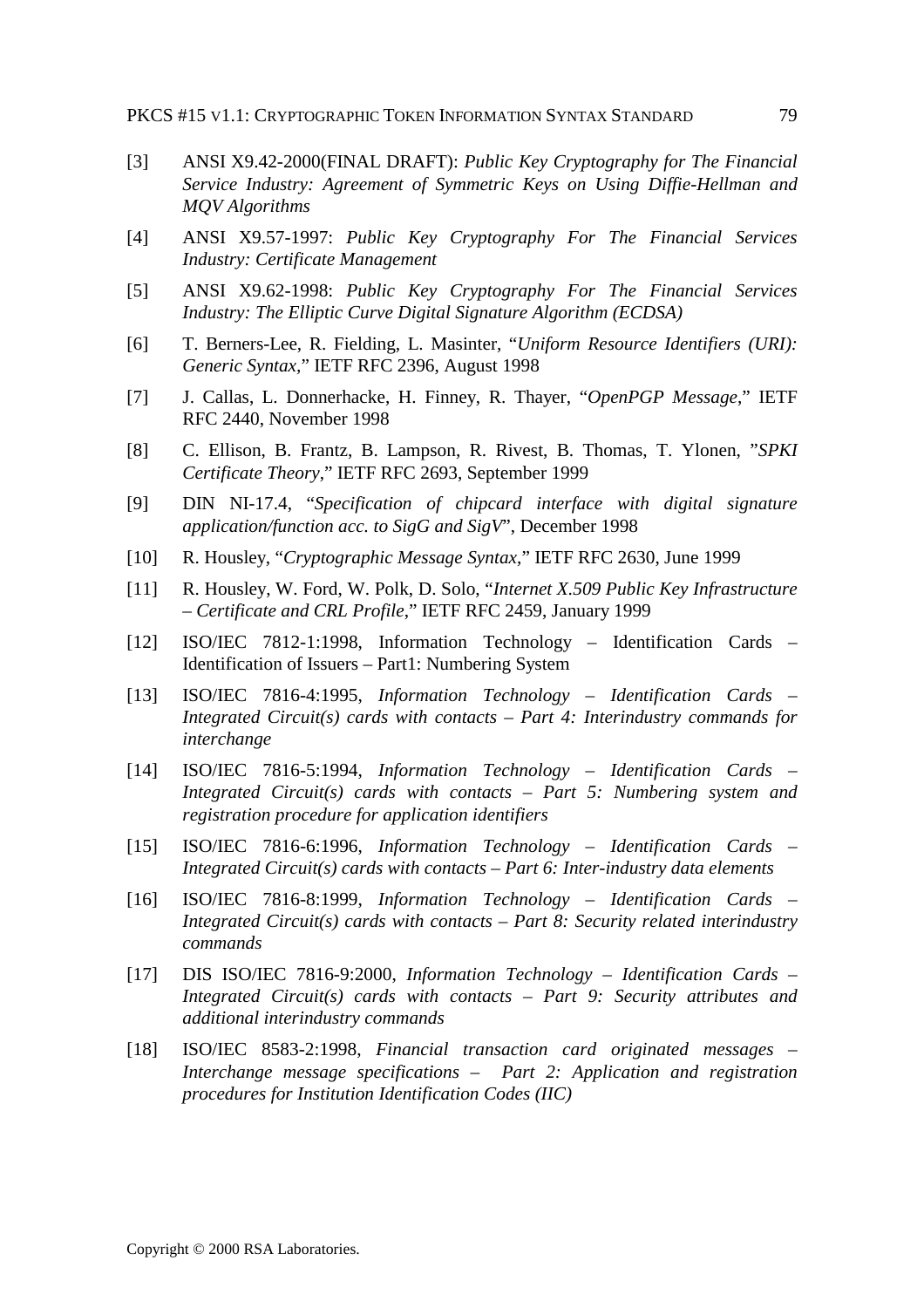- [19] ISO/IEC 8824-1:1998 | ITU-T Recommendation X.680 (1997), *Information technology – Abstract Syntax Notation One (ASN.1): Specification of basic notation*
- [20] ISO/IEC 8824-2:1998 | ITU-T Recommendation X.681 (1997), *Information technology – Abstract Syntax Notation One (ASN.1): Information object specification*
- [21] ISO/IEC 8824-3:1998 | ITU-T Recommendation X.682 (1997), *Information technology – Abstract Syntax Notation One (ASN.1): Constraint specification*
- [22] ISO/IEC 8824-4:1998 | ITU-T Recommendation X.683 (1997), *Information technology – Abstract Syntax Notation One (ASN.1): Parameterization of ASN.1 specifications*
- [23] ISO/IEC 8825-1:1998 | ITU-T Recommendation X.690 (1997), *Information technology – ASN.1 encoding rules: Specification of Basic Encoding Rules (BER), Canonical Encoding Rules (CER) and Distinguished Encoding Rules (DER)*
- [24] ISO/IEC 8825-2:1998 | ITU-T Recommendation X.691 (1997), *Information technology – ASN.1 encoding rules: Specification of Packed Encoding Rules (PER)*
- [25] ISO/IEC 9564-1:1991, *Banking Personal Identification Number management and security – Part 1: PIN protection principles and techniques*
- [26] ISO/IEC 9594-2:1995 | ITU-T Recommendation X.501 (1993), *Information technology – Open Systems Interconnection – The Directory: Models*
- [27] ISO/IEC 9594-8:1998 | ITU-T Recommendation X.509 (1997), *Information technology – Open Systems Interconnection – The Directory: Authentication framework*
- [28] RSA Laboratories, *PKCS #5 v2.0: Password-based Cryptography Standard*
- [29] RSA Laboratories, *PKCS #7 v1.5: Cryptographic Message Syntax Standard*
- [30] RSA Laboratories, *PKCS #11 v2.10: Cryptographic Card Interface Standard*
- [31] RSA Laboratories, *PKCS #15 v1.0: Cryptographic Token Information Format Standard*
- [32] D. Solo, R. Housley, W. Ford, T. Polk, "*Internet X.509 Public Key Infrastructure Certificate and CRL Profile*," IETF RFC 2459, January 1999
- [33] WAP Forum, *Wireless Application Protocol Wireless Transport Layer Security Protocol Specification*, version 8-Nov-1999
- [34] F. Yergeau, "*UTF-8, a transformation format of ISO 10646*," IETF RFC 2279, January 1998